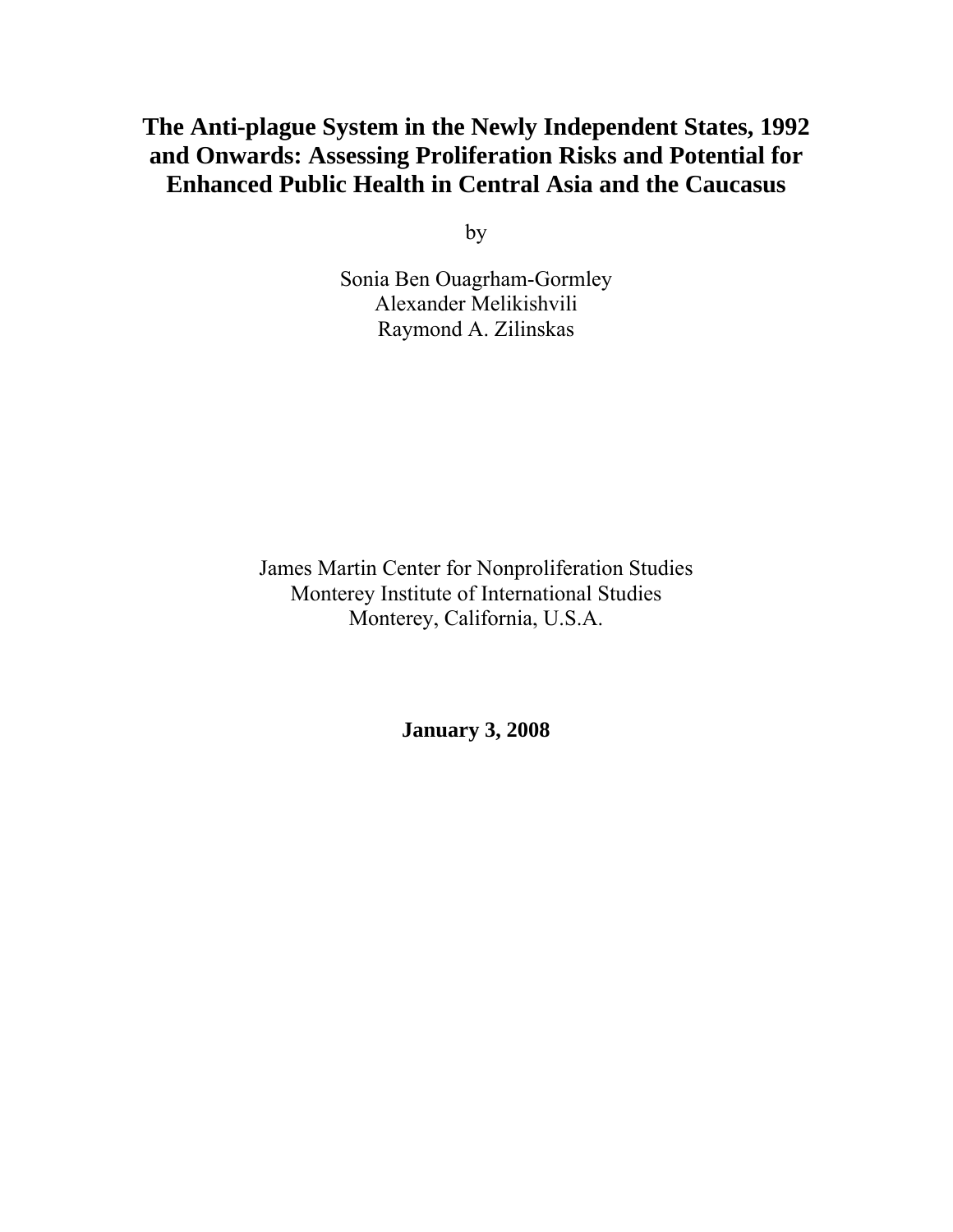# **TABLE OF CONTENTS**

| <b>Chapters and Other Sections</b>                               | Page |  |
|------------------------------------------------------------------|------|--|
| <b>Executive Summary</b>                                         | 3    |  |
| Acknowledgements                                                 | 6    |  |
| Introduction                                                     | 7    |  |
| Chapter I: The Anti-plague System of Armenia                     | 8    |  |
| Chapter II: The Anti-plague System of Azerbaijan                 | 18   |  |
| Chapter III: The Public Health System of Belarus                 | 25   |  |
| Chapter IV: The Anti-plague System of Georgia                    | 38   |  |
| Chapter V: The Anti-plague System of Kazakhstan                  | 48   |  |
| Chapter VI: The Anti-plague System of Kyrgyzstan                 | 61   |  |
| Chapter VII: The Anti-plague System of Moldova and its Successor | 65   |  |
| Establishment                                                    |      |  |
| Chapter VIII: The Anti-plague System of Tajikistan               | 71   |  |
| Chapter IX: The Anti-plague System of Ukraine                    | 74   |  |
| Chapter X: The Anti-plague System of Uzbekistan                  | 83   |  |
| Annex 1: Arms Control Today Article                              | 90   |  |
| Endnotes, Including References                                   | 97   |  |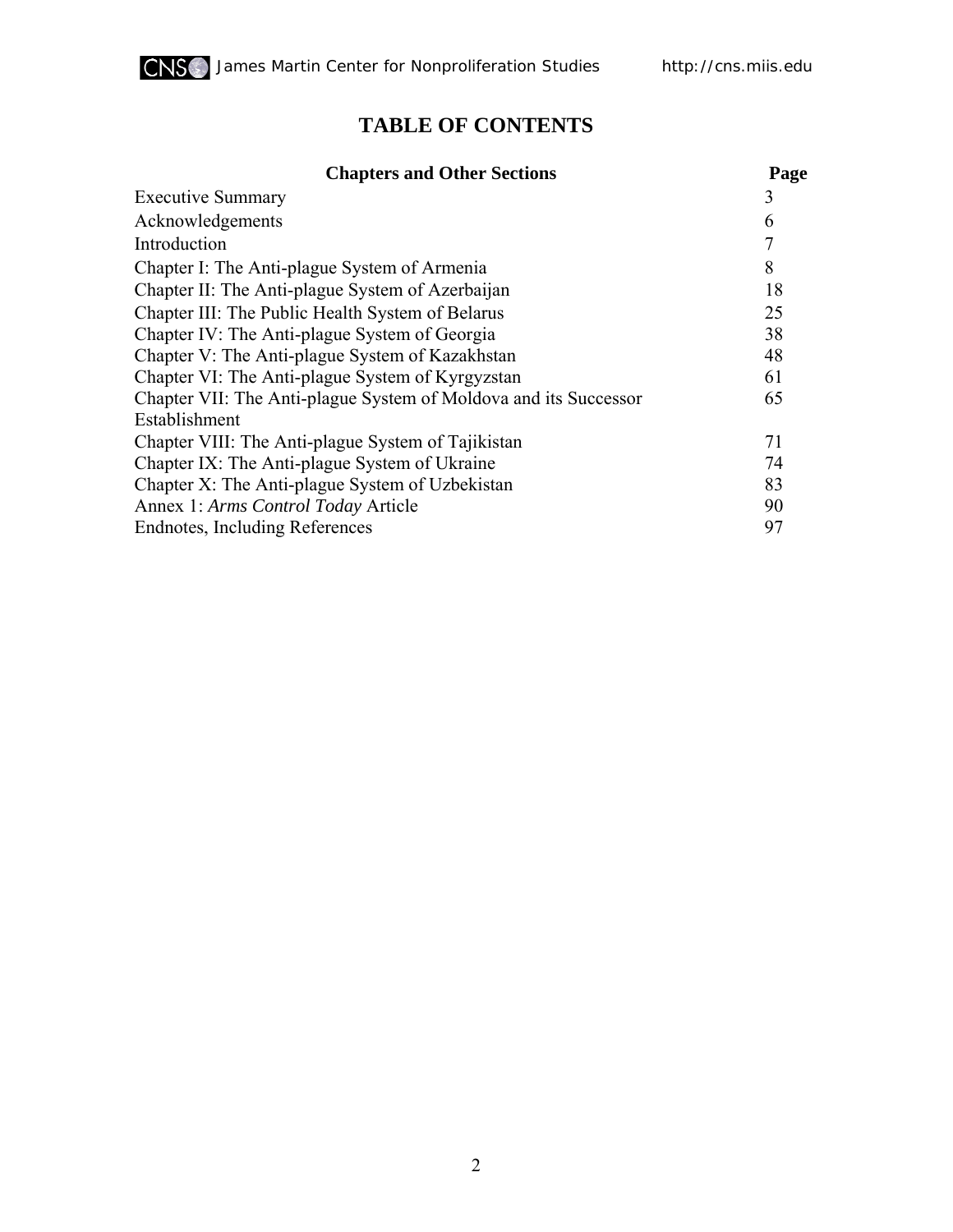# **Executive Summary**

This report focuses on the status of the anti-plague (AP) system in ten republics of the former Soviet Union (FSU). Although the circumstances described in this report relate mainly to the period 1992 – 2004, many of the systems and their facilities that we describe experience the same difficulties in 2007. However, some significant changes have taken place since 2004 at AP facilities located in countries that have become the beneficiaries of assistance programs such as the U.S.-funded Cooperative Threat Reduction (CTR) Program. These changes – and sometimes the lack thereof – will be the subject of a future publication.

After the Soviet Union's dissolution in December 1991, the centralized Moscowcontrolled state AP system disintegrated into smaller national systems within the Newly Independent States (NIS). During the 1990s, national AP facilities had to contend for their survival on many fronts. From the administrative point of view, AP facilities had to counter attempts by national authorities to merge the AP system with the Sanitary Epidemiological System (SES)—a Soviet-era organization responsible for many traditional public health functions such as water and food sanitation and vaccine campaigns, but one without adequate expertise in dealing with highly dangerous diseases. In effect, if these attempts had succeeded, the AP systems would have been placed under the authority of the SES, thus threatening their survival and retention of unique expertise. The battle was most pronounced in Kazakhstan and Uzbekistan—inheritors of the largest number of AP facilities from the Soviet Union. The struggle ended in the late 1990s when an outbreak of human plague occurred in Kazakhstan, convincing most national governments of the importance of maintaining the AP systems as independent organizations. The exception was Moldova, where the AP system was entirely dismantled.

Only in Georgia was the AP system safe from the pressure to reorganize. The Georgian government chose to place the AP system at the center of its national public health system and transferred several other public health organizations with a wide array of functions and responsibilities under its authority. However, these circumstances generated a different set of challenges, as this report shows.

The economic crisis that followed the Soviet Union's dissolution also threatened the survival of the AP systems in the NIS. Most AP facilities experienced an average 50 percent decrease in their budgets and a loss of personnel that reached a staggering 80 percent in some cases. Although most of the AP institutes and stations established during Soviet times were still operational in 2004, they were in various states of disrepair and insolvency. As a result, their scientific activity and output were low, hovering between 20 and 50 percent of what it was during the Soviet era.

The combination of these circumstances adversely affected the security and safety of the AP facilities and severely curtailed their ability to perform disease surveillance, research, and training. With insufficient funds to maintain infrastructures, most of the facilities visited by the James Martin Center for Nonproliferation (CNS) staff during 2002-2004 had deteriorated and physical security features were absent or in poor condition. Alarm systems installed in Soviet times were out of order in most cases. Perimeter walls or fences surrounding AP facilities were often broken or badly damaged,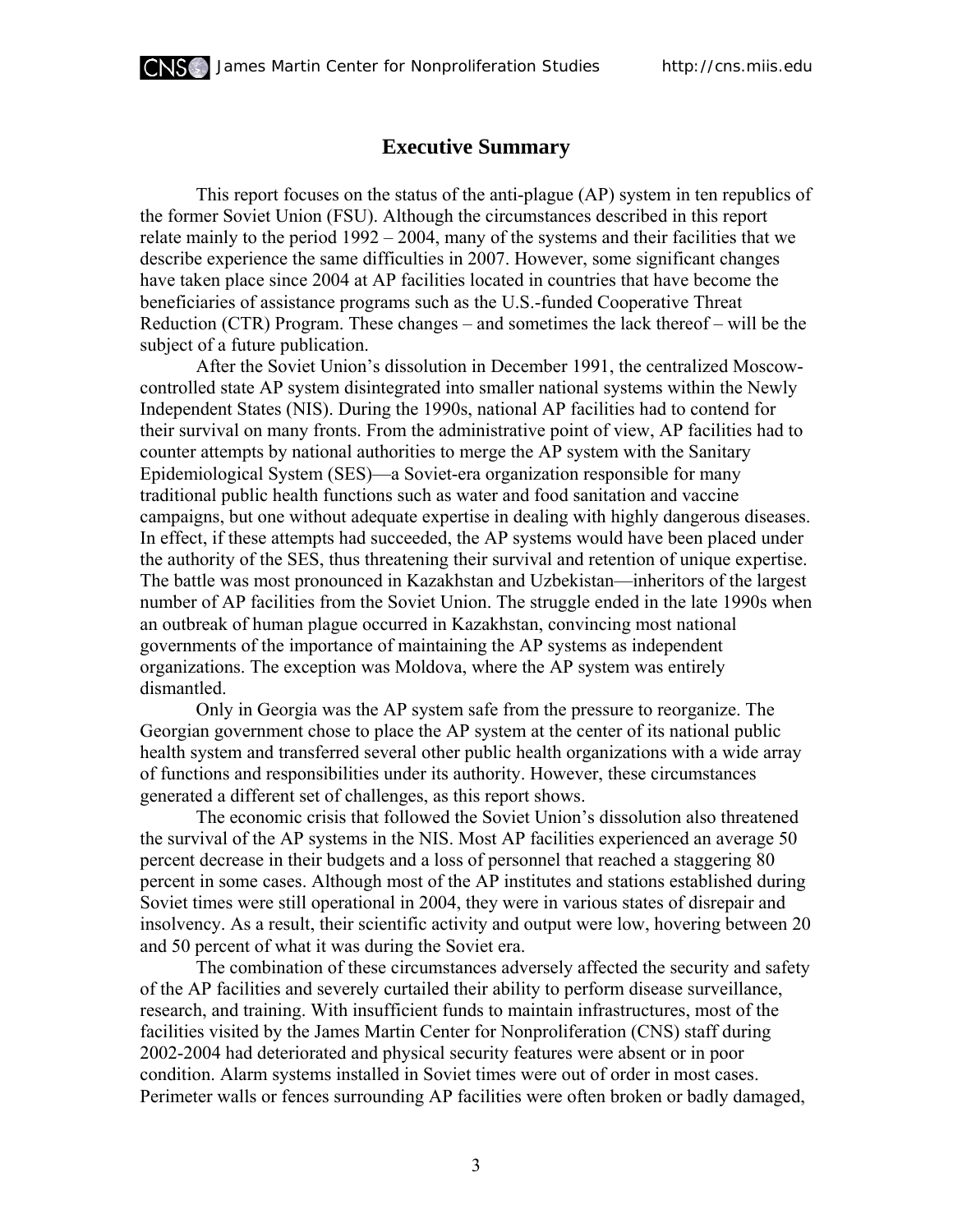<span id="page-3-1"></span><span id="page-3-0"></span>leaving them vulnerable to unauthorized intruders. Physical security features at laboratory buildings and pathogen collection rooms were woefully inadequate—often consisting only of ordinary padlocks and wax seals, which would not prevent a potential intrusion. To make matters worse, personnel background checks, which were customary in Soviet times, were no longer conducted due to a lack of financial, administrative, and technical means.

Safety conditions were in a similar poor state. After 1992, funds allocated by national authorities were insufficient to replace obsolete equipment or to purchase the basic material to conduct laboratory work, such as agar, substrates, and glassware. AP scientists worked with highly dangerous pathogens without basic biosafety equipment, such as glove boxes and filtered ventilation systems. In addition, many AP facilities were, and still are today, located in residential areas or city centers, thus creating the potential for an outbreak in the civilian population caused by pathogens escaping from a laboratory or culture collection as a result of an accident or deliberate act.

Disease surveillance programs were also in disarray. With obsolete equipment, sharply reduced funding, and a lack of qualified personnel, disease surveillance activities had on average decreased 60 percent since Soviet times. AP personnel generally concentrated their efforts and meager resources on heavily populated areas, leaving more isolated areas unvisited by surveillance teams. Some areas had not been surveyed since the Soviet Union's dissolution. When teams were sent out in the field, the length of disease surveillance campaigns was decreased from the usual two to three months per year in Soviet times, to one or two weeks. In addition, AP personnel concentrated their surveillance efforts on a smaller number of diseases than previously, generally only plague and cholera.

These circumstances generated three types of proliferation risks with varying degrees of gravity: risks pertaining to the diversion of pathogens, brain drain, and transfers of equipment.

One of the most serious threats was the possibility that insiders or outsiders would purloin pathogens housed at AP facilities. Most AP institutes and regional stations possessed unique collections of pathogenic bacterial, fungal, and viral strains collected over many years during the Soviet era and, to a lesser extent, after their home nations became independent. Some of these pathogens had characteristics—virulence and antibiotic resistance—that made them ideal raw material for states or terrorist groups seeking to acquire biological weapons. Considering the lack of physical security and the openness of AP facilities' territories, the risk of unauthorized access to pathogens was high.

An equally important proliferation threat was brain drain. Although few non-Russian AP facilities were directly involved in the Soviet biological warfare (BW) program, they retained two categories of personnel that posed proliferation threats: personnel who worked on projects sponsored by the Soviet BW program, and personnel who have gained experience from working with pathogens of BW relevance. Indeed, many AP staff members, including scientists and technicians, were highly educated in the biological and epidemiological characteristics of some of the world's deadliest pathogens. They were also accustomed to working with low-tech equipment and under harsh field conditions—two characteristics that appeal to states or terrorist groups intent on secretly acquiring and operating a BW program. AP personnel were poorly paid, with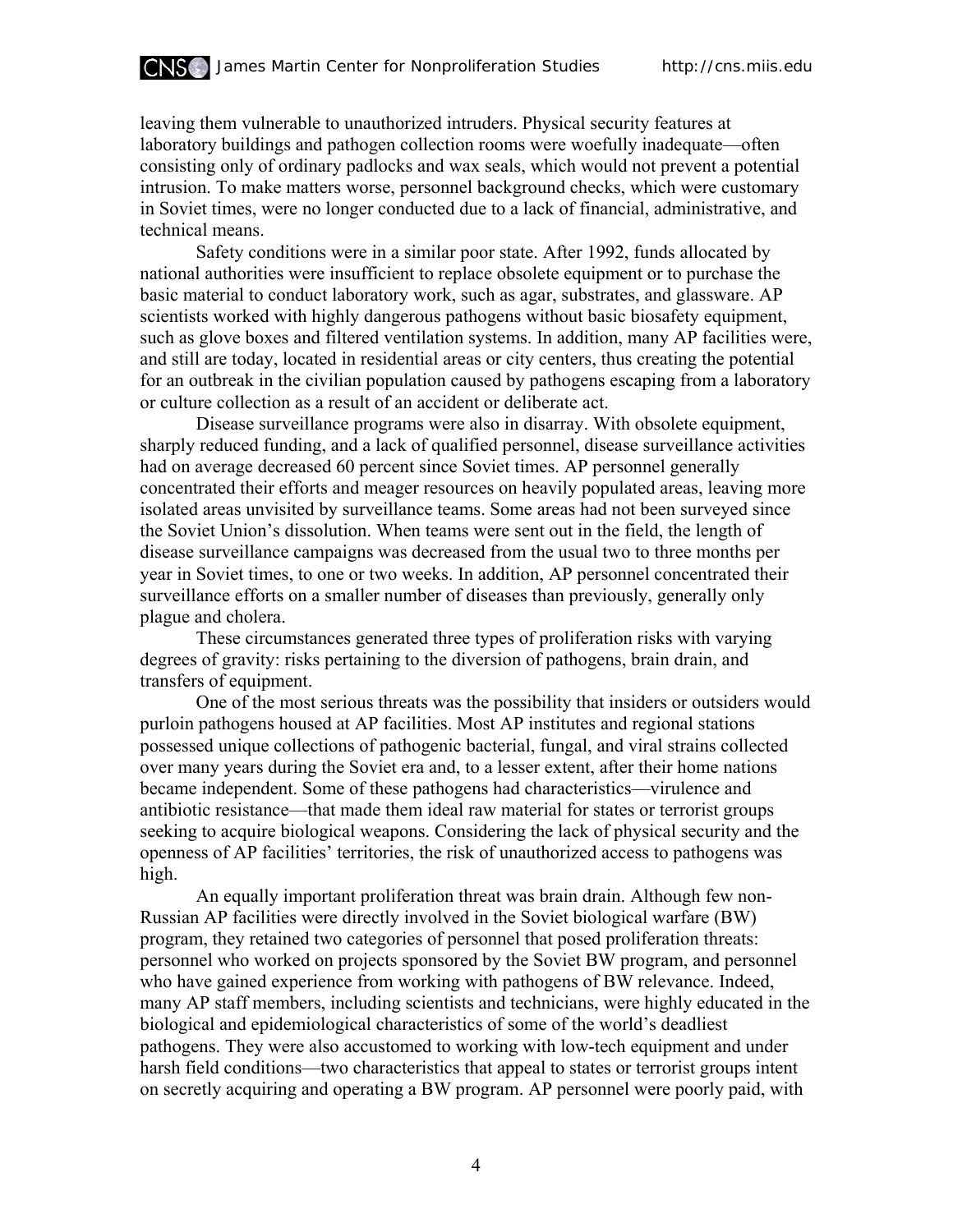<span id="page-4-0"></span>average salaries lower than the national or regional average. In addition, several AP facilities were, and still are today, located on or near illicit trafficking routes for drugs and weapons and areas where various terrorist groups operate. These circumstances dramatically increase the risks that personnel might be co-opted by criminal or terrorist groups.

The possibility that equipment and supplies, meager as they were, might be stolen and used by criminals or terrorists could not be ignored. However, taking into consideration that most of the laboratory equipment in use at AP facilities was obsolete and in bad repair, the proliferation threat posed by diverted equipment was not significant. In addition, due to the shortage of laboratory equipment in AP facilities, any theft would have been immediately discovered and the likely thief identified.

As this report recounts, AP systems in the NIS clearly posed numerous proliferation risks. Simultaneously, however, these systems also hold the key to raising the level of public health in the NIS, including Russia. AP institutes and stations possess unique expertise that today is in short supply throughout the world, and some of it may be so specialized as to be nonexistent elsewhere. With international assistance, this expertise could be put to work once again to protect Europe's southeastern flank from imported infectious diseases. In addition, AP facilities house collections of bacterial, fungal, and viral pathogens that could be utilized by teams of FSU and Western scientists for basic research and development of anti-microbial drugs and vaccines. A side benefit of such collaborative research is that adequately funded AP specialists would be less susceptible to recruitment by proliferating states and terrorist groups than poorly paid specialists. Potentially, the AP institutes could be highly beneficial to their national populations, offer valuable know-how for the control of infectious diseases elsewhere in the world, and for maintaining culture collections of interest to both science and industry. Although the United States has spearheaded an effort under the CTR Program to improve the security of biological research facilities and improve disease surveillance in Central Asia and the Caucasus, the level of engagement of AP facilities in this program was minimal in 2004 and is still wanting today. It is worthwhile noting that other than the United States, western countries, most notably European countries, have so far not involved themselves in assisting AP systems in the NIS. (The reasons behind the suboptimal circumstances of AP facilities, together with an evaluation of international assistance programs supporting the AP system, were the subject of an article written by Sonia Ben Ouagrham-Gormley, published in  $2006$ ; found in Annex [1](#page-3-0) of this report.)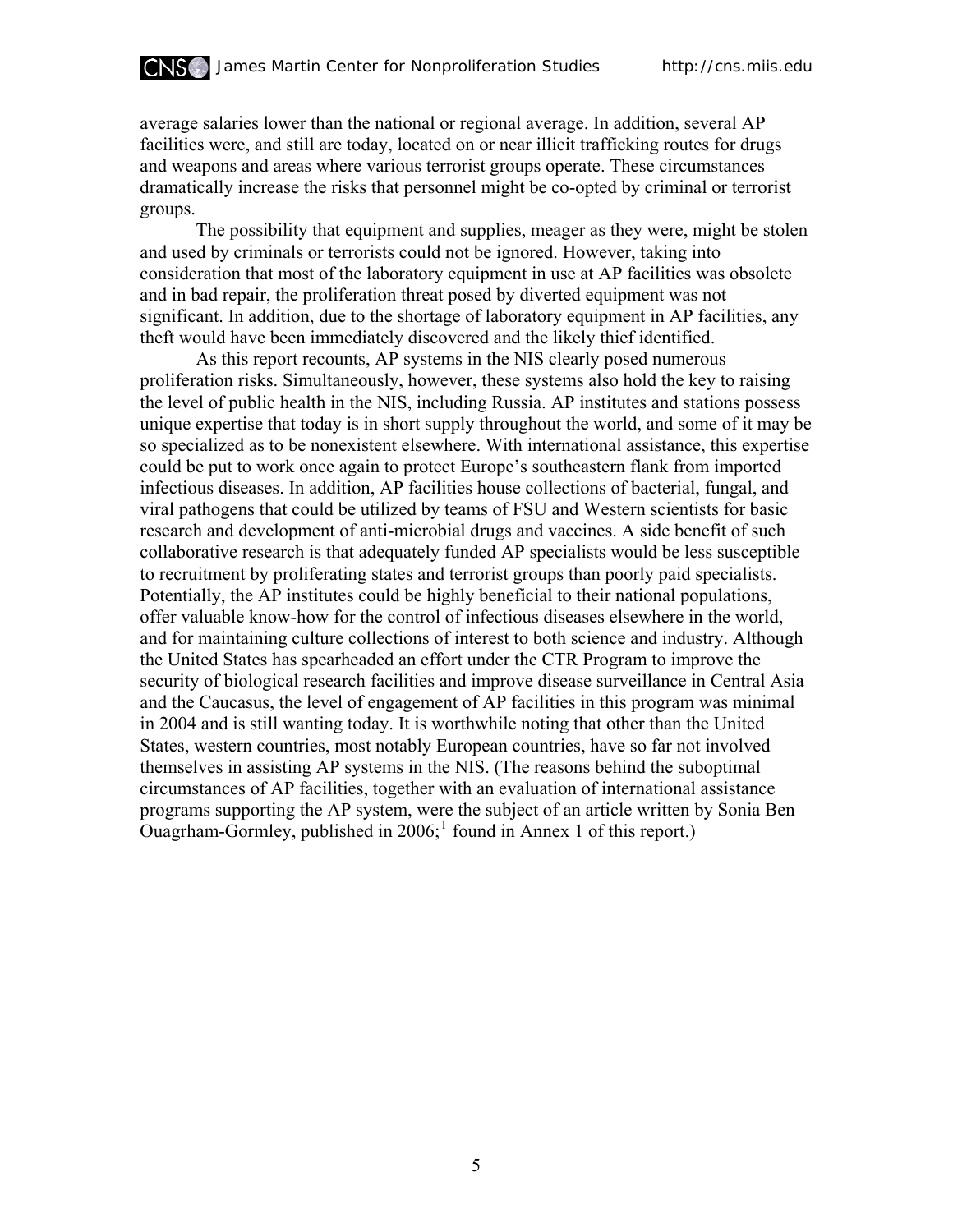# **Acknowledgements**

<span id="page-5-0"></span> We take the opportunity here to once again name and convey our appreciation to the individuals who contributed t the success of the project. First, we would like to thank Dr. Bakyt B. Atshabar, the director of the M. Aikimbaev Kazakh Scientific Center of Quarantine and Zoonotic Diseases (KSCQZD) in Almaty, Kazakhstan, for helping us to gain access and visit 45 anti-plague institutes and stations and for introducing us to many institute directors, laboratory heads, and scientists, whom we interviewed. We also owe an immense debt of gratitude to Dr. Seidim Aubakirov, the head of the department of scientific information at KSCQZD, whose assistance throughout the course of this study has been invaluable. We are also indebted to the numerous anti-plague scientists, facility managers, and local experts who provided crucial information during interviews, in commissioned studies, during informal discussions, at meetings and social gatherings, and in response to queries we posed by email and letters. In spite of our desire to recognize these individuals for their contributions to this work, they would prefer to remain anonymous. We will forever be thankful to them. One who we are able to identify and convey our appreciation to is Dr. Igor Domaradskij.

This work would not have been possible without the invaluable in-country assistance provided by Dr. Alevtina Izvekova, a former research associate at the CNS office in Almaty, Kazakhstan, who visited some of the most isolated facilities, and reported about the work done there by anti-plague scientists, technicians, and support personnel. We would also like to recognize current and former staff members of the CNS Almaty office—Mr. Dauren Aben, Dr. Dastan Eleukenov, Mr. Tanat Kozhmanov, Ms. Marina Voronova, Ms. Aigerim Aitkhozhina, as well as summer interns Ms. Assel Roustemova and Mr. Daniyar Smagulov—who worked very hard to make sure that our field research was able to proceed in an efficient manner.

 We are deeply grateful to Dr. Gregory Gleason, Ms. Rosa Kavenoki, Dr. Victor Koscheyev, Dr. Michael Kosoy, and Mr. Andrew Weber, for assistance and helpful comments that they provided to us throughout the project and, particularly, after reading the draft of this report. We would like to thank also our colleagues inside and outside the CNS for their support and assistance in many aspects of the production of this report. In particular, we are thankful to Dr. Jonathan Tucker, Ms. Maria Haug, and Mr. Kenley Butler, who carefully edited the manuscript, Mr. Sundara Vadlamudi for formatting the document, and Mr. James Toppin for translating many Russian language documents into English. In the end, however, the opinions, findings, and conclusions or recommendations expressed in this publication are solely those of the authors.

 This work has been made possible through the generous funding from the Nuclear Threat Initiative (NTI). In particular, the authors would like to thank Dr. Margaret Hamburg, Dr. Karl Wittnebel, Dr. Asha George, Dr. Mark Smolinski, Mrs. Kirsten Houghton, and Dr. Stephanie Loranger for their assistance and support of this project.

Sonia Ben Ouagrham-Gormley Alexander Melikishvili Raymond A. Zilinskas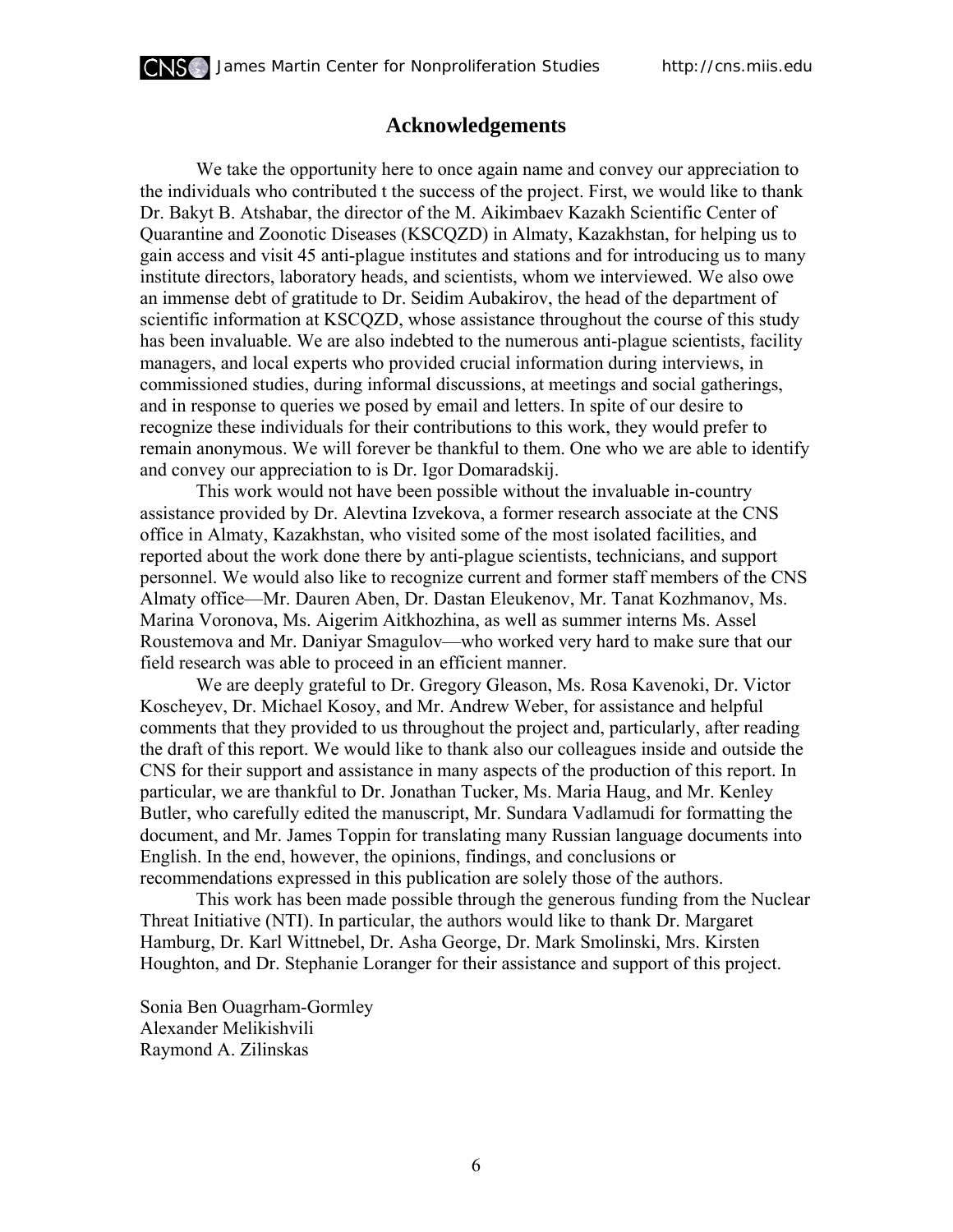# <span id="page-6-0"></span>**Introduction**

 This is the second report on the history of the former Soviet Union's (FSU) antiplague (AP) system written by Sonia Ben Ouagrham-Gormley, Alexander Melikishvili, and Raymond A. Zilinskas. The first report was published in five discrete but contiguous articles in the February 2006 issue of *Critical Reviews in Microbiology*, [2](#page-3-1) and on the James Martin Center for Nonproliferation Studies (CNS) website.<sup>[3](#page-3-1)</sup> In the first report, the authors concentrated on the Soviet AP system as it existed and operated until the Soviet Union's dissolution in December 1991. In this second report, the authors explore the AP system's recent history, spanning from 1992 to 2004. Although the authors completed their field research on the AP system in 2004, more recent information from outside sources has been included selectively in some chapters as appropriate.

Based on information derived from site visits, interviews of AP personnel, and reports commissioned from AP facilities in the NIS, this report concentrates on clarifying the post-Soviet status of AP or public health systems in ten countries: Armenia, Azerbaijan, Belarus, Georgia, Kazakhstan, Kyrgyzstan, Moldova, Tajikistan, Ukraine, and Uzbekistan. The authors describe the structural changes in national AP systems that occurred between 1992 and 2004, AP facilities' work programs and staffing patterns, the security of their microbial and viral culture collections, the proliferation threat stemming from these facilities, and the conditions under which AP personnel monitor naturally occurring foci of dangerous diseases.

Belarus presents a special case because it does not have an AP system, nor did it ever have one. However, when we started this project, we were unaware that Belarus had no AP system, so one of us visited the country and, as with other countries, met with government public health officials and scientists working for its premier microbiological research institute. After having invested much work into investigating the Belarus public health status and proliferation potential, and having found information of pertinence to our study, we decided to include a chapter on this country.

 This report describes and analyzes both the proliferation potential and the public health impacts of the AP systems in the ten countries listed above. Each country is covered in its own chapter, and each of the ten chapters outlines the history of the nation's AP system and describes the public health activities of the nation's AP system; international activities that involve the nation's AP system; and the proliferation potential of the nation's AP system.

It is important to note that the situation of some AP facilities has dramatically changed since 2004, due to security and safety improvements conducted under the auspices of U.S.-funded nonproliferation programs such as the CTR Program; particularly significant developments in this regard have taken place in Kazakhstan, Uzbekistan, and Georgia. These programs and today's situation of the AP system will be the subject of a future report.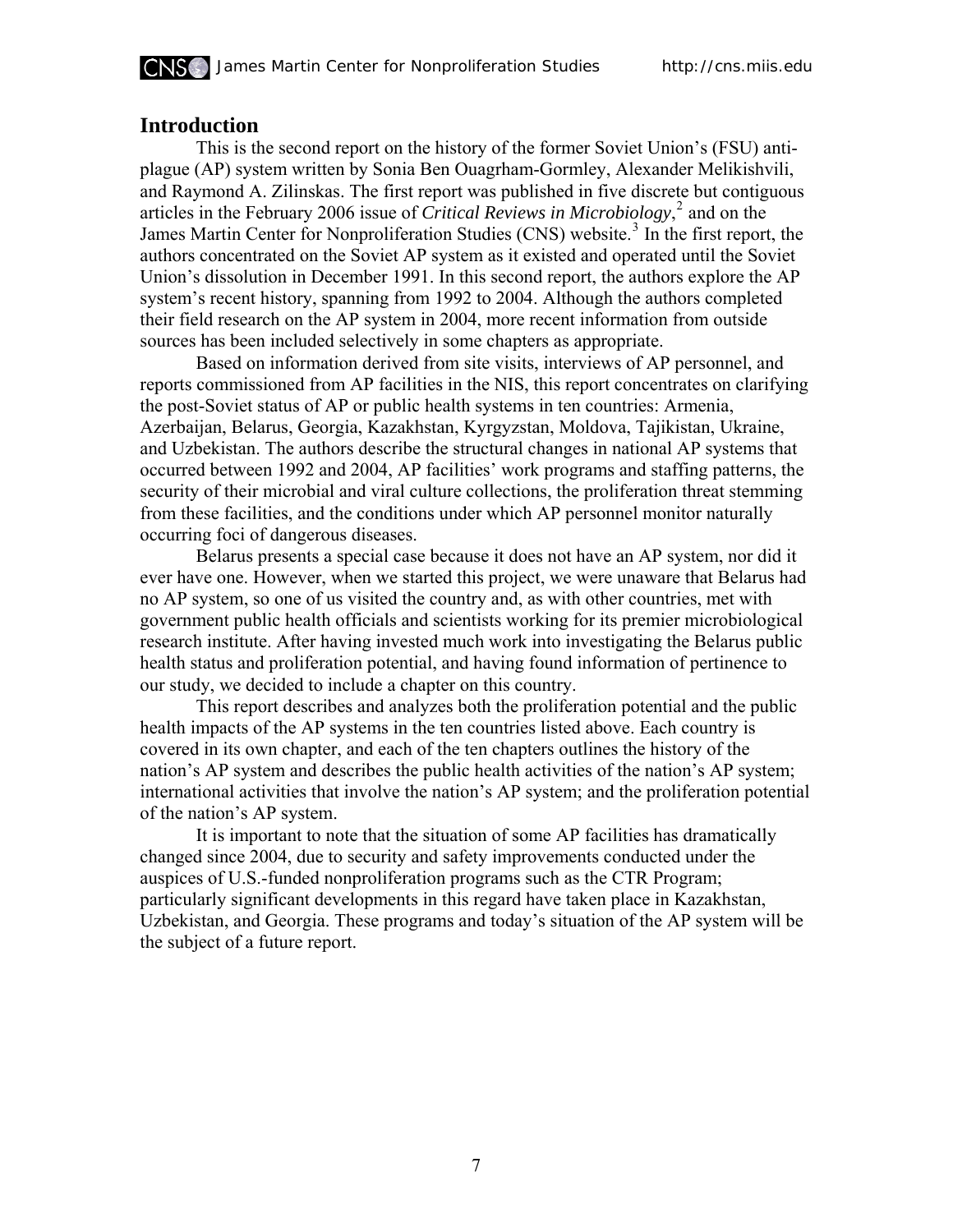# **Chapter I: The Anti-plague System of Armenia**

# **1. History of Armenia's Anti-plague System**

 The Armenian AP system was established in 1942, when the Soviet MOH transformed a tularemia station, which had existed under the auspices of the municipal disinfection station in Armenia's capital Yerevan, into the Armenian AP station. At the time the main impetus for opening an AP station in Armenia was the proximity of natural plague foci on the territories of neighboring Azerbaijan, Iran, and Turkey (as is noted below, natural plague foci were first discovered in Armenia in 1958). With a staff of only 14 employees, the Armenian AP station was unable to carry out the sanitary and prophylactic anti-epidemiological measures against especially dangerous infectious diseases over the entire territory of the republic. Consequently, in 1944 the Soviet MOH established the first field AP station in Leninakan (now Gyumri). In 1953, the Soviet MOH opened a second field AP station in Kapan to monitor the regions adjacent to the border with Azerbaijan, due to the existence of natural plague foci in Azerbaijan (near Mehmed-Beyliy, Akara, and Gadrut).<sup>[4](#page-3-1)</sup> And in 1972, the Soviet MOH opened its third field AP station in the settlement of Martuni on the southern coast of Lake Sevan for the purpose of full-scale epizootiologic monitoring and implementation of necessary prophylactic anti-epidemiological measures on the territories of the districts contiguous to the Lake Sevan. $5$ 

 As with other Soviet AP stations, the Armenian AP station was subordinate to the Main Directorate of Quarantine Infections of the Soviet MOH. Throughout the Soviet period the Stavropol Scientific-Research AP Institute of the Caucasus and Transcaucasus (now Stavropol Scientific-Research AP Institute) oversaw the activities of the Armenian AP station, conducted research on its premises, and provided consultativemethodological guidance to its personnel and administration. After the Soviet Union's dissolution in December 1991, the Armenian AP station came under the jurisdiction of the Armenian Ministry of Health (MOH) and in 1993 it was renamed the Center of Prophylaxis of Especially Dangerous Infections (CPEDI).

# **2. Current Organizational Structure of the Armenian Anti-plague System**

 As of March 2004, the Armenian AP system was comprised of the CPEDI, three field AP stations in Gyumri, Kapan, and Martuni, and seven seasonal AP laboratories in Aparan, Ararat, Jermuk, Sevan, Sisian, Stepanavan, and T'alin.<sup>[6](#page-3-1)</sup> Figure 1 shows the organizational chart of the Armenian AP system. The Armenian AP system had 240 employees, including 26 physicians, 10 zoologists, and the balance comprised of auxiliary personnel (laboratory technicians, disinfectors, sanitary workers, drivers, guards, etc.).<sup>[7](#page-3-1)</sup> Figure 2 shows the changes in personnel and funding of the Armenian AP system for the period from 1995 to 2002.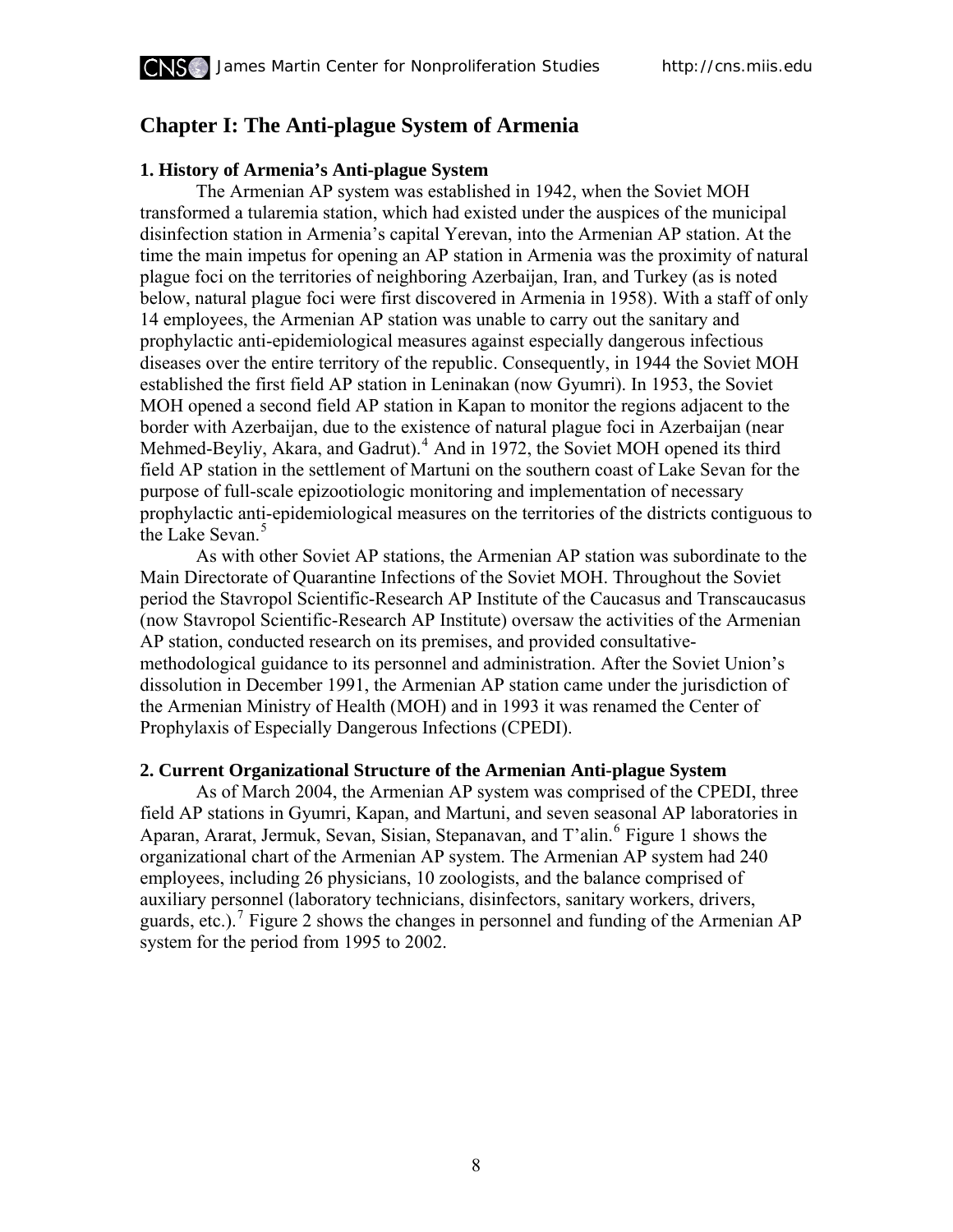



**Figure 2: Personnel and Funding of Armenia's AP System (1995-2002)[8](#page-3-1)**

| Year                                 | 1995         | 2000         | 2002        |
|--------------------------------------|--------------|--------------|-------------|
| <b>Total personnel</b>               | 297          | 253          | 240         |
| <b>Doctors</b>                       | 42           | 36           | 35          |
| <b>Zoologists</b>                    | 33           | 26           | 25          |
| <b>Laboratory technicians</b>        | 53           | 46           | 45          |
| <b>Disinfectors</b>                  | 50           | 40           | 34          |
| Total funds allocated in millions of | 27 AMD       | 69.2 AMD     | 69.7 AMD    |
| <b>Armenian Drams or AMD</b>         | $(\$66,502)$ | (\$128, 259) | (\$121,566) |
| $$$ equivalent) <sup>9</sup>         |              |              |             |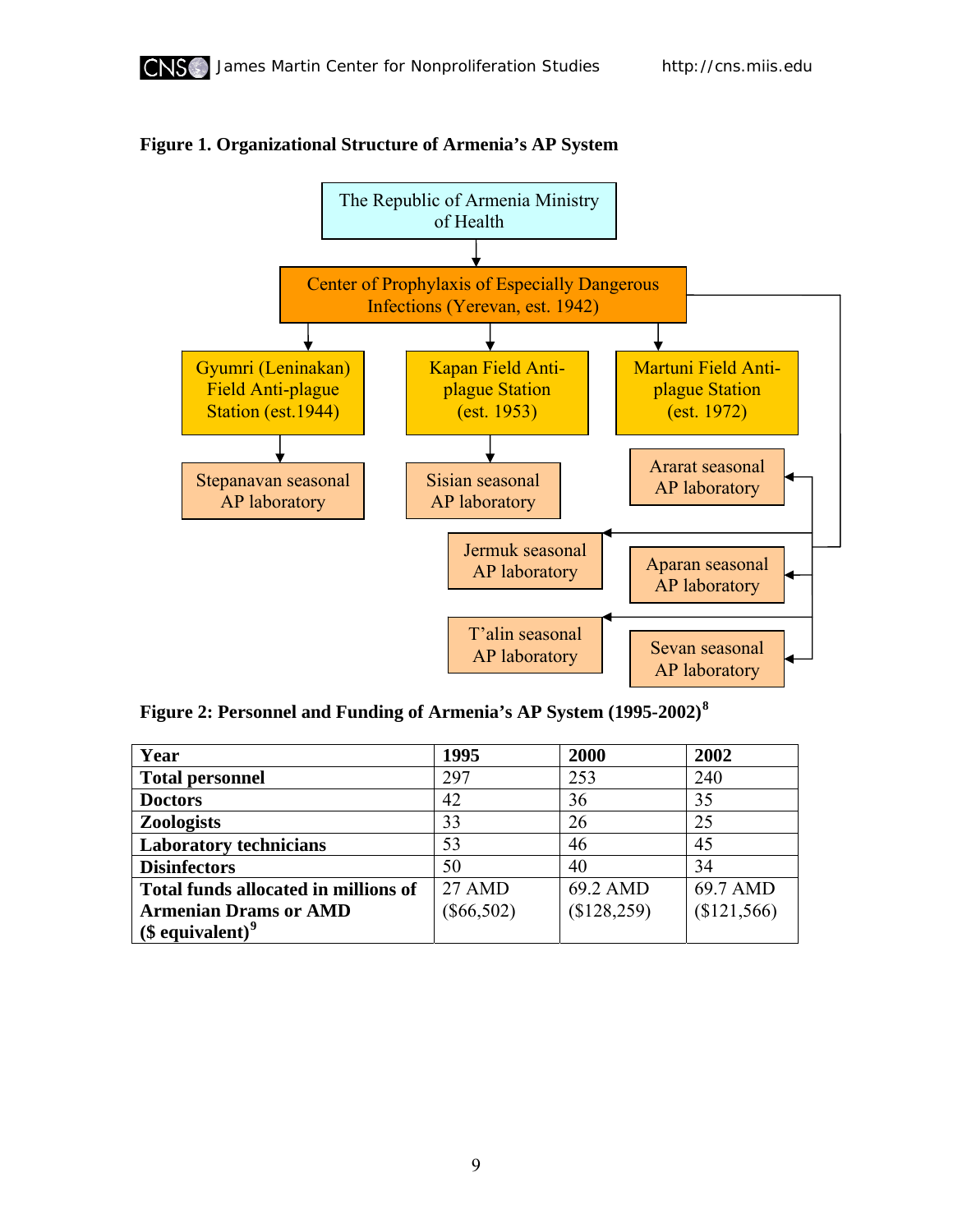# **3. Public Health Activities of the Armenian Anti-plague System**

 The overall public health functions carried out by the Armenian AP system since 1992 have remained the same as during the Soviet period. Thus, its main objective is to protect the population of Armenia from group I-II infectious diseases<sup>[10](#page-3-1)</sup> (plague, anthrax, tularemia, cholera and brucellosis), by monitoring epizootic activities in the natural foci of especially dangerous infectious diseases and implementing appropriate antiepidemiological measures. Plague surveillance and control include the following activities:

- The epizootic monitoring of the territory with the purpose of timely identification of epizootics of plague (as well as other naturally occurring infectious diseases) and the prevention of its spread to the population;
- The epidemiological monitoring of regions endemic for plague;
- Prophylactic measures (extermination, disinfection, vaccination, and educational outreach addressing sanitary and hygienic issues in the population);
- The training of the medical personnel in public health organizations for clinical monitoring, diagnostics, and prophylaxis of plague (and other especially dangerous infectious diseases); and
- The examination of patterns of natural occurrence of plague (and other infectious diseases). $^{11}$  $^{11}$  $^{11}$

Other public health activities performed by the Armenian AP system include:

- Prophylaxis of other especially dangerous (tularemia, anthrax, and brucellosis) and naturally occurring infectious diseases (yersiniosis, leptospirosis, and erysipeloid);
- Vaccination of the population against especially dangerous infectious diseases particularly in the areas frequently affected by outbreaks of such diseases and people who might be exposed to them due to their professional occupations;
- Sanitary protection of the Armenian territory from imported diseases;
- Implementation of quarantine measures as necessary to stop the spread of quarantined diseases;
- Epidemiological readiness of public health institutions with regard to the especially dangerous infections;  $^{12}$  $^{12}$  $^{12}$
- Implementation of laboratory and field experiments for scientific purposes.

The most important Armenian AP facility, CPEDI, is comprised of a laboratory for diagnostics of prionic diseases, a bacteriological laboratory, and a zooparasitological laboratory. The CPEDI's public health mandate also incorporates monitoring and control of cholera, including the following related activities:

- The bacteriological study of water samples (open water sources, sewage, tap water) to identify and isolate strains of *Vibrio cholerae* in order to prevent their spread to the population;
- The monitoring of patients exhibiting symptoms of acute intestinal diseases;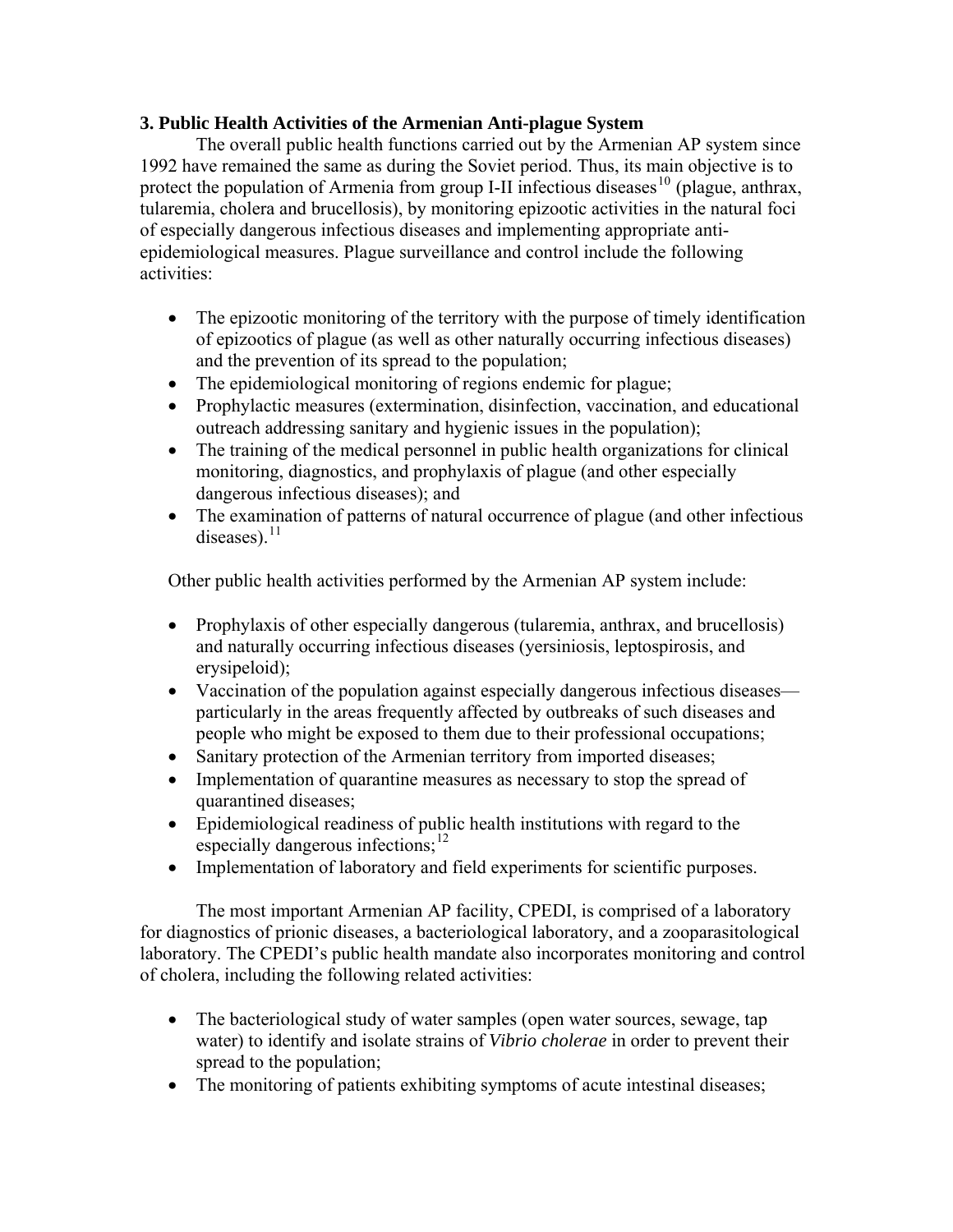- The training of SES personnel stations and public health organizations in laboratory diagnostics of cholera;
- The training of medical personnel in clinical monitoring, diagnostics, treatment, and prophylaxis of cholera; and
- The identification and verification of strains of *V. cholerae* recovered by SES stations and public health organizations.<sup>[13](#page-3-1)</sup>

The CPEDI also has a specialized anti-epidemiological brigade responsible for rapidly responding to epidemiological emergencies. However, in March 2004, it was not fully equipped, casting doubts about its readiness level.

CPEDI's 2004 budget was equivalent to approximately \$270,000, of which \$158,000 was earmarked for employee salaries, while the rest was supposed to cover all other expenditures, including implementation of sanitary-prophylactic measures, acquisition of diagnostic materials, laboratory equipment, and other necessary items and activities.[14](#page-3-1)

#### *Epizootic and Epidemiological Monitoring of Natural Foci of Plague*

 Armenia's territory hosts natural foci of plague, tularemia, anthrax, yersiniosis, leptospirosis, and erysipeloid. There are two natural plague foci in Armenia—the Transcaucasus Mountainous and Trans-Arax foci. The Transcaucasus Mountainous focus was discovered by Armenian AP specialists in 1958, when they isolated the first culture of *Yersinia pestis* from the flea species *Ctenophthalmus teres* collected from the burrows of common voles in the vicinity of Zugaykhpyur village (close to Gyumri city, Gukasyan district, northwestern part of Armenia) at the foot of the Kechut (Javakheti) Mountain Ridge.<sup>[15](#page-3-1)</sup> The Transcaucasus Mountainous plague focus is located in the mountains of the Armenian Plateau and Lesser Caucasus at elevations of 1,600 to 3,200 meters above the sea level. It is further divided into three plague meso-foci—Gyumri, Zangezur-Karabakh, and Trans-Sevan. Armenian AP specialists discovered the natural plague foci in the Zangezur-Karabakh and Trans-Sevan regions in 1962. The main host in these foci for *Y. pestis* is the common vole, while the vectors are particular varieties of fleas that reside on voles— *Callopsylla caspia* and *Nosopsyllus consimilis*. The Trans-Arax natural plague focus was identified and mapped in 1972. The main host here is Vinogradov's jird (*Meriones vinogradovi*), a gerbil-like animal whose ectoparasites *Nosopsyllus iranus* and *Xenopsylla conformis* are vectors. The fauna of plague vectors responsible for transmission of this deadly disease in Armenia is very diverse—comprised of 63 species of fleas, 31 species of gamasid ticks, and 40 species of argas and ixod ticks.<sup>[16](#page-3-1)</sup>

 According to CPEDI, approximately 24,000 sq. km of Armenia's territory (29,800 sq. km), or 80 percent of the country, is endemic for plague.<sup>[17](#page-3-1)</sup> The fact that Armenia is a very mountainous country with more than 90 percent of its territory located at over 1,000 meters above sea level further complicates epidemiological monitoring.

Each of the main structural units of the Armenian AP system is responsible for the epidemiological health of a particular part of the country.<sup>[18](#page-3-1)</sup> Thus, the Gyumri field AP station monitors the epidemiological situation in the provinces of Shirak and Lorri, which encompass ten former districts of northwestern Armenia—Akhuryan, Ani, Artik, Amasiy, Ashots, Gugar, Tashir, Stepanavan, Spitak, and Alaverdi. The Kapan field AP station services the territory of Syunik province (formerly the Sisian, Goris, Kapan, and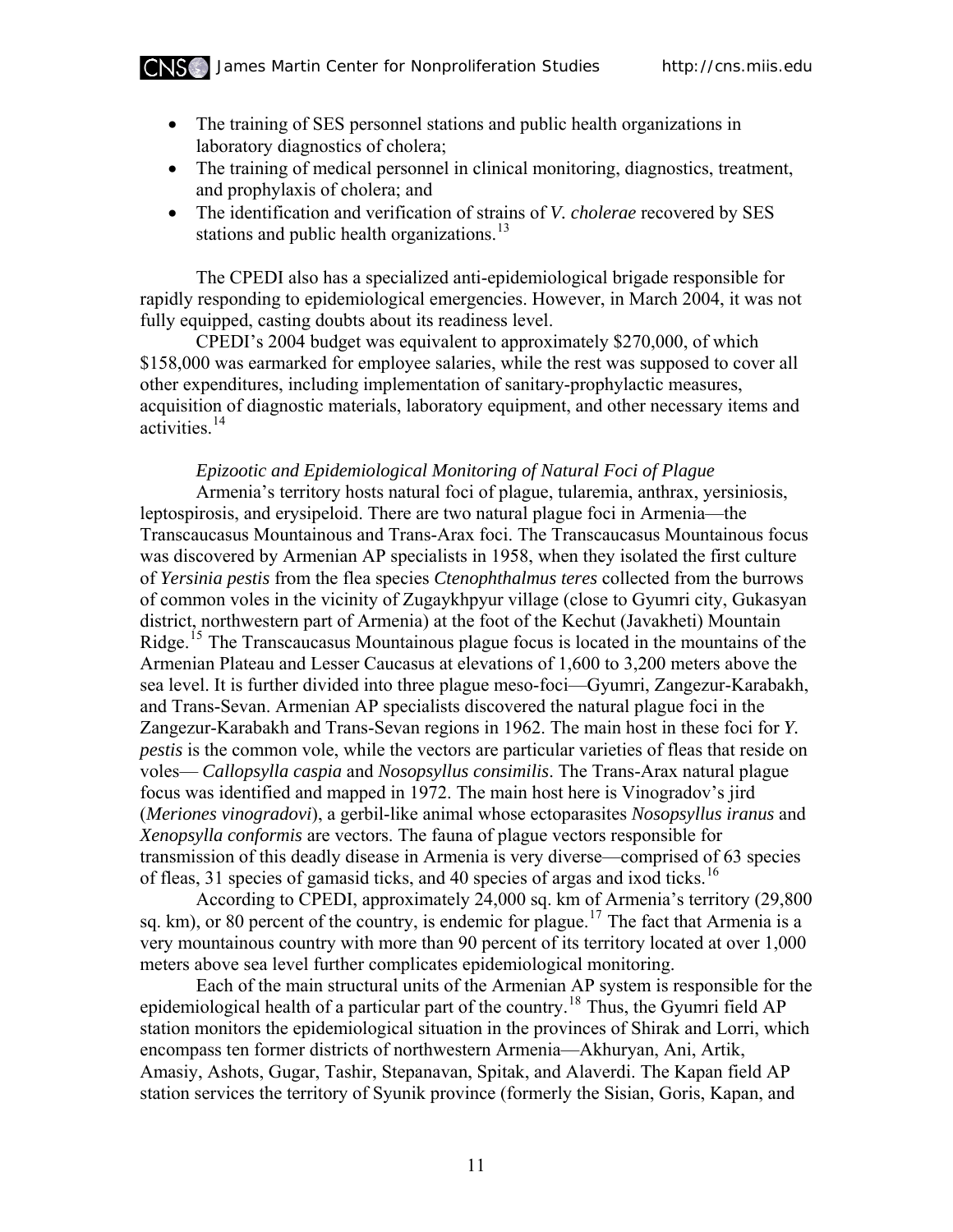Megrin districts). The Martuni field AP station is responsible for the epidemiological health of residents of the Gegharkunik province (formerly four regions near Lake Sevan—Gavar, Martuni, Vardenis, and Krasnoselsk). The territory of the remaining six provinces (Aragatsotn, Ararat, Armavir, Kotayk, Tavush, and Vayots' Dzor) and the federal municipality of the capital Yerevan are monitored by the CPEDI.<sup>[19](#page-3-1)</sup>

 Armenia's natural plague foci are characterized by relatively high levels of epizootic activity. From 1968 to 1991, plague epizootics of varying intensity were recorded annually in Armenia, although the highest levels were recorded in 1973-1974, 1977-1978, 1980-1981, and 1987.<sup>[20](#page-3-1)</sup> Starting in 1976, Armenian AP specialists began using serological methods for plague diagnostics in the natural foci. From 1992 to 2002, localized plague epizootics were recorded in the Zangezur-Karabakh region and during 1995-1996 and 2001-2002 in the Gyumri region. The CPEDI established that the *Y. pestis* strains that circulate in the natural plague foci in Armenia are characterized by selective virulence when tested on laboratory animals (for instance, cultures are virulent for white mice, but less virulent for guinea pigs). It must be also noted that the *Y. pestis* strains isolated from the Persian jirds (*Meriones persicus*) in the Trans-Arax focus are characterized by higher virulence than those that are isolated from voles in the Transcaucasus Mountainous focus.[21](#page-3-1) The CPEDI regularly notifies the AP Center of the Russian MOH about any discovered epizootics of plague and quantities of isolated *Y. pestis* and *V. cholerae* strains. In exchange it receives information on the epidemiological situation in the rest of the Commonwealth of Independent States (CIS).

### *Monitoring of Other Especially Dangerous Infectious Diseases*

**Tularemia:** Armenian AP specialists first reported a tularemia epizootic in the fall of 1949 when they isolated the *Francisella tularensis* strains from a wood mouse, a black rat, and ticks. However, the main host is the common vole, and sometimes the water vole, while the main vectors are ixod and gamasid ticks. In the 1950s, tularemia outbreaks of varying intensity were reported along the 230 km-long border with Turkey both among people and rodents. In 1954, a tularemia outbreak was recorded among workers of the meat packing plant in Gyumri. Reportedly, 165 workers were infected by contaminated mutton meat that had been imported from Turkey. Tularemia occurs naturally throughout nearly the entire territory of Armenia.<sup>[22](#page-4-0)</sup>

**Anthrax:** Anthrax is endemic throughout Armenia. During 1990-2002, with the exception of 1994, 1996, and 1997, sporadic cases of anthrax were recorded. In 1999 and 2001 the Armavir and Artik districts suffered outbreaks of the disease. CPEDI's records indicate that anthrax is contracted in Armenia on a seasonal basis—from June to October—which corresponds to the period when cattle are sent to the fields for annual grazing. In fact, more than 80 percent of recorded anthrax cases occur during this period. Anthrax is a profession-specific disease in Armenia as it is prevalent among cattle breeders (usually age 30 and over). Anthrax epizootics among cattle occur annually.

**Cholera:** One of the main measures of epidemiological monitoring for cholera is the bacteriological control over open-water sources, as well as timely identification of patients exhibiting symptoms of acute intestinal diseases. For decades Armenian AP personnel have been collecting water samples from special control points located along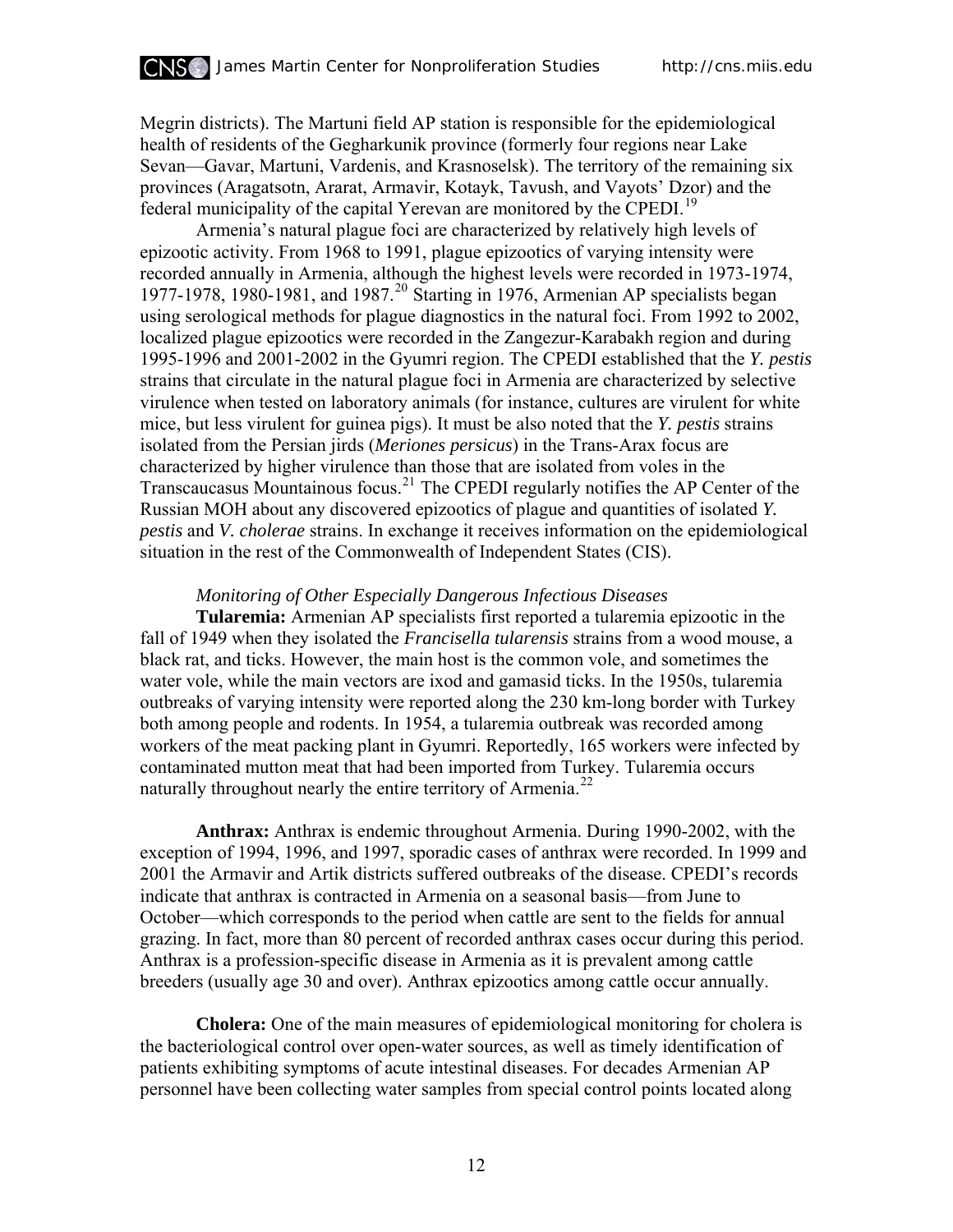main waterways, including the Arax River, Lake Sevan, irrigation canals, ponds, and public pools. The *V. cholerae* El Tor strain was first isolated in Armenia in 1971 from the Arax River. In 1988, a cholera outbreak occurred in the village of Zartonk, Amavir district, in the southwestern part of Armenia. About 200 patients were affected; of them, 42 were carriers of *V. cholerae*. [23](#page-4-0) The diagnosis was confirmed by the laboratory of the Armenian AP station in Yerevan. After the outbreak's etiology was established by the Armenian AP station, subsequent examinations of patients took place at the bacteriological laboratories of SES stations and infectious disease hospitals under the direct supervision of AP specialists.<sup>[24](#page-4-0)</sup> The prompt anti-epidemiological measures carried out by the AP specialists contained the outbreak. However, during 1999-2002, the CPEDI and its branches continued to isolate *V. cholerae* strains from open-water sources.

**Leptospirosis and Erysipeloid**: Gyumri field AP station workers discovered the first natural occurrence of erysipeloid in Armenia in 1957 in the Gukasyan district. At various times since, people infected with this disease were identified among the workers of the Gyumri meatpacking plant and the population of the Gyumri district in general.

 Natural leptospirosis foci have been found among rodent populations in 29 districts of Armenia. Nine species of rodents are considered carriers of its causative pathogen, *Leptospira* species, in Armenia. The highest percentage of infections is observed among the grey rat, Asia Minor ground squirrels, and common voles. Among people, leptospirosis was first recorded in the Aykadzor village in 1948. Subsequent sporadic and group outbreaks were recorded in Armavir district in 1963, 1971, and 1974 in the Shamshadin district. During 1986-2002, 95 persons were diagnosed with leptospirosis in Armenia.

## *Decline in Epizootic Surveillance and Epidemiological Monitoring of Natural Plague Foci*

 After Armenia's independence, the financial situation of the AP system deteriorated dramatically. Fund allocations from the state budget were reduced substantially and as a result, epizootiologic monitoring and other sanitary and prophylactic activities were reduced by 60 to 90 percent. As of March 2004, the CPEDI and its subordinate field AP stations could monitor only about 30 to 40 percent of the territory endemic for plague.<sup>[25](#page-4-0)</sup> Compared to the Soviet period, epidemiological monitoring is carried out on a much smaller scale and for shorter periods of time, which does not allow the CPEDI to discern the complete picture of the epizootiologic and epidemiological situation in Armenia. As depicted in Map 1, both Gyumri and Kapan field AP stations have their own seasonal laboratories in Stepanavan and Sisian, while CPEDI uses the rest of the seasonal laboratories for its epidemiological monitoring. The CPEDI and its subordinate field AP stations dispatched epidemiological and zoological teams for a total of only 50 days during June – September 2004. During this period, the zoological teams deliver collected field material (rodents) to the seasonal laboratories on a daily basis. Due to the shortage of funds and vaccines, the CPEDI can no longer vaccinate residents of areas frequently affected by epizootics of plague and tularemia, which could create significant epidemiological complications in case of outbreak.

In addition some areas, such as the Nagorny-Karabakh enclave, are virtually unmonitored. Prior to the war between Azerbaijan and Armenia over the Armenian-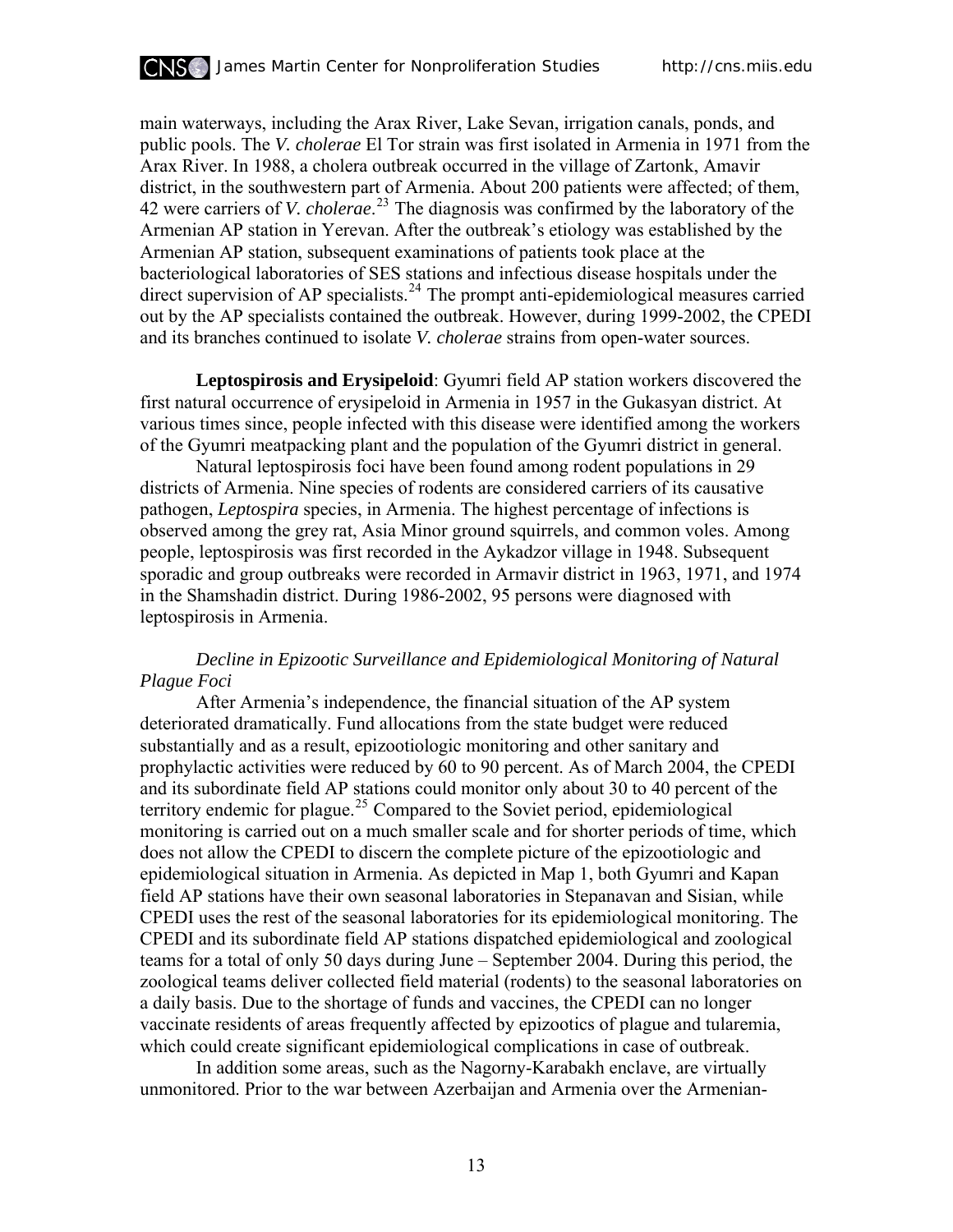populated enclave of Nagorny-Karabakh, the Azerbaijani AP system controlled the field AP station in the settlement of Gadrut located in the enclave. After the end of the war in 1994, CPEDI formally assumed epidemiological control of the unrecognized Nagorny-Karabakh Republic, where plague is endemic to the entire territory. However, in practice, neither the Armenian nor the Azerbaijani AP systems have performed any epidemiological monitoring in the Nagorny-Karabakh enclave since 1993. The CPEDI receives no information on the epizootic or epidemiological situation from the Nagorny-Karabakh Republic, while the Gadrut field AP station seems to have been lost in a noman's land, being part of neither the Armenian nor the Azerbaijani AP systems. As of October 2005, the Gadrut field AP station was still open, although its operation remains doubtful: it was not staffed with qualified specialists and the chief doctor of the local SES station served as its director.<sup>[26](#page-4-0)</sup>

The lack of funding and appropriate personnel also affects the monitoring of other dangerous diseases. For instance, in Soviet times, beginning in 1965, the population in areas affected by tularemia was vaccinated en masse with live tularemia vaccine every five years.[27](#page-4-0) However, the cutoff of state funding following the Soviet Union's dissolution ended this practice and as a result the residents of those regions have not been vaccinated against tularemia for more than 15 years. Similarly, cattle breeders in regions endemic for anthrax are no longer vaccinated against the disease due to the lack of funds. The absence of special burial sites in villages for animals that died from anthrax complicates the epidemiological situation further. All of this, according to CPEDI's specialists, makes Armenia's current epizootic and epidemiological situation dangerously unpredictable.

 The deterioration of the overall epidemiological situation in the country is further evidenced by the fact that other zoonotic infections, which previously had not been recorded in Armenia, have been reported as of late. According to the medical statistics released by the Armenian MOH in January-October 2006, there were five cases of leptospirosis, one case of intestinal typhoid, two cases of paratyphoid fever, and twelve cases of tularemia. Also in the aforementioned period there was a growth in the number of acute infectious diseases such as brucellosis, syphilis, and sarcoptic mange. The cases of acute intestinal disease increased by 660 in 2006 compared to 2005. The number of patients with intestinal problems was 4,698, including 876 with bacterial dysentery.<sup>[28](#page-4-0)</sup> In 2004, according to the information submitted by Armenia to the Coordinating Council on Problems of Sanitary Defense of Territories of the CIS Member-States of the Council on Cooperation in the Field of Public Health of the CIS Member-States, in the third and fourth quarters there were 107 cases of brucellosis, 23 cases of malaria, 402 cases of tuberculosis (TB), and 8 cases of meningococcal infection.<sup>[29](#page-4-0)</sup> In addition, the Russian AP Center received information that in 2004 plague epizootics were recorded in the natural plague foci located in Gyumri (Ani and Ashtarak districts) and the Zangezur-Karabakh region (Kapan and Sishan districts).[30](#page-4-0)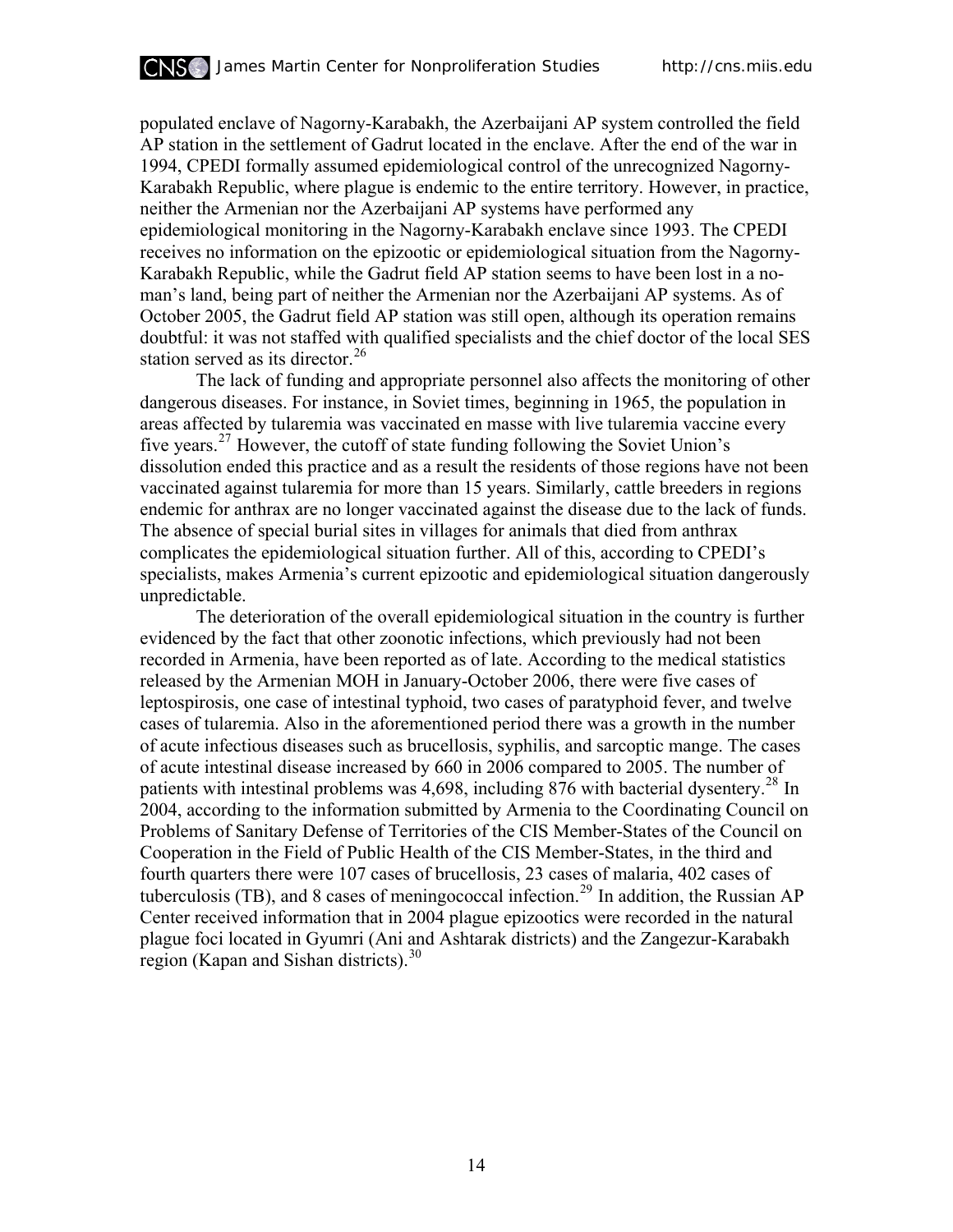

**Map 1: Locations of Armenian Anti-plague Facilities** 

Base 802741AI (C00132) 8-02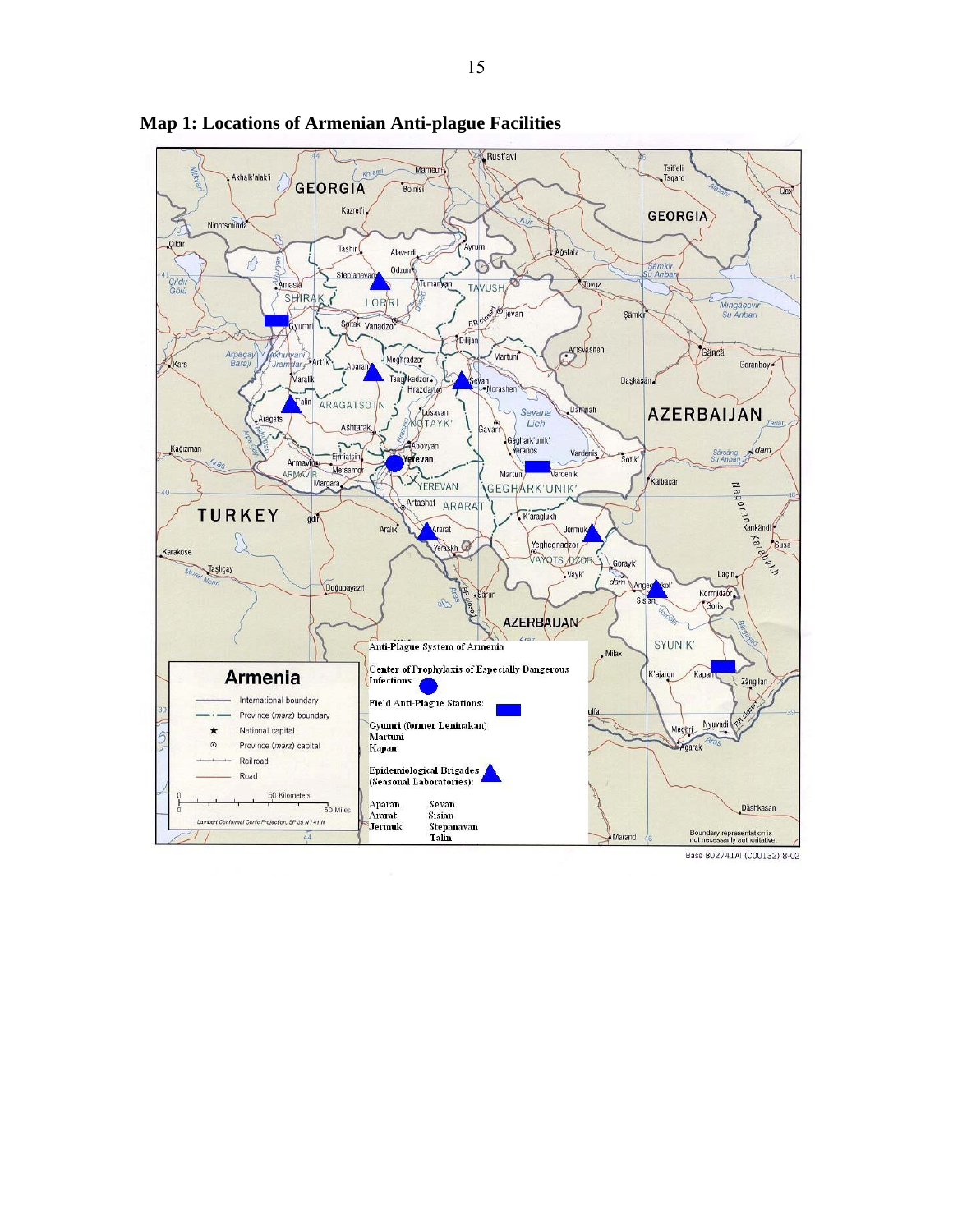#### 4**. International Activities Involving the Armenian Anti-plague System**

 When CNS staff visited Armenia in 2004, no significant international activities involving AP facilities were underway and none was in the planning stage.

#### **5. Analysis of the Armenian Anti-plague System's Weaknesses and Proliferation Potential**

 Before the Soviet Union's dissolution, the Armenian AP system performed another important function in the public health area; it offered training sessions on pathogen identification to workers employed by hospitals, clinics, SES, and other public health institutions. As of March 2004, the CPEDI was no longer able to offer such courses due to the absence of diagnostic materials such as reagents for immunofluorescence assays and enzyme-linked immunosorbent assays (ELISA). The CPEDI staff was able to perform pathogen identifications only by the classical methods of gram staining, culturing, and antibody titre analysis, which are not suitable for instructional purposes at this level as they are basic microbiology and are timeconsuming.

 Armenian MOH officials appear to pay very little attention to the problems accumulated in the AP system, possibly because they do not understand the importance of the AP system.<sup>[31](#page-4-0)</sup> This leads to a combination of factors that cause a steady decline of cadres at the CPEDI. First among these factors is the low level of salaries offered by the CPEDI. According to the CPEDI director, the Armenian AP system experiences acute shortages of specialists because it cannot offer competitive salaries. As of March 2004, the average monthly salary of an experienced AP specialist was the equivalent of \$90; the starting salary of a physician with no experience was \$60; while the average salary for auxiliary personnel was estimated to be  $$40.<sup>32</sup>$  $$40.<sup>32</sup>$  $$40.<sup>32</sup>$  As a result, the majority of CPEDI specialists are forced to seek supplemental income by working at local hospitals or teaching at medical schools in order to support their families.

Many of the CPEDI's personnel have not received proper professional training since the breakup of the USSR. Prior to 1992, staff physicians, zoologists, and laboratory technicians had to attend specialization training in especially dangerous infectious diseases at Soviet AP institutes in Stavropol, Saratov, Rostov, Irkutsk, or Almaty. As of 2003, about 80 percent of Armenia's AP physicians had not received proper specialized training, while those who had received such training in Soviet times, had not had the opportunity to refresh their skills since the Armenian National Institute of Health does not offer courses on especially dangerous infectious diseases.<sup>[33](#page-4-0)</sup> The fact that qualified old cadres are retiring also contributes to the overall decrease in professionalism in the Armenian AP system. Already there are no employees with higher scientific degrees at the CPEDI.

 Armenian AP specialists work under very difficult conditions. All laboratory equipment at the CPEDI and its branches was manufactured in the 1960s or 1970s and is therefore obsolete and in dire need of replacement or upgrading. The antiquated equipment increases the risk of laboratory accidents involving pathogens of dangerous infectious diseases occurring, which poses a major health hazard to not only employees of the AP system but also to the population living near the laboratory facilities, especially in the event of an accidental release of pathogens. The likelihood of the aforementioned accident occurring is increased at the CPEDI since there is no ventilation system in the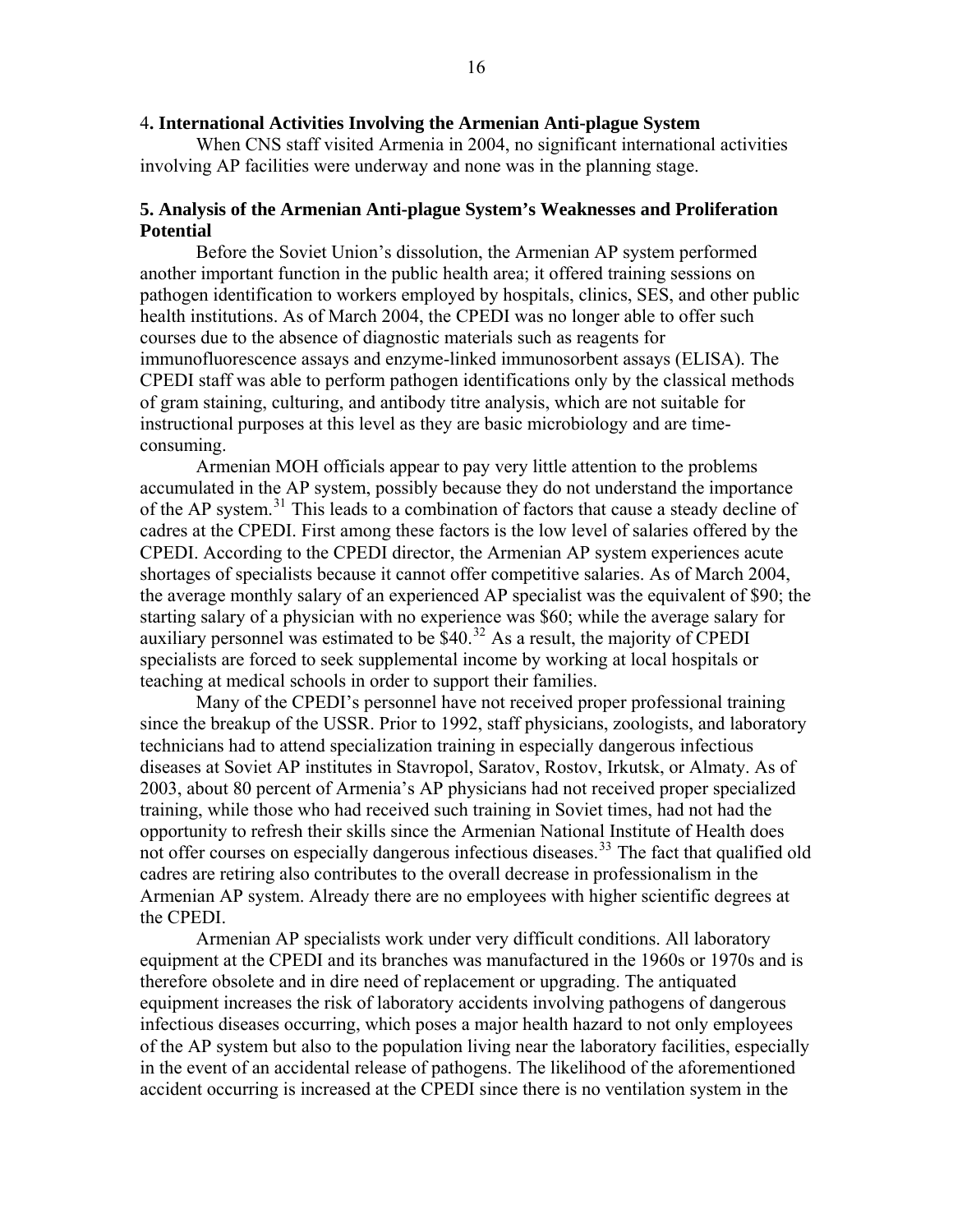laboratory building. Furthermore, the CPEDI and its branches are not heated in winter when temperatures sometimes drop to below minus 20 degrees Centigrade. In 2004, AP facilities had no hot water in the AP facilities and they experienced frequent power outages. In addition, some of the AP facilities, (including the seasonal AP laboratories in Stepanavan, Sisian, and the field AP station in Martuni) have been occupied by Armenian refugees from Nagorny-Karabakh. In March 2004, there were still refugees in these facilities. At the Kapan field AP station the situation was different. The Armenian police department and the local branch of the Ministry of National Security occupied most of the building, forcing AP personnel to work on the top or fourth floor.<sup>[34](#page-4-0)</sup> While on the one hand, the presence of law enforcement authorities in AP buildings may prevent potential security breaches, on the other hand, working with dangerous pathogens requires strict adherence to biosafety rules, which implies that the premises should not be shared with other organizations.

 In our view, the implementation of the following recommendations would significantly improve the effectiveness of disease surveillance by the Armenian AP system and considerably reduce the proliferation threat:

- Improve the physical protection of CPEDI's pathogen collection (the range of measures can vary from the most expensive, such as setting up a CCTV surveillance system, to the least costly, such as installing iron doors and combination locks);
- Institute a background check procedure for newly hired employees at the CPEDI and throughout the Armenian AP system;
- Computerize the CPEDI and field AP stations and link them into an integrated information exchange system;
- Sponsor biosafety/biosecurity training of select CPEDI personnel at Russian and/or Kazakh AP institutes;
- Install modern laboratory equipment at the CPEDI and field AP stations in phases to gradually replace old equipment; and
- Establish a nucleic acid-based laboratory for the diagnosis of plague, tularemia, cholera, and other especially dangerous infectious diseases.

Even partial implementation of the aforementioned recommendations would lead to an increased level of biosecurity. Further, it is likely that the focusing of international attention on the CPEDI and its affiliated branches would prompt the Armenian government to give a higher priority to this indispensable public health service.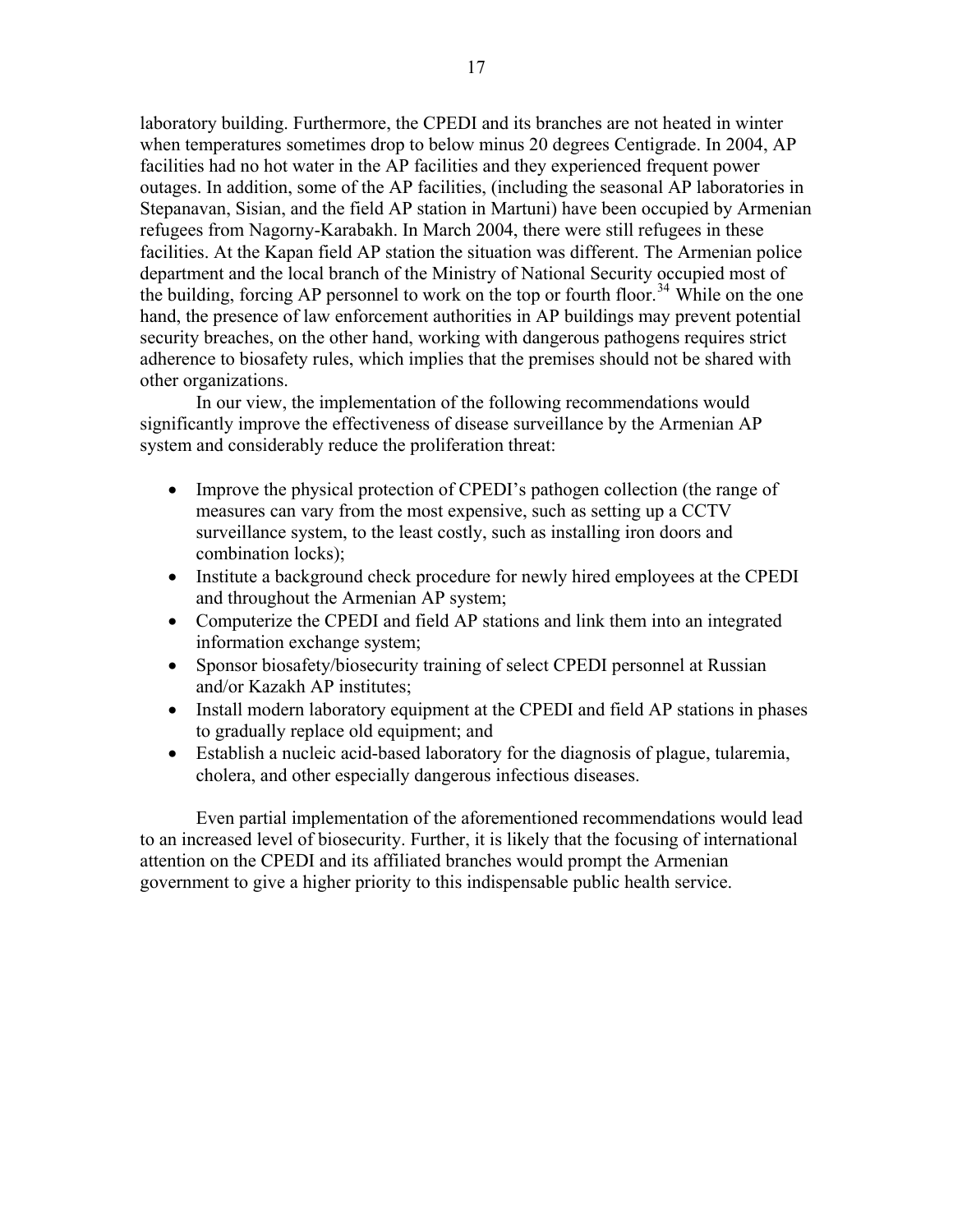## **Chapter II: The Anti-plague System of Azerbaijan**

#### **1. History of Azerbaijan's Anti-plague System**

 In 1932, a plague outbreak occurred in central Azerbaijan that lasted approximately 43 days and claimed the lives of 35 residents in Gadrut city and the surrounding villages of Bulutan (Buruktan), Melik Zhanly, Shagakh, and Agulu, all located in a region that is currently on the territory of the secessionist Armenianpopulated Nagorny-Karabakh enclave. The outbreak prompted Soviet authorities to establish a permanent AP system in the Azerbaijan SSR.<sup>[35](#page-4-0)</sup> After the Gadrut plague outbreak was mitigated, the Council of People's Commissars (*Sovet Narodnykh Komissarov*) of Azerbaijan issued a resolution creating a specialized AP system in the republic, headquartered at the Republic Institute of Microbiology in Baku, the capital of Azerbaijan. During 1931-1935, seven AP observation outposts were established in districts bordering Iran, including in the cities of Astara, Lenkoran (Lenkaran), Bilasuvar, Karadonly, Gadrut, Khudafirin, and Julfa (Culfa). The establishment of these outposts was motivated by the perception that plague had entered Azerbaijan from Iran. In 1934, the Council of People's Commissars decided to transform the AP department of the Republic Institute of Microbiology into an independent institution named the Central AP Station of Azerbaijan and to relocate it to the Zykh village on the outskirts of Baku.<sup>[36](#page-4-0)</sup> In 1963, the Central AP Station was relocated to a newly built compound in Baku. Throughout the Soviet period, the Azerbaijani AP system reported to the Main Directorate of Quarantine Diseases of the Soviet MOH, while its scientific curator was the Stavropol Scientific-Research AP Institute of the Caucasus and Transcaucasus (now the Stavropol Scientific-Research AP Institute).<sup>[37](#page-5-0)</sup> In 1956, due to the increase in its monitoring and research activities, the Central AP Station of Azerbaijan was granted the status of institute. Even though the official title of the organization did not change throughout the Soviet period, twenty AP specialists earned their degrees in medical science at the Central AP Station of Azerbaijan. During 1956-1957, Azerbaijan's AP system expanded as new field AP stations were opened in Khachmaz (Xacmaz) (northeast), Mingechaur (Mingacevir) (central northwest), and Shamkir (Samkir) (west) in order to extend the epidemiological monitoring of territories endemic for plague and other dangerous infectious diseases. Subsequently, one more field AP station was built in Imishly (Imisli) (south central). Later, the AP observation outposts in Lenkoran (a major port city on the Caspian Sea coastline in the southern part of the country), Julfa (located in the Nakhichevan Autonomous Republic, an Azeri-populated landlocked exclave separated from Azerbaijan by the swath of Armenian territory), and Gadrut were enlarged to field AP stations.<sup>[38](#page-5-0)</sup>

The Azerbaijani AP system also included a Railway AP Station (RAPS), which was established in 1951 in response to a plague outbreak that had occurred in 1949 on land controlled by the Azerbaijani railway system. Throughout the Soviet era the RAPS operated independently from the rest of the Azerbaijani AP system and reported to the Soviet Ministry of Communications, while its scientific curator was the Irkutsk Scientific-Research AP Institute. The main function of RAPS was to monitor land areas within 20 km of railroad tracks. In Azerbaijan, the length of railroad tracks was over 2,000 km (including 1,700 km that pass through areas endemic for plague). In its heyday, the RAPS had fifty-six employees, including eleven physicians. The RAPS would send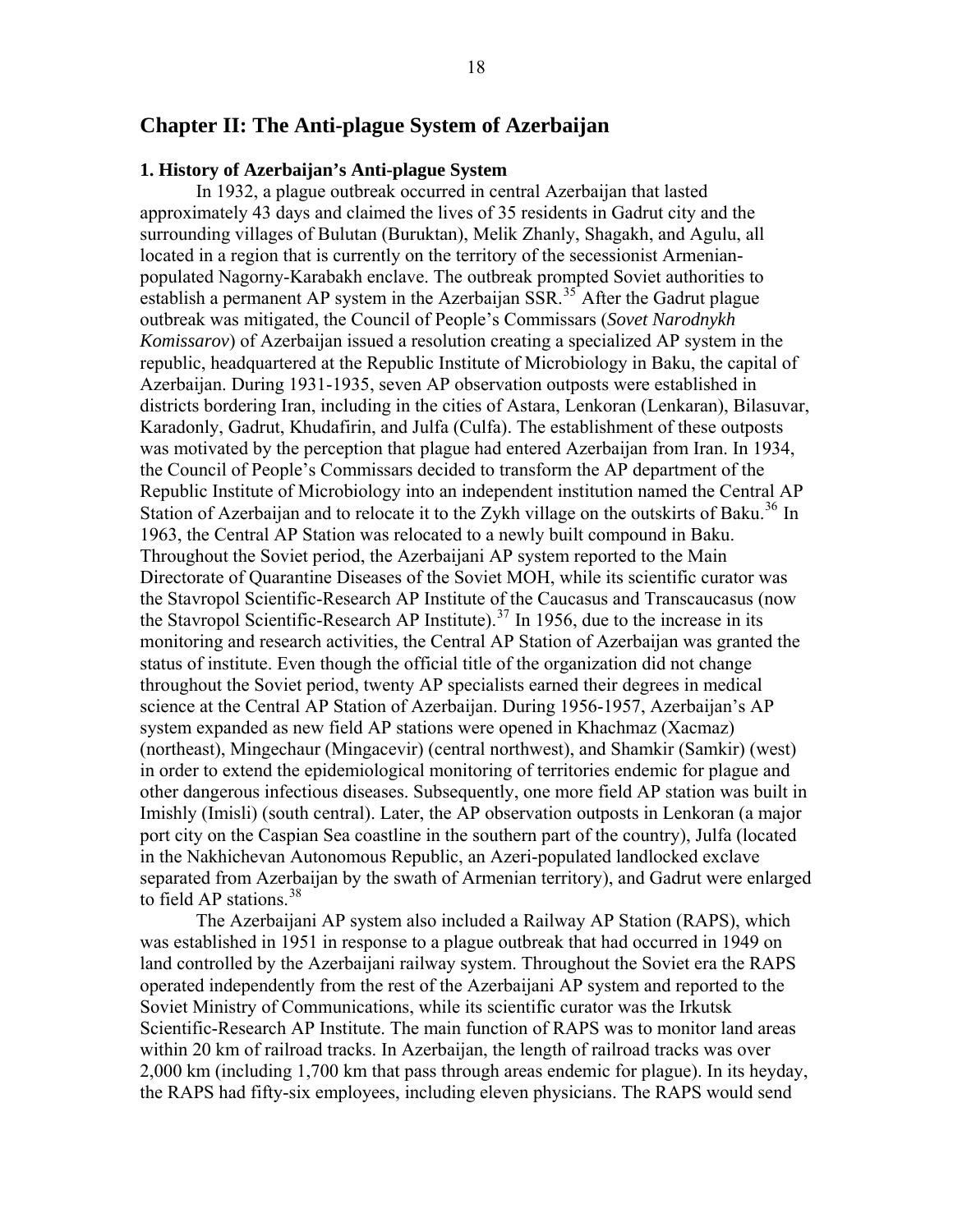two epidemiological teams to monitor epizootics in the two natural plague foci along the railway tracks for the duration of six to seven months.<sup>[39](#page-5-0)</sup>

### **2. Organizational Structure of Azerbaijan's Anti-plague System**

After the Soviet Union's dissolution, the Azerbaijani AP system was reorganized and as of 2004, it was comprised of nine facilities. These include the S. Imamaliyev Republic AP Station (formerly Central AP Station of Azerbaijan); six field AP stations in Imishly, Julfa, Khachmaz, Lenkoran, Mingechaur, and Shamkir; and two seasonal AP laboratories in Tyrkyany (Apsheron Peninsula) and Jeiran (Agstafa district, close to the border with Georgia). Figure 3 presents the current organizational structure of the Azerbaijani AP system.

Due to the hostilities between Azerbaijan and Armenia, which broke out over the predominantly Armenian enclave of Nagorny-Karabakh in late 1991, the Azerbaijani government lost control over the enclave, which included the Gadrut field AP station, to the separatist forces of the self-proclaimed Nagorny-Karabakh Republic (NKR). Currently, neither the Azerbaijani nor the Armenian governments have de facto jurisdiction over the Gadrut field AP station. $40$ 

In 1993, the RAPS came under the authority of the Ministry of Communications of Azerbaijan. As of March 2004, RAPS employed thirty-seven people, including six physicians. However, RAPS can be considered defunct as an AP organization since it survived only by fulfilling commercial laboratory analyses orders for AIDS and cholera $41$ 

Over the years, the Republic AP Station was accorded an increasingly important role in Azerbaijan's health care system as it absorbed structural elements of other organizations along with their personnel. In 1992, the Republic AP Station assumed epidemiological control responsibilities of the Republic SES with regard to all quarantine and especially dangerous infectious diseases other than plague, including tularemia, anthrax, brucellosis, and rabies. In addition, the Azerbaijani AP system was charged with administering epidemiological measures to prevent importation of hemorrhagic and yellow fevers. In 1998, the Republic AP Station incorporated the laboratory components of the SES system specializing in general bacteriology, immunology, and study of viruses. As of 2004, the organizational structure of the Republic AP Station consisted of three main units: the Laboratory Department, the Epidemiological Department, and the Zooparasitological Department.

Laboratory Department:

- Laboratory of Plague and Tularemia Diagnostics
- Cholera Laboratory
- Laboratory of Zoonotic Infectious Diseases (including anthrax and brucellosis)
- Laboratory of General Bacteriology
- Laboratory of Microbiological Anthropology
- Laboratory of Immunology
- Laboratory of Viruses
- Experimental Laboratory

Zooparasitological Department: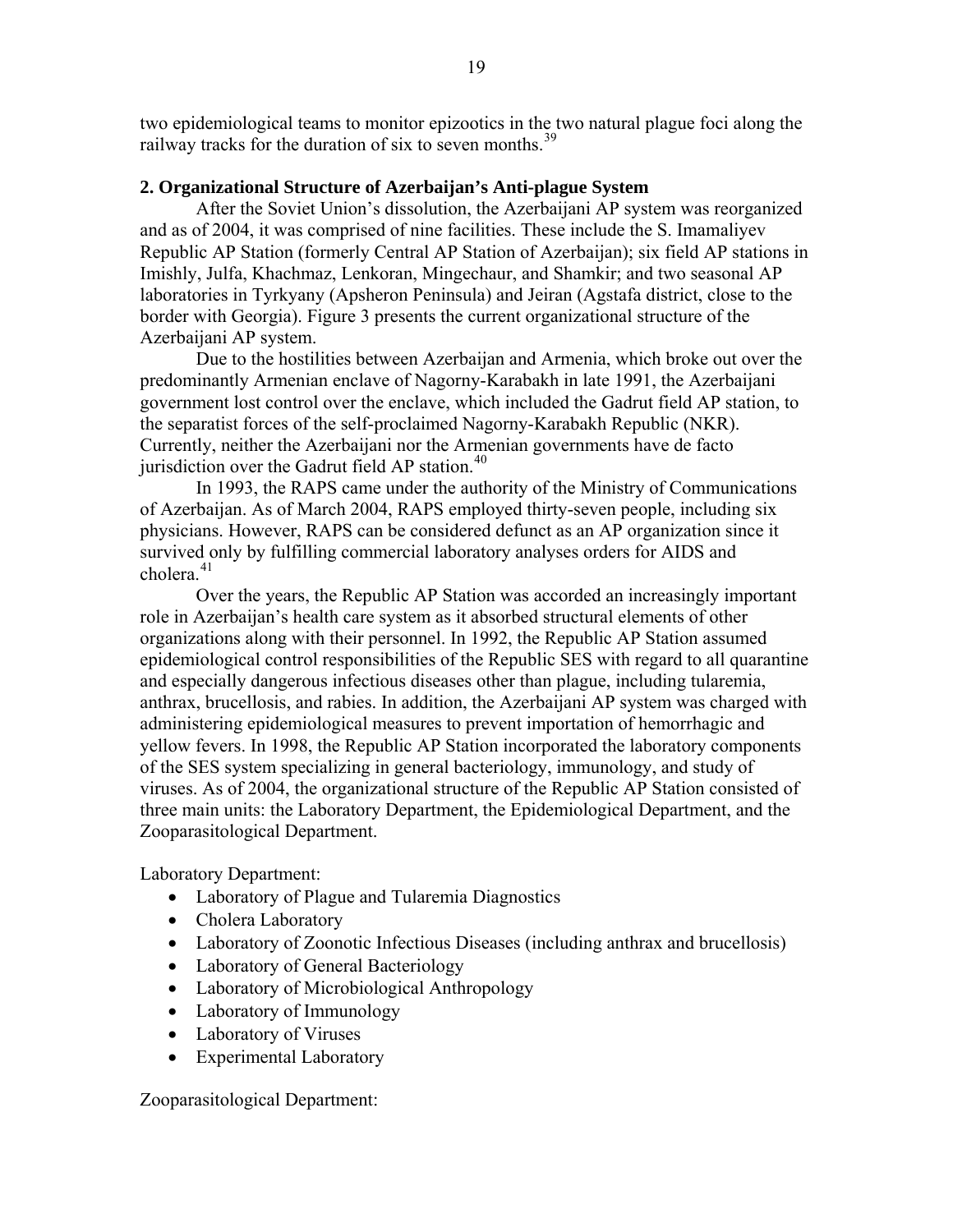- Division of the Fight Against Hosts and Vectors of Plague and Tularemia
- Vivarium

As of March 2004, the Azerbaijani AP system had 357 employees, including 123 physicians, 116 laboratory technicians and disinfectors, and 118 auxiliary personnel. With regard to personnel turnover, there have been no noticeable decreases since 1992. It is worth noting, however, that due to practices that are common in former Soviet states, assessing the total number of employees is not an easy task. Indeed, facility managers customarily inflate the number of staff members in order to provide existing staff with sufficient funding. More precisely, the same employee might be occupying several positions simultaneously to receive additional monthly income. The average monthly salary of an AP specialist was the equivalent of \$50-60 in March 2004, while the starting salary for a physician with no experience was about \$36, laboratory technicians earned \$20, and junior medical personnel earned \$15.<sup>[42](#page-5-0)</sup> The low salary levels explain why the Azerbaijani AP system has been experiencing difficulties in attracting young physicians. In 2004, for instance, the Republic AP Station requested that the MOH of Azerbaijan provide it with fourteen physicians—two for the Republic AP Station and the rest for the field AP stations. It is not clear if this request was ever satisfied. The administration of the Republic AP Station admits that the difficult working conditions at the field AP stations make it impossible to attract qualified physicians to work there. As a result, most of the field AP stations are severely understaffed with regard to physicians.



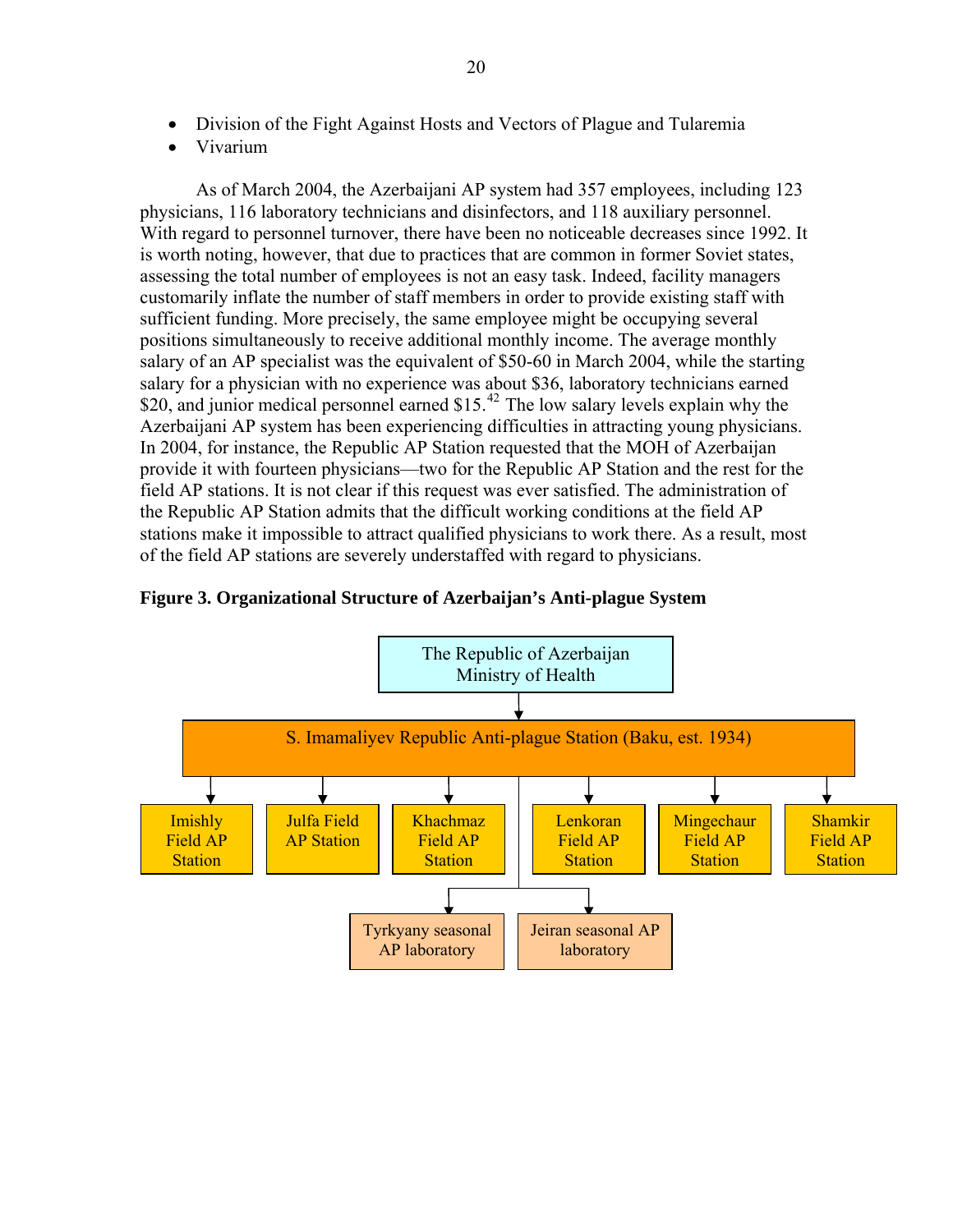#### **3. Public Health Activities of Azerbaijan's Anti-plague System**

*Epidemiological Monitoring of Natural Foci of Plague and Other Diseases* 

 Azerbaijani AP specialists estimate that plague is endemic to 30,000 sq. km (or approximately 35 percent) of Azerbaijan's 86,500 sq. km territory. The Azerbaijani AP system discovered the first natural plague focus in Azerbaijan in 1953. There are now three known natural plague foci in Azerbaijan—the Transcaucasian Foothill-Plain, the Transcaucasian Mountainous, and Nakhichevan foci. The largest and the most epidemiologically active is the Foothill-Plain focus, extending from the Apsheron Peninsula to the border with Georgia. The Transcaucasian Mountainous focus covers the mountainous central parts of Azerbaijan, which are currently occupied by NKR separatists. The Nakhichevan focus is located on the territory of the Azeri-populated Nakhichevan Autonomous Republic along the Aras River, which marks the border with Iran. The main natural host for *Y. pestis* in the plains of Azerbaijan is the red-tailed gerbil.[43](#page-5-0) Scientists have found that the *Y. pestis* strains isolated in the Transcaucasian Foothill-Plain focus are more virulent than those that are isolated in the Transcaucasian Mountainous focus.

 The last plague epizootic was recorded in the Transcaucasian Foothill-Plain focus in 1985-1987. Since then, the epizootic situation has remained by and large stable. However, since 2001, there has been a noticeable increase in the rodent population on the territory of the focus (in certain areas up to 100-150 rodents per hectare), which might lead to a quick spread of plague infection, if an epizootic outbreak does occur.<sup>[44](#page-5-0)</sup> In Soviet times, the Central AP Station used to dispatch four epidemiological teams annually to study natural plague foci. Two were sent to the Foothill-Plain focus in spring and fall, one to the Transcaucasian Mountainous focus, and one either to the natural plague foci adjacent to the field AP station in Lenkoran or Khachmaz.

 After the breakup of the Soviet Union, the Azerbaijani AP system significantly reduced epidemiological monitoring of the natural plague foci due to the lack of government funding. According to the management of the Republic AP Station, as of March 2004, the Azerbaijani AP system managed to carry out epizootic surveillance of only between 20 and 30 percent of the territory endemic for plague.<sup>[45](#page-5-0)</sup> The last time the Republic AP Station dispatched a fully equipped epidemiological team to study natural plague foci was in 1997. As of 2004, the Republic AP Station dispatched only zoological teams.<sup>[46](#page-5-0)</sup> These teams collect rodents in the field and bring them back for examination by AP specialists, either at the Republic AP Station in Baku or the field AP stations. In the meantime, the seasonal AP laboratories have fallen into disrepair and can no longer be used.

The Central AP Station of Azerbaijan became responsible for the prophylactic measures against cholera after an epidemic struck the Autonomous Republic of Karakalpakstan in Uzbekistan in 1965. Thus, since 1970 this task has become integral to the overall mission of the Azerbaijani AP service. In May 2004, the Azerbaijani AP system was planning to conduct a comprehensive bacteriological study of sewage waters across the country to detect the presence of *V. cholerae* bacteria. For this purpose, the collection of water samples from 600 control points was planned during May-November.[47](#page-5-0) Whenever the regional and district SES stations recover *V. cholerae*, they forward them to the Republic AP Station for confirmation and strain identification.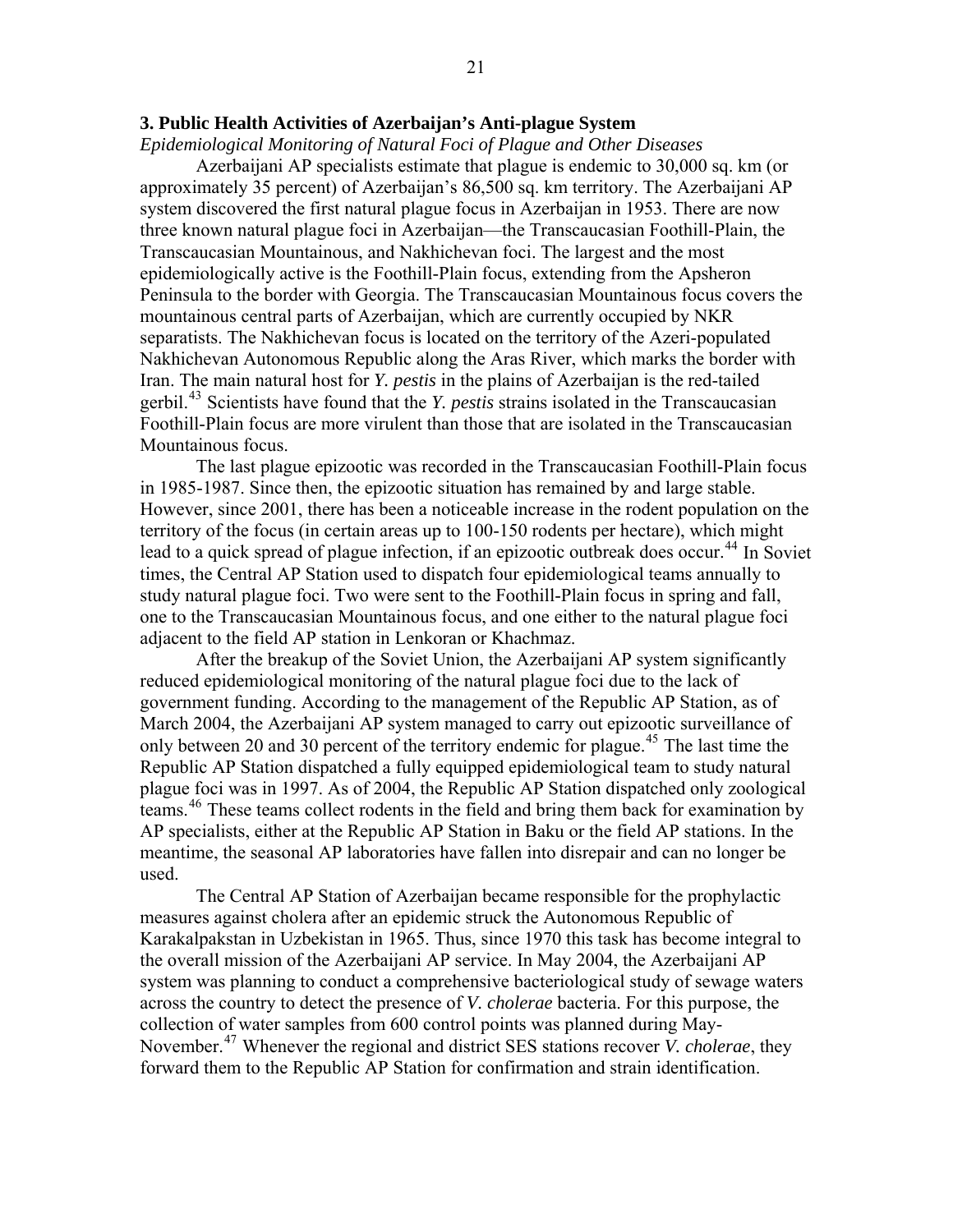#### *Commercial Contracts*

 In 2003, limited epizootiological monitoring was made possible by a contract signed between British Petroleum (BP) and the Azerbaijani AP system. BP is a major stakeholder in the Baku-Tbilisi-Ceyhan (BTC) pipeline, which crosses Azerbaijan from east to west. BP sponsored an epizootic study of the natural plague foci located along the BTC oil export pipeline. The length of the Azerbaijani sector of the BTC pipeline is 442 km and its route lies across the Transcaucasian Foothill-Plain natural plague focus. In addition, there are also areas that are endemic for anthrax located along the route of the BTC pipeline. Under the BP-sponsored epizootiological study of natural plague foci, the Republic AP Station and its subordinated field AP stations carried out epizootic monitoring of 12,000 sq. km of territory for fifty days. Under the terms of the agreement with BP, the Azerbaijani AP system received a new UAZ all-terrain vehicle and enough funding to pay each of the six-member epidemiological team \$10 per diem, which was in addition to their regular salaries. In the course of the field work, the Azerbaijani AP specialists examined more than 1,495 rodents and 8,376 fleas, but did not recover any *Y. pestis* microbes.<sup>[48](#page-5-0)</sup> It is noteworthy that at BP's request, the 2003 epizootiological monitoring was documented in a film showing every stage of the epizootic study—from collection of natural plague hosts in the field to their laboratory examination at the AP facilities. In 2005, the Republic AP Station signed an agreement with BP, providing for regular epizootiological monitoring of natural plague foci located along the BTC pipeline.<sup>[49](#page-5-0)</sup>

 The Republic AP Station was able to slightly improve its financial standing through other commercial activities. For instance, the Laboratory of Zoonotic Infectious Diseases and Laboratory of General Bacteriology earns steady revenue by fulfilling commercial orders to perform standard sanitary-epidemiological analyses on food samples to detect bacteria commonly found in food products, such as *Brucella* species, *Salmonella* species, and *Escherichia coli*. For carrying out various orders for the Republic SES, the Republic AP Station receives diagnostic reagents, which are essential for any laboratory activities and a benefit to all structural components of the Azerbaijani AP system.

#### *Vaccination and Outreach*

The Azerbaijani AP system carries out limited vaccination of certain groups of people who are at an increased risk of contracting dangerous infectious diseases due to their professional occupations or place of residence. The Republic AP Station is also actively engaged in educational outreach activities. It offers training on prophylaxis of especially dangerous infectious diseases to border guards, customs officials, and representatives of different airlines and commercial maritime transportation agencies.<sup>[50](#page-5-0)</sup> The Medical Institute of Azerbaijan periodically offers courses on especially dangerous infectious diseases, which are taught at the Republic AP Station. Such courses have been offered on three occasions since 1991.

#### **4. International Activities That Involve the Azerbaijani Anti-plague System**

The Republic AP Station is sporadically engaged in cooperation with international health organizations. As of March 2004, for instance, the Laboratory of Immunology was working under a United Nation's program aimed at assessing population's immunity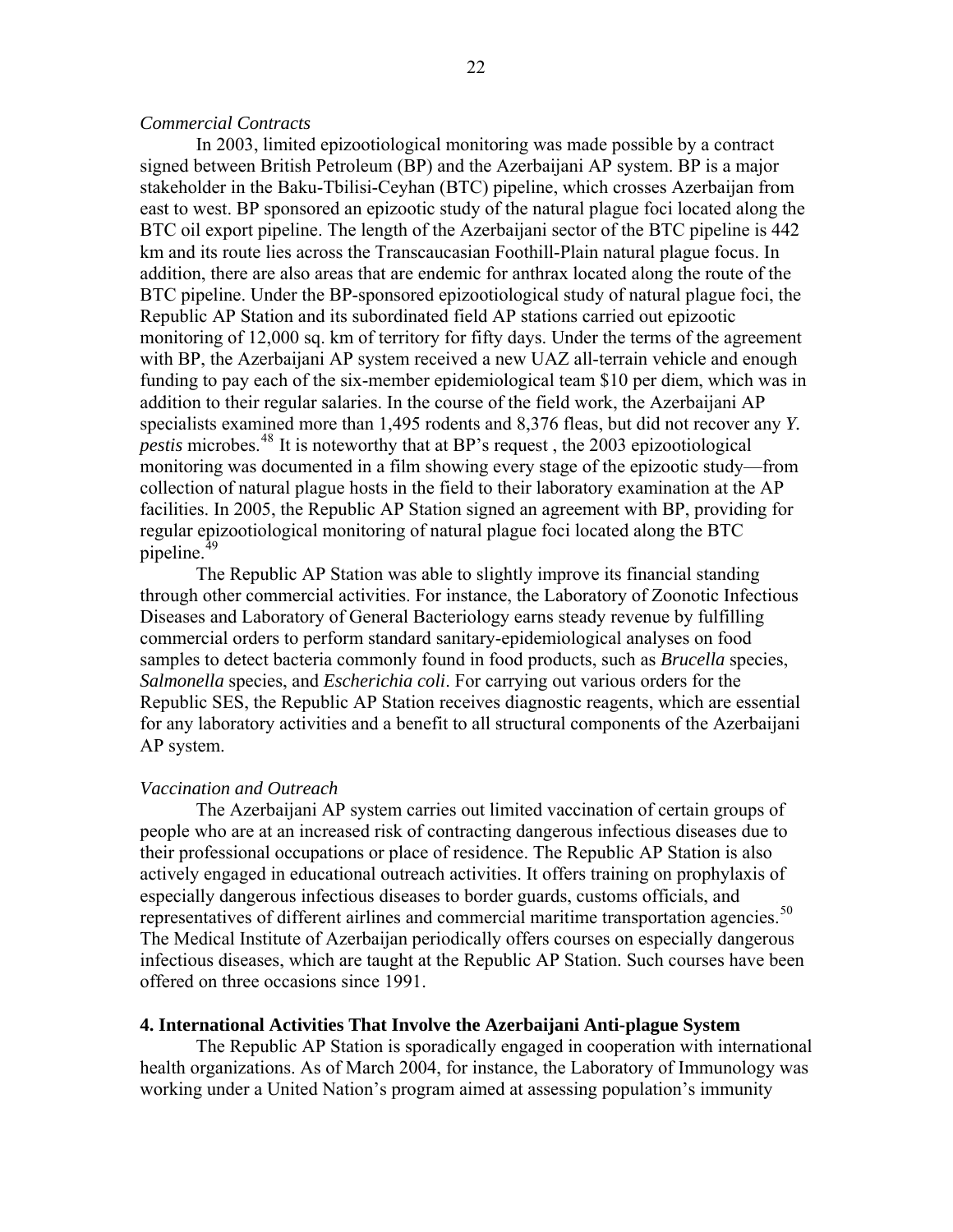against various commonly spread infectious diseases. It bears noting that the Laboratory of Immunology has acquired the status of national reference laboratory. Some limited equipment upgrades at the Republic AP Station were the result of assistance programs from the World Health Organization (WHO). In 2003 the World Bank sponsored a seminar on especially dangerous infectious diseases, organized by the Republic AP Station. $51$ 

In June 2005, the Azerbaijan Cabinet of Ministers and the U.S. Department of Defense signed the framework biological threat reduction agreement under the CTR Program, which will support projects to affect significant improvements of physical security at Azerbaijan's central pathogen collection and the enhancement of biosecurity and biosafety with regard to the pathogens causing dangerous infectious diseases in general.<sup>[52](#page-5-0)</sup> In particular, the U.S. will provide funds to implement physical security upgrades of Azerbaijan's pathogen collection and to prevent pathogen theft that could lead to bioterrorism. In exchange for the assistance, Azerbaijan agreed to provide cultures of pathogens that cause especially dangerous infectious diseases to the U.S.<sup>[53](#page-5-0)</sup> Under the provisions of the agreement, the U.S. and Azerbaijani sides also plan to develop modern diagnostic and detection equipment for the early detection of outbreaks of dangerous diseases. In addition, the Azerbaijani scientists will receive training at U.S. laboratories.<sup>[54](#page-5-0)</sup>

An agreement for the transfer of pathogens from Azerbaijan to the U.S. was concluded in the course of an official visit by U.S. Senators Richard Lugar and Barack Obama on August 31, 2005.<sup>[55](#page-5-0)</sup> As a result, on September 2, 2005, 124 samples of 62 strains of *Y. pestis*, *B. anthracis*, *V. cholerae,* and other dangerous infectious disease agents were transported by U.S. military aircraft from Baku to the U.S. Armed Forces Institute of Pathology in Washington, D.C. The strains had been collected over many years from a variety of environmental, human, and animal sources in Azerbaijan. In accordance with the U.S.-Azerbaijani biological threat reduction agreement, the American and Azerbaijani researchers will jointly study the transferred strains.

#### **5. Analysis of the Azerbaijani Anti-plague System's Weaknesses and Proliferation Potential**

 Although built in 1963, as were most of the AP facilities in Azerbaijan, the Republic AP Station has been repeatedly renovated by its employees since the appointment of the new director in 1997. The ventilation system is in order and the perimeter fence was rebuilt around the station with funds from the neighboring private clinic and spa. The Republic AP Station has central heating and it is also supplied with hot water year round.

Conditions at the field AP stations, on the other hand, are truly appalling. They experience electricity shortages on a regular basis, and none of them is equipped with back-up generators. The building of the Lenkoran field AP station, constructed in 1908, was in such bad shape that its wooden floor collapsed during the CNS staff visit to the facility in March 2004.<sup>[56](#page-5-0)</sup> The premises of Imishly, Mingechaur and Lenkoran field AP stations are illegally occupied by Azeri refugees from Nagorny-Karabakh, who live in the isolation wards, vivariums, and other buildings.

There have been no major equipment upgrades in the Azerbaijani AP system since 1992, so most of the existing laboratory equipment is obsolete and in constant need of repair. The continued use of the antiquated laboratory equipment increases the chances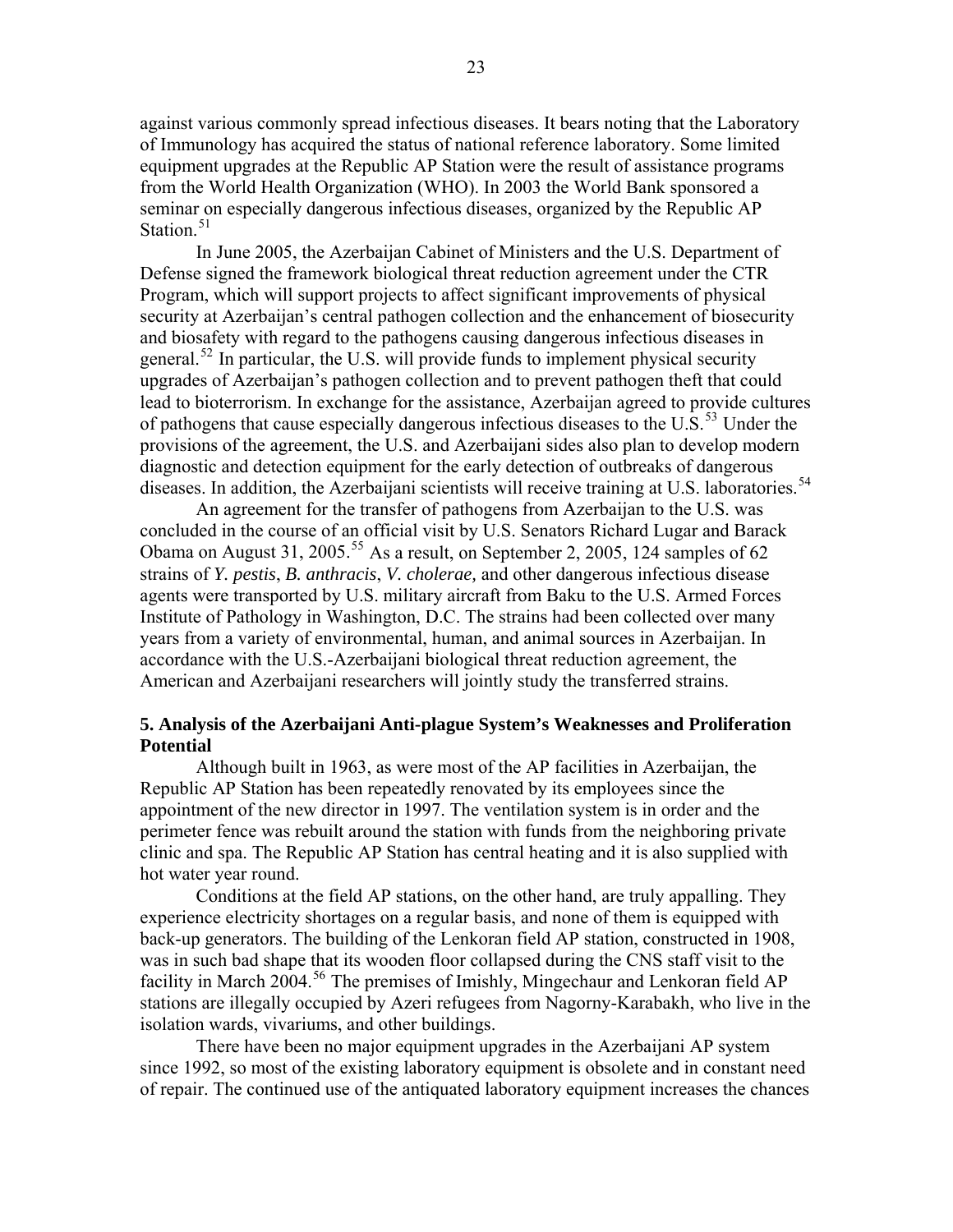of accidents involving pathogens of dangerous infectious diseases, which could create a public health hazard in the event of an accidental release into environment.

As far as we have been able to discern, there were no BW-related activities in Azerbaijan, so there is no expertise in the country of proliferation concern.

Based on the preceding discussion, the implementation of the following recommendations would significantly improve the effectiveness of disease surveillance by the Azerbaijani AP system and considerably reduce risks to biosafety:

- Improve physical protection of the pathogen collection at the Republic AP Station;
- Renovate dilapidating field AP stations and remove squatters from those field AP stations that are currently illegally occupied;
- Provide funds for biosafety/biosecurity training of select Azerbaijani AP cadres at the Almaty AP institute or other appropriate foreign institutions;
- Provide modern laboratory equipment to the Republic AP Station and field AP stations.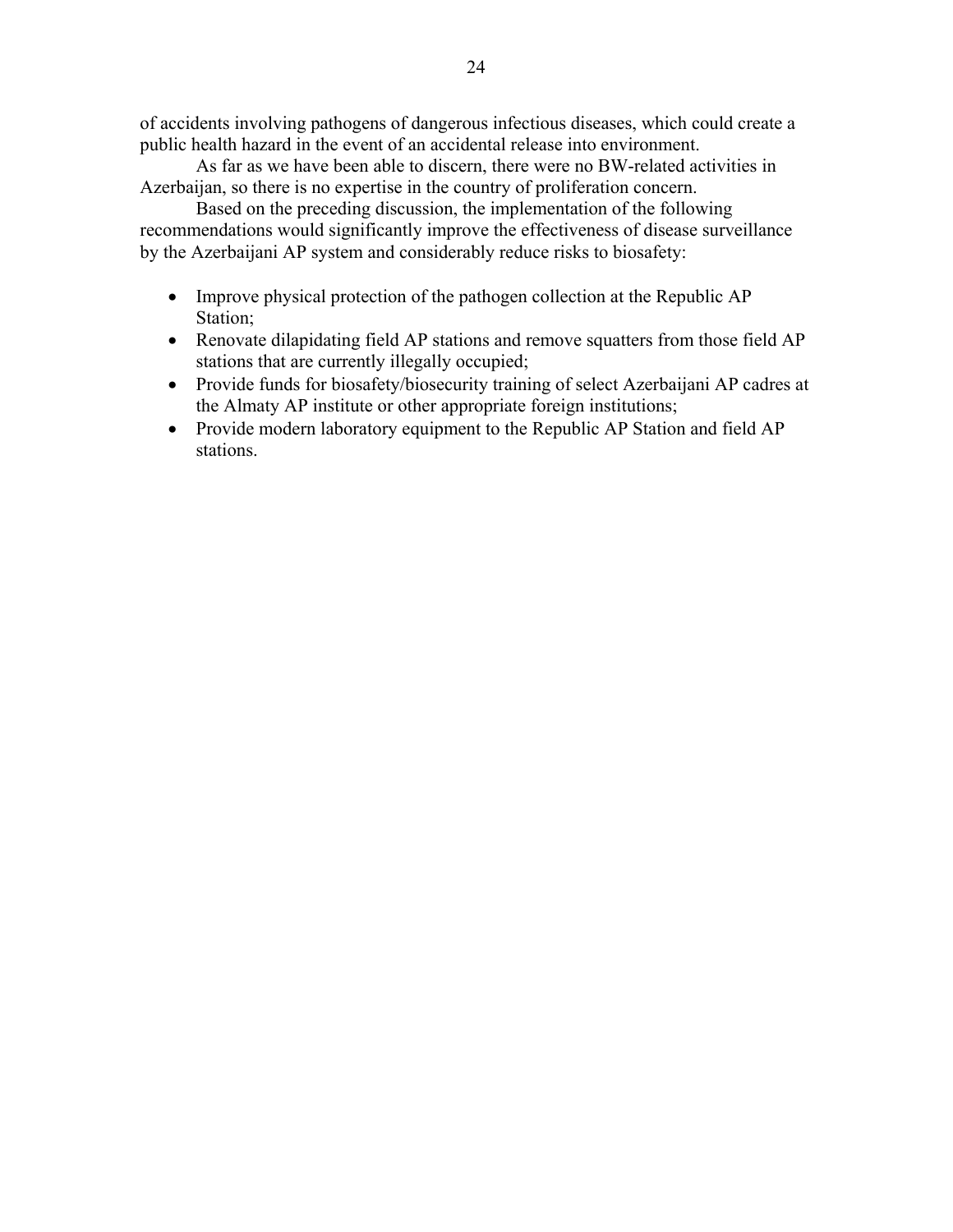#### **Chapter III: The Public Health System of Belarus**

# **1. History of Belarus' Public Health System**[57](#page-5-0)

Belarus is located in the center of Europe, has a land area of  $208,000 \text{ km}^2$ , and a population of about 10 million. The country is divided into six *oblasts*, which are subdivided into *rayons*. Minsk, the capital city with a population of approximately 1.7 million, is an independent administrative unit.

Unlike the other countries addressed in this report, Belarus has never possessed an AP system or housed any AP facilities. The reason is very simple; there have never been any natural plague foci within Belarusian territory. Hence, the public health system in Belarus, both during the Soviet era and in its current manifestation, is comprised of the SES, supported by the Belarus Research Institute of Epidemiology and Microbiology (NIIEM). In this section, we describe the public health system as it first began functioning during the tsarist times, was expanded during the Soviet era, and as it continues in independent Belarus.

#### *Tsarist Era*

 A public sanitary system in Belarus stems from the 1870s when permanent sanitary commissions were established in several provinces and districts. This system grew over the next 20 years, encompassing several major cities. In addition, as explained in our earlier report,<sup>[58](#page-5-0)</sup> the tsarist government was developing sanitary regulations and surveillance throughout the empire during this time, including Belarus.

 Due to a rise in the incidence of venereal diseases in Minsk especially, the city government set up the Municipal Sanitary Committee in 1891. Other cities followed this example, and similar committees were set up in Vitsyebesk and Homyel in 1897, Hrodna in 1904, and Mahilyow in 1909. On the provincial level, the Medical Statistics Office headed by a sanitary physician was opened in Minsk in 1899 and its responsibilities included monitoring compliance with sanitary regulations and bringing enforcement actions against violators. In somewhat parallel developments, three sanitary stations began their operations during the first decade of the  $20<sup>th</sup>$  century. Called Pasteur stations, two were established in 1910 in Orsha and Mahilyow, and the third in Minsk in 1911.

 This system existed until the Bolsheviks took power in 1917. In general, this system was deemed primitive and under-financed, and its various components worked in an uncoordinated way. As such, it probably had a very small effect on the level of public health in Belarus.

#### *Soviet Era*

 In September 1922, the SES was established in the Soviet Union. It was the result of the Russian Socialist Federation of Soviet Republic's Council of People's Commissars' decree "On Sanitary Agencies of the Republic," which defined the government's role in protecting public health in the USSR. Among the decree's provisions, it defined the duties, rights, and responsibilities of sanitary physicians, and determined the structure of the SES. Soon after, in October 1922, a sanitaryepidemiological station was set up in the BSSR—the Fifth Anniversary of the October Revolution Station. This development was promoted by Dr. K.Yu. Kononovich, then director of the Sanitary-Epidemiological Department of the Homyel *oblast* Department of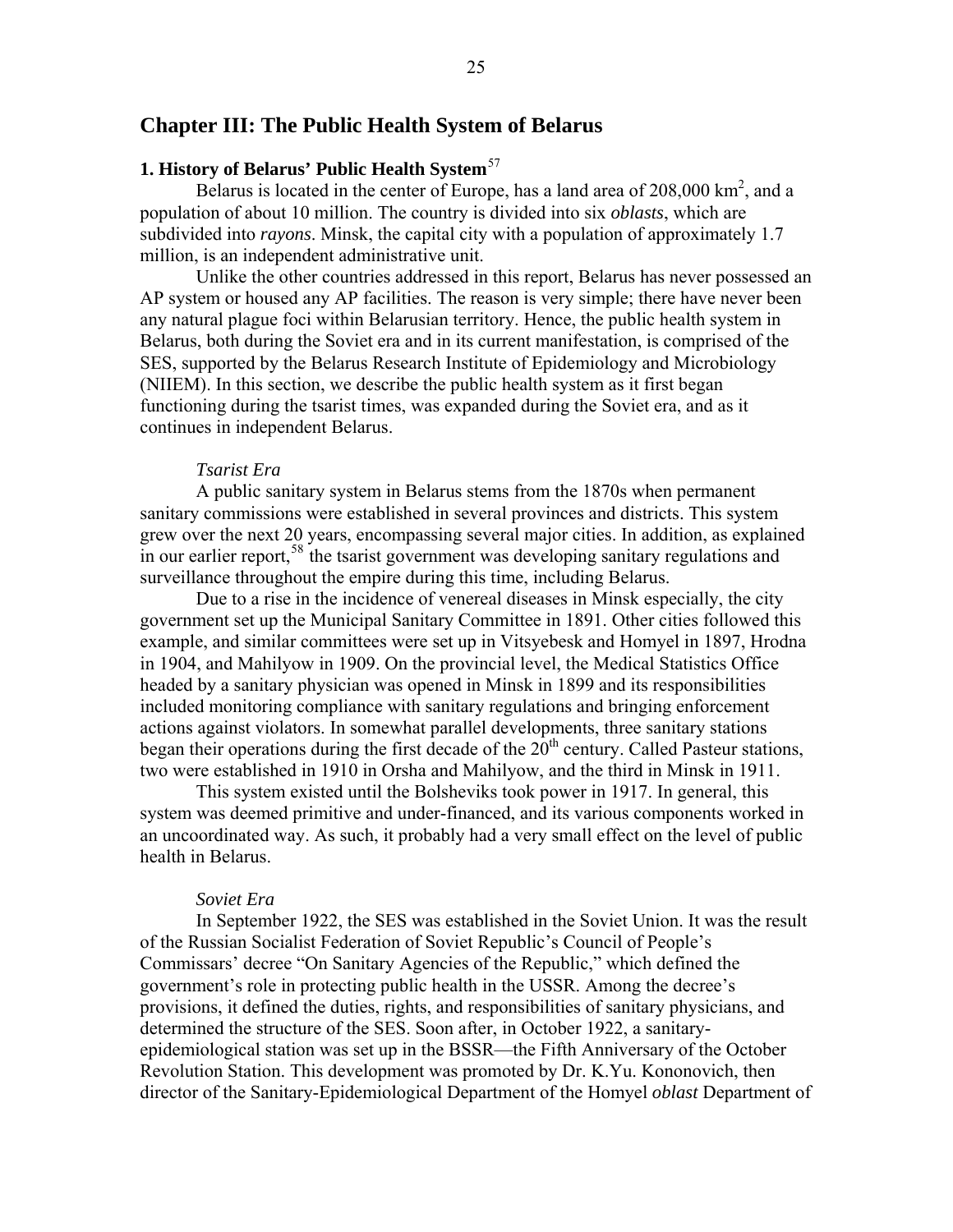Public Health. He acted to combine sanitary and anti-epidemic work, which had previously been divided among several agencies, within one agency. This new agency worked to improve occupational and community health, fight infectious diseases, and teach and train sanitarians and other types of public health officials.<sup>[59](#page-5-0)</sup> Kononovich's concept soon was accepted throughout the USSR and, as a result, a network of sanitaryepidemiological stations formed the backbone of the Soviet SES. Between 1922 and Germany's attack in 1941, the Belarus SES grew substantially; it came to include 147 SES stations, 57 anti-malaria stations, and 8 training institutions and employed over 200 physicians and 1,300 other medical personnel.

In great part due to the work of SES, the level of public health in the BSSR increased substantially as a result of the near elimination of diseases such as typhus, gastro-intestinal infections, childhood infections, malaria, and other common diseases of the time. Almost all of these advances were lost during the German occupation as the SES was destroyed. As a result there was a resurgence of infectious diseases in the BSSR, including typhoid, dysentery, malaria, and spotted fever (typhus). In the immediate post-war period, the Soviet health system took great effort to eradicate infectious diseases by emphasizing "sanitary protection." This included such actions as vaccine campaigns, improving water supplies and waste disposal, and rebuilding the SES.

 Despite the efforts of SES, there were thousands of cases of typhus, poliomyelitis, diphtheria, and other infectious diseases in the 1950s in the BSSR. The awful public health situation stimulated the Soviet MOH to undertake a large public health program in the BSSR, which included ordering the SES to set up infectious disease offices throughout the republic that operated large vaccination campaigns. This worked well; typhus, diphtheria, and poliomyelitis were largely eliminated by 1963. Between 1963 and 1986, the level of public health continued to rise in the BSSR and the republic became one of the healthiest of the Soviet republics when measured by public health indexes such as infant mortality rates, longevity, and others.

The Chernobyl nuclear power plant disaster in April 1986 struck the BSSR especially hard. The plant's plume released radioactive material equal to that which would have resulted from the explosion of 150 atomic bombs the size of the one dropped on Hiroshima. Though the plant was located in Ukraine, the winds blew in the direction of the BSSR after the explosion. As a result, 70 percent of all radioactive fallout fell on BSSR territory, heavily contaminating one-fifth of it into a zone of radioactivity. This zone's population at that time was approximately 2.5 million people and these inhabitants were the most heavily affected. However, much of the remaining Belarusian territory was also exposed to radiation to a lesser or greater degree. Chernobyl has resulted in a drastic decrease in the level of overall health in the BSSR as the incidence of cancers, genetic mutations, leukemia, and other chronic diseases, has markedly increased. For example, the incidence of thyroid cancer in the decade that followed the Chernobyl disaster increased by over 80 times.<sup>[60](#page-5-0)</sup>

 One effect of the Chernobyl accident was to stimulate some developments at the local level. The BSSR SES was provided with the resources needed to set up a new network of radiometry laboratories and to found new research institutes including the Radiation Medicine Research Institute, Belarus Center for Medical Technologies, Department of Radiation Medicine and Ecology at the Minsk Medical Institute, and the Division of Medical Consequences of the Chernobyl Disaster within the BSSR MOH.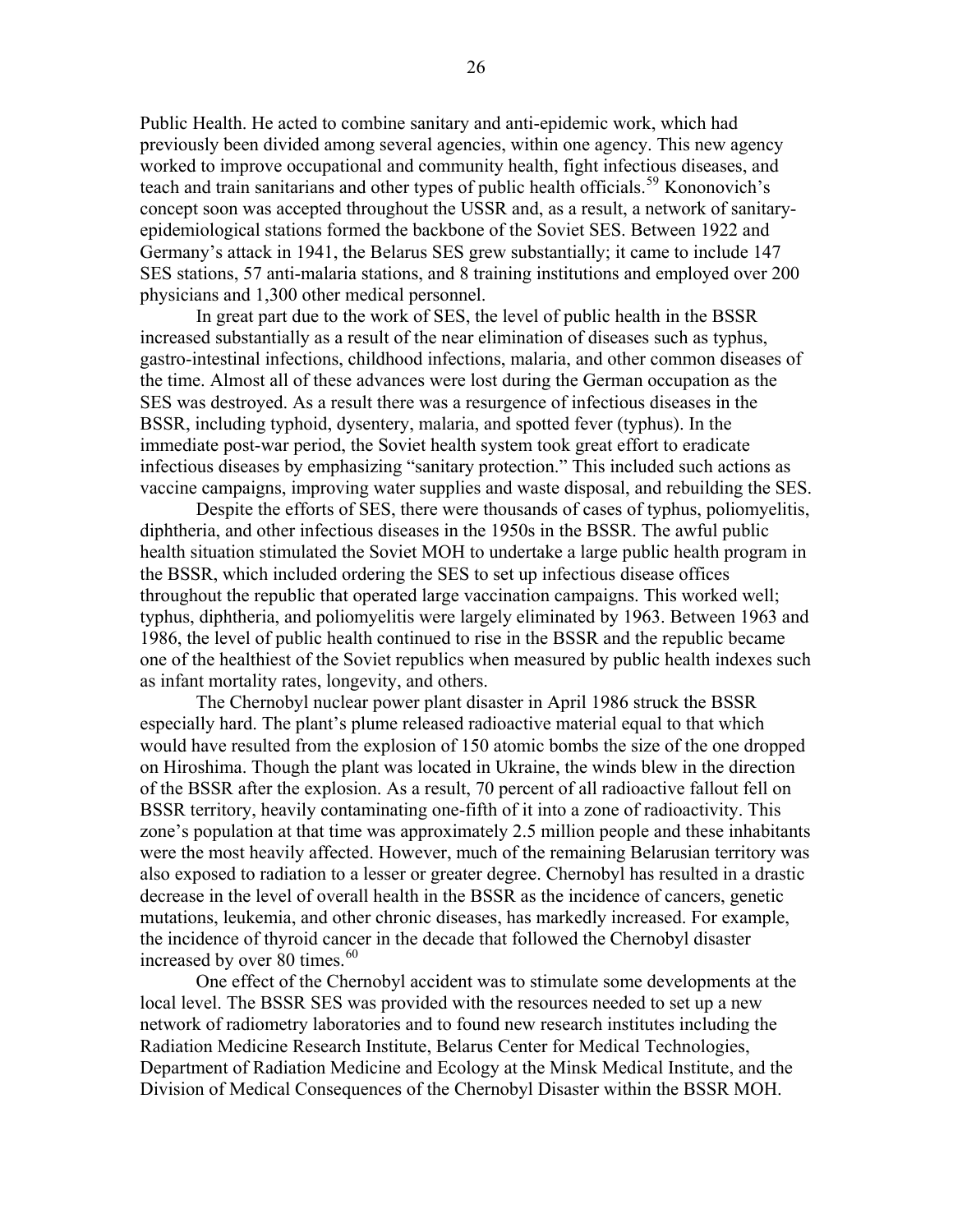#### *Post-Soviet Era*

The Republic of Belarus' (hereafter Belarus) economy suffered immensely after the Soviet Union's dissolution since most of the heavy industries that were the base for its prosperity went bankrupt. The substantial fall in Belarus' GDP has had many negative consequences on its health system and the public health of the population. Nevertheless, almost alone among the NIS, Belarus maintains a Soviet-style centrally planned economy, including providing universal free health care to its population.

 All current public health-related activities in Belarus stem from the law "On the Sanitary-Epidemiological Well-Being of the People." The Supreme Council approved the law on November 23, 1993.<sup>[61](#page-6-0)</sup> Briefly, this law seeks to provide Belarusians with optimum conditions for healthy living, but with a clear emphasis on disease prevention. It includes guidelines that govern the operations of public health agencies, other governmental agencies, and both public and private enterprises. The law specifies penalties for individuals and businesses that violate its provisions, and contains other regulations such as hygienic standards.

 As a result of a growing understanding of newly discovered enforcement issues, the need for modern sanitary-epidemiological measures, and the need to coordinate public health laws and regulations of Belarus with other CIS members, the 1993 law was considerably revised on August 10, 2000, becoming the Council of Minister's Decree No. 1236, "On Confirming the Statute of the Government Sanitary Surveillance in the Republic of Belarus." Since then, over 100 regulations have been enacted by legislature or government agencies to implement the law's provisions. Among them are provisions that make public health duties, including disease surveillance, environmental monitoring, and certain preventive programs the responsibility of SES. The SES facilities are distributed in line with *rayon* and *oblast* divisions but report directly to the Belarus MOH.<sup>[62](#page-6-0)</sup> In addition, government agencies other than the Belarus MOH have their own SES facilities. These include power companies, the Administration of Affairs of the President of the Republic of Belarus, and Belarus Railroad; each headed by persons with the rank of Deputy Chief Sanitary Physician.

 Currently, Belarus' SES has a simple vertical organizational structure. The SES is part of the Belarus MOH,<sup>[63](#page-6-0)</sup> and is headed by a Deputy Minister of Health who also holds the title of Chief State Sanitary Physician. The Deputy Chief State Sanitary Physician heads the Republic Center for Hygiene and Epidemiology in Minsk. The republic's sanitary-epidemiological facilities located in *oblasts*, some district seats, and major cities report to the Center for Hygiene and Epidemiology. The Belarus SES works very closely with Belarus' most important biomedical research institute, the Belarus Research Institute of Epidemiology and Microbiology (Russian acronym NIIEM).

#### **2. Activities of Belarus' Public Health System**

The development of a new, modern SES commenced with the adoption of the law "On Sanitary-Epidemiological Well-Being of the People," mentioned above, and its revision in 2000. With a clear emphasis on disease prevention, this law sets requirements for public health agencies, government administrative agencies, and businesses to provide Belarus' residents with the optimum conditions for living and for maintaining and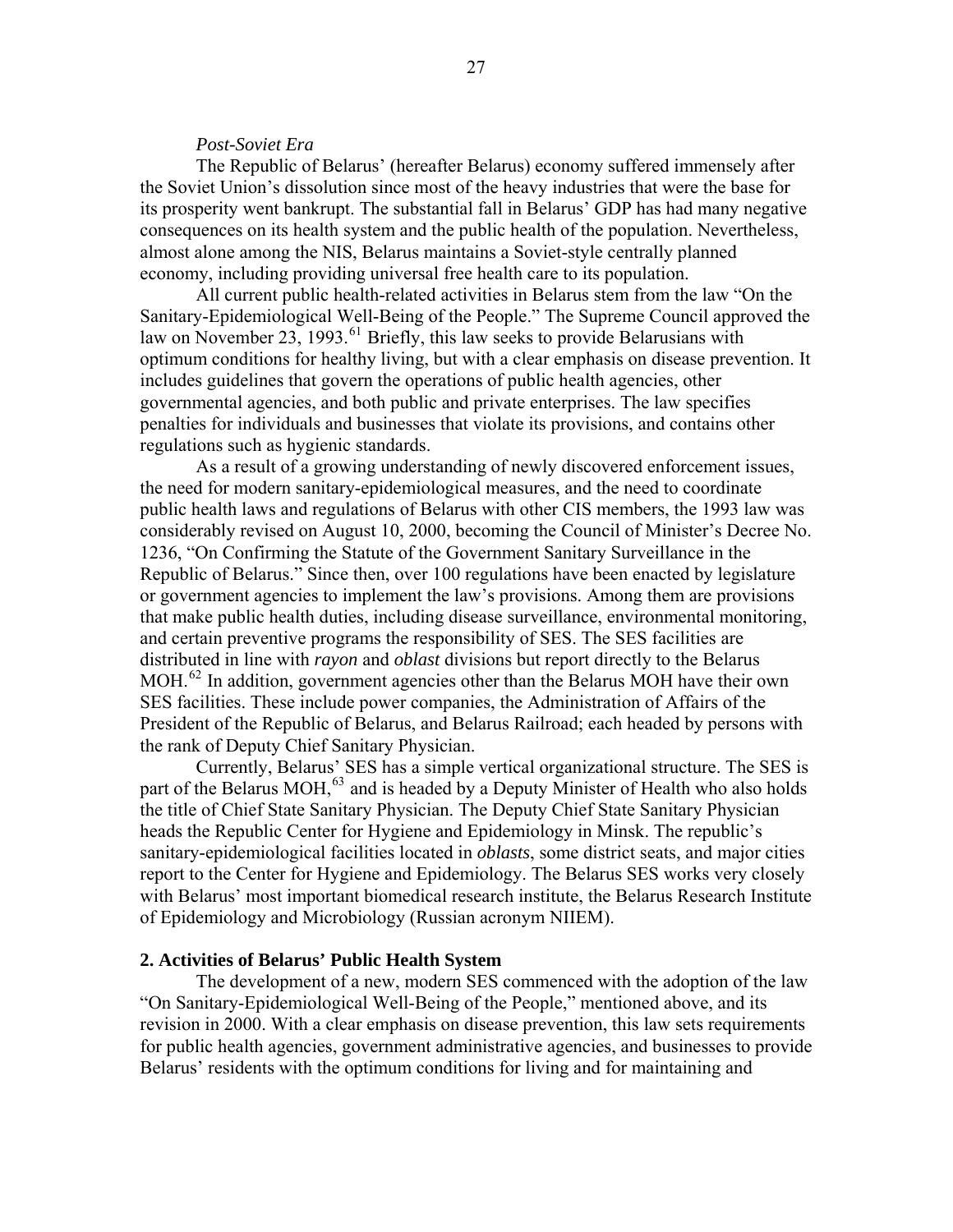improving their health. The law provides penalties for damages to citizens' health due to violations of health laws, health norms and regulations, and hygienic standards.

The Belarus' SES vertical organizational structure in theory allows it to react quickly to emerging situations and undertake broad-scale sanitary and anti-epidemic measures. The SES is headed by the Chief State Sanitary Physician, who as Deputy Minister of Health directs the ministry's Sanitary-Epidemiological Administration. The Deputy Chief State Sanitary Physician heads the Republic's Center for Hygiene and Epidemiology.

 The regions, major cities, and district seats have regional, municipal, and district Hygiene and Epidemiology Centers. Each district hygiene and epidemiology center has a sanitary-hygiene department, an epidemiology department, and a bacteriology laboratory that performs some virology (serology) work. The regional and municipal centers have a high-risk infection department and bacteriology, virology, and parasitological laboratories.

 The country's SES comprises 154 sanitary-epidemiological agencies employing over 1,700 physicians, over 600 specialists with advanced non-medical degrees, and about 6,000 mid-level medical personnel. The sanitary service agencies under the Ministry of Internal Affairs, the Ministry of Defense, Belarus Railroad, and the Committee for State Security employ over 220 physicians and over 400 mid-level medical personnel.<sup>[64](#page-6-0)</sup> The Belarus SES is responsible for the:

- collection of vital and health statistics;
- surveillance of infectious diseases and the forecasting and management of epidemics;
- management and delivery of immunization and vaccination programs;
- monitoring of environmental hazards and radiation levels; and
- supervision and enforcement of laws on sanitary conditions, including water supplies, food production, sewage disposal, and environmental pollution.<sup>[65](#page-6-0)</sup>

The SES works closely with related scientific institutions, which, despite the difficult economic situation, have been able to provide most of the ever-increasing scientific support needed by the operational agencies. The two scientific institutions most involved in this work are the NIIEM (see above) and the S.M. Vyshelessky Belarus Research Institute of Experimental Veterinary Medicine (which is not discussed in this report due to our emphasis on human diseases).

 The official registry of Belarus has five classes of endemic diseases: (1) the "most widespread infectious diseases" have annual morbidity rate of greater than 1,000 cases per 100,000 population and includes enterobiasis, influenza, and acute respiratory infections; (2) the "widespread infectious diseases" have annual morbidity rates of 100– 1,000 cases per 100,000 population and include parotitis, trichuriasis, gonorrhea, epiclesis, scabies, rubella, ascariasis, and chicken pox; (3) the "frequent infectious diseases" have annual morbidity rates of 10–100 cases per 100,000 population and include dysentery, viral hepatitis A and B, measles, epidermophytosis, scarlet fever, TB, salmonellosis, microsporia, other acute intestinal infections other than dysentery and salmonellosis, and syphilis; (4) the "uncommon infectious diseases" have annual morbidity rates of 1–10 cases per 100,000 population and include trichinosis, intestinal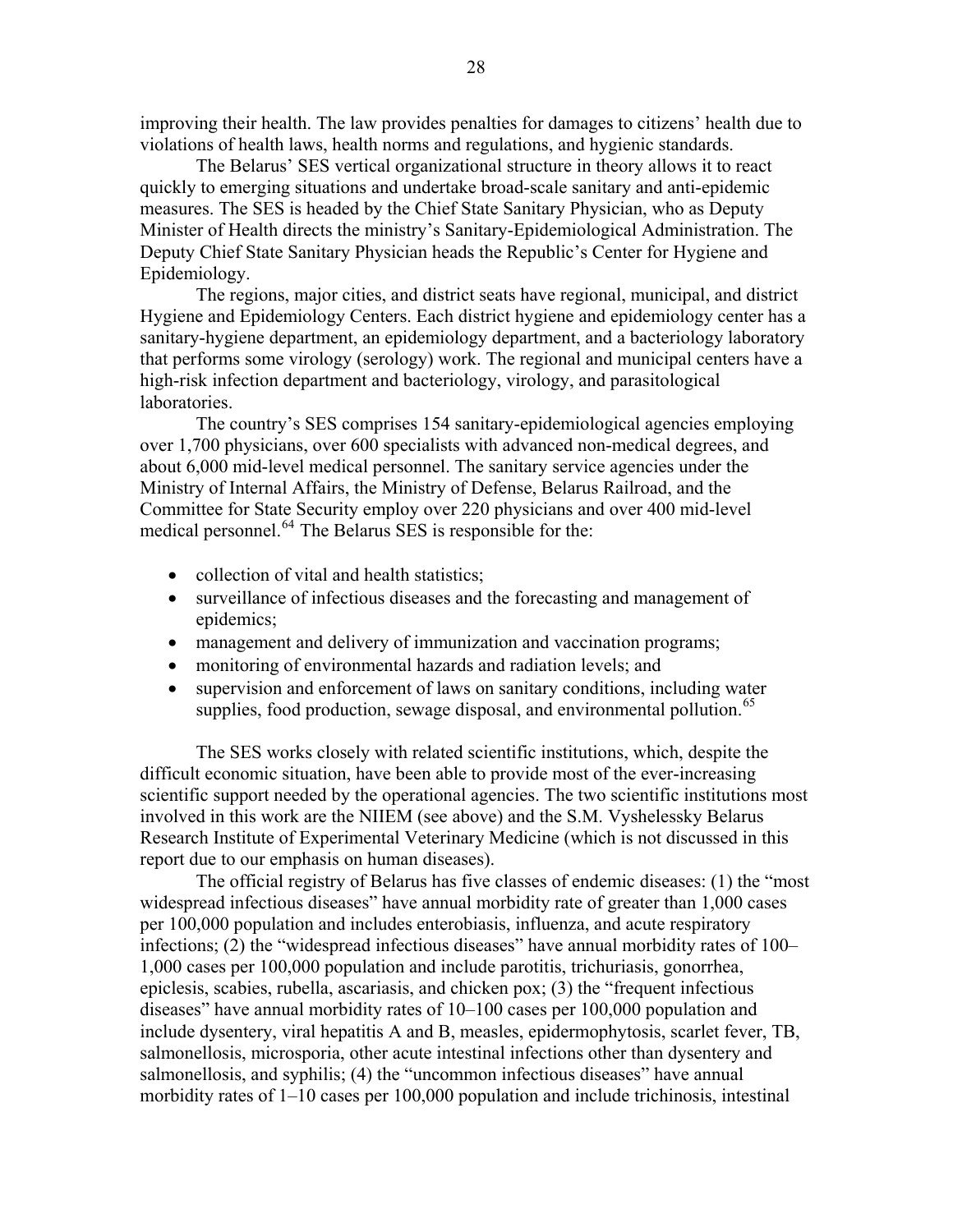yersiniosis, diphtheria, viral hepatitis C, meningococcal infection, herpes infection, yersiniosis, pertussis, rotaviral gastroenteritis, and infectious mononucleosis; and (5) the "rare infectious diseases" have annual morbidity rates of fewer than 1 case per 100,000 population and this heterogeneous group of 20 diseases includes, for example, typhoid fever, tick-borne encephalitis, Lyme disease, tetanus, and rabies.<sup>[66](#page-6-0)</sup>

 While a rare disease, anthrax continues to be a public health threat to Belarus. At one time, anthrax was widespread. For example, there were 3,424 anthrax cases recorded in 1901 and 6,107 cases during the period 1906–1913. Over 500 natural anthrax foci have been identified in the republic, but this does not reflect the actual situation as demonstrated by the fact that 98.8 percent of the animal anthrax cases occurred outside of the identified anthrax foci.<sup>[67](#page-6-0)</sup> Human anthrax morbidity has been sporadic during the last 25 years. Cases typically occurred in newly identified areas due to the delayed diagnosis of animal infections. Most infections have occurred at random with no connection to occupational exposure. The cutaneous form of anthrax is predominant, presenting as a mild or moderately severe illness. No cases were recorded between 1982 and 1994, but in 1995, three persons were infected with cutaneous anthrax while slaughtering privately owned cattle.

 Another rare but problematic disease in Belarus is leptospirosis. Soils, geography, the abundance of wet biotopes, the mammal fauna, and intensive livestock production are favorable factors for the existence of natural and man-made foci of this infection. Natural foci encompass the basins of the Western Dvina, Neman, Dnieper, and Pripyat rivers. The greatest activity is found in the Hrodna, Mahilyow, and Homyel regions, which contain about 70 percent of the animal disease foci. The main reservoirs of infection are various species of small mouse-like rodents that inhabit wet areas. Human cases of the disease have been recorded since 1947. The greatest morbidity rates were recorded in the early and mid 1960s, and ranged from 1.8 to 9.1 per 100,000 population. In the 1970s, the leptospirosis epidemic situation was considered to be quiet (no more than three cases recorded a year), which led to a lessening of epidemiological and clinical watchfulness, cutbacks in laboratory diagnosis, and the relaxation of preventive measures. However, the existence of a multitude of natural leptospirosis foci presents a constant potential danger of the disease in humans and farm animals.<sup>[68](#page-6-0)</sup>

Tularemia is yet another threatening natural focal disease in Belarus. The typical natural tularemia foci in Belarus are located in the floodplain-swamps or near floodplainswamp-lakes. There is a variety of natural tularemia foci due to the ecological and geographical differences between zones ranging from the southern boundary of the taiga in the north to the northern boundary of the forested steppe in the southeast. Hence in the western and parts of the northern and eastern zones of the republic, the foci are small and relatively inactive. In the south and southeast (the Belarus Polesye Lowland), the foci occupy broad areas of swampy floodplains and interfluves, and have been active over many years of observation. Tularemia is enzootic in 58 of Belarus' 118 rural districts.<sup>[69](#page-6-0)</sup>

Tularemia morbidity in Belarus has been recorded since 1943. There have been frequent epidemic increases in morbidity to as high as 7.2 per 100,000 inhabitants (1963). These occur when various factors coincide, such as epizootics among water rats, massive flights of blood-sucking dipterans, and intensive farm work by people with no immunity. Due to a broad campaign of human immunization against tularemia  $(2-2.5$  million people were vaccinated in the last five years, primarily in rural areas), morbidity decreased to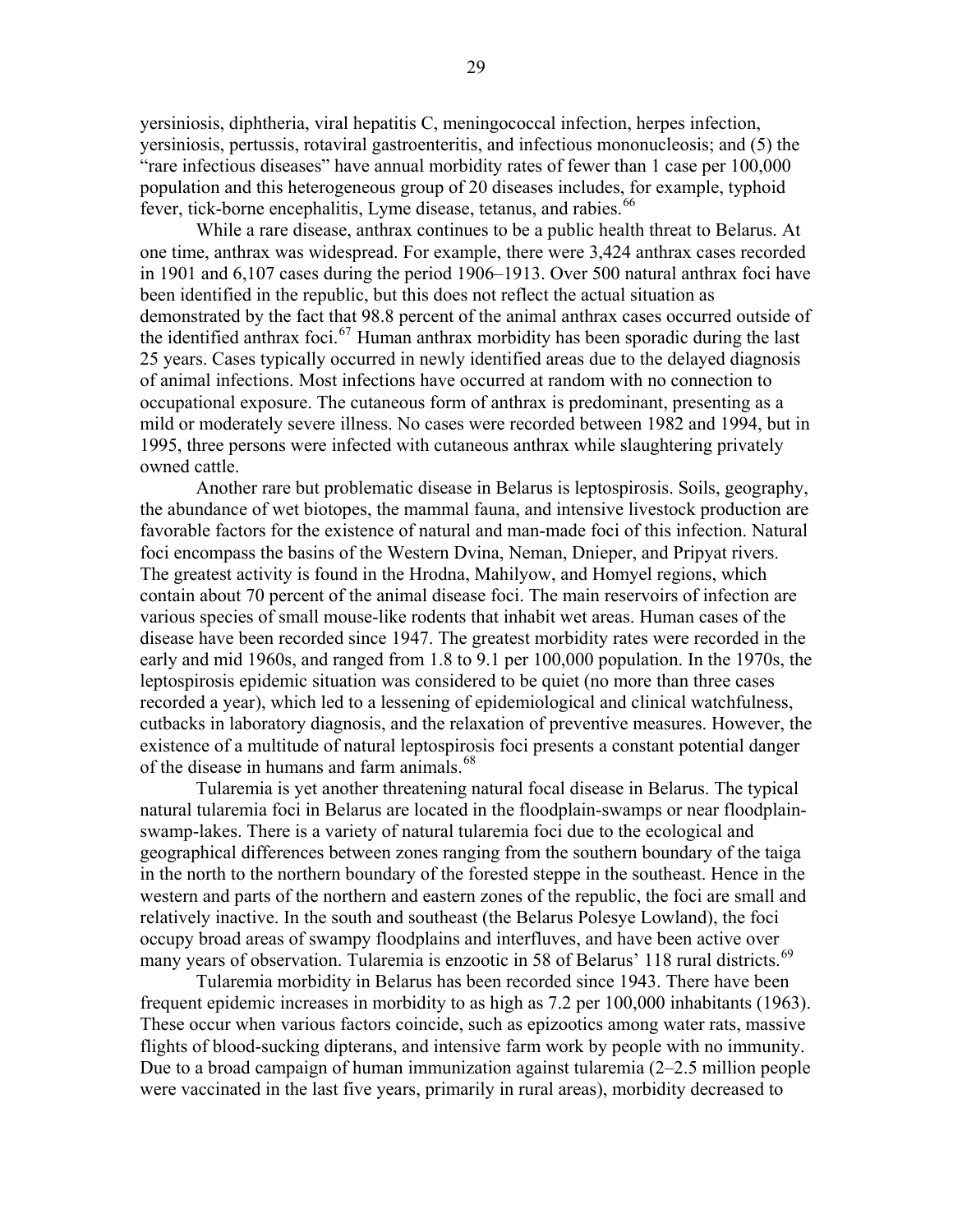0.01–0.02 per 100,000 inhabitants and became sporadic. No tularemia was recorded in the republic from 1986 through 2002.<sup>[70](#page-6-0)</sup> However, as with anthrax and leptospirosis, due to the natural tularemia foci in Belarus, a serious outbreak of tularemia could occur at any time.

Rabies is a constant threat to Belarus' population. Persistent natural rabies foci cover up to 30 percent of the land area (mainly in the north and northeast of the country) and rabies has been recorded among animals in 107 of the republic's 117 administrative districts. The morbidity rate of rabies among wild carnivores is very high, accounting for over 50 percent of recorded cases of animal rabies. Of wild animals, over 80 percent of rabies cases occur in red foxes. Recent studies indicate that the rabies epizootic situation among domestic and wild animals is not improving. In 1999, there were 125 identified risk locations for rabies and 136 cases recorded in animals, of which 73 were wild animals.<sup>[71](#page-6-0)</sup> Despite large-scale efforts to control rabies, its morbidity rate among wild animals is not decreasing. Consequently, nearly the entire country of Belarus is at risk for contracting rabies.

 In view of NIIEM's importance with respect to public health in Belarus, a detailed description of it follows. NIIEM's basis was laid when the Minsk Pasteur Station (established 1911) and the Provincial Department of Health Central Chemistry and Bacteriology Laboratory (established in 1920) were combined to form the Belarus Pasteur Institute of the BSSR People's Commissariat of Health in 1924 and housed at the Belarus State University. Its main work at that time was focused on smallpox, TB, rabies, diphtheria, and pertussis. In 1931, it was renamed the Belarus Institute of Epidemiology and Microbiology of the BSSR People's Commissariat of Health and its scope of responsibilities was widened, to include investigations of typhoid fever, dysentery, measles, tetanus, and rhinoscleroma (a chronic disease of the upper airways caused by a bacterial pathogen).

 After being totally destroyed during World War II, the rebuilding of NIIEM started in 1944 and was largely completed over the next few years. With the addition of new facilities, the institute gained capabilities to study viruses, including those that cause encephalitis, influenza, poliomyelitis, and hepatitis. In addition, its facilities for developing and manufacturing diagnostic preparations, vaccines, serums, antitoxins, and gamma globulin were expanded. By the mid 1970s, the institute had become the center for epidemiology, microbiology, and hygiene research and methodology in Belarus, being a leader in developments in a number of areas. Its directions and workload remained approximately the same after Belarus became independent in August 1991.

 In 2005, NIIEM had six science departments; the Department of Microbiology and Immunology, the Department of Epidemiology and Immunoprophylaxis of Infectious Diseases, the Department of Biotechnology and High-Risk Infections, the Department of Ecology and Epidemiology of Natural Focal and Uncontrollable Anthroponotic Viral Infections,[72](#page-6-0) the Department of Clinical Virology, and Department of Scientific and Medical Information. The four main departments are discussed below.

#### *Department of Microbiology and Immunology*

The major research topics of this department, which was established in 1998, include the principles, propagation mechanisms, and variability of pathogenic microorganisms in the environment and the human population; mechanisms of acquiring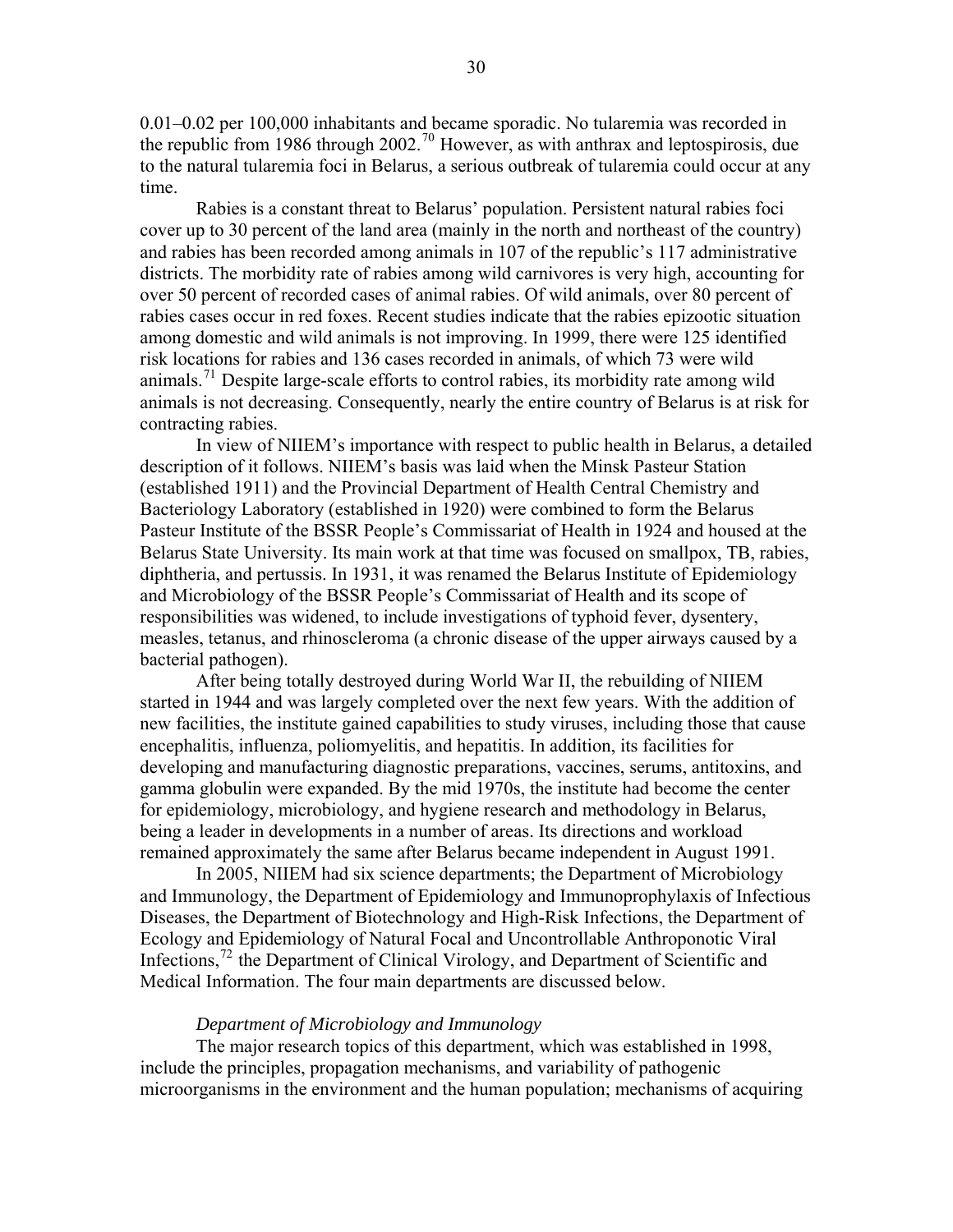resistance to drugs (antibiotics) and antiseptics in hospital settings; and the morphological and functional properties of immunocompetent cells. The department consists of three laboratories, as follows:

- The Laboratory of Clinical and Experimental Microbiology develops modern microbiology laboratory technologies and test systems for the diagnosis, treatment, and prevention of bacterial infections of concern. Research is conducted on pathogen biology and the pathogenesis of nosocomial and other bacterial and viral infections of particular concern to Belarus.
- The Biochemistry Laboratory conducts research on proteins and enzymes, particularly on the structural and functional properties, activity regulation mechanisms, principles of biosynthesis, and role in cell metabolic processes. Scientific approaches are being developed for designing new therapeutic and diagnostic preparations by microbial synthesis, as well as preparations for correcting metabolic disorders that accompany enzymopathies.
- The Interferon and Immunocorrection Group works on the development and clinical implementation of methods of stimulating interferon formation and methods of immunocorrection. New interferon inducers are tested on volunteers and in clinical settings.

### *Department of Epidemiology and Immunoprophylaxis of Infectious Diseases*  The department's major research interests are to improve epidemiological surveillance of infectious diseases and develop and implement methods and means for diagnosing, preventing, and treating these diseases. The department now has four laboratories and two special groups:

- The Laboratory of Influenza and Influenza-Like Diseases serves as the National Center for Influenza and Acute Respiratory Diseases. Its major areas of activity are to study the epidemic process and develop anti-epidemic measures against influenza and acute respiratory diseases; prepare analytical overviews and predictions for the Republic MOH; study the effectiveness of vaccinations and chemoprophylaxis against influenza; develop recommendations; develop and improve methods of isolating, indicating, and identifying acute respiratory disease pathogens; develop and implement diagnostic preparations; and collaborate on science and methodology with the Republic Center for Hygiene and Epidemiology and with WHO centers and National Centers for Influenza and Acute Respiratory Diseases.
- The Immunoprophylaxis Laboratory is a WHO-affiliated National Reference Center for Poliomyelitis. Its responsibilities are to study the epidemiology of controllable infections, particularly poliomyelitis and diphtheria; develop and implement epidemiological surveillance programs for these diseases; study various population groups for humeral and cell immunity against controllable infection pathogens; conduct molecular epidemiological monitoring for polioviruses and corynebacteria circulating in the republic; study the mutagenic and recombinant variability of vaccine polioviruses; and prepare materials for international certification of the eradication of poliomyelitis from the republic.
- The Laboratory for Diagnosis of Combined Bacterial-Viral Infections and for Biological Monitoring studies the epidemiology and pathogenesis of chlamydial-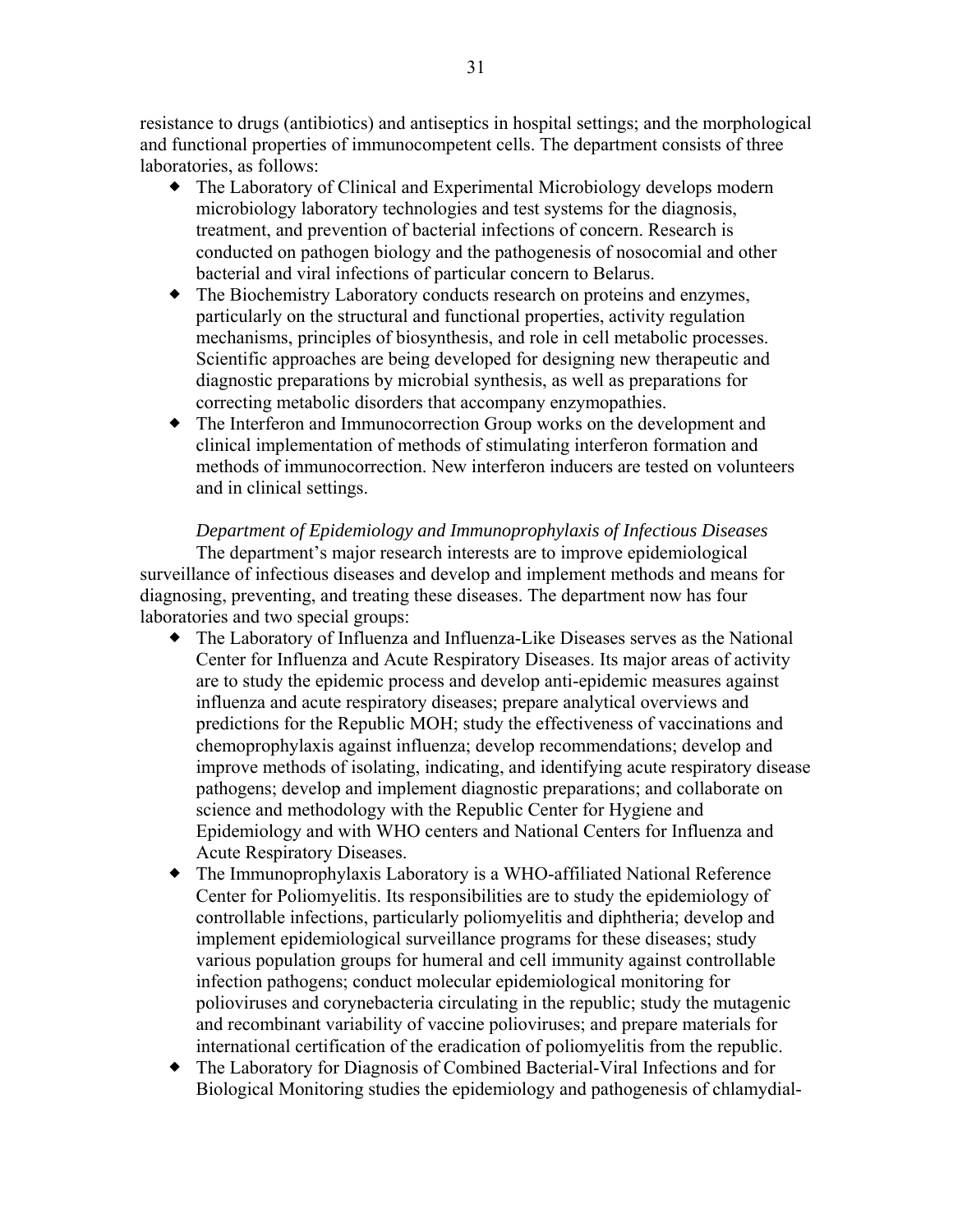viral infections; develops methods of diagnosing and treating combined bacterialviral infections; and is responsible for the quality control of indigenously produced and imported immunobiological drugs.

- The Viral Hepatitis Laboratory's main work relates to viral hepatitis and rotavirus infections. It is Belarus' lead institute for carrying out two republic-wide programs; to develop measures for lowering viral hepatitis morbidity and a program against intestinal infections. To do this, it develops and improves methods of isolating, indicating, and identifying the pathogens of viral hepatitis and viral diarrhea; monitors the presence of these pathogens in the environment; and develops, manufactures, and implements diagnostic, therapeutic, and preventive preparations for this group of infections.
- The Epidemic Analysis and Epidemic Process Prediction Group carries out systems evaluation of sanitary, hygienic, epidemiological, clinical, environmental, and other parameters affecting the state of public health.
- The Epidemiological Surveillance Group for Parasitic Diseases carries out epidemiological surveillance for parasitic diseases and develops effective methods for exterminating parasitic worms in the environment, taking into account spontaneous soil-cleaning processes, the influence of climatic conditions, and industrial pollution.
- The Department of Biotechnology and High-Risk Infections conducts research pertaining to immunobiological and molecular biological diagnostic preparations for high-risk viral pathogens; clarifies the molecular mechanisms of pathogenicity of high-risk infections; performs molecular-epidemiological analysis of extraordinary infections; and develops drugs against certain infectious viral diseases.
- The Laboratory of Biotechnology and Immunodiagnostics of High-Risk Infections studies the antigen spectrum of viral, bacterial, and other infection pathogens and the mechanisms for the circulation of genetic structures in natural focal viral infection pathogens. It also is responsible for developing tests to diagnose high-risk viral infections (such as Lassa, Marburg, and Ebola hemorrhagic fevers), as well as lymphocytic choriomeningitis, tick-borne encephalitis, HIV, measles, diphtheria, hemorrhagic fever with renal syndrome, and hepatitis C.
- The Laboratory of Genetic Engineering Research Methods conducts molecularbiological analysis (genotyping) of poliomyelitis viruses circulating in the republic. Research is also being conducted to develop recombinant plasmids with inserted DNA copies of the genomes of high-risk pathogenic viruses.
- The Chemotherapy Laboratory uses viral infection models to investigate new and existing drugs, including official ones, in order to identify synthetic substances with antiviral properties. The mechanisms of development of drug-resistance in viruses are studied, as well as ways of overcoming such resistances. Researchers also study the etiology and clinical aspects of Lyme disease in Belarus.
- The Science-Production Laboratory studies leptospirosis and its role in infection pathology, develops methods and preparations for diagnosing this infection in Belarus, and carries out experimental production of test systems developed in this country.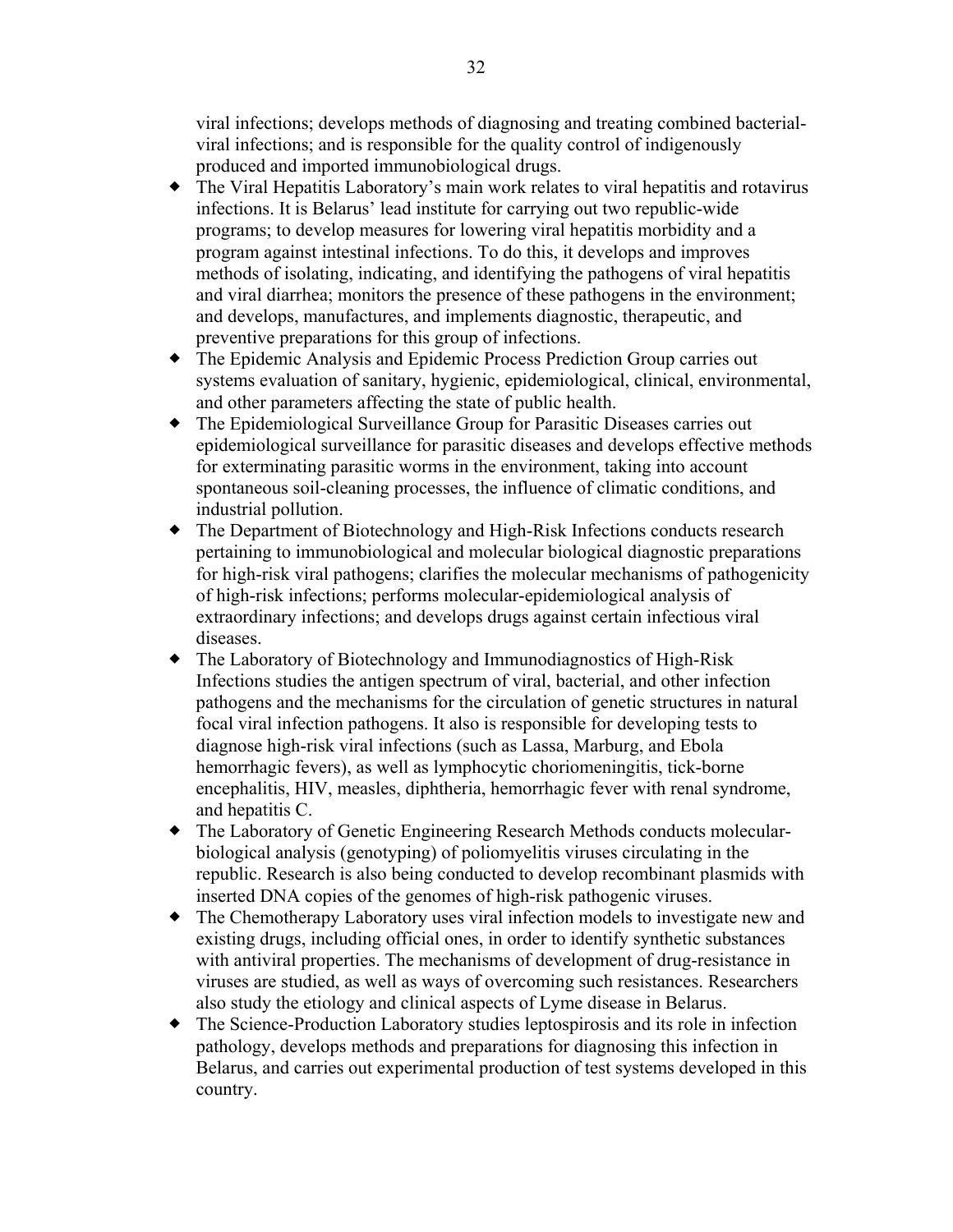### *Department of Ecology and Epidemiology of Natural Focal and Uncontrollable Anthroponotic Viral Infections*

This department's major areas of activity are to develop and introduce modern methods of monitoring natural focal and uncontrollable anthroponotic viral infections; to study the mechanisms and principles of the vector, water, and food routes of transmission of natural focal and enteroviral infections in humans; to perform exploratory methodological, functional, and organizational development work related to testing and obtaining new viral inhibitors, including substances and preparations that prevent viral replication in the cells and body of hosts, or that neutralize the infectiveness of viruses in the environment; and to develop anti-epidemic and therapeutic measures for preventing outbreaks and epidemics of disease in Belarus. The department has four laboratories:

- The Sanitary Virology Laboratory conducts research on the biological properties of human pathogenic viruses circulating in the environment. New methods of detecting viruses in water and food products are developed. Molecularepidemiological methods are used to study the geno- and serotypes of enteroviruses circulating in Belarus. Criteria are developed for virological assessment of drinking water quality to ensure human health safety. Experiments are conducted to investigate the influence of radiation factors on the biological properties of viruses in order to predict the course of epidemic situations in radiation-contaminated areas. One area of applied research is the development and experimental production of test systems for diagnosing human enterovirus infections and detecting these pathogens in water.
- The Laboratory of Ecology and Epidemiology of Arbovirus Infections performs research to identify, study, and map natural arbovirus disease foci. The biological and serological properties of isolated viruses are studied and the role of these viruses in human pathology is determined. Researchers study the ecology of natural focal infection pathogens that are "new" to Belarus. Diagnostic preparations are developed for rapid indication and identification of isolated arbovirus strains.
- The Laboratory for Prevention and Treatment of Group II Viral Infections develops scientific approaches, methods, and means for emergency prevention and treatment of such group II viral infections as the viral encephalitides (rabies, tick-borne, and West Nile) and hepatitis C. Current applied research relates to the development of practical active chemotherapeutic antiviral preparations that will afford a high index of protection for suppressing pathogenic agents during the early stages of infection (the incubation period).
- The Laboratory for Preclinical Study of Inhibitor Specific Activity studies the antiviral properties of new synthetic and natural substances and drugs and is building a databank of research findings. The laboratory investigates the action of antiviral preparations and develops ways of overcoming the resistance of viral infection pathogens to them. It also conducts epidemiological monitoring for resistance of viral infection pathogens to disinfectants used in Belarus.

*Department of Clinical Virology*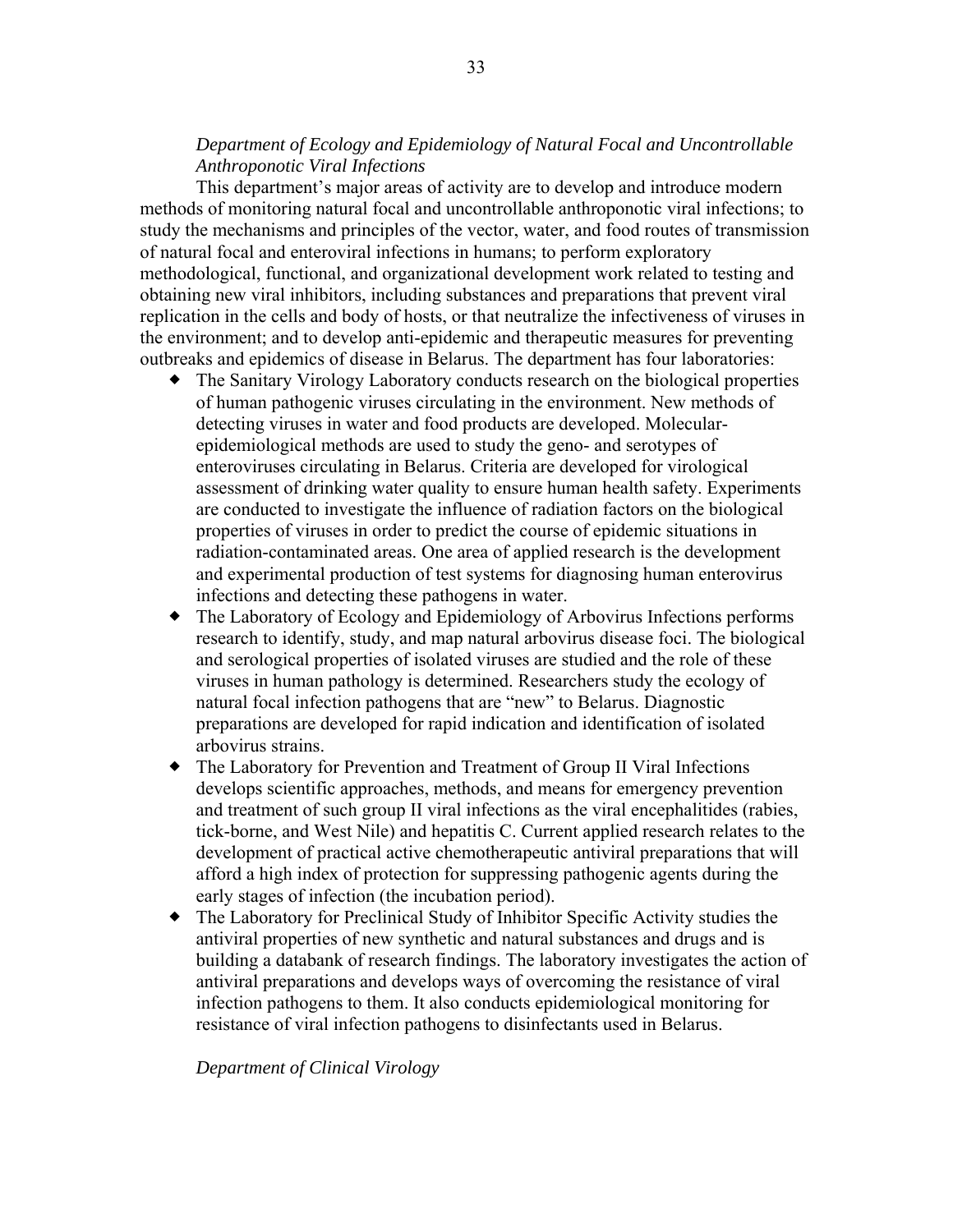The department's major areas of research are: laboratory diagnosis and investigation of the pathogenesis, clinical signs, and course of the viral infections that are most common and of greatest significance to public health; developing modern methods and means of etiological and differential diagnosis, therapy, and prevention of persistent viral and bacterial infections (HIV infection and AIDS; various forms of herpes and cytomegalovirus infections; Epstein-Barr virus, varicella-zoster virus, adenovirus, hepatitis B and C, chlamydia, and other infections), including congenital infections and infections in newborns; and monitoring the incidence of HIV infection in Belarus using methods of molecular epidemiology and molecular virology. The department has three laboratories.

- The Laboratory for Diagnosis of HIV and Accompanying Infections diagnoses the most common viral and bacterial infections using modern virological, serological, and molecular-biological methods; monitors the incidence of HIV infection in Belarus; conducts sero-, geno-, and phenotyping studies of HIV; and studies the pathogenesis of HIV and herpes viruses.
- The Clinical Division of Neuroinfections studies aspects of the clinical and laboratory diagnosis of infectious diseases affecting the nervous systems of children and adults, develops criteria for diagnosing these diseases, studies pathogenic mechanisms, and compares the effectiveness of therapeutic methods. Division staff members regularly work with colleagues at virology and immunology laboratories on problems of tick-borne, herpes, and prion infections. The division also is a collaborator in the WHO program to eradicate poliomyelitis. The division serves as the Republic's Center for Chronic Viral Infections, which provides consultants on practical health care.
- The HIV Laboratory conducts research to find HIV-inhibiting compounds, develops test systems for diagnosing HIV, and sets up experimental production of test systems developed in the country. The laboratory assists health-care agencies in the republic and provides therapy for people infected with HIV.

The construction of a group I level pathogen facility in Smolevichi, which was begun before the dissolution of the USSR, has been on hold since 1992 due to a lack of funding.

 In 2004, the NIIEM employed approximately 240 persons. Of these, 95 were scientists, including 5 professors, 14 doctors of science, and 38 candidates of science. Further, its scientists included 2 academicians, 1 corresponding member of the Belarus National Academy of Sciences, and 7 members of the New York Academy of Sciences.

 In general, scientists in Belarus are significantly underpaid compared to other professions. At NIIEM, a senior scientist earns the equivalent of about \$100 per month. Scientists may supplement their salaries through income from the sale of items such as biological preparations, but this possibility is afforded to only a small number of scientific workers. By far the main provider of funding to the NIIEM is the Belarus MOH.

During 2004-2005, the institute moved from its old location in central Minsk to a suburb. CNS staff was unable to visit the new facility so thus are not in a position to describe it. We have received information to the effect that although the institute will have completely new laboratories, the building was not designed for use as a biological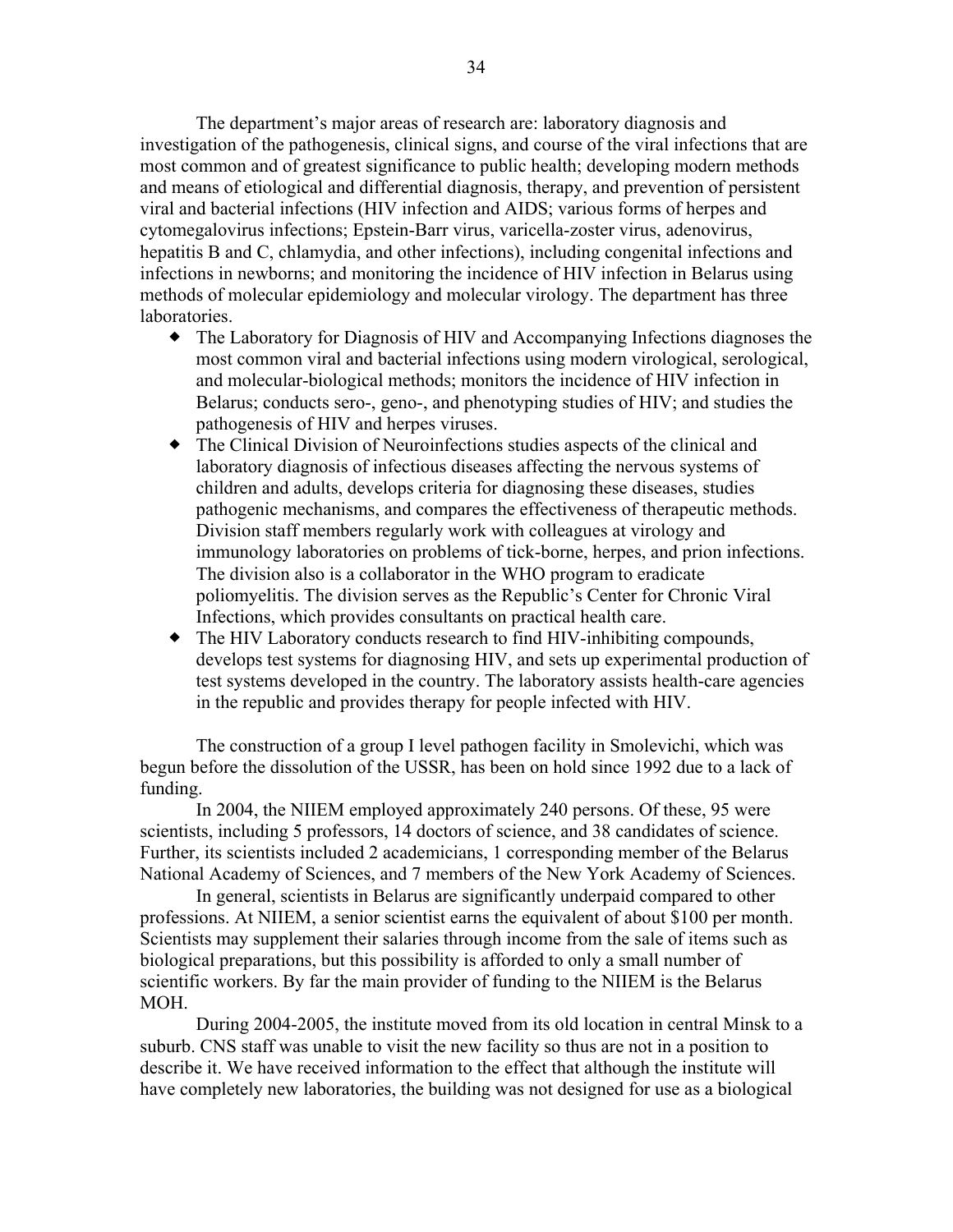research institute and therefore must undergo substantial alterations. Further, the institute's vivarium is not in good shape because it does not have sufficient funding to adequately house the number of animals it contains. Reportedly the institute is setting up a National Culture Collection of Viruses and Other Microorganisms, but it is unclear how this project has progressed.

#### **3. International Activities That Involve the Belarus Public Health System**

The NIIEM receives some funding to support its research from foreign sources. Thus, some of its scientists have been able to have projects funded by the International Science and Technology Center (ISTC), Inco Copernicus (an EU assistance program), the Pasteur Institute in France, certain German institutes, the Chernobyl investigation on effects of radiation on immunological systems, and the WHO programs on influenza and poliomyelitis. However, in general Belarus is not in a good position to ask for, or receive, international assistance due to the repressive policies of its President, Mr. A. Lukashenko.

It is worth noting that in 2005 the Belarus Minister of Health, Dr. L.A. Postoyalko, signed a collaborative agreement with the WHO Regional Office for Europe that includes provisions for "Achieving measles and rubella elimination through strengthened immunization services with high quality and safe immunization delivery systems" and "Strengthening surveillance for effective monitoring of immunization systems and assessment of disease burden related to vaccine preventable diseases."<sup>[73](#page-6-0)</sup> As of this writing, the budget for the agreement had not been specified, nor whether the WHO will fund it.

#### **4. Analysis of the Belarus Public Health System's Weaknesses and Proliferation Potential**

 During the Soviet era there was an excellent system for training highly skilled personnel. Specialists in high-risk infection departments of sanitary-epidemiological stations took a 3–6 month specialization course at Soviet AP institutes in Stavropol and Rostov-on-Don, with refresher courses every 3–5 years thereafter. Bacteriologists, virologists, parasitologists, and other specialists at SES stations took specialization training and continuing education in the corresponding departments of various continuing education institutes for physicians. Scientists at NIIEM were trained mainly in specific graduate programs at the D.I. Ivanovsky Institute of Virology in Moscow.

 After the Soviet Union's dissolution, high-risk infection specialists for the centers for hygiene and epidemiology have been trained mainly at workplaces in the Republic Center for Hygiene and Epidemiology and in departments of the Belarus Medical Academy of Postgraduate Education. As a result, the quality of practical training for specialists has diminished. In recent years, NIIEM has started graduate programs in specialties such as microbiology, virology, and infectious diseases, but it is impossible at this time for an outsider to assess their quality. The institute has a special council for the defense of doctoral and candidate dissertations. NIIEM and the Republic Center for Hygiene and Epidemiology organize and conduct various seminars, conferences (including international ones), and symposiums for continuing education for specialists. In addition, many staff members receive practical training in the United States, Germany, France, and elsewhere. Of course, some highly qualified specialists do not return to Belarus after training, but instead chose to remain abroad.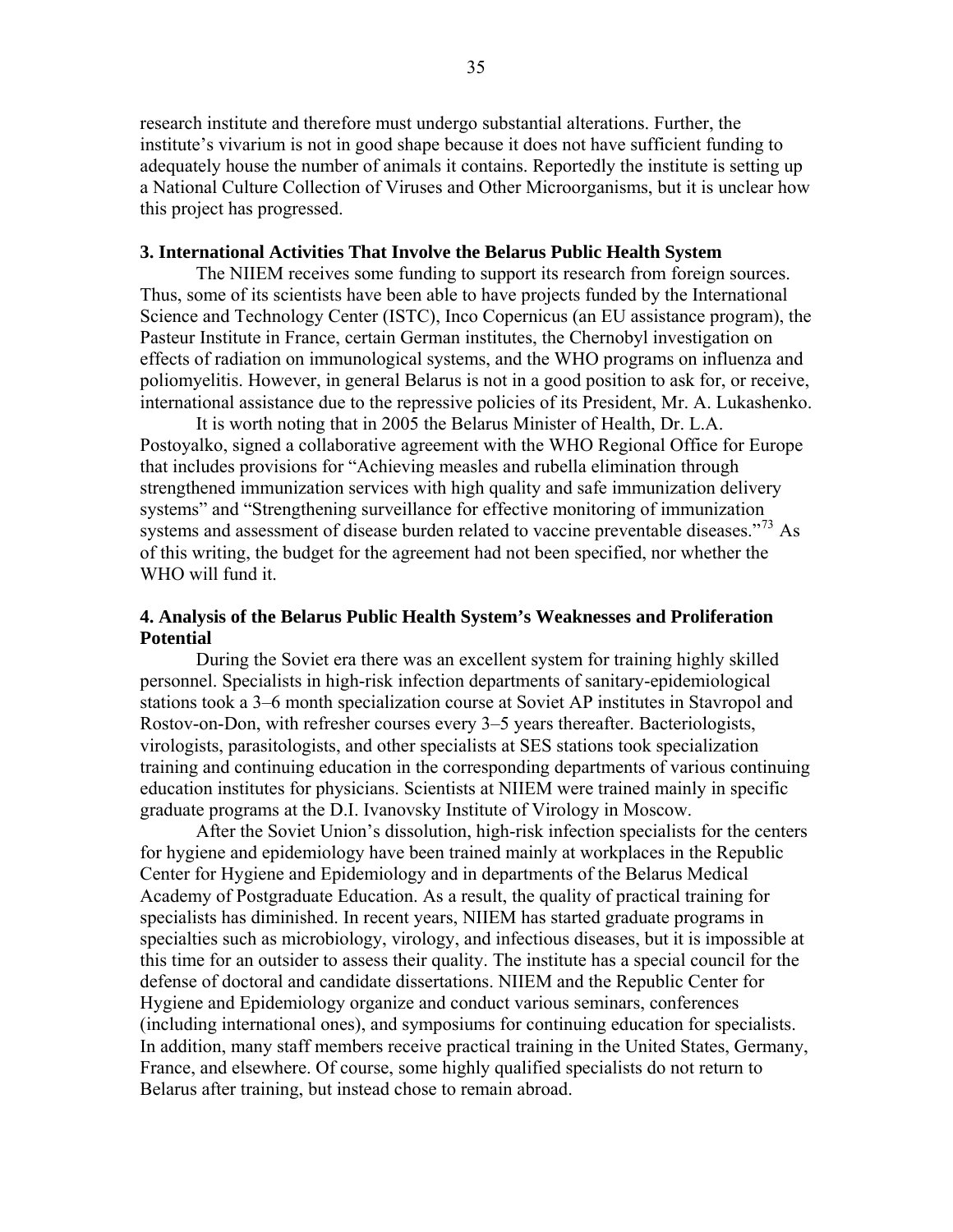The Soviet-style anti-epidemic protection system still exists in Belarus is its public health sector. The system is based on the preparation for and responding to natural disease outbreaks. It is therefore not adequately trained or equipped to respond to a bioterrorism event. The problem is not just insufficient funding and not enough highly qualified specialists, but also is one of biomedical scientists being entirely ignorant of such a threat. Obviously, the new conditions require a review of biological weapons defense within the framework of national security, which is something that is beginning to be realized in Belarus.<sup>[74](#page-6-0)</sup>

 In conclusion, as outsiders we find it very difficult to determine whether or not the public health system in Belarus, whose main component is SES, is an effective one in meeting the challenges posed by infectious diseases. In general, infectious diseases are not a large problem in Belarus, being responsible for less than 1 percent of all deaths in the country.[75](#page-6-0) However, it is difficult to determine if this low mortality rate is due to the Belarus possessing a climate that is not conducive to infectious diseases, its population in general is a healthy one, or the SES is working effectively. We know that the SES has been effective in meeting the goals of immunization programs achieving, for example, 96 percent coverage against measles by 1994.<sup>[76](#page-6-0)</sup> This seems to indicate good coverage throughout the nation, but does not tell us anything about the SES's ability to quickly detect and monitor infectious diseases, especially those that might suddenly appear as a result of importation or emergence. From our survey of diseases afflicting the republic it appears as its potable water delivery system and, probably, waste disposal systems are in very bad shape. This means that the possibility of serious water-borne infectious disease outbreaks such as cholera, dysentery, typhoid fever and other salmonellosis, and others occurring is high. Many Belarusians worry about their country's porous borders, which allow for the ready cross-transport of Asians, Africans, and Eastern Europeans to destinations in wealthy northern European countries, some of who may carry nasty pathogens that could be contracted by Belarusians. It is probable that if faced with a major outbreak of an unfamiliar infectious disease, the poorly equipped SES would not be up to adequately dealing with the challenge.

 The main biological weapons proliferation threat presented by Belarus is related to the National Culture Collection of Viruses and Other Microorganisms at the NIIEM. During Soviet times, NIIEM was an open institute although it did have closed laboratories that performed work for "Problem 5," the code name for the Soviet biological weapons defense project.<sup>[77](#page-6-0)</sup> Of greater importance, however, is that NIIEM provided highly dangerous viral pathogens to the offensive Soviet biological weapons program, including the Ebola and Marburg viral strains that were weaponized at Vector in Koltsovo. To this day, NIIEM's culture collection houses many of the world's most dangerous group I and II pathogens, but in facilities that foreign experts have deemed as unsatisfactory, from both the biosafety and biosecurity viewpoints. Regarding the biosafety issue, the facilities housing highly dangerous pathogens and the laboratories where work with these microorganisms are performed are inadequate, so the probability that workers could be exposed to organisms or that organisms could escape the facility's confines is unacceptably high.

 Of more pertinence to this report is the biosecurity problem. Within the MOH there is the Committee for Control over Compliance with the Requirements of Biological Safety and Anti-Epidemic Conditions that oversees biosecurity regulations aimed at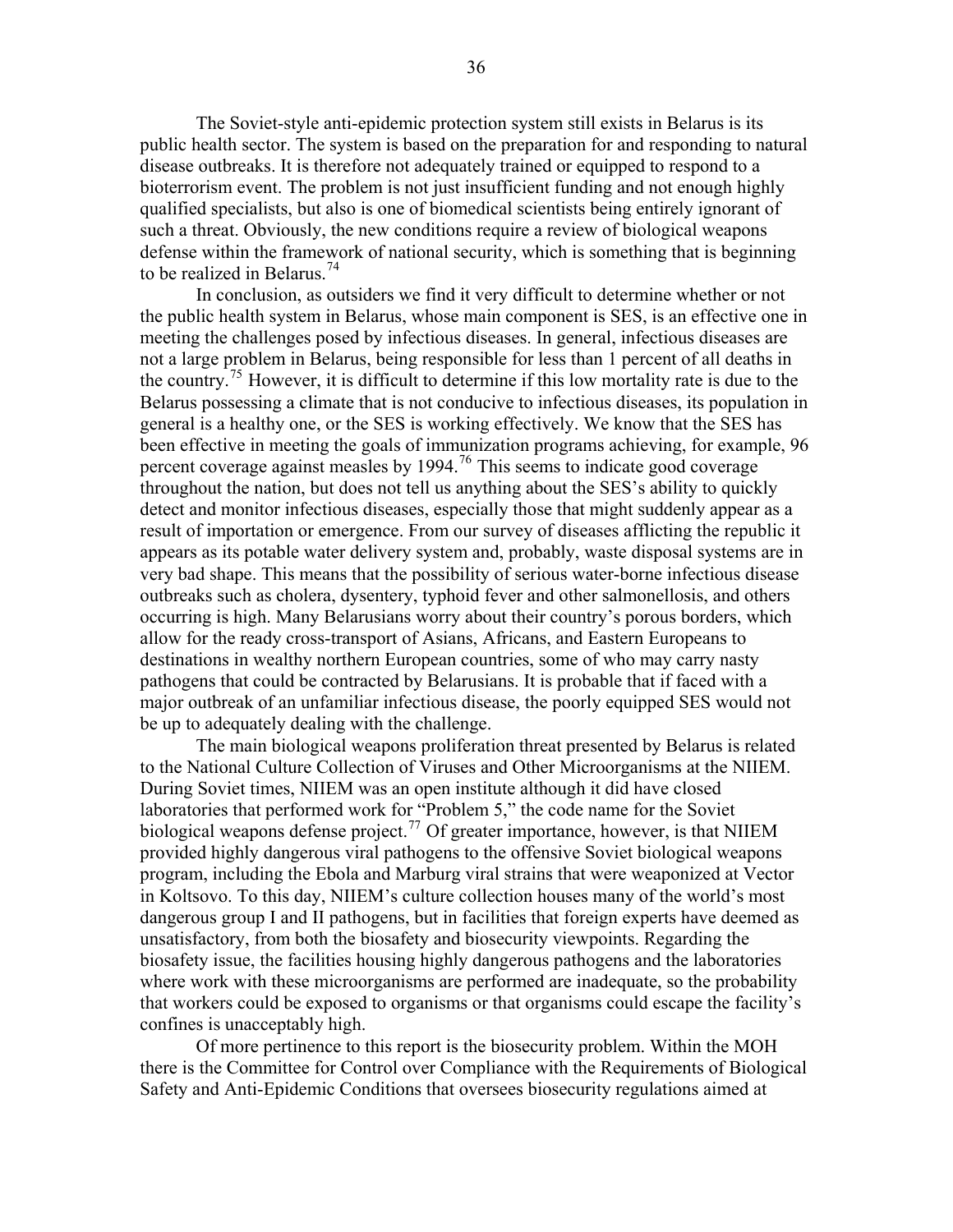preventing unauthorized access to culture collections and facilities where investigations are carried out. However, there are questions whether enforcement of these regulations is strong. The regulations do not include mechanisms for control over potentially dangerous scientific technologies or how results from research may be applied. Recognizing the weaknesses of the current system, in March 2006, the Committee established an ad hoc group to: (1) analyze existing international codes and different professional regulations; and (2) identify criteria for risk assessment of research projects and on the basis of that analysis, develop a national code of conduct for the life sciences recommendations for setting up institutional controlling bodies to oversee dual-use biological research.<sup>[78](#page-6-0)</sup> We do not know the results of these initiatives, but they appear to be on the right track to correct some of the deficiencies in the Belarus' biosecurity.

 Yet, concerns remain among both biosafety and biosecurity experts about NIIEM's culture collection of highly dangerous pathogens, with the main issue being whether Belarus has the capability of adequately securing these pathogens and preventing unauthorized access to them. The prevalent opinion among foreign experts is that Belarus does not have these capabilities. This being the case, suggestions has been made for the international community to make political overtures to the Belarus government to secure its permission to move the most dangerous pathogens from the NIIEM culture collection to a safe site in another country, possibly Sweden. At the time of this writing, there has been no apparent movement on this proposal.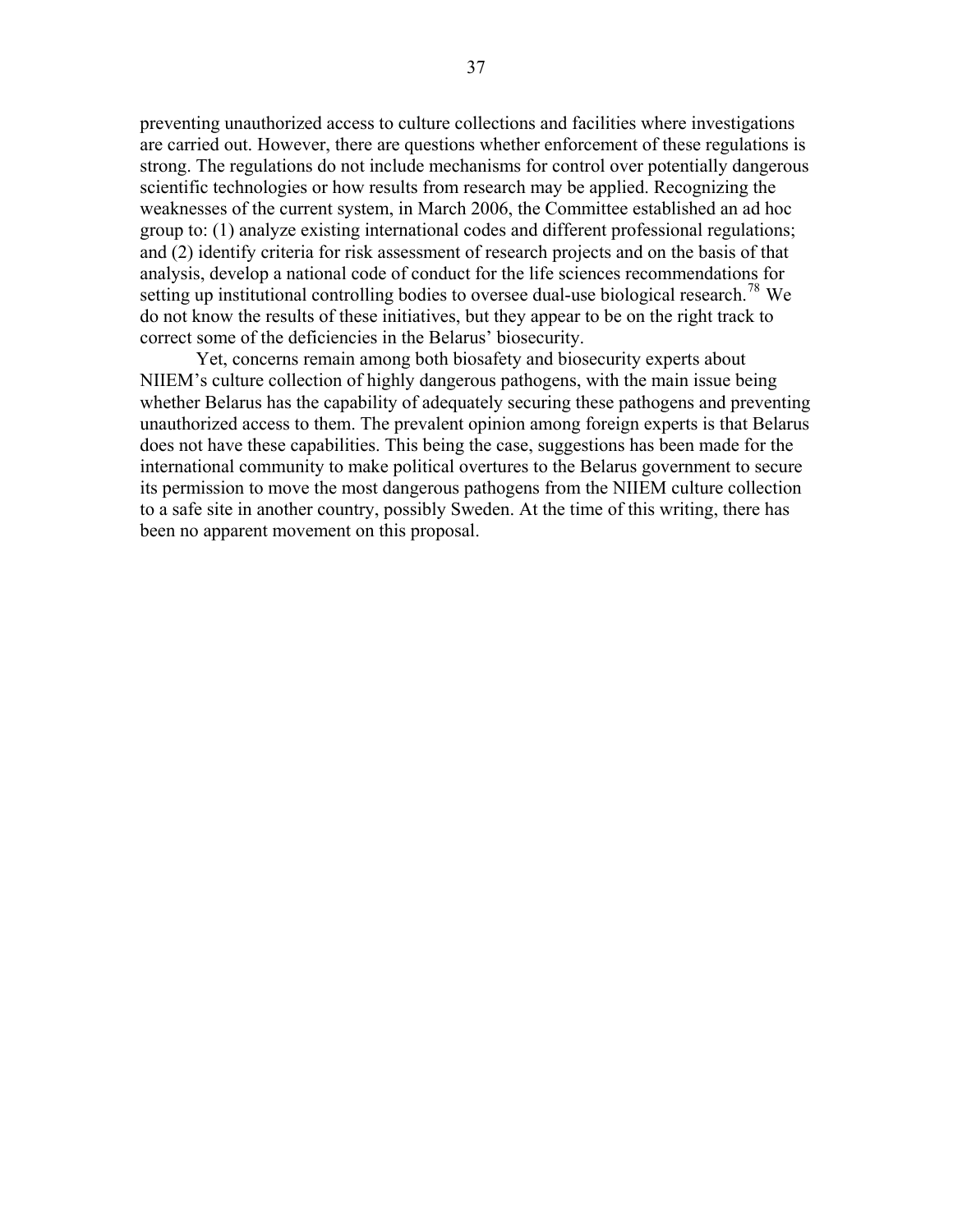# **Chapter IV: The Anti-plague System of Georgia**

### **1. History of the Georgian Anti-plague System**

 The first officially documented mention of a plague outbreak in Georgia was in 1836, when the deadly disease struck the port city of Batumi on the Black Sea coast. Consequently plague outbreaks of varying intensity were recorded in Batumi in 1901, 1910, and 1920. The reason for the repeated occurrences of plague was believed to be the poor sanitary conditions prevalent in the city. The fact that the initial cases of plague were always discovered in proximity to the port facilities led Soviet epidemiologists to conclude that the plague was brought to Georgia by foreign naval vessels from Turkey and other Middle Eastern countries where unsatisfactory epidemiological conditions prevailed. Thus, in 1927, by decision of the People's Commissariat of Public Health (Russian acronym *Narkomzdrav*) of the Georgian Soviet Socialist Republic a specialized AP laboratory was set up at the Batumi port to carry out the quarantine monitoring of the ships coming from countries considered as risks with regard to plague. In 1934, the Batumi port AP laboratory joined the centralized AP system of the USSR as a department of especially dangerous infections.[79](#page-6-0)

 In 1933, on the initiative of Professor G. Eliava, the Transcaucasian AP Center was created in Tbilisi under the Institute of Bacteriology. In 1937, the Transcaucasian AP Center became an independent organization and was renamed the Tbilisi AP monitoring station. The main function of this newly formed organization was to carry out epidemiological monitoring of the Tbilisi municipality and surrounding districts. In 1939, under the leadership of N. Abashidze, the functions of the Tbilisi AP monitoring station expanded as Georgian AP specialists began to study epidemiological outbreaks of unknown etiology and the epizootic monitoring of areas adjacent to the Turkish border. Due to the discovery of plague epizootics among Libyan jirds (*Meriones libycus erythrourus*) living on the Apsheron Peninsula in Azerbaijan in 1953, the Georgian AP system organized and dispatched the first epidemiological team to look for a natural plague focus in Eastern Georgia on the then administrative border with Azerbaijan. In 1956, the continuous plague epizootics in neighboring Armenia and Azerbaijan prompted the reorganization of the Tbilisi AP monitoring station into the Georgian Republic AP Station. In 1958, by the decision of the Soviet MOH, the Batumi port AP laboratory was upgraded into a field AP station and placed under administrative control of the Georgian Republic AP Station in Tbilisi. In 1979, another field AP station was established in Tsitelitskaro (now Dedoplistskaro) to conduct epidemiological monitoring of eastern Georgia. Hence, on the eve of the Soviet Union's dissolution, the Georgian AP system consisted of the Georgian Republic AP Station in Tbilisi, two field AP stations in Batumi and Tsitelitskaro, and four seasonal AP laboratories in Aspindza, Dmanisi, Jandara, and Ninotsminda.<sup>[80](#page-6-0)</sup>

### **2. Organizational Structure of Georgian Anti-plague System**

After Georgia achieved independence in 1991, the Georgian AP system became subordinate to the Georgian MOH. In 1992, by order of the MOH (now the Ministry of Health, Labor and Social Affairs), the Department of Especially Dangerous Infections of the Republic Sanitary-Epidemiological Station was transferred to the Georgian Republic AP Station. Similarly, the epidemiological divisions of hospital and intestinal infections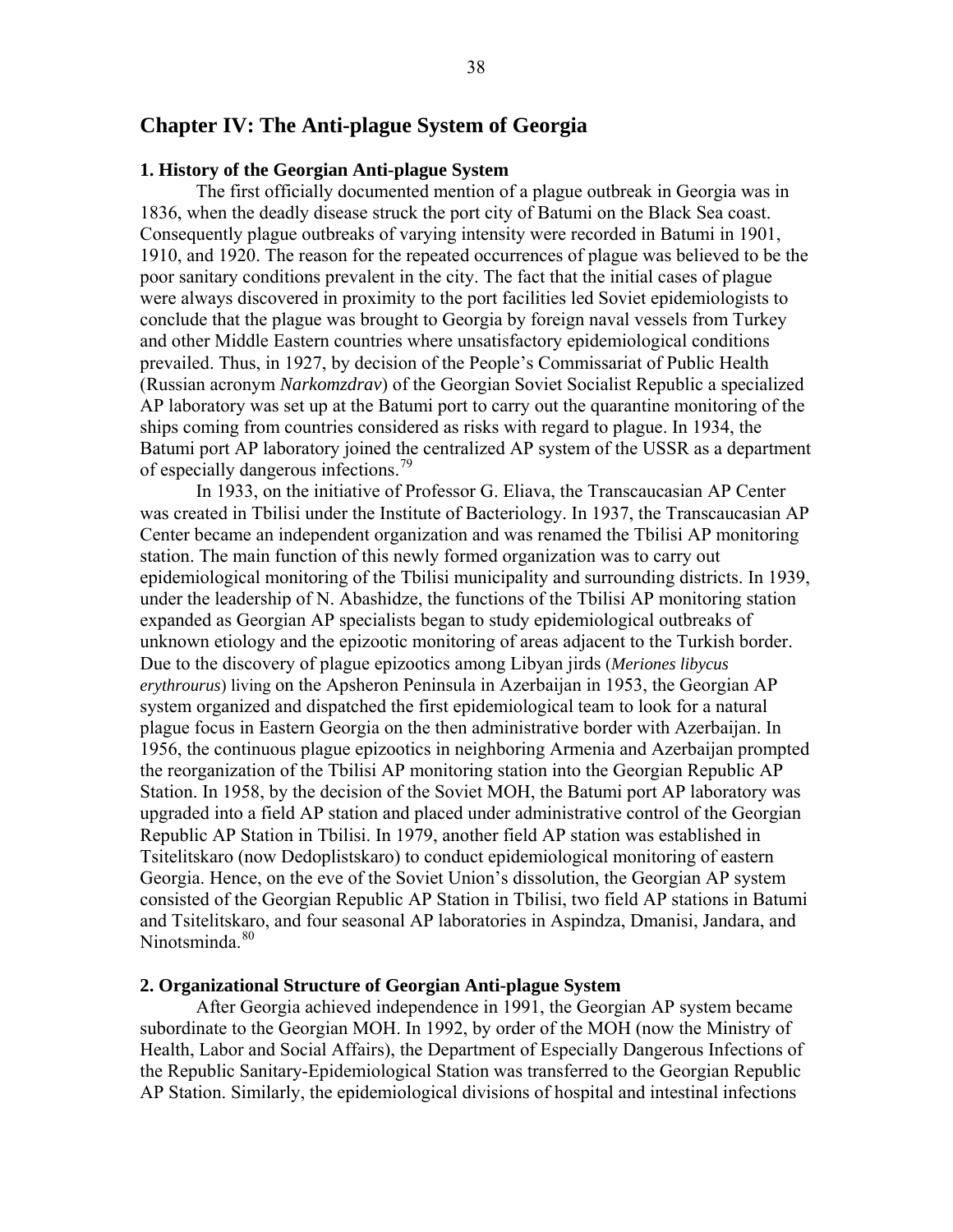of the Scientific-Research Institute of Medical Parasitology and Tropical Medicine were also transferred to the Georgian Republic AP Station, which was renamed the Scientific-Practical Center of Especially Dangerous Infections.<sup>[81](#page-6-0)</sup>

 As a result of the restructuring, in August 1996, all remaining epidemiological functions, including immunization, and the corresponding staff, were transferred from the Republic SES to the Scientific-Practical Center of Especially Dangerous Infections by order of the Georgian Ministry of Health, Labor and Social Affairs. The Scientific-Practical Center of Especially Dangerous Infections was renamed the National Center for Disease Control (NCDC), reflecting the fact that it consolidated the entire spectrum of epidemiological functions. By Presidential Order No. 55 "On the Establishment of the Legal Entity of Public Law–National Institute of Health and the Legal Entity of Public Law–L. Sakvarelidze National Center for Disease Control and Medical Statistics" dated February 21, 2003, the Center of Medical Statistics, which previously existed within the structure of the Georgian Ministry of Health, Labor and Social Affairs, merged with the NCDC. The NCDC was renamed again acquiring its current title—L. Sakvarelidze National Center for Disease Control and Medical Statistics (NCDCMS). Moreover, the aforementioned presidential order changed the legal status of the NCDCMS from a subject of private law, which it had acquired during the 1995-1996 reform of the healthcare system, to a subject of public law.<sup>[82](#page-6-0)</sup> This change indicated that the NCDCMS regained its status as a state-funded institution with substantial autonomy.<sup>[83](#page-6-0)</sup>

 As of 2004, the organizational structure of the Georgian AP system, as is illustrated in Figure 4, consisted of the NCDCMS in Tbilisi, a field AP station in Batumi, and two seasonal AP laboratories in Aspindza and Ninotsminda. The Georgian AP had 220 employees, including 200 at NCDCMS, and 20 at the Batumi field AP station. The NCDCMS staff included 74 physicians, 26 other specialists (biologists, zoologists, parasitologists, etc.), 27 laboratory technicians, and 10 guards. Comparatively, in 1993 there were 313 employees in the Georgian AP system. In terms of the distribution of scientific degrees, the AP system had 2 doctors of medical sciences, 1 doctor of biological sciences, and 25 candidates of medical and biological sciences.<sup>[84](#page-7-0)</sup> The organizational structure of the NCDCMS consisted of the following units:

- Office of the Director of the NCDCMS

- Departments:

- International Cooperation and Threat Reduction
- Immunization and Logistics
- Field Epidemiology
- Surveillance of Vaccine-Preventable Diseases
- Surveillance and Analysis
- Health Promotion and Epidemiology of Chronic Diseases
- Parasitic Diseases
- Information Resources and Epidemiological Bulletin
- Hospital Infections
- Medical Entomology and Zoology
- Organizational-Methodological
- Information Technologies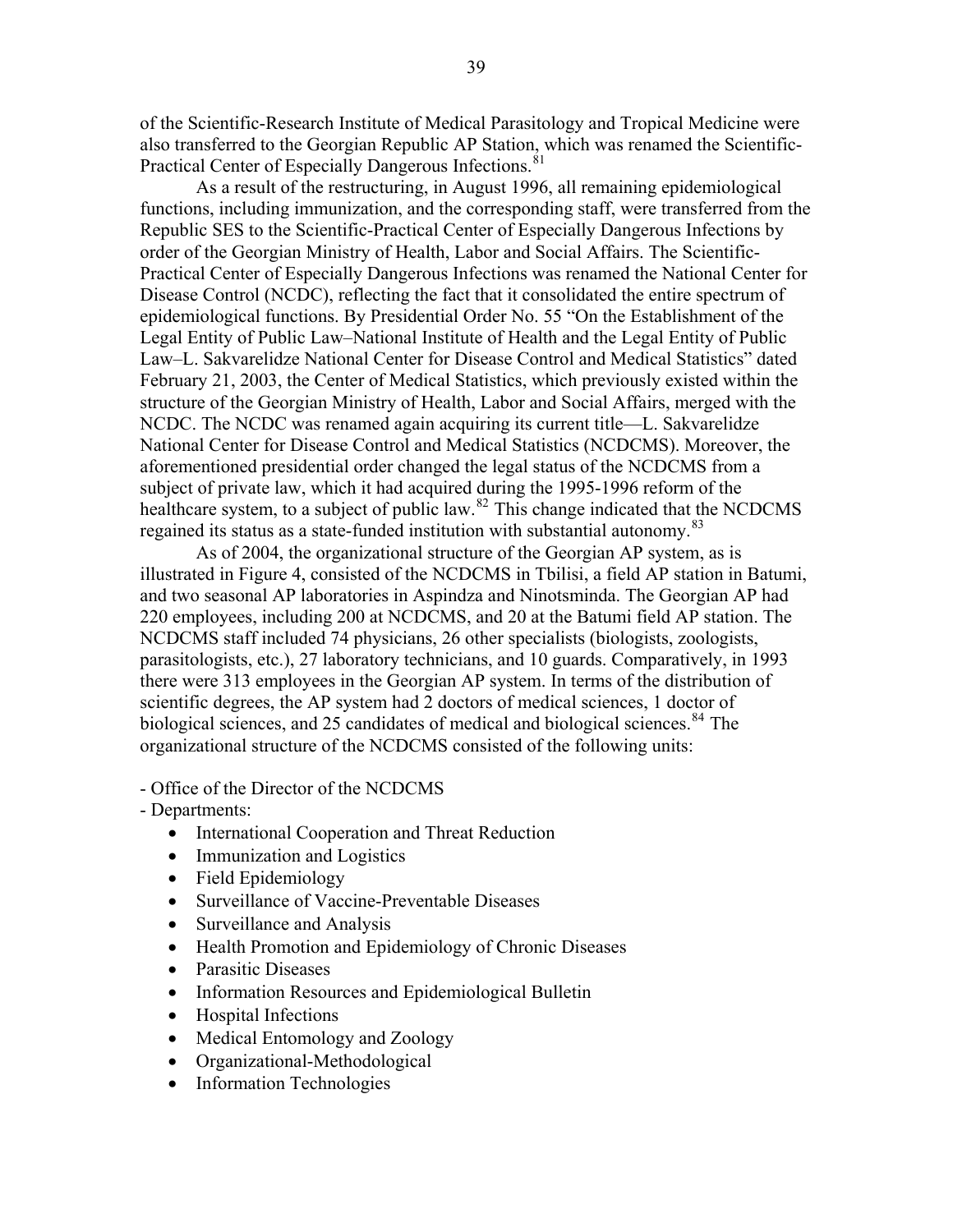Laboratories:

- Plague and Especially Dangerous Infectious Diseases
- Zoonotic and Anaerobic Diseases
- Cholera and Diarrheal Diseases
- Poliomyelitis and Enteroviral Diseases
- Viral and Rickettsial Diseases
- Molecular Epidemiology
- Cell Culture
- Respiratory Diseases
- Museum of Live Microorganisms (Georgian National Pathogen Collection)
- Georgian National Vaccine Fund
- Nutrient Media Production and Sterilization Facility
- Training Center
- Vivarium.<sup>[85](#page-7-0)</sup>

# **Figure 4. Organizational Structure of the Georgian Anti-plague System**



 In 2003, the NCDCMS offered very low pay to its employees, which made it difficult for it to retain qualified cadres and recruit new specialists. For example, physicians earned 90 Georgian Laris (GEL), the equivalent of \$45 a month, heads of laboratories and departments earned 140 GEL (\$70) a month, and the auxiliary personnel only 60 GEL (\$30) a month. In addition, there were recurrent problems with delayed payment of salaries due to state budget shortages. At the time of the CNS staff visit in May 2003, for instance, the NCDCMS staff salary was six months in arrears. However, a substantial number of NCDCMS personnel survived by being able to access funds from international scientific grants (see below).<sup>[86](#page-7-0)</sup>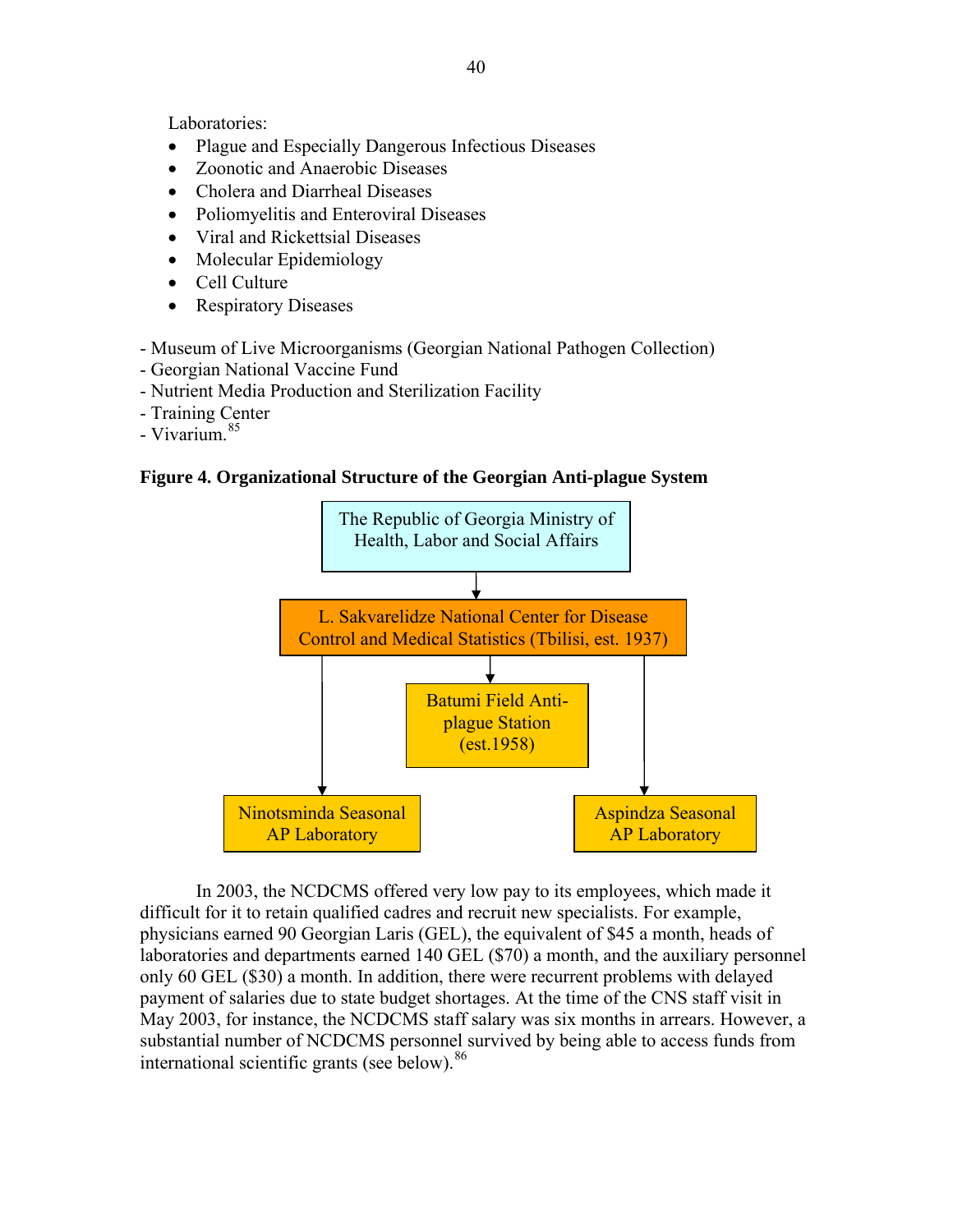#### **3. Public Health Activities of the Georgian Anti-plague System**

 The nationwide public healthcare reform and ensuing restructuring broadened the public health functions carried out by the Georgian AP system. While in the past the primary area of responsibility was circumscribed to the prophylaxis and control over especially dangerous infectious diseases, including plague, anthrax, tularemia, and cholera, now the NCDCMS is responsible for implementing epidemiological measures against the wide array of diseases deemed significant from the public healthcare point of view, including diphtheria, malaria, and poliomyelitis, as well as intestinal, respiratory, and hospital infections. The NCDCMS serves as the national clearinghouse for epidemiological data because the existing public health regulations require all public healthcare organizations and institutions in Georgia to submit reports of occurrences of infectious diseases to the NCDCMS. These reports must be submitted on a regular and timely basis and include monthly accounts of sanitary conditions. In turn, the NCDCMS collates and analyzes the data and produces the epidemiological bulletins, which show the dynamics of different diseases and include epidemiologic forecasts of future developments. Another new function of the NCDCMS is the management of the nationwide immunization programs. The NCDCMS also carries out large-scale epidemiological studies of infectious and non-infectious diseases in the population. The NCDCMS is actively engaged in educational outreach efforts aimed at improving the overall level of public health by raising public awareness with regard to harmful effects of drug use, unprotected sex, smoking, and alcoholism.<sup>[87](#page-7-0)</sup>

 As of May 2003, the Department of Public Health of the Georgian Ministry of Health, Labor and Social Affairs, financed and coordinated fourteen state prophylactic programs, including four that were managed and implemented by the NCDCMS. The state prophylactic programs in the areas of epidemiological monitoring, control, and prophylaxis of infectious diseases and promotion of healthy lifestyle are the priorities of the NCDCMS. Hence, the NCDCMS is responsible for the implementation of the following four state prophylactic programs:

# *Program of Epidemiological Monitoring and Control of Especially Dangerous Infections and Coordination of Prophylaxis of Other Contagious Diseases*

 This program is aimed at preventing the spread of infectious diseases. The objectives of the program include: (1) strengthening the system of epidemiological monitoring and early warning; (2) establishing the etiology of outbreaks and their control; (3) creating national reference laboratories with external quality control; (4) implementing standard definitions for cases of infectious diseases; and (5) rendering methodological and practical assistance to public healthcare institutions and organizations. The program is responsible for the following measures: (1) epizootiological and epidemiological monitoring of natural foci of plague and tularemia and discovering the natural circulation of other especially dangerous infections; (2) constant monitoring of the epidemiological situation and illness rates, epidemiological analysis and forecasting, and publication of a monthly epidemiological bulletin; (3) supporting the operations of the reference laboratories; (4) maintaining the national collection of microorganisms; (5) monitoring resistance to antibiotics; and (6) the monitoring of hospital infections.<sup>[88](#page-7-0)</sup>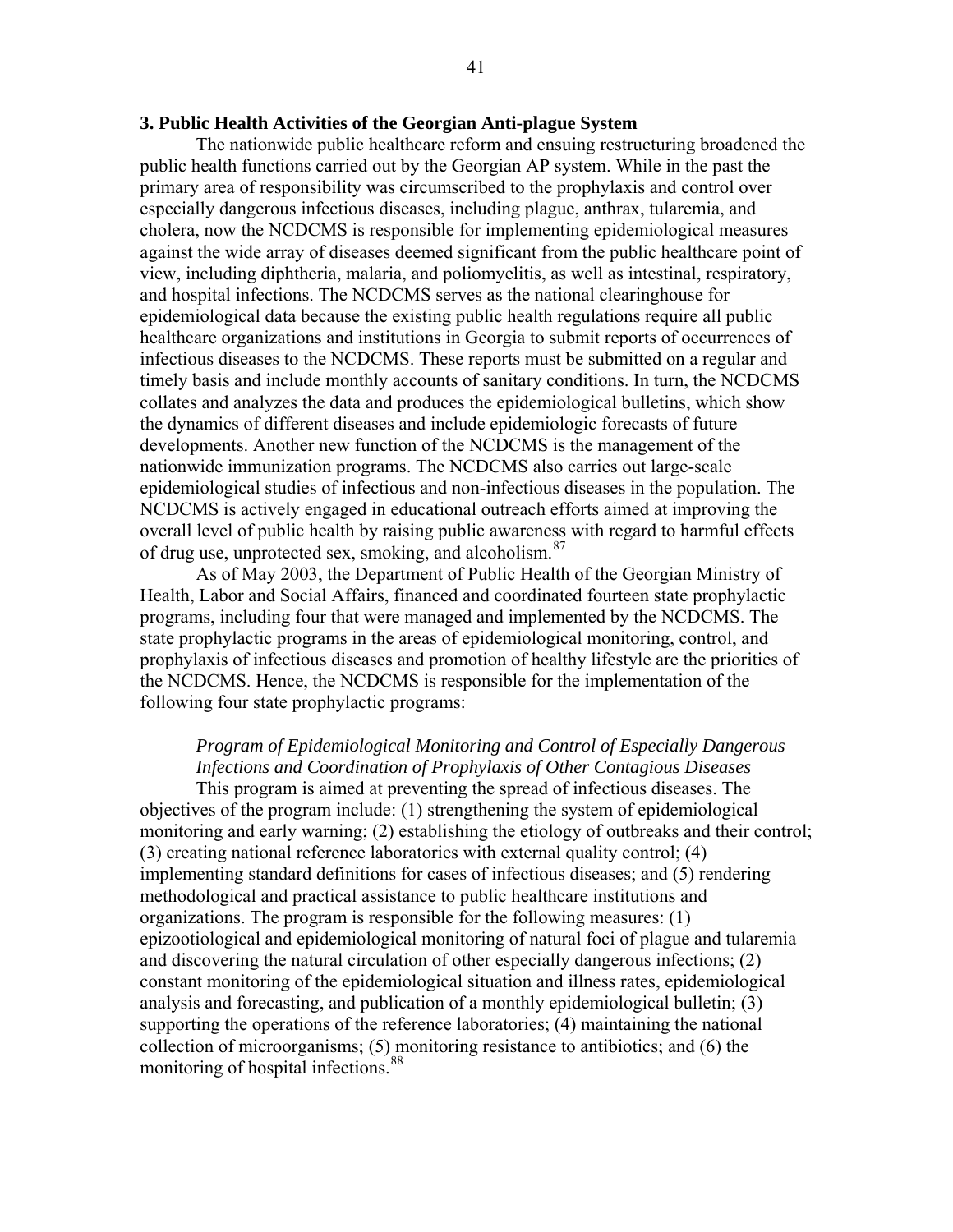Since Soviet times, there has been a decline in epizootic surveillance and epidemiological monitoring of natural plague foci. There are two natural plague foci in Georgia—the Transcaucasian Plain-Foothill and South Caucasus Mountainous. Their combined area occupies about 10 percent of Georgia's territory. The main natural plague host in the Transcaucasian Plain-Foothill focus is the Libyan jird, while the main plague vectors are its fleas (most commonly *Xenopsylla conformis*, *Ceratophyllus laeviceps*, *Rhadinopsyla ukrainica,* and *Stenoponia tripectinata*). In the South Caucasus Mountainous plague focus the main natural plague host is the common vole (*Microtus arvalis*), and its ectoparasites (*Ceratophyllus caspius* and *Ctenophtalmus teres*) are the main vectors. The Transcaucasian Plain-Foothill focus incorporates parts of the Dedoplistskaro, Signakhi, Gardabani, and Marneuli districts, while the South Caucasus Mountainous focus encompasses the Javakheti Plateau, Ninotsminda, Dmanisi, Akhalkalaki, and parts of Tsalka districts. Both foci are located in the southern part of Georgia, the latter larger (5,000 sq. km) than the former (2,100 sq. km).<sup>[89](#page-7-0)</sup>

 At its apex in Soviet times, the Georgian AP system dispatched fully equipped epidemiological teams to monitor the natural foci of plague and tularemia from the seasonal AP laboratories for up to two months during the epizootically active seasons. At that time, epidemiological teams consisted of laboratory and field groups. The field group was comprised of a zoologist, a parasitologist, an exterminator, and seasonal workers. Its primary objectives included studying the epizootic factors (distribution of the rodent population on the territory of the focus, its composition, etc.), collecting field samples of plague hosts and vectors, and delivering them to the seasonal AP laboratory. The laboratory group, comprised of a physician-bacteriologist and laboratory assistants, carried out complex laboratory analysis of the collected field materials.<sup>[90](#page-7-0)</sup>

 After the Soviet Union's dissolution, the considerable decrease in state funding forced the NCDCMS to cut back on epidemiological monitoring. Severe financial crises led to the closure of the Dedoplistskaro field AP station in accordance with a MOH order on April 1, 1999. The NCDCMS transferred the Jandara seasonal AP laboratory to the Georgian border guards for temporary use, while the Dmanisi seasonal AP laboratory ceased to function.<sup>[91](#page-7-0)</sup> As a result, as of May 2003, apart from the NCDCMS, only the Batumi field AP station and two seasonal AP laboratories in Ninotsminda and Aspindza continued to operate. Here it should be noted that staff of the NCDCMS admitted that squatters occupy both seasonal AP laboratories, which allegedly does not interfere with seasonal field studies. The local public prosecutor lives at the Ninotsminda seasonal AP laboratory, while a police officer and his family occupies the building of the Aspindza seasonal AP laboratory.<sup>[92](#page-7-0)</sup>

Compared to the Soviet period, the NCDCMS had to scale down the scope of epidemiological monitoring. The NCDCMS dispatches an epidemiological team to study plague and tularemia foci in Southern Georgia (Ninotsminda district primarily) and a zoological-entomological team to study rodent reservoirs in Eastern Georgia (Dedoplistskaro and Gardabani districts), whereas the Batumi field AP station studies plague and tularemia foci in Western Georgia and in the Aspindza, Akhaltsikhe, and Adigeni districts. In 2003, for instance, the NCDCMS and Batumi field AP station sent two epidemiological teams to the South Caucasus Mountainous plague focus—to Ninotsminda and Aspindza districts respectively—to monitor the populations of hosts and vectors for up to one month. The NCDCMS also dispatched specialists to study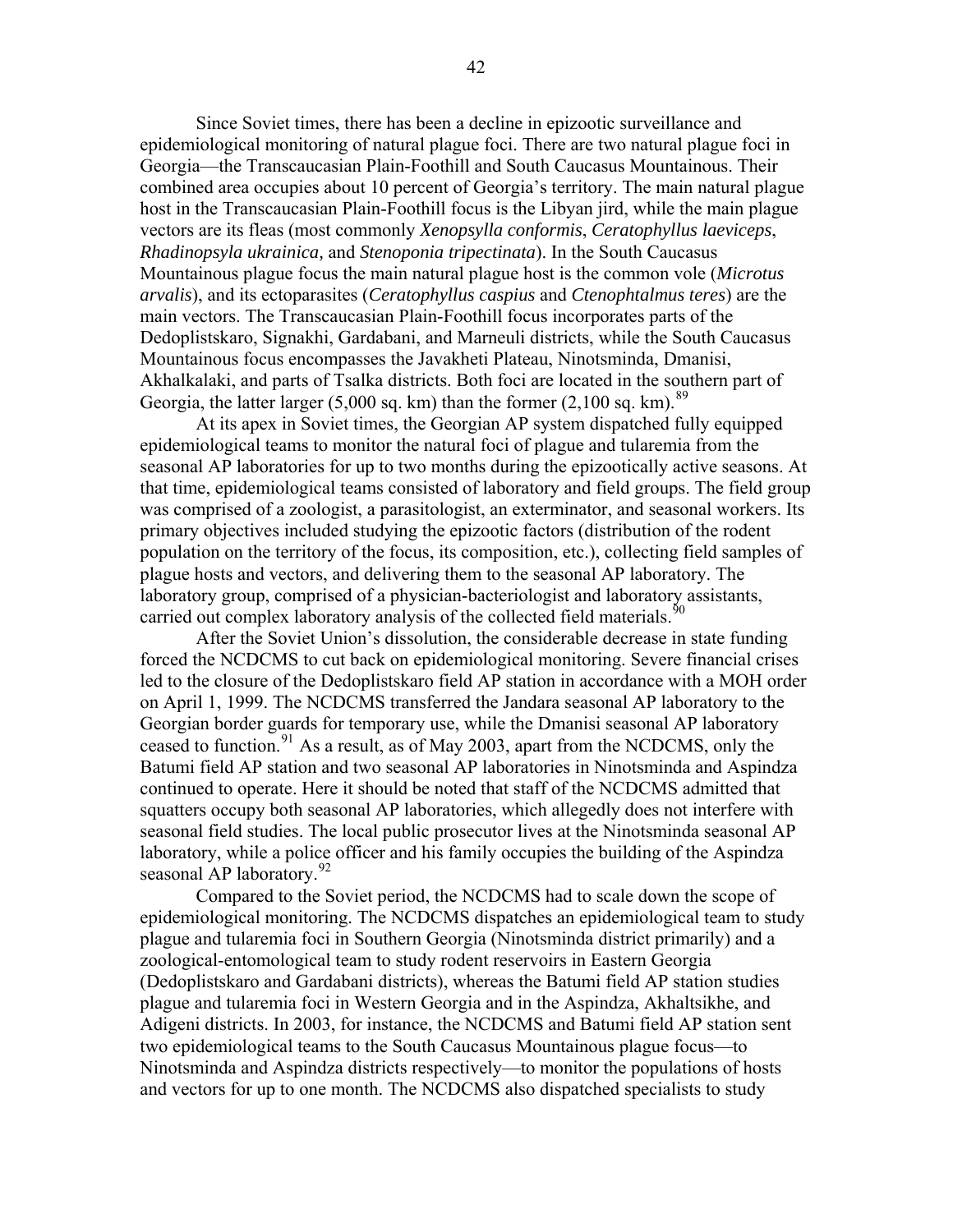natural tularemia foci for 5-10 days. Nonetheless, the NCDCMS administration admits that the limited scope of the epidemiological monitoring of natural foci of especially dangerous infections may result in an undetected epizootic, which may, in turn, lead to an outbreak especially in densely populated areas. Due to the shortage of relevant vaccines, the NCDCMS can no longer conduct limited vaccinations of groups of people who are at greater risk of contracting especially dangerous infectious diseases due to their professional occupation or place of residence. Consequently, the risk of an outbreak becomes even more likely.<sup>9</sup>

During 2003-2006, the construction of the Baku-Tbilisi-Ceyhan (BTC) main oil export pipeline allowed the Georgian and Azerbaijani AP systems to carry out short-term commercial epizootiological surveys of areas along the pipeline route. The NCDCMS and S. Imamaliyev Republic AP Station (Baku, Azerbaijan) received contract work from the main BTC stockholder, BP.

#### *Immunization Program*

 In the early 1990s, vaccination rates plummeted in Georgia due to the fact the Russia stopped supplying vaccines and there were no alternative vaccine suppliers. Only with substantial international humanitarian assistance from the U.S. Agency for International Development (USAID) and United Nations International Children's Emergency Fund (UNICEF) was the prior level of routine vaccinations restored nationwide. As the organization responsible for managing the national immunization programs, the NCDCMS houses the Georgian National Vaccine Fund, built with financial assistance from UNICEF. All vaccines necessary for the implementation of the national immunization calendar are stored at the Vaccine Fund. The NCDCMS receives vaccines free of charge as part of the humanitarian assistance program of UNICEF and the Global Alliance for Vaccines and Immunization (GAVI). In order to successfully implement the national immunization campaigns, the NCDCMS maintains contractual relationships with about 700 immunization providers across Georgia. The NCDCMS pays each immunization provider to vaccinate residents in its respective locale. As of May 2003, due to delays in the transfer of state funds from the Department of Public Health of the Georgian Ministry of Health, Labor and Social Affairs, the NCDCMS owed 900,000 GEL (approximately \$450,000) to local immunization providers for already performed vaccinations.<sup>[94](#page-7-0)</sup> In order to broaden the immunization of children, the NCDCMS organized special mobile brigades in seven regions of Georgia. These mobile brigades perform prophylactic vaccinations in the remote mountainous areas, where the medical service infrastructure is virtually absent.<sup>[95](#page-7-0)</sup>

## *Program on Control and Prophylaxis of Malaria*

 The socio-economic developments of recent years, including the influx of internally displaced persons from the conflict in Abkhazia, the rise in poverty and unemployment rates, and accompanying increase in population migration negatively affected the epidemiological situation with regard to malaria. The steady increase in malaria cases is bolstered by transmission of this disease from abroad. For example, during 1970-1995 there were 147 recorded cases of malaria in Georgia; these originated from 24 foreign countries (13 from Africa and 9 from Asia). It must be noted that 68.6 percent of the population of Georgia resides on the territory, where the likelihood of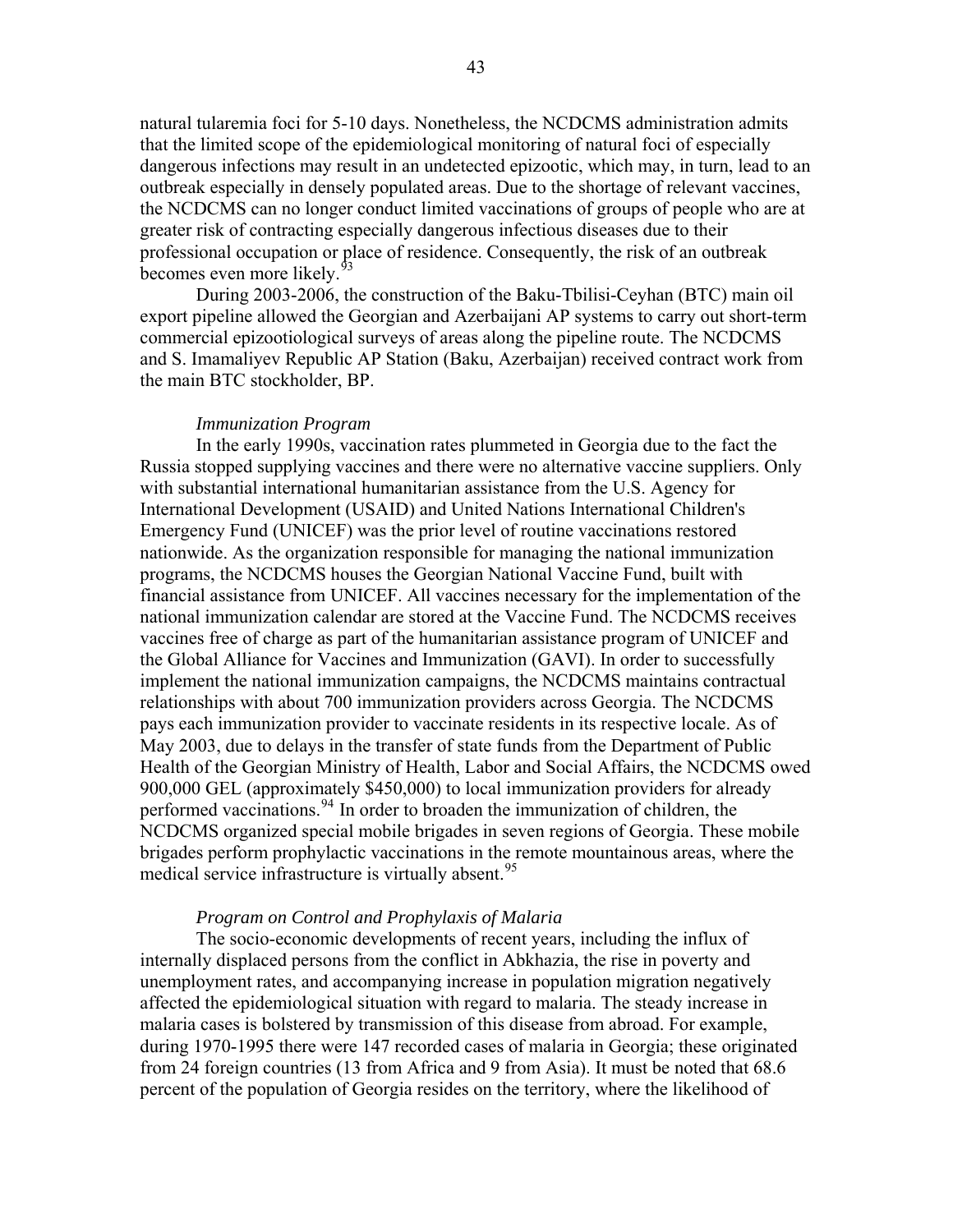malaria outbreak is high. The main vectors are mosquitoes belonging to the *Anopheles* species. The epidemiologically active season lasts 150 days. The anti-epidemiological measures carried out by the NCDCMS under the aegis of the state anti-malarial campaign include timely detection of cases and their intensive treatment, seasonal and interseasonal chemical prophylaxis of mosquito reservoirs. The NCDCMS Department of Parasitic Diseases is responsible for carrying out the state anti-malarial campaign. The employees of the Department of Parasitic Diseases actively collaborate with the WHO Regional Office for Europe within the context of the Roll Back Malaria program to educate the Georgian parasitologists, entomologists, and epidemiologists about best practices with regard to eliminating malaria in Georgia.<sup>[96](#page-7-0)</sup>

### *Healthy Lifestyle Program*

 In 1998, the working group entitled "Public Health Support and Prophylaxis of Non-Infectious Diseases" was organized by the NCDCMS to pursue the following objectives: (1) creation of a basis for the system of epidemiological monitoring of noninfectious diseases; (2) implementation of measures to control diseases that have a negative impact on social health; (3) anti-tobacco campaigns; (4) prophylaxis of heart disease, AIDS, alcoholism, and drug use; (5) prevention of traumatic injuries; and (6) family planning. For the most part, the objectives entail thorough studies of the status of population's health in general. With this purpose the NCDCMS began intensive international cooperation with the U.S. Centers for Disease Control and Prevention (CDC), WHO, and UNICEF. The cooperation with CDC has been particularly useful as the NCDCMS employees learned modern methods of epidemiological studies. With financial support from the United Nations Population Fund (UNFPA), UNICEF, USAID, the United Nations High Commissioner for Refugees (UNHCR) and CDC, the NCDCMS carried out reproductive health surveys of Georgian women in 2000 and 2005. During 2000-2001 with funds from the USAID and Save the Children (Georgia Field Office), the NCDCMS conducted the study of the nutritional status of children under five in six of Georgia's regions. Finally, NCDCMS developed close relationships with the American International Health Alliance (AIHA) in the area of programs aimed at promoting healthy lifestyles. $97$ 

### **4. International Activities That Involve the Georgian Anti-plague System**

 In September 1995, USAID together with the Georgian Ministry of Health, Labor and Social Affairs unveiled the "Project for Development of Public Healthcare Sector." The CDC and the Agency for Healthcare Research and Quality (both of which are parts of the U.S. Department of Health and Human Services) implemented the project. One of the main elements of the project was the radical reform of the state SES and the creation of the two departments within the Ministry of Health, Labor and Social Affairs —the Department of Public Health and the Department of Sanitary Monitoring (now Department of Sanitary Inspection). The latter controls compliance with state sanitaryhygienic norms and regulations. The main functions of the former are as follows: (1) epidemiological monitoring of infectious and non-infectious diseases and control (organization and implementation of relevant measures) of socially important diseases, as well as monitoring, analysis and forecast of the epidemiological situation; (2) implementation of prophylactic measures; and (3) promotion of a healthy lifestyle. In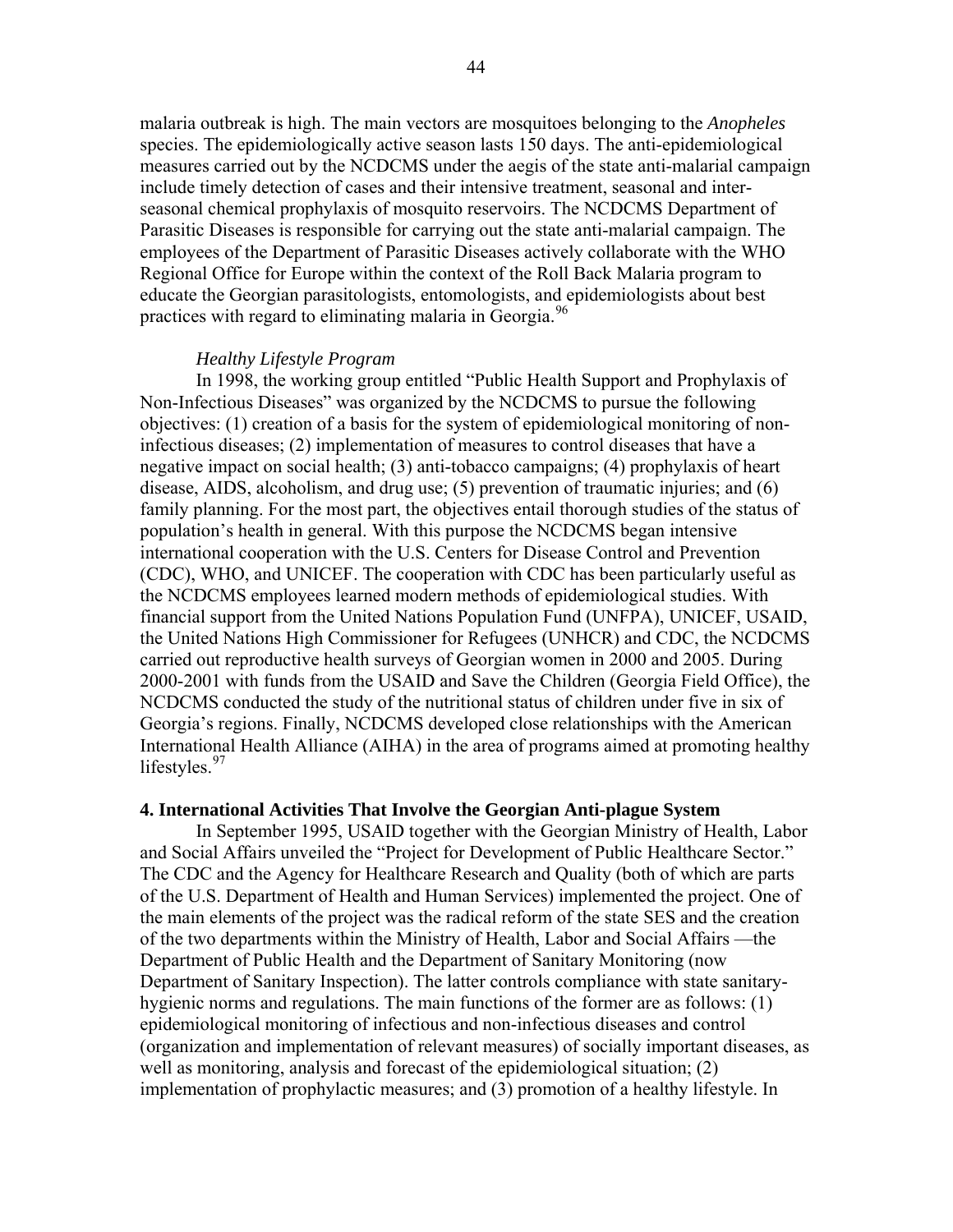addition, the legal status of all public health organizations and institutions in Georgia, including that of the Scientific-Practical Center of Especially Dangerous Infections, changed when the NCDCMS became subject of private law, which implied that they were financially independent entities, cutoff from state budget financing. In other words, the Georgian government provides targeted funds to public health organizations to implement only specific state healthcare programs and therefore the relationships between the public health organizations and the Ministry of Health, Labor and Social Affairs are based on contractual agreements.<sup>[98](#page-7-0)</sup>

The watershed event that enabled the NCDCMS to begin building contacts with the international scientific community was the International Training and Research in Emerging Infectious Diseases (ITREID) program administered jointly by the John E. Fogarty International Center for Advanced Study in Health Sciences and the National Institute of Allergy and Infectious Diseases (NIAID) of the National Institutes of Health (NIH). Through the ITREID program, the NCDCMS was paired with a U.S. partner organization, the University of Maryland at Baltimore, and this led to collaborative research projects that spanned 1997-2002. This fruitful collaboration allowed the NCDCMS employees to acquire new skills and to adopt modern methods of molecular epidemiology in daily work.

Another substantial source of assistance in terms of training and limited equipment upgrades has been the AIHA. In 2001 a training center was built with AIHA funds at the NCDCMS that can accommodate 40 people in its main classroom. The training center is well suited for seminars and briefings as it is equipped with computers, projectors, and even equipment for simultaneous interpretation. The establishment of working relationships with the WHO led to contacts with the WHO Collaborative Centre for Virus Reference and Research in Lyon, France. As a result of the participation of the employees from the NCDCMS Laboratory of Poliomyelitis and Enteroviral Diseases in the WHO laboratory network on poliomyelitis and diphtheria, NCDCMS received five Class II biosafety cabinets. In fact, the combination of foreign assistance from different sources led to the creation of the Laboratory of Molecular Epidemiology, which is staffed by specialists who underwent training at U.S. universities at various times. Finally, the NCDCMS won five research grants from the Biotechnology Engagement Program (BTEP) of the U.S. Department of Health and Human Services, which put it in touch with the ISTC, Lawrence Livermore National Laboratory, Walter Reed Army Institute of Research and other leading scientific centers of the world. All of the above collaborations contributed to the limited equipment upgrades, improved quality control in the daily laboratory work, and augmented the NCDCMS' capacity to detect and react to an infectious outbreak in a timely and efficient manner.<sup>[99](#page-7-0)</sup>

## **5. Analysis of the Georgia's Anti-plague System's Weaknesses and Proliferation Potential**

Since the time of the CNS visit in May 2003, significant physical security upgrades of the NCDCMS building and the complete refurbishment of the Batumi field AP station have been introduced under the auspices of Threat Agent Detection and Response (TADR) project as part of the CTR Program, which is administered by the U.S. Defense Threat Reduction Agency (DTRA). These physical security upgrades have largely addressed the majority of proliferation concerns, which the CNS staff noted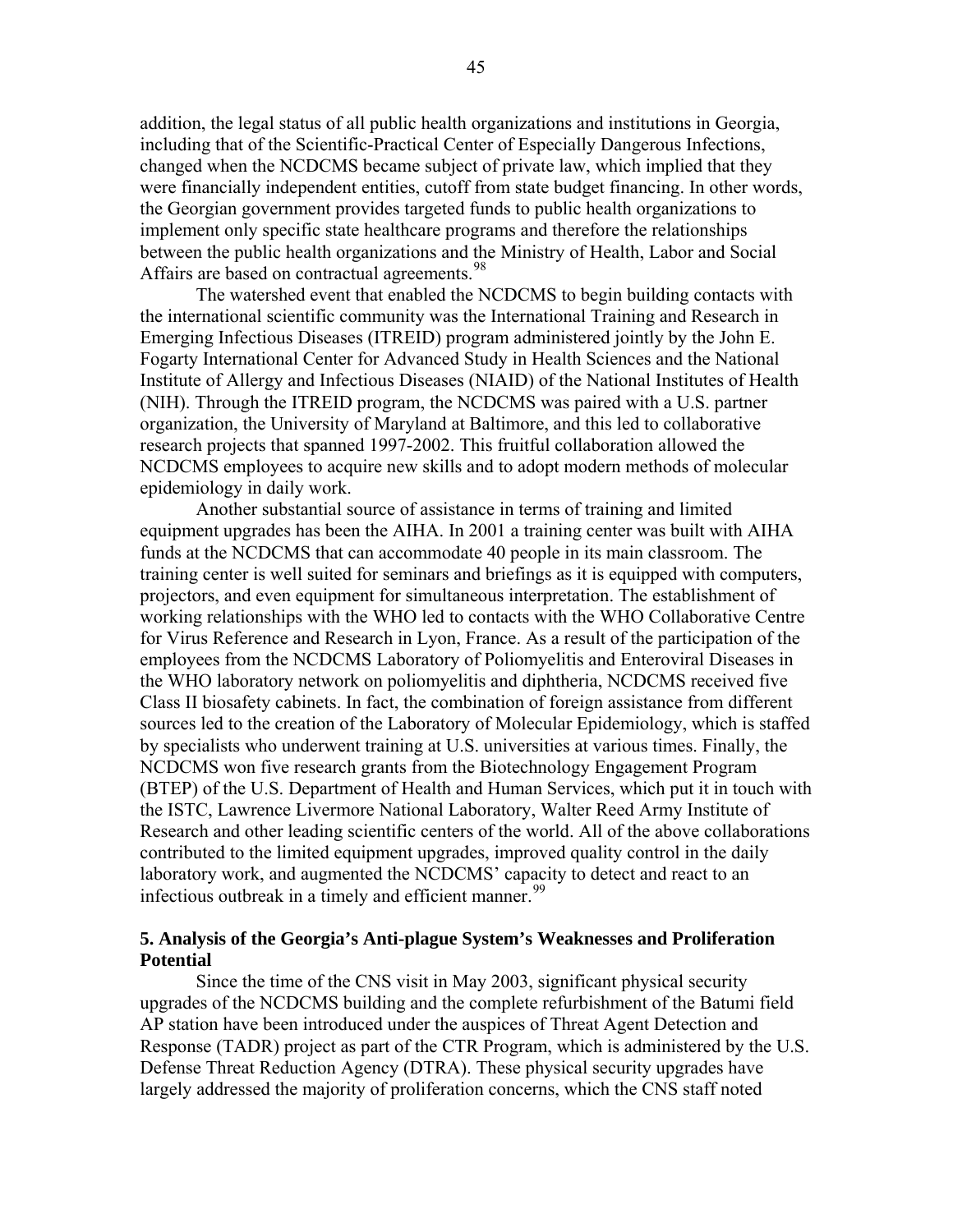during the visit to the NCDCMS and Batumi field AP station in May 2003. In particular, iron doors equipped with digital punch-in locks and magnetic card readers were installed at all laboratories throughout the NCDCMS, including the Museum of Live Microorganisms.<sup>[100](#page-7-0)</sup> With support from the TADR project, the epidemiological laboratories at the NCDCMS were outfitted with state-of-the-art laboratory equipment, which fully meets international biosecurity, biosafety and environmental protection standards.

In the context of the TADR project, the NCDCMS houses an Epidemiological Monitoring Station (EMS) of the second level in the TADR project hierarchy. As envisioned by the TADR project, the EMS at the NCDCMS will rapidly diagnose any given dangerous infectious disease and provide data and pathogen strains to the Central Reference Laboratory, which is currently under construction in Alekseyevka on the outskirts of Tbilisi.<sup>[101](#page-7-0)</sup> The TADR project in Georgia is in its final stages of completion as three out of four of its elements are already operational. These are the second level EMS stations in Tbilisi (on the NCDCMS premises), Kutaisi, and Batumi (on the premises of the Batumi field AP station). The construction of the aforementioned Central Reference Laboratory in the Alekseyevka suburb of Tbilisi will be complete in 2009.<sup>[102](#page-7-0)</sup> In addition, according to different estimates, the U.S. government intends to spend somewhere between \$65 to \$150 million in the next five to six years on building, equipping and maintaining these facilities in Georgia.<sup>[103](#page-7-0)</sup>

However, until the Central Reference Laboratory becomes operational, the Museum of Live Microorganisms remains on the top floor of the seven-story NCDCMS building, which poses certain public health risks considering that Georgia is in a seismically active region, where devastating earthquakes occur with some regularity. Thus, the collapse of the NCDCMS building in case of an earthquake of considerable proportions may result in the accidental release of dangerous infectious diseases with grave consequences for the adjacent residential neighborhood.

 With the exception of several incidents of petty theft of scrap metal from the territory of the Batumi field AP station prior to 2003, and the unsuccessful theft of the laboratory equipment from the EMS station compound in Kutaisi in December 2005, thus far there have been no proliferation-significant episodes involving the Georgian AP system.<sup>[104](#page-7-0)</sup> With regard to the Kutaisi incident, it should be noted that at the time of the theft the EMS station was under construction and the aforementioned laboratory equipment was still in containers stored at the site for subsequent installation. According to the NCDCMS administration representative, the local law enforcement operatives quickly identified the culprits and the stolen laboratory equipment was returned intact to the EMS station compound.<sup>[105](#page-7-0)</sup>

 As was already mentioned in the first report on the AP system, the Georgian Republic AP Station, the Soviet predecessor of the NCDCMS, was included in the Soviet Union's 1987 CBM declaration primarily due to the fact that it had been involved in the special scientific efforts focused on developing means against viral pathogens, which were originally intended to prevent possible acts of bioterrorism during the 1980 Moscow Olympics.[106](#page-7-0) This implies that a certain proportion of the Georgian AP workforce may have retained BW-related expertise from the Soviet times when it was trained at the AP institutes in Russia or was engaged in the Problem 5 research projects. The CNS staff was unable to determine the precise number of people who may possess such knowledge in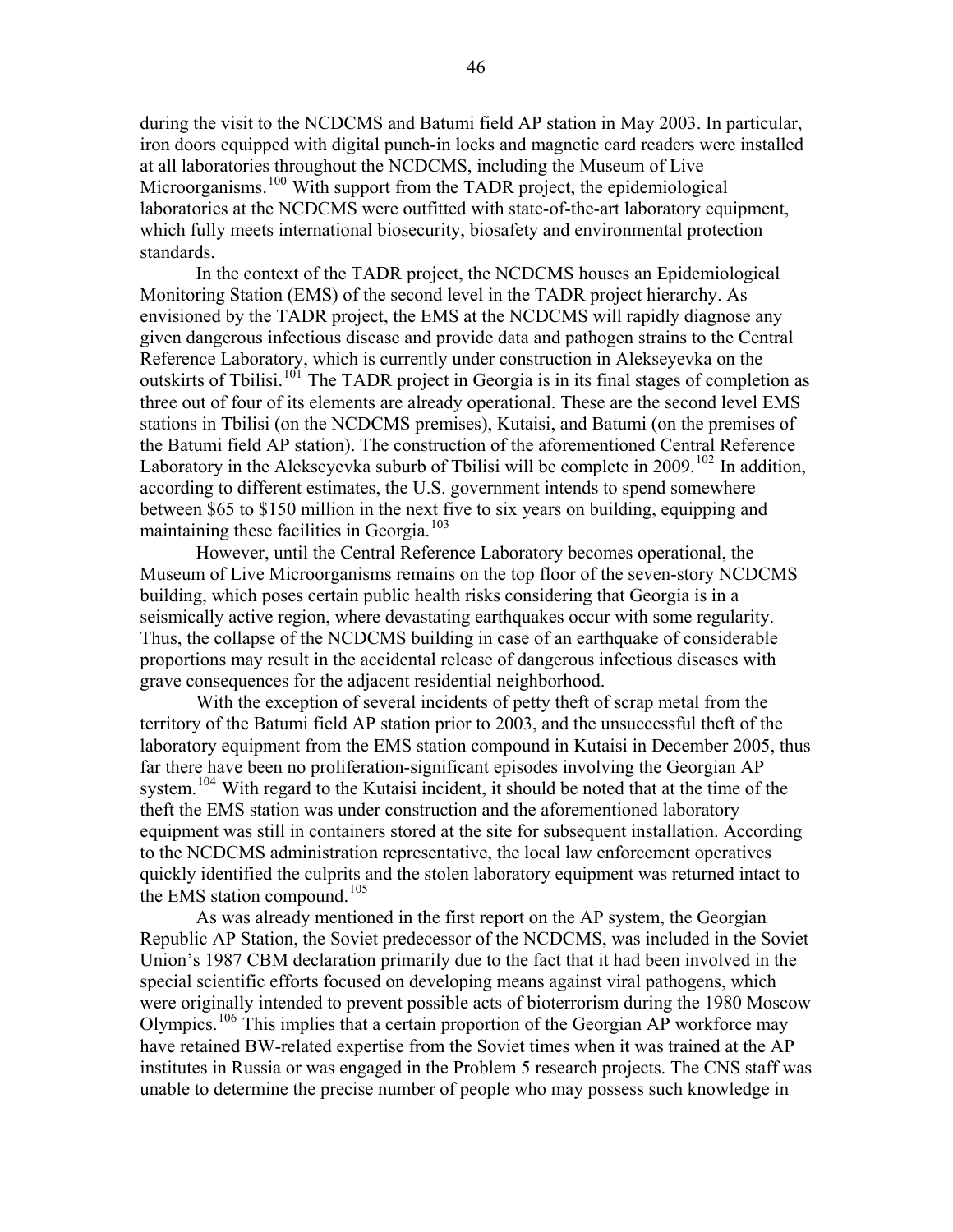the Georgian AP system, but it is safe to assume that their number is dramatically shrinking as majority are nearing retirement age. In addition, it is difficult, if not impossible, to assess the proliferation potential of each individual without conducting extensive person-to-person interviews and/or distributing relevant questionnaires to elicit the required feedback. Moreover, after retirement the personal ties with the former employer are often severed, which further complicates the tracking of individual scientists. If the problem of residual Soviet-era BW expertise among some of the former Georgian AP employees is considered in the context of porous borders, uncontrolled territories (Abkhazia and South Ossetia), organized crime and corruption, then the possibility of illicit transfer of BW knowledge to rogue states or international terrorist organizations certainly cannot be ruled out. Nonetheless, it is important to bear in mind that, as indicated by the recent admission of Vice Admiral Robert Murrett, director of the National Geospatial Intelligence Agency, monitoring people with BW expertise represents a formidable challenge requiring vigorous information sharing and coordination of activities among multiple intelligence agencies.<sup>[107](#page-7-0)</sup> If this is true for such powerful country as the U.S., then what degree of attention to this complex subject can be realistically expected from the Georgian government that is preoccupied with meeting basic economic development priorities and restoring territorial integrity of the country?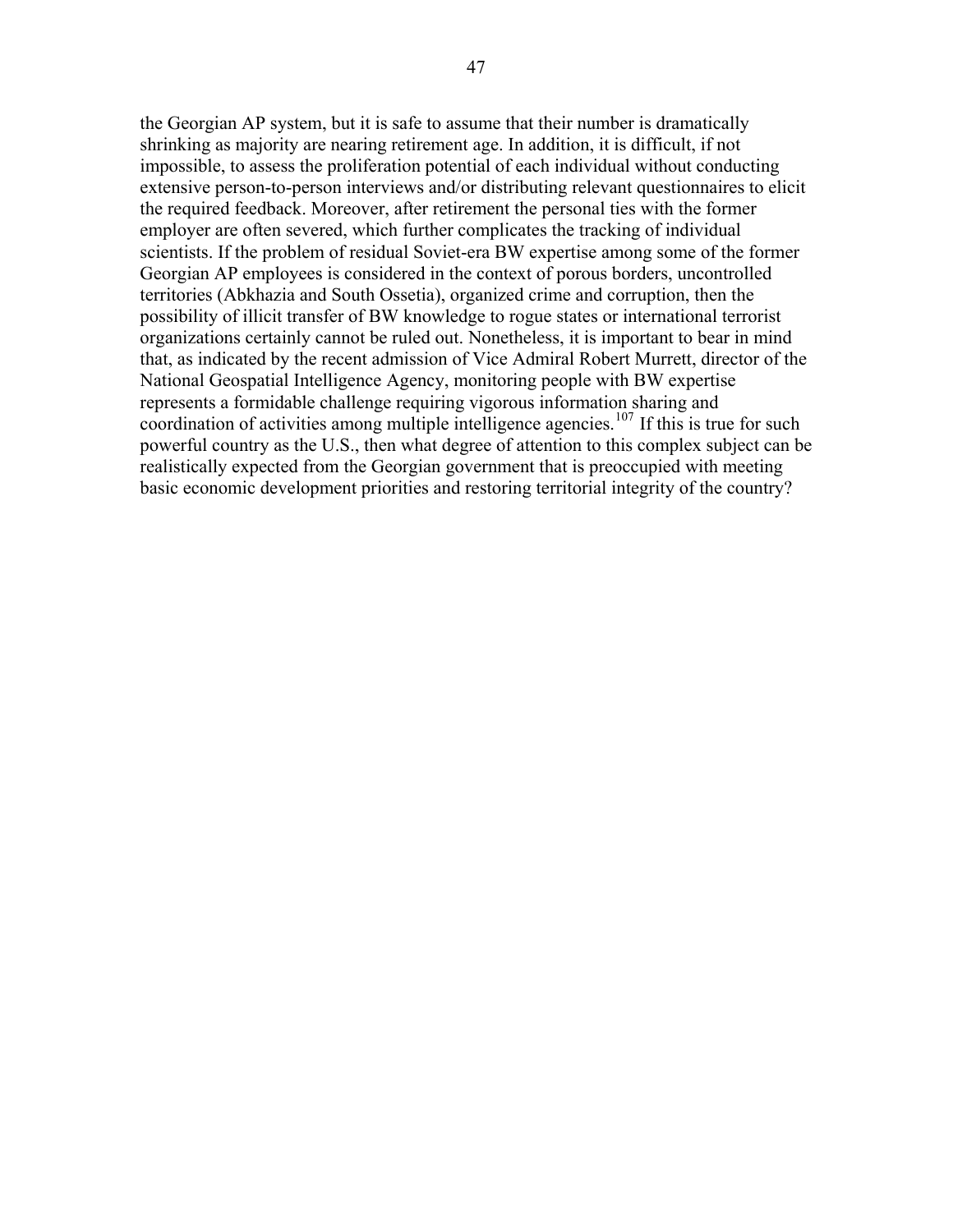# **Chapter V: The Anti-plague System of Kazakhstan**

### **1. History of the Kazakh Anti-plague System**

In the desert and steppes of Kazakhstan, plague cases most frequently occur in late summer and early fall. Transmission of *Y. pestis* usually is through wild rodent fleas, which bite humans who come near the burrow entrances of rodent colonies. Large outbreaks of plague also have been associated with the slaughtering and cooking of plague-stricken camels. In rarer instances, human plague has resulted from direct contact with rodents and hunted prey. Plague outbreaks recur in the same areas, but unpredictably. Some natural plague foci may present annual outbreaks for decades at a time, and then remain dormant for a few years, only to suddenly and unexpectedly reemerge. Kazakh scientists have not yet determined the factors that allow *Y. pestis* to survive in the environment, making predictions about when such pathogens may reactivate in natural foci problematical.

To deal with the regular outbreaks of plague in Kazakhstan, Soviet authorities created several AP stations, one of which—the Almaty AP station<sup>[108](#page-7-0)</sup>—grew to become one of the Soviet Union's six main AP institutes. After the Soviet Union's dissolution, Kazakhstan's inherited AP facilities were reorganized along with the public health system. Today, the Kazakh AP system is the largest of the national AP systems in the Central Asian region and among the NIS. In 2004, the system consisted of one institute, 10 regional stations, 18 field stations, and 46 seasonal laboratories. The Almaty AP institute, now called the M. Aikimbaev Kazakh Scientific Center for Quarantine and Zoonotic Diseases (KSCQZD), has the widest range of activities of any of the AP organizations in the region. These range from disease monitoring and supervision of regional stations and research on and production of biomedicines, to training. Regional AP stations conduct disease monitoring on specific territories assigned to them, and a few of them also conduct research and training activities. The field stations, on the other hand, only monitor the territory assigned to them.

Since independence most of the Kazakh AP facilities have experienced serious financial difficulties, which have made them unable to retain or attract qualified personnel or to purchase the materials and equipment required to conduct epidemiological monitoring and microbiological research activities. This, in turn, has adversely affected their ability to maintain internal security and biosafety regimes and to perform disease monitoring activities.

#### *Pre-1992 History*

 The Soviet MOH established Kazakhstan's leading AP facility, the Almaty AP station, in 1934.<sup>[109](#page-8-0)</sup> The AP station was created on the foundation of the former AP laboratory of the Kazakh Sanitary Bacteriological Institute. It had a staff of 14, and reported to the Saratov AP Institute (Mikrob) in Russia. The AP stations' mandate was to take preventive measures against human plague, respond to plague outbreaks, and study the causes of plague among humans and rodents, all based on an antiepidemic plan approved by the Soviet MOH and Mikrob. To support the station's field work, AP posts were established in various areas of the country. Between 1934 and 1948, the station's staff increased from 14 to 134.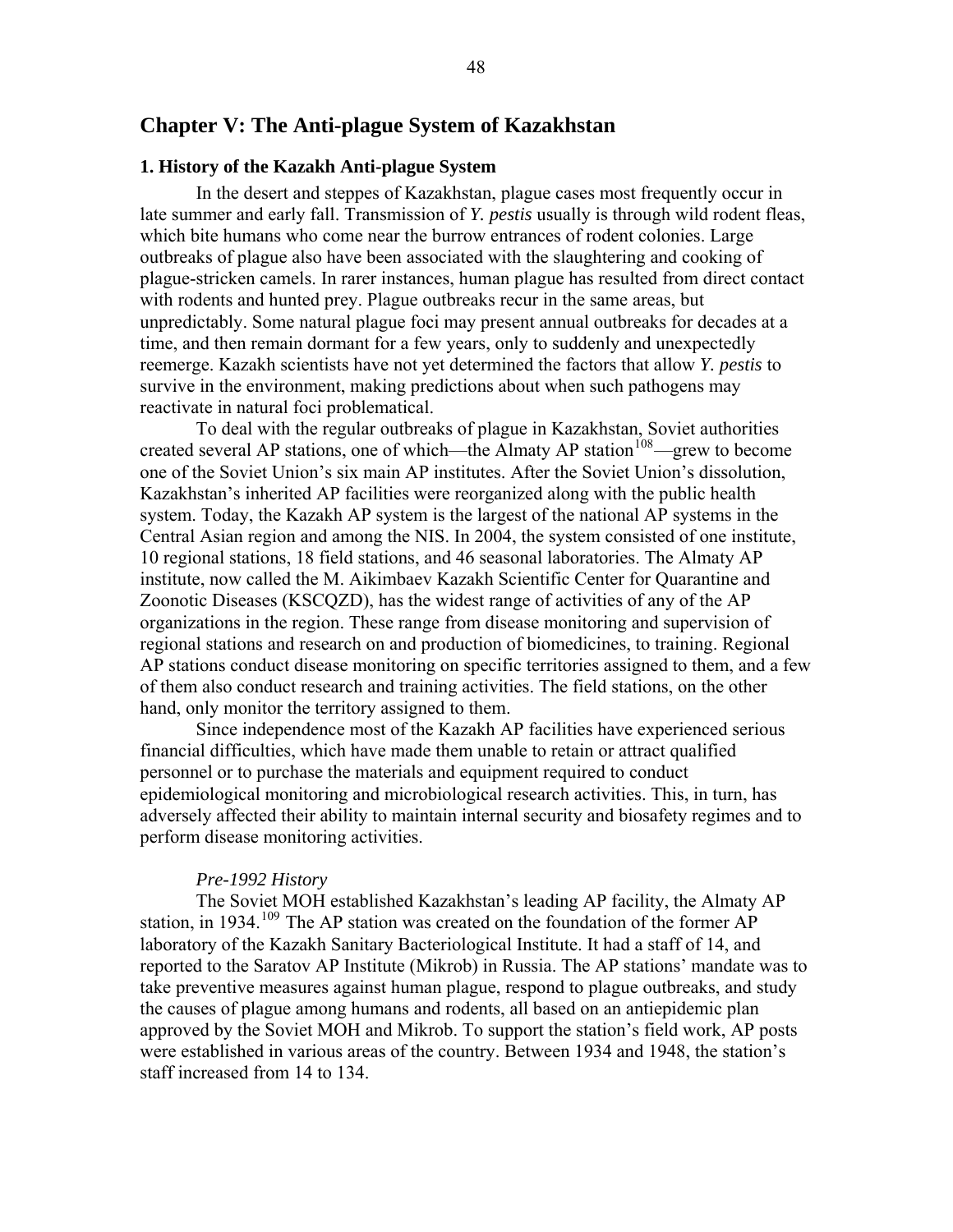In 1945, the natural plague foci of Central Asia, especially in Kazakhstan, suddenly became more active and generated numerous epidemics. A large epidemic occurred along the northern coast of the Aral Sea at the same time as an outbreak in the Atyrau Region, both located in southwest Kazakhstan. These were followed in 1946 by epidemics in the western regions of Kazakhstan. A serious epidemic of pneumonic plague in the Almaty area began in late 1947 and was suppressed in early 1948. Several months later, plague broke out again in various regions of Kazakhstan and other Central Asian republics.

As a result of these outbreaks, in 1949 the Soviet MOH decided to transform the Almaty AP station into an AP institute, named the Central Asian Anti-plague Research Institute, to develop techniques for eliminating natural plague foci. In addition to supervising the work of the other Central Asian AP stations, the newly established institute was to become a central research, production, training, and outreach organization. The institute's main tasks included:<sup>[110](#page-8-0)</sup>

- conducting research on the prevention and suppression of plague and other highrisk diseases such as tularemia and brucellosis;
- suppressing outbreaks of plague and other high-risk diseases and studying their epidemiology;
- producing specific bacterial preparations (vaccines, test kits);
- training AP staff and developing methodological instructions, programs, textbooks, and exhibits for university courses on high-risk diseases;
- providing scientific support for field work;
- publishing research, instruction manuals, handbooks, and public-health outreach materials; and
- organizing meetings and conferences, and supervising public-health outreach work.

 In 1949, the institute had a staff of 194, including 30 scientists. As its activities increased, its staff grew to 400 employees by 1979. The latter number included 121 scientists, of whom 65 were Ph.D. candidates and seven held Ph.D.s in medical-related sciences. The institute directed the activities of the 17 stations reporting to various government agencies as follows:

- 10 AP stations reported to the MOH Second Directorate<sup>[111](#page-8-0)</sup> (Aral Sea, Atyrau, Qyzylorda, Taldyqorghan, Mangghystau, Oral, Shymkent, Tajik, Uzbek, and Karakalpak);
- four AP stations reported to the Ministry of Railways (Almaty, Atyrau, Qasaly, and Kazalinsk), and the Central Asia station located in Tashkent, Uzbekistan); and
- three AP stations reported to the MOH Third Directorate<sup>[112](#page-8-0)</sup> (Medical Sanitation Unit 104 located in Aqtau, the Aqsuyek station, and the Uchquduq station).

During the 1970s, the institute also trained physicians and biologists from Burma, Indonesia, Vietnam, and Mongolia, who came on WHO scholarships to study epidemiological monitoring methods for plague and cholera. More significantly during that period, the institute also became engaged in the Soviet biological weapons defense program, codenamed "Problem 5."[113](#page-8-0) Under Problem 5, a small team of the institute's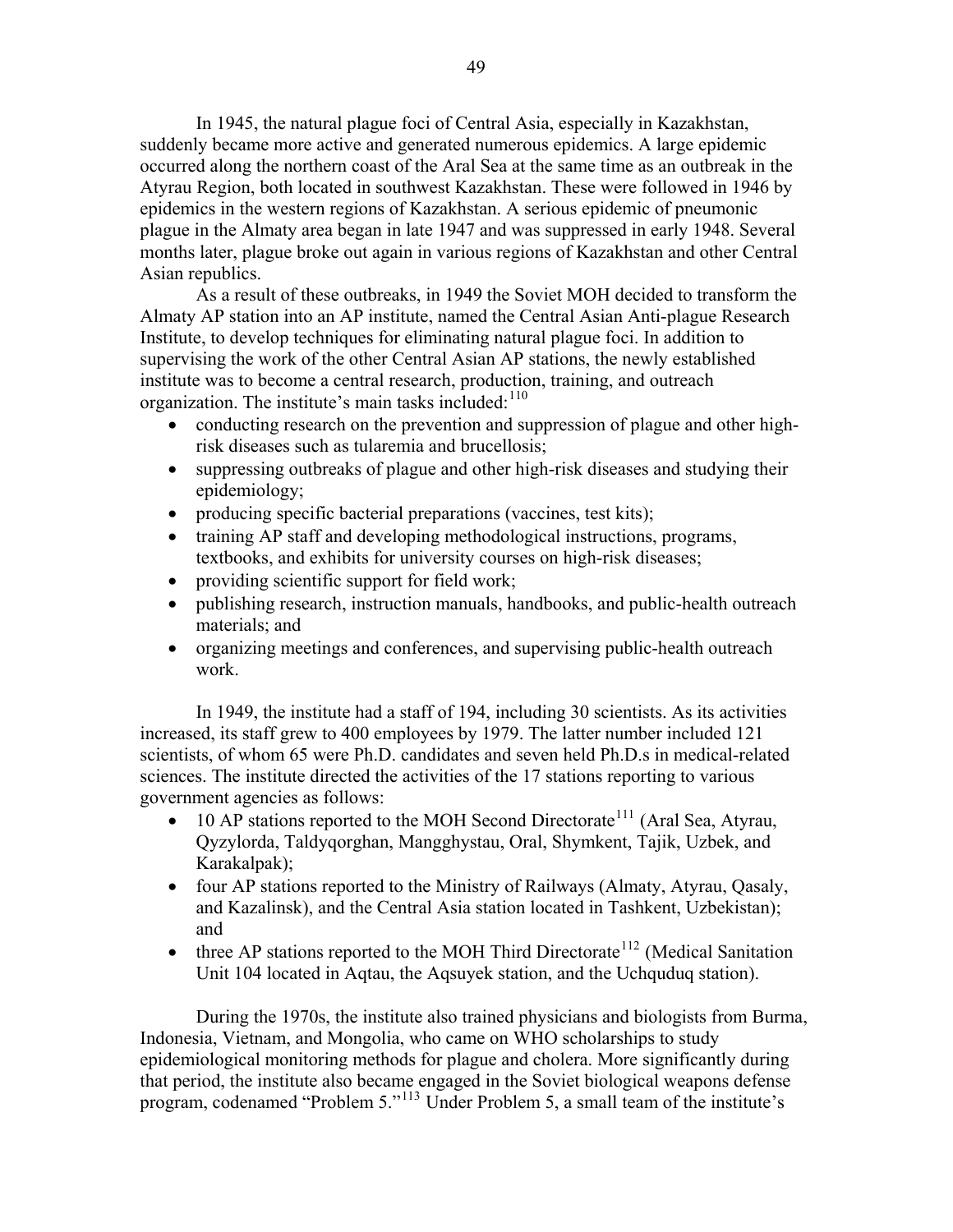researchers conducted research on the immunogenicity, reactivity, and safety of vaccine strains of *Y. pestis* and *Brucella suis*.

#### *Post-Independence History*

 After independence, the Kazakh AP system was reorganized. In 1992, by decree of the Kazakh Ministry of Public Health,<sup>[114](#page-8-0)</sup> the Central Asian Anti-plague Research Institute was renamed "Anti-plague Research Institute of the Republic of Kazakhstan." Nine years later, on May 2, 2001, the institute was given its present name—"M. Aikimbaev Kazakh Science Center for Quarantine and Zoonotic Diseases (KSCQZD)" in honor of its first director.<sup>[115](#page-8-0)</sup> The institute became the central AP facility of Kazakhstan in charge of overseeing the work of the country's AP stations.

In the mid-1990s, the Kazakh MOH started reorganizing the public health sector and decreasing its personnel, including in the AP system. The AP stations that were under the Ministry of Railways in Soviet times were closed, as well as some of those that once reported to the Soviet MOH Third Directorate.[116](#page-8-0) Because of the lack of serious outbreaks during the period, Ministry officials briefly entertained the idea of merging the AP system with the Kazakh SES. In effect, this would have placed the AP system under the authority of the SES, which at that time enjoyed a closer relationship with the Kazakh MOH. The AP system resisted the move, explaining that SES personnel were neither certified nor experienced in conducting work with dangerous diseases. The dispute was settled in 1999, when an outbreak of human plague occurred in the northern regions of Kazakhstan, resulting in nine cases of plague, of which two were fatal (see Map 2). Another outbreak occurred in 2001 in the same region, further convincing MOH officials of the importance of the AP system's independence.

Other structural changes took place between 1994 and 2004, which resulted in the closure of several former AP stations and the opening of new ones. These changes were instituted to adjust to the fluctuations in the activity level of natural foci: new stations were created where the natural foci activity level increased, and existing stations were downgraded or closed where activity levels decreased. As a result, the Kazakh AP system grew to include 10 regional AP stations, 18 field stations, and 46 seasonal laboratories.

The relationship between AP stations and KSCQZD also evolved over time. Until 1994, AP stations were subordinate to KSCQZD, which reported to the Kazakh MOH. In 1994, KSCQZD changed its status and became a "state-treasury" institute ("государственно-казенное" in Russian) while AP stations remained state organizations. This change had two important consequences. First, AP stations were no longer subordinate to KSCQZD, but instead reported directly to the Department for Quarantine and Highly Infectious Diseases under the Kazakh MOH Committee for State Sanitary-Epidemiological Monitoring, from which they receive funding. Although AP stations submitted their work plans to the KSCQZD for review, KSCQZD's role was reduced to providing consultative-methodological assistance to the stations; the Deputy Minister of Health approved each AP station's work plan.

Second, with its new status, KSCQZD acquired relative financial independence from the MOH. From then on the institute was allowed to conduct commercial activities —for instance the sale of vaccines and other medical products—and use the profits for its own needs<sup>[117](#page-8-0)</sup>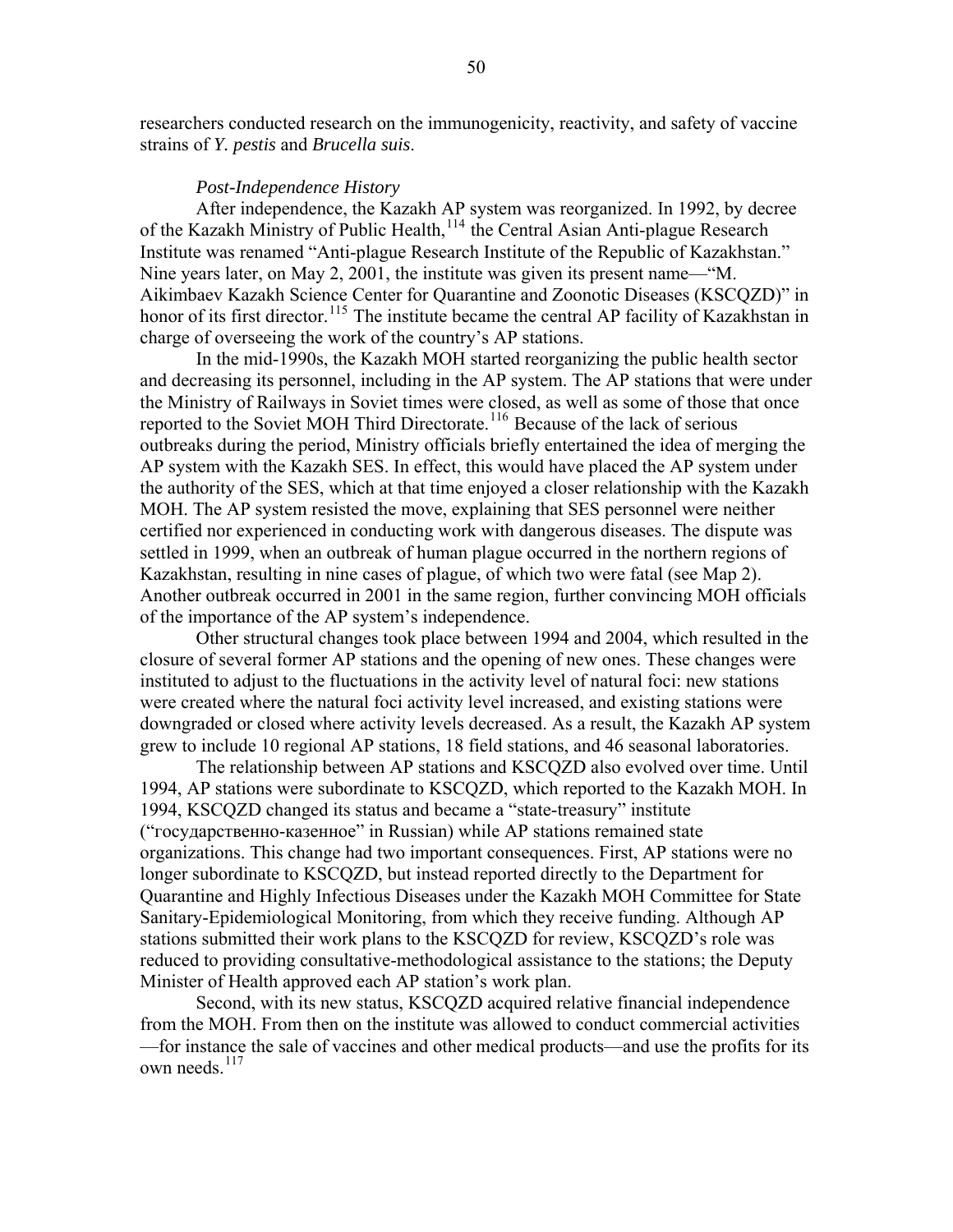

**Map 2. Plague Outbreaks in Kazakhstan, 1999 – 2001** 

 KSCQZD's management also changed after Kazakhstan's independence. In 1995, after eight years of serving as its director, Professor V.M. Stepanov resigned and later joined the Sanitary Epidemiological Station in Almaty. He was replaced by Doctor of Medical Sciences V.P. Dobrin, who served three years, before resigning in 1998 to move to Russia. He was succeeded by Dr. Bakyt Atshabar, who was appointed director by the Ministry of Public Health, Education, and Sports (Order No. 61 of 21 December 1998) and directs the institute to this day.

The AP system's organizational changes together with the financial crisis that Kazakhstan endured in the early 1990s caused a sharp decrease in funding for the AP system. This in turn led to cuts in salaries and pay delays, sometimes exceeding six months.<sup>[118](#page-8-0)</sup> With the simultaneous streamlining of the medical service in general and the AP system in particular, staffing levels in the AP system started to decrease as early as 1992. By 2004, the number of Kazakh AP system staff had dropped by 80 percent. The decrease came in waves, however, and was unequal among facilities.

The AP system's staff decreased from 2,173 persons in 1991 to 1,526 by the end of 2000. Among the staff, the number of scientific personnel (physicians, biologists, and laboratory technicians) decreased from 641 people in 1995 to 420 in 2000, a drop of 34.5 percent. In individual facilities, the drop in personnel could exceed 50 percent. For instance, personnel at the AP institute of Almaty dropped from 440 in 1991 to 120 by the year 2000, a 70 percent decrease. The composition of scientific staff at the institute also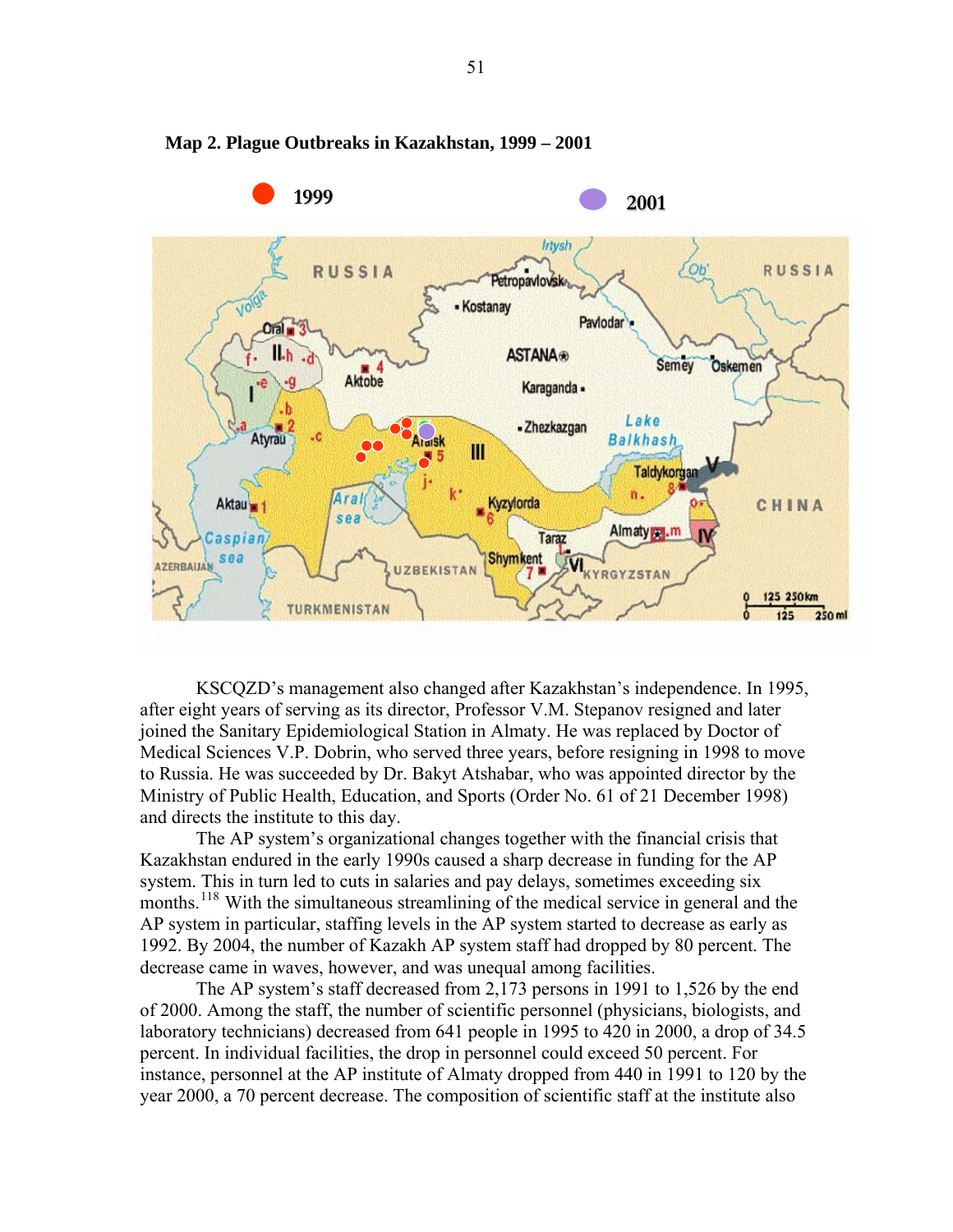changed dramatically: of the 93 scientists employed at the institute in 1991, only 50 remained by the year 2000, with only 30 of them possessing an advanced scientific degree. Some of the specialists returned to Russia or retired, while others took higher paying jobs in other medical institutions or privately owned companies.

 The personnel situation stabilized in 2001 as funding improved in the aftermath of the 1999 and 2001 plague outbreaks. As a result, salaries increased and were paid on time. Newly hired specialists at AP stations were also offered a hazard premium of 40 percent over the base salary, and a 10 percent annual salary increase. These measures increased the average AP specialist's salary from 8,000 Tenge (about \$60) to 12,000 Tenge (about \$90) with the 40 percent hazard premium. After 10 years of experience, the average salary increases to between 16,000 and 18,000 Tenge/month (between \$130 and \$140).

Despite these improvements, monthly salaries at AP facilities were still very low compared to the national average salary and much lower than the salaries paid in industry. In 2004, the national average monthly salary was  $28,270$  Tenge (about \$217);<sup>[119](#page-8-0)</sup> while in businesses engaged in research and development, monthly salaries averaged 52,000 Tenge ([\\$4](#page-8-0)00), and in the oil and gas industry they were more than 63,000 Tenge (about \$480).<sup>[120](#page-8-0)</sup>

 As of 2004, the AP system employed 420 people, an 80 percent drop from the 2,173 people employed in 1991. Of the total staff, 16.9 percent had higher education degrees (248). These specialists included physicians (59.3 percent) and biologists (40.7 percent). Of the 248 degreed specialists, 17 had advanced degrees: two had PhDs in science, and 15 were Ph.D. candidates in science. In addition, 172 specialists with secondary medical education were employed at AP stations, representing 39.7 percent of the total staff.

 Financial and organizational turmoil exacted an uneven toll on AP facilities. For instance, personnel at the AP facility located in Aktau by the Caspian Sea dropped from 198 people in 1992 to 88 in 1998, a 55 percent drop in six years, reflecting the average decrease across the AP system. However, the drop in experienced personnel was more dramatic. Many of the station's scientists returned to Russia, immigrated to foreign countries (most often to Germany), while others left the system and severed contact with their former colleagues. As a result, in 2002 the station had only five experienced scientists left on its staff.

 The booming economic activity in the Aktau region, caused by the development of the oil and gas industry, surprisingly had two negative impacts on the Aktau station. First, because of the higher salaries offered in the oil and gas industry, the AP station experienced severe difficulties in hiring new staff to replace departed scientists. As salaries in the region increased, with a regional average of 35,000 Tenge (about \$240) per month, the AP station's highest salary was less than half the regional average, at 12,000 Tenge per month (\$82). This is hardly enough to live on in a region where a booming economy has also caused local prices to soar. In ten years, between 1992 and 2002, the station was able to hire only two physicians. As a result, most of its personnel are near or past retirement age, working sometimes until the age of 70.

 The second negative impact caused by the growth of the oil and gas industry is the increased need for epidemiological surveillance. Oil and gas rigs and their personnel are now located in previously uninhabited areas. Since they drill in areas located on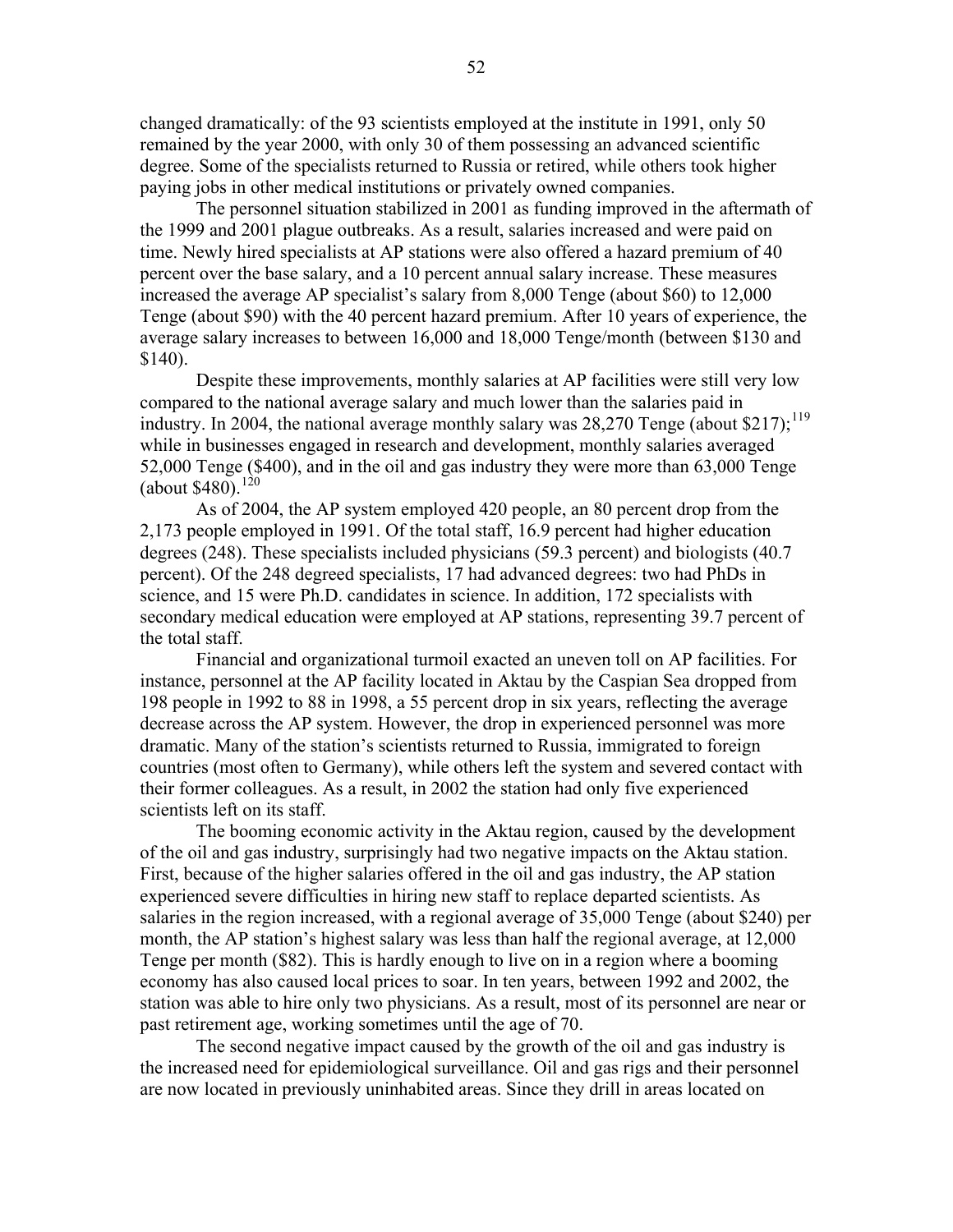active plague foci, oil and gas personnel disrupt the natural habitat of *Y. pestis* hosts (rodents) and vectors (fleas) thereby increasing worker susceptibility to disease. To prevent this, the Aktau AP station conducts disease surveillance campaigns and preventive measures in the new areas in addition to the previously inhabited areas that it protected. The region is also endemic for Crimean-Congo Hemorrhagic Fever (CCHF), which increases the need for surveillance in areas where the oil and gas industry is operating. In other words, at a time when its scientific and support staff was shrinking and aging, the Aktau AP station faced an increase in demand for its services.

In contrast, the Atyrau AP station, which monitors a territory as large as the Aktau station's (165,000 square kilometers), employed 279 people in  $2002$ <sup>[121](#page-8-0)</sup> Between 1992 and 2002, personnel at Atyrau AP station increased by 10 percent, and in 2003, 302 people were employed at the station.<sup>[122](#page-8-0)</sup> In spite of the fact that the Atyrau station also faced financial difficulties, it has been able to weather the crisis better than the Aktau station.

Simply put, personal connections or the proximity of the station to the seat of power determines the level of a station's funding. Since funding for each station is allocated directly by the MOH, stations located close to government centers in Almaty (former capital) and Astana (new capital), where the MOH is located, have generally been more successful in obtaining funding than those located in more distant regions. In addition, personal connections between station directors and MOH officials improve funding allocations. In 2004, the Aktau station had no personal connections with government officials and its location – three time zones away from Almaty and Astana provided the facility's management with only limited opportunities to confer with MOH officials. Even though the Atyrau station is equally far removed from power centers, its personal connections with MOH officials explain its more advantageous funding circumstances.[123](#page-8-0)

 Inequality in the distribution of funds among AP facilities was further deepened by a budgetary practice called "Centralized Distribution" that allowed MOH officials to distribute discretionary funds to select AP facilities. These funds supplement a facility's formal budget.<sup>[124](#page-8-0)</sup> Here, too, AP facilities with connections in the MOH were more likely to garner larger budgets, irrespective of the comparative need.

AP facilities were and probably still are today entirely dependent on government funding for support. As state-owned institutions, they are to this day not allowed to receive funding from other sources. As a result, the stations located in areas with a booming economy or industry (such as the oil and gas industry) cannot charge private companies for disease surveillance work performed in areas of industrial activity.

In addition, AP facility budgets are not fungible. Line items have to be used for stipulated purposes, and cannot be reallocated to other expenses as the need arises. This lack of budgetary flexibility not only prevents AP facilities from adjusting to a sudden rise in activity at specific natural disease foci, for instance by redistributing funds to cover the cost of more intensive epidemiological work, but sometimes it is also an additional reason for decreased funding. Indeed, during their annual review of AP station budget expenses, MOH officials tend to eliminate or reduce unused or little used line items in the following year's budget. Personal connections and proximity to government centers allow some AP station directors to prevent this from happening, while those without connections are left helpless. AP directors often complain of a lack of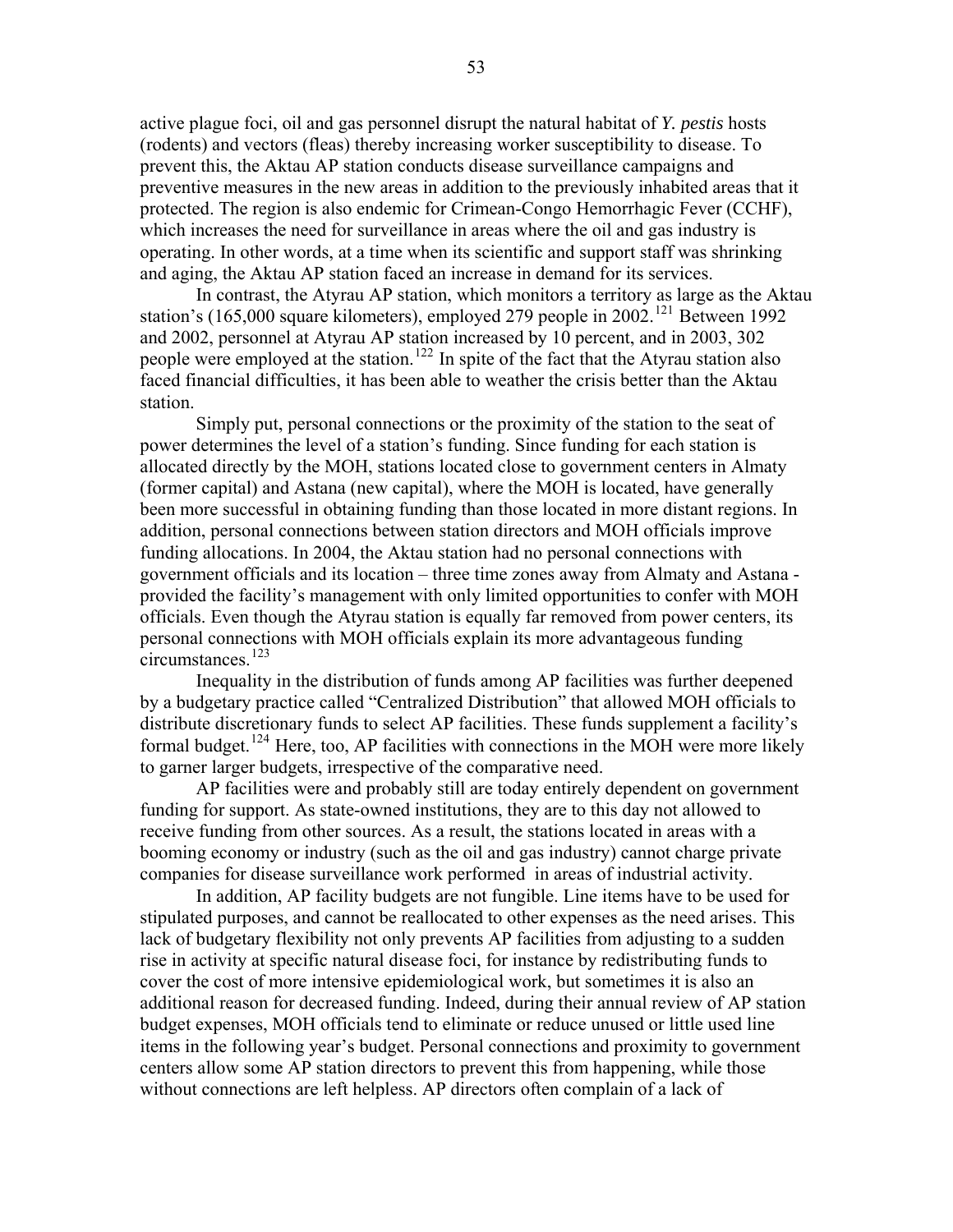understanding by MOH officials of the cyclical character of certain diseases such as plague, which led them to confuse the absence of outbreaks with the disappearance of the diseases from those areas. The financial consequences of these cutbacks are significant.

## **2. Public Health Activities of the Kazakh Anti-plague System**

*Disease Surveillance: Theory and Practice* 

Plague is enzootic in nearly 40 percent of Kazakhstan's territory, which is also endemic for anthrax, CCHF, and tularemia. In addition, new plague foci have been discovered in recent years.

Instructions for epidemiological surveillance of natural plague foci in Kazakhstan were prepared by leading specialists at KSCQZD and approved by the MOH. These instructions are binding for all AP institutions in Kazakhstan. The instructions state that the key element of epidemiological surveillance is to monitor and detect epizootics before they affect human health. Therefore, AP personnel are responsible for:

- detecting plague epizootics in a timely manner, determining their intensity and boundaries, and identifying the risk of epidemic;
- identifying potential movements of epizootics and predicting when they may occur;
- determining the location, occupation, and travel routes of the human population; and
- determining the nature and scope of preventive measures against possible outbreaks.

Each station's management determines the station's work plan annually. The plans are sent to KSCQZD for review and comment. The intensity of and methods used for surveillance work in each disease focus are determined based on previous outbreak data, as well as on a multiyear analysis of the epizootic situation in individual foci. As a result, the surveillance programs differ for each focus and for each facility.

If the monitoring process suggests that a natural focus has become active, AP specialists institute the following control measures. AP personnel set up a mobile laboratory or open an existing seasonal laboratory and then collect rodents and other animals, as appropriate. The collected field material is then checked for ectoparasites. AP specialists also extract samples of blood and organ tissue for serological testing for antibodies to disease agents. The collected ectoparasites are then processed and cultured for *Y. pestis,* or other bacteria or viruses as applicable, at the field laboratory. If negative, the sampling continues for the predetermined length of the expedition. If positive, the samples are transported to the parent AP station for confirmation and further analysis. In addition, the area of the natural focus is treated with rodenticides and/or insecticides. If villages are located nearby, AP personnel will apply rodenticide in powder form around a perimeter located 0.5 km from the inhabited area, including in holes where the rodents live. AP staff may also decide to conduct village-wide immunizations of the inhabitants and public outreach work on plague prevention.

When an AP field team recovers a pathogenic strain during its investigations, it creates a "strain passport," which is a document containing the following information: the strain/serotype number, date of isolation, date when the host was caught, date of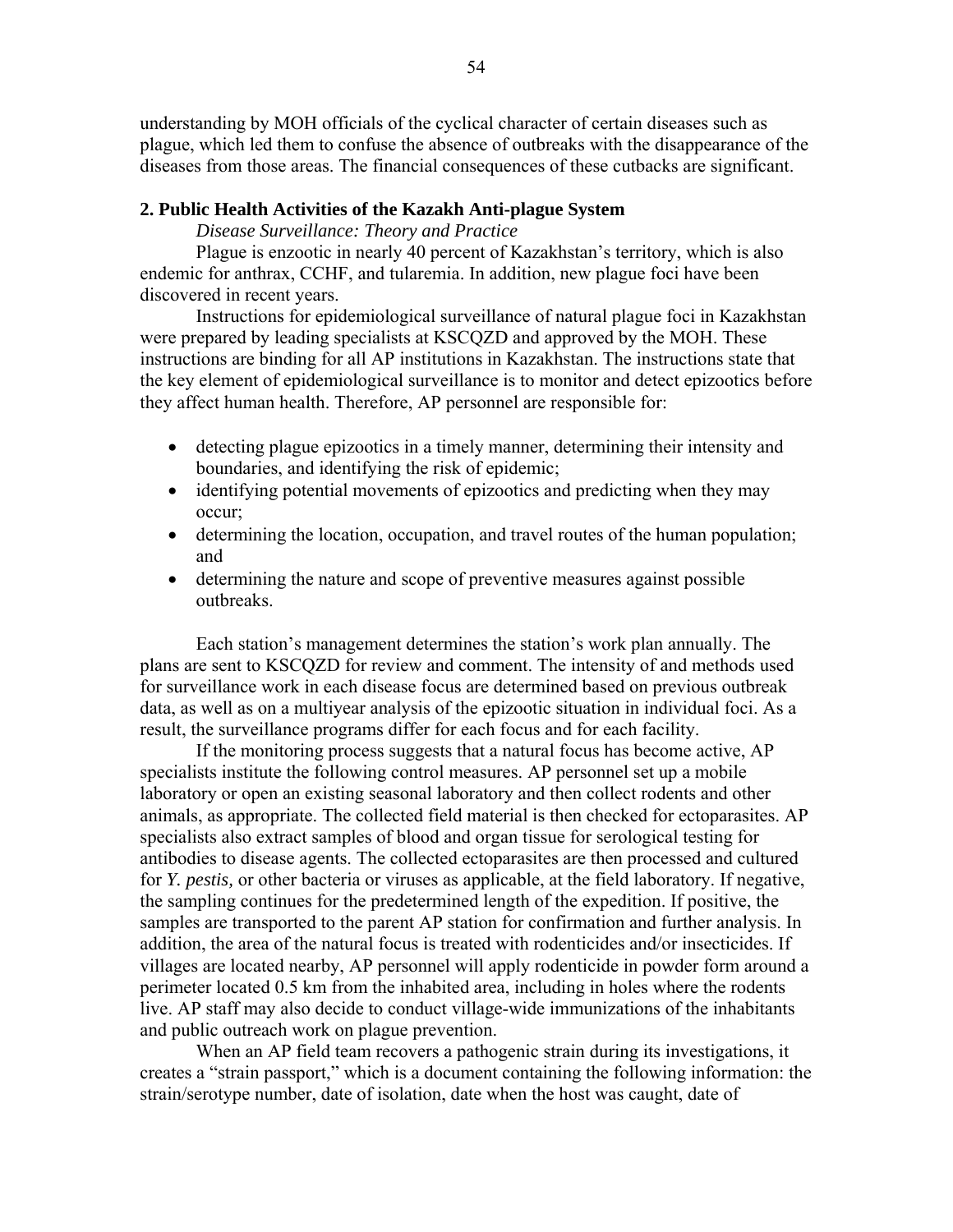inoculation into media, method of isolation, growth in liquid medium, and reaction to glycerin. Whenever possible, additional tests are conducted at the field/regional station, such as the phage test.<sup>[125](#page-8-0)</sup> The results of these tests are added to the strain passport. The strains identified by the AP stations are then sent to KSCQZD, which confirms the strain type and conducts further analysis to identify the characteristics of the strains. After completion of the confirmatory analysis at the institute, regional stations are allowed to keep non-virulent strains in their collection. Virulent strains can be stored only at KSCQZD's culture collection, and regional AP stations must destroy all original or duplicate samples they might possess. All destructions and transfers are documented at the AP stations, with copies sent to KSCQZD.

The general health-care system serves as an adjunct to the AP system, by routinely monitoring people living in or traveling through plague and other enzootic areas. In areas where health services are sparse, a network of sanitary specialists with special training in the clinical aspects and prevention of plague are responsible for alerting medical authorities if a case arises. Additionally, veterinarians are trained to differentiate plague symptoms in camels which are the most common domestic animal carrying the disease. In many rural areas of Kazakhstan, most notably in Western Kazakhstan, humans become infected when they slaughter sick animals for their meat and/or hide. $126$ 

In practice, however, due to the financial constraints noted previously, most AP facilities have decreased their disease surveillance activities, and the control measures listed above might not be applied or may only be partially applied. In fact, all Kazakh AP stations visited by CNS staff had, on an average, decreased their monitoring activities by 60 percent since independence due to a simultaneous lack of funding, equipment, and qualified staff (see Table 4). Monitoring campaigns were shortened from two or three months during the Soviet era, to two to four weeks as of 2004 as a result of a lack of reliable transportation at AP facilities. Often old military trucks made in the 1960s and 1970s were the only means of transport. Due to lack of maintenance and repair since independence, many of these trucks were out of service at the time of the CNS site visit, decreasing the mobility of AP teams. This is in sharp contrast with Soviet times, when AP personnel had small aircraft at their disposal that took them where they were needed to be. The aircraft also re-supplied field teams, allowing for extended monitoring campaigns. Due to their decreased mobility, most AP facilities can now monitor only a third to one half of the territory falling under their responsibility.

Taking into consideration that most of the natural plague foci in Kazakhstan are active, this situation created a risk that a potential epizootic outbreak could remain undetected until it affected nearby communities. This became more probable with the development of the petroleum and natural gas sectors because areas that once were uninhabited are increasingly becoming populated due to growing economic development. In addition, due to the lack of monitoring, AP scientists and epidemiologists can no longer thoroughly investigate the cyclical characteristics of natural plague foci.

As of 2004, most of the AP stations had also decreased their analytical activities for financial reasons. In theory, regional AP stations should have been sufficiently equipped and supplied to correctly characterize the properties of strains isolated by field stations. In reality, regional AP stations conducted only preliminary testing of isolated strains, and then transferred the strains to KSCQZD for complete analysis. In addition,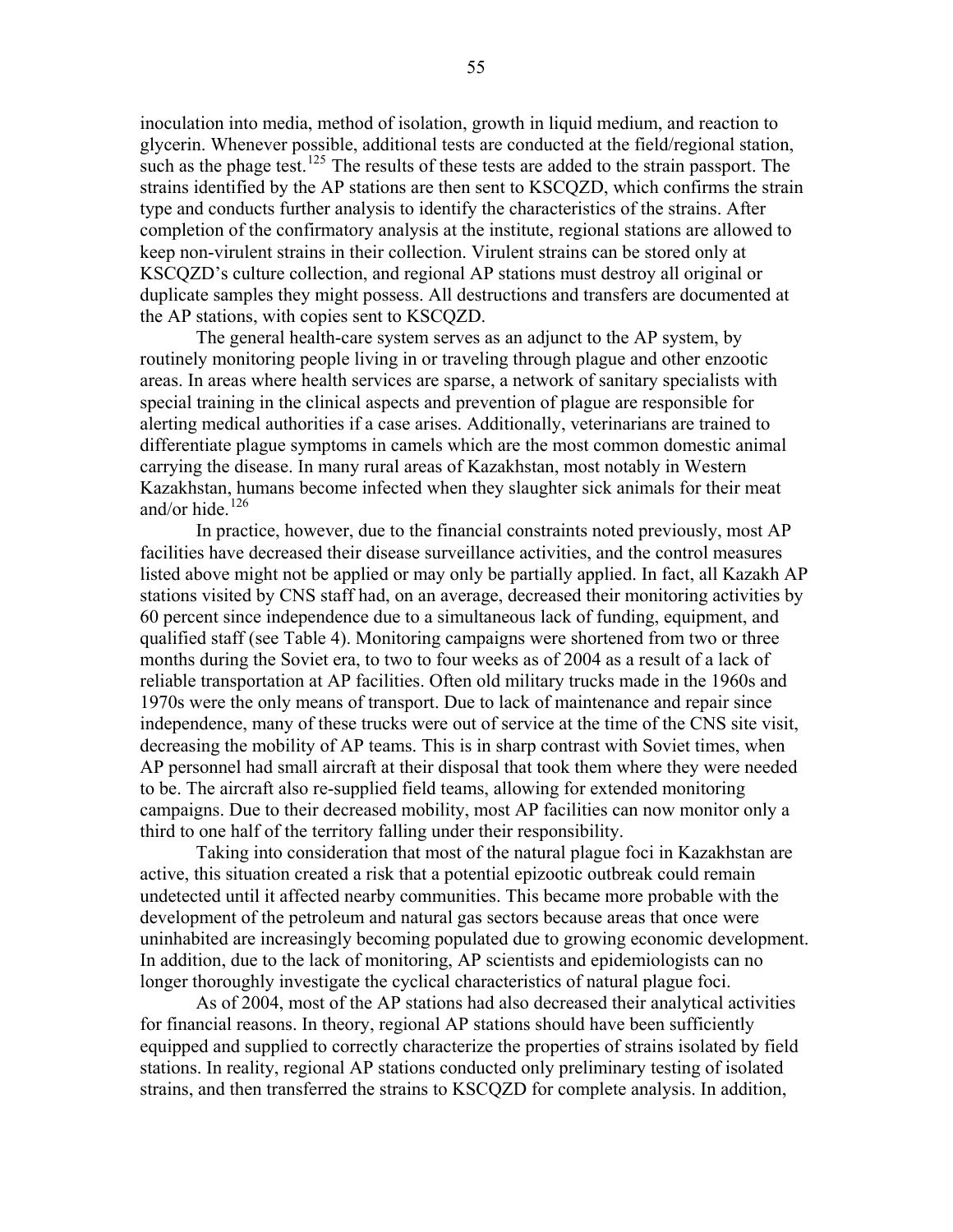due to financial constraints, most AP stations have either cut back or entirely stopped their research activities.

 Financial constraints also hampered the regular transfer of isolated strains. In Soviet times, each AP station had extensive culture collections of pathogens, because as new strains were isolated and identified they were stored at the station that discovered them. As a result, pathogen culture collections at AP stations tended to grow annually as the stations' field teams recovered an increasing number of bacterial strains. After independence, the Kazakh government adopted new regulations to centralize pathogen storage at KSCQZD.<sup>[127](#page-8-0)</sup> In theory, all pathogen transfers from regional stations to KSCQZD should be performed through a courier service of the Kazakh post office called "*Spetspochta*" (special postal delivery service). *Spetspochta* provides armed guards to safeguard cultures during transport and, in theory, the state budget covers payment for this service. The transfers of strains from field AP stations to regional AP stations typically take place at the end of each monitoring campaign, while transfers from regional AP stations to KSCQZD usually occur on a semi-annual basis.

In reality, however, very few facilities could transfer their isolated strains to KSCQZD as often as they should, and in general they did not use *Spetspochta*. For cost reasons, facilities with tight budgets tended to postpone transfers of strains, particularly those stations located thousands of miles away from KSCQZD. In general, the transfers of strains were accomplished by having a trustworthy person hand carry them and travel by car, train, or aircraft, depending on the distance that separates the station from KSCQZD.

 Outreach activities, such as informing the local population, local physicians, and veterinarians, also were discontinued due to a lack of funding and personnel. As of 2004, only KSCQZD maintained a wide range of activities, including disease surveillance, production, and training.

### KSCQZD's Activities

As noted previously, because of its unique legal status, KSCQZD is the only AP facility in Kazakhstan that has been able to maintain a relatively healthy financial situation. As a result the institute has also been able to sustain its disease monitoring, research, production, and training activities.

#### *Disease Surveillance*

In terms of disease surveillance, KSCQZD's main responsibility is to supervise the work of its regional stations and provide them with appropriate methodological guidance. KSCQZD's scientists also regularly participate in disease surveillance campaigns organized by regional stations.

#### *Research*

One of the areas that remains KSCQZD's virtually exclusive domain is research. The center's main area of research concerns the study of the epizootic process in different types of natural plague foci. The institute also conducts research on priority problems in microbiology, epidemiology, prevention, clinical practices, and therapy for plague, cholera, tularemia, brucellosis, and other quarantine and zoonotic infections. In 1998, KSCQZD also instituted methods for the molecular study and identification of suspected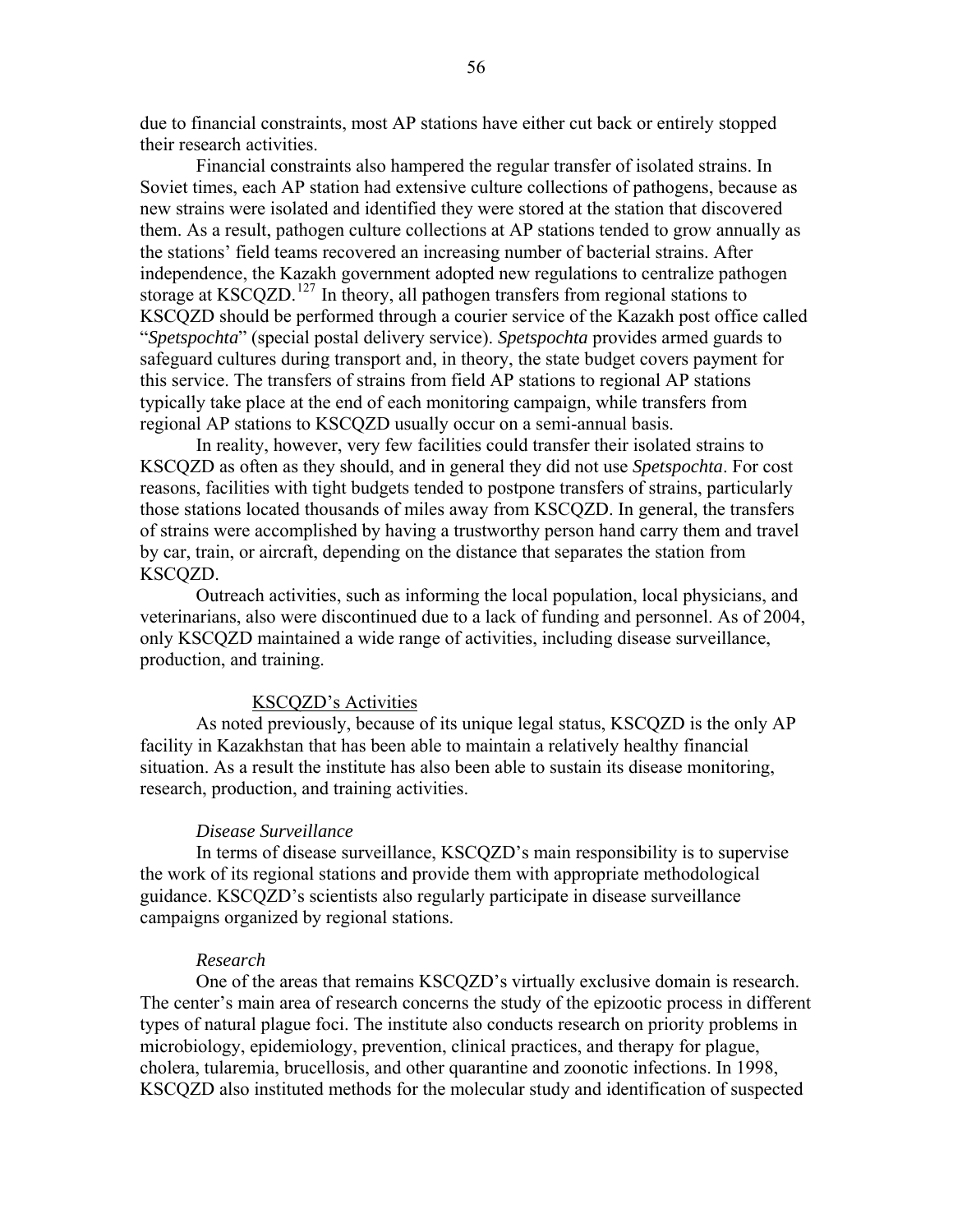bioterrorism materials. Equipment for this purpose was installed at the Zoonotic Disease Department.

Since 2002, KSCQZD administers Kazakhstan's national collection of microorganisms and is the national repository for high-risk pathogens. The institute's collection of live cultures contains over  $2,000$  strains of microorganisms<sup>[128](#page-8-0)</sup> collected during both Soviet and recent times.

### *Production*

Since Soviet times, KSCQZD has produced various biological products for diagnostic and prophylaxis of highly dangerous diseases, including plague vaccines and diagnostics, and cholera diagnostics.<sup>[129](#page-8-0)</sup> During the Soviet period, these products were distributed to 260 facilities across the USSR. For example, about 40 facilities belonging to the ministries of health, defense, and other agencies used diagnostics based on monoclonal antibodies produced at  $KSCQZD$ .<sup>[130](#page-8-0)</sup> In addition, the institute's products were exported to 20 countries, including countries in Asia (Burma and Vietnam), A frica (Guinea and Zaire), Latin America (Brazil), and Eastern Europe (Bulgaria and Hungary).<sup>[131](#page-8-0)</sup>

In 2004, the institute produced 30 types of biological products that were exported to various NIS, including diagnostics for plague, cholera, tularemia, brucellosis, and other infectious diseases. KSCQZD's production component includes a nutrient media laboratory and a laboratory of experimental animals. In 2004, the nutrient media laboratory produced 90 types of media, including those required for the culturing and conservation of pathogens such as *Y. pestis*, *V. cholerae*, *B. suis*, *Francisella tularensis*, and other disease agents.<sup>[132](#page-8-0)</sup>

#### *Training*

In Soviet times, the Almaty AP institute was one of the AP system's central training centers for plague specialists. Since its foundation in 1950, the institute's training department has trained over 3,000 physicians, zoologists, and biologists from Russia, Ukraine, Byelorussia, Moldova, Georgia, Azerbaijan, Armenia, Uzbekistan, Kyrgyzstan, and Kazakhstan, as well as from the Soviet MOD. Those attending became specialists in high-risk infections. Starting in 1970, the institute also provided training in high-risk infections to specialists from Vietnam, Mongolia, Burma, China, Cuba, and Laos. In 1989, the institute offered a specialization course for physicians, and in 1994 a similar course was developed for biologists.<sup>[133](#page-8-0)</sup> Later, a comparable course was developed for laboratory technicians as well.

After the Soviet Union's dissolution, the number of trainees decreased due to financial difficulties besetting Kazakhstan and neighboring Central Asian states. The condition of KSCQZD's training equipment and materials also deteriorated. In spite of these difficulties, training activities have been maintained.<sup>[134](#page-8-0)</sup> In 2004, the training department had a classroom of laboratory counters with glass protection windows for 30 students, enabling individual bacteriological research on many of the most dangerous disease pathogens. The institute also used one biosafety level II cabinet located in the molecular laboratory for student demonstrations. After independence, the KSCQZD also started organizing seminars for physicians and laboratory employees of the Kazakh SES.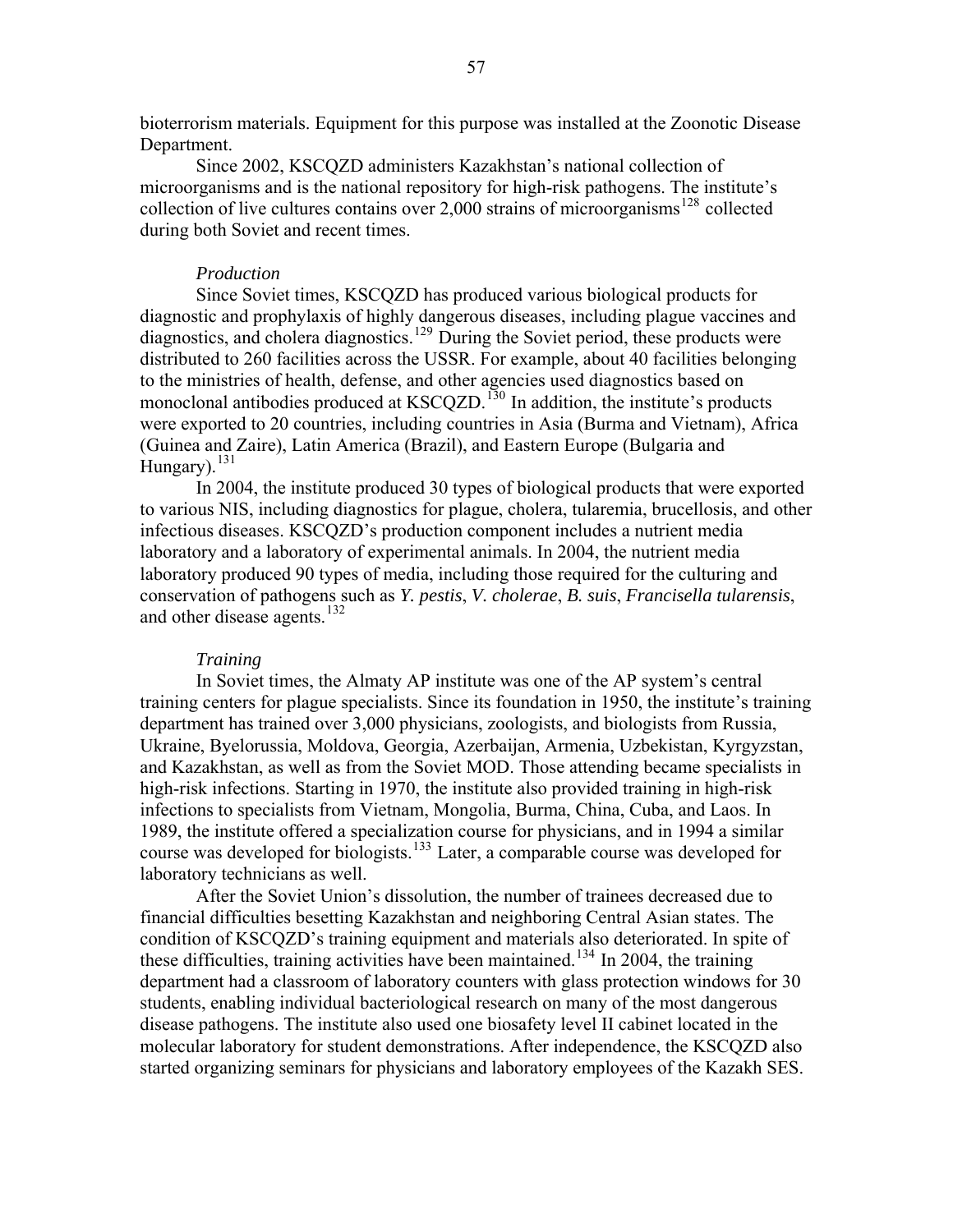As of 1999, 2,500 SES physicians and laboratory employees had been trained at the institute.<sup>[135](#page-8-0)</sup>

# **3. Analysis of the Kazakh Anti-plague System's Weaknesses and Proliferation Potential**

The main proliferation threats identified in Kazakhstan include the risks of pathogen theft or diversion, brain drain, and threats associated with unauthorized transfer or theft of laboratory equipment.

### *Risks of Pathogen Diversion*

The risk of theft of dangerous material from AP facilities was in 2004 one of the highest proliferation threat posed by the AP system. It stemmed from the absence of appropriate physical security measures at AP facilities, the weak chain of material custody and the lack of background checks for new personnel.

#### Poor physical security measures

As of 2004, apart from KSCQZD, most Kazakh AP facilities had little or no biosafety equipment and only modest to negligible physical security.

In 2000–2001, a number of security upgrades were introduced at KSCQZD under the CTR Program, and have been reinforced since then. The outer perimeter of the Center was reinforced with a new concrete fence topped with razor wire, a new guard station and metal gates. To improve visibility, trees and bushes were removed, and several obsolete buildings were torn down. In addition, outdoor light poles as well as façade lighting were installed. Workrooms containing dangerous pathogens are now protected 24 hours a day by trained and armed guards. Each laboratory has metal doors with combination locks that prevent unauthorized access. The windows and air conditioners were protected with metal grids, and the windows and doors equipped with electrical alarm systems connected to a central control post at the guard station.

Most of the other AP facilities however remained largely accessible to outsiders. For instance, during our visit to one station, we witnessed local inhabitants entering the grounds of a regional station through a hole in the fence to take a short cut to the city. The local population also used the station's grounds as pasture for sheep and goats, and occasionally cut trees located on the station's grounds for firewood.

Most stations were guarded by unarmed pensioners, and had no check points, pass system, or alarm system.<sup>[136](#page-8-0)</sup> Some stations presented additional threats due to their location in the midst of residential areas, increasing the risk of dangerous consequences from a laboratory accident.

Stations' directors were aware of these vulnerabilities and some took steps to improve security. For instance at one facility, the management fitted iron bars over windows, covered the doors with metal sheets, placed safes inside the laboratory to store cultures, and set up an alarm system with multiple sensors on walls, windows, and doors. The station's management also organized security training for personnel, reminding them of the sensitive nature of their work. The employees were warned against discussing the specific content of their work with outsiders. Although several directors told CNS staff that intruders have penetrated their facility's grounds on several occasions, they added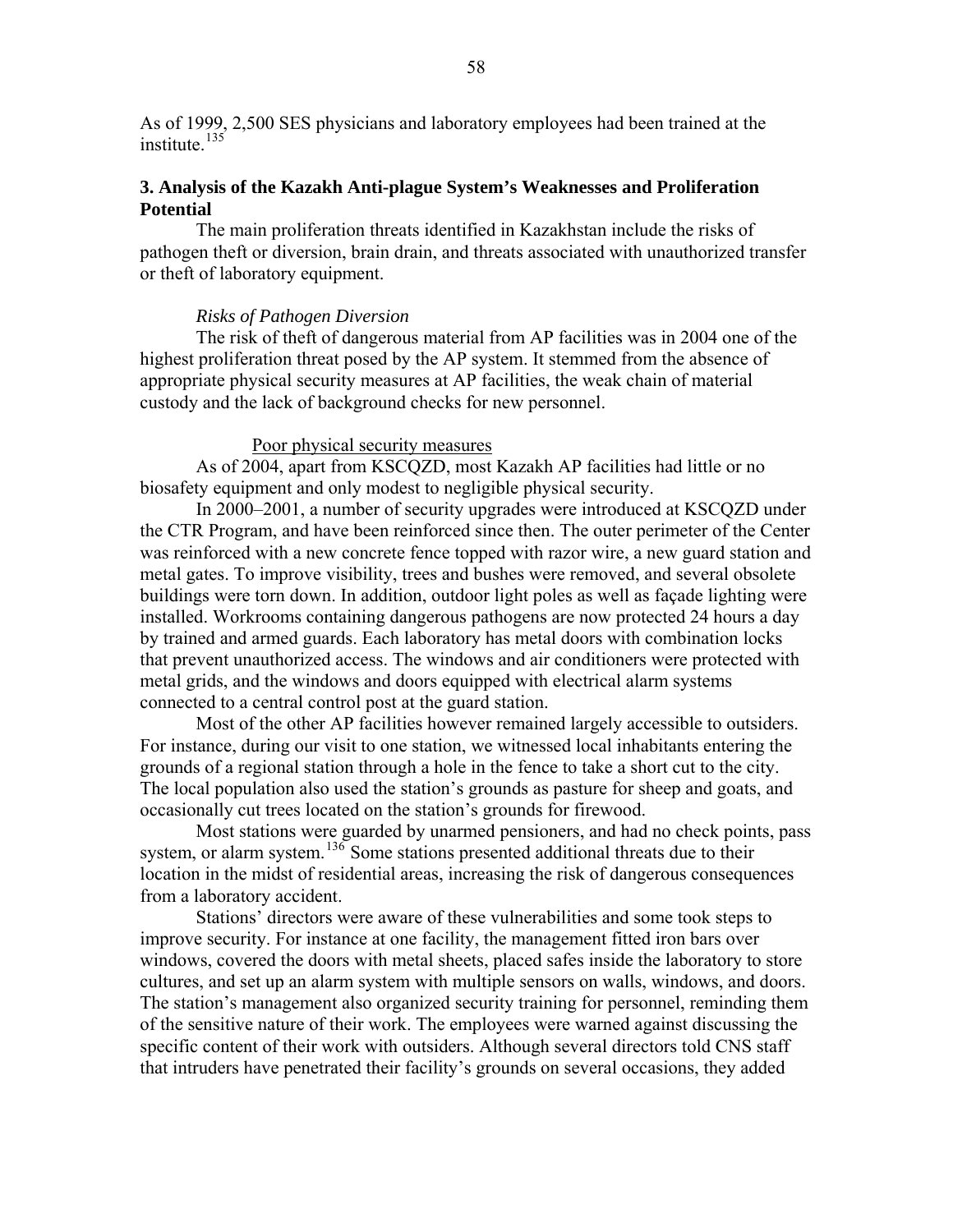that the perpetrators only intended to steal coal or scrap metal stored outside the buildings. As of 2005, no attempt had been made to break into the buildings.<sup>[137](#page-9-0)</sup>

#### Weak Material Chain of Custody

None of the AP stations visited by CNS staff had a reliable communication system to communicate with either the field teams during monitoring campaigns or with the scientists in charge of transferring pathogens to KSCQZD. The most common communication tool used in the AP system was a radio system with very limited range that many still use today. With such equipment, personnel performing work in the field are often out of reach for several days, increasing the risk that in case of an incident or accident during the isolation or transport of pathogens, the chain of custody might be broken voluntarily or involuntarily.

### No Personnel Background Checks

 In theory, specialists who work with group I–II pathogens must have higher or secondary medical, biological, or veterinary education and must complete a mandatory professional specialization course. Personnel working with material infected or suspected of being infected with group I–II pathogens must not be contraindicated physically (defects of the hand or impaired spatial vision), psychologically, or immunologically (congenital immunodeficiencies, hypersensitivity to antibiotics). New hires must pass a preliminary medical examination by several physicians (a general practitioner, neurologist, ophthalmologist, dermatologist, surgeon and, as appropriate, gynecologist), as well as undergo laboratory analyses and clinical studies. Letters of recommendation and personnel files from previous employers or schools are also requested. New hires have a probationary period of two months, during which they are introduced to working with group III and IV pathogens.

In reality, however, most facilities to this day do not conduct any background checks. In some cases, good health and appropriate degrees are the only criteria for hiring new staff. In addition, the AP system has traditionally favored employing members of the same family. During Soviet times, this helped reinforce loyalty to the AP institutes and stations. Today, this characteristic continues to help support loyalty in time of crisis and transition. However, it also increases the risk of an insider threat, as members of one family may avoid reporting on each other in case of wrongdoing or could even collude to remove strains or allow unauthorized access to the station. Considering this, the two-man rule applicable to laboratory work with dangerous pathogens has little effect. In the absence of appropriate security systems and with no background check for newly hired employees, the insider threat was and remains very high today.

#### *Risk of Brain Drain*

Some Kazakh AP personnel have worked directly on Problem 5 projects and others were trained or spent part of their careers in Russian AP facilities, which concentrated most of the BW-related work conducted in the Soviet AP system. Because of this, they could have BW-related knowledge that poses a direct proliferation threat. The risk of brain drain is increased by the low salaries at AP facilities, and the fact that several facilities are located on drug and arms trafficking routes crossing Kazakhstan and going north to Russia, and south towards Iran and Turkey through Uzbekistan.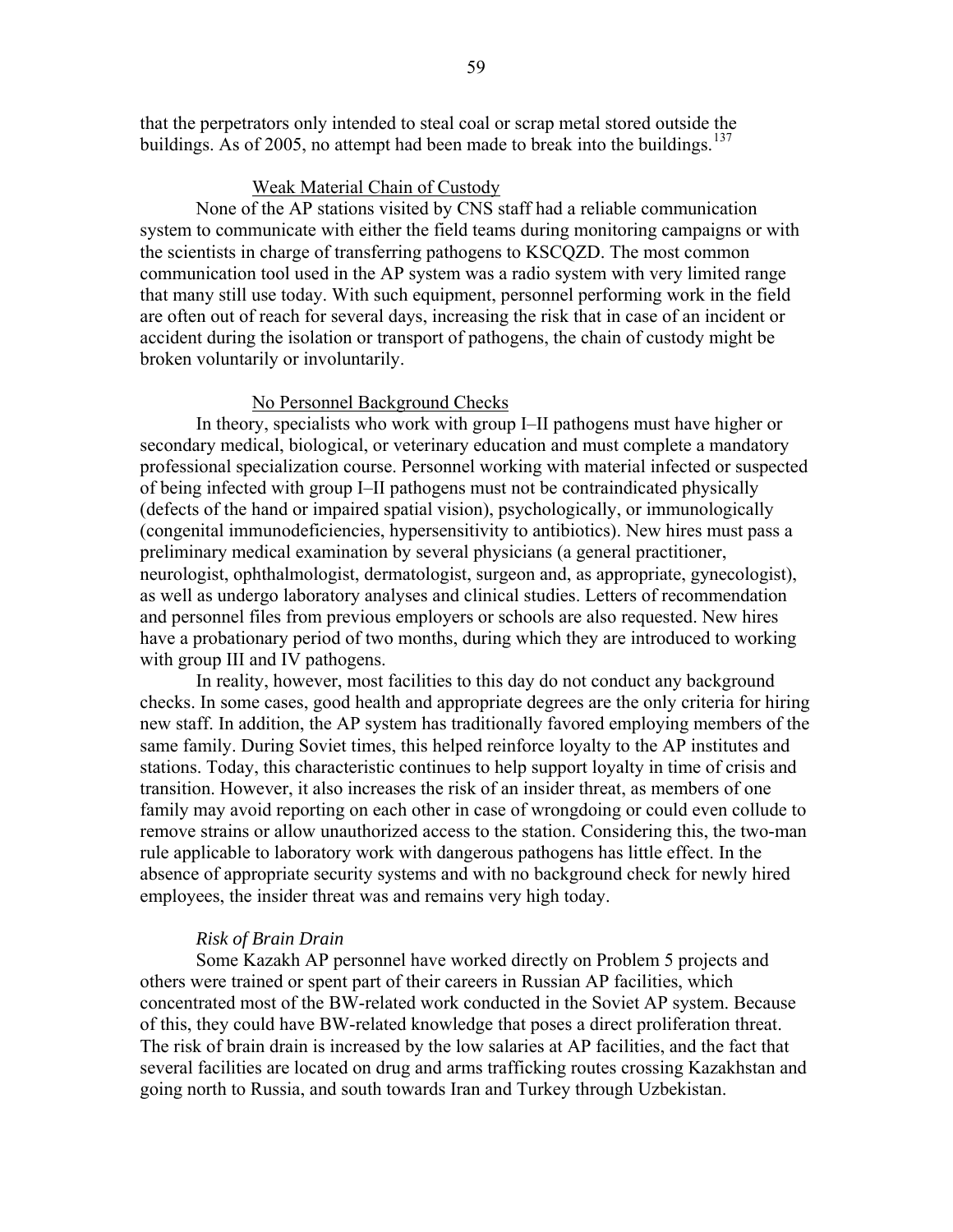It is important to note however, that because the Soviet BW research program was compartmentalized, the proliferation potential of each person may vary considerably. Unfortunately, due to the lack of historical data—AP facilities tend to not keep personnel records—it is difficult to identify the personnel with specific BW knowledge, which makes the development of brain drain prevention programs a daunting task.

### *Risk of Transfer of Dual-use Equipment*

Most of the equipment (thermostats, autoclaves, etc.) used at Kazakh AP facilities during CNS staff visits dated back to the 1970s and 1980s. Because the equipment was outdated and unreliable it did not present a substantial proliferation concern. Even though terrorist or criminal groups might have found it useful to steal some items required to grow and propagate small quantities of classical pathogens suitable for contaminating food and beverages, any theft or transfer of laboratory equipment by insiders would have been immediately obvious given the shortage or total lack of replacement funds.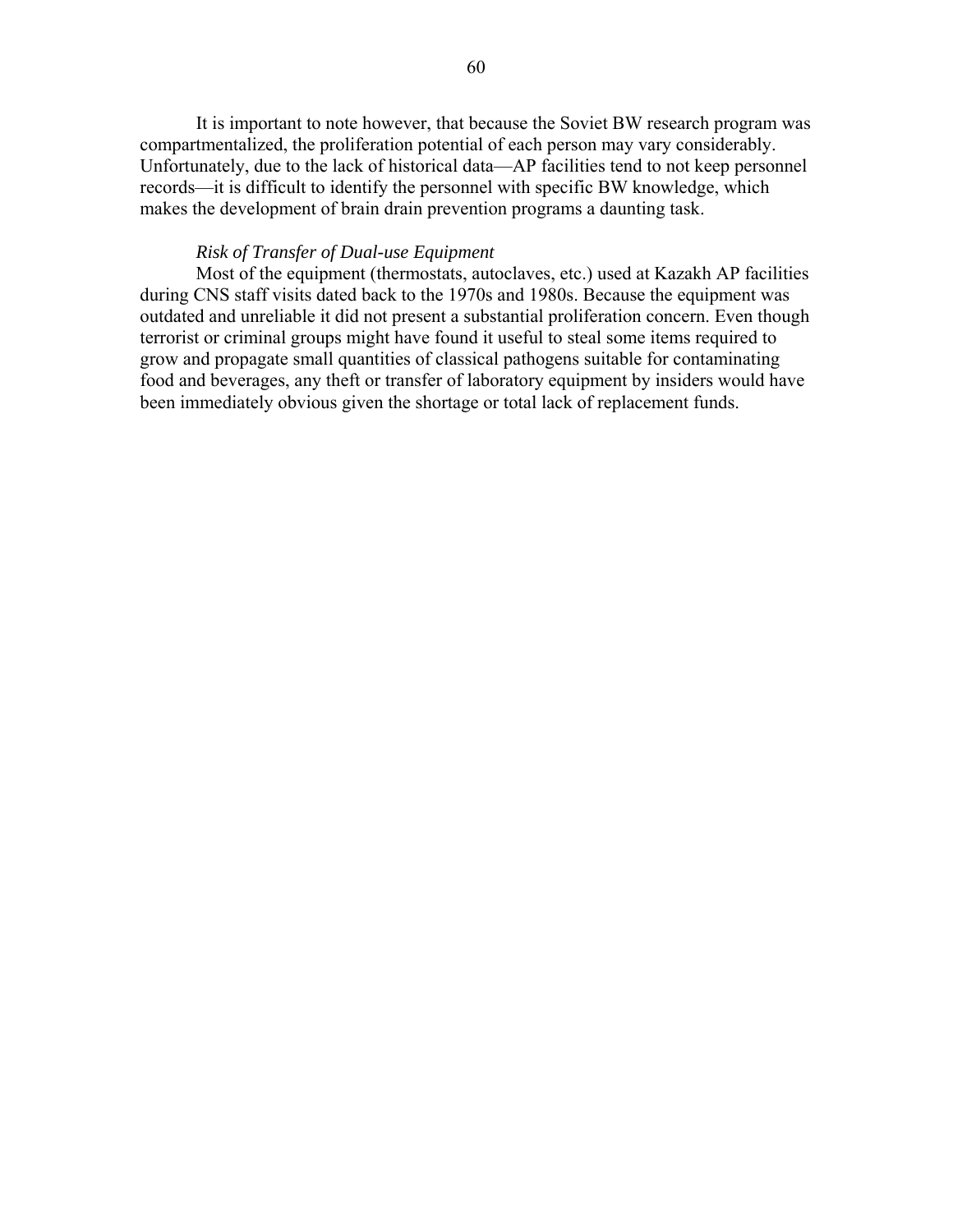# **Chapter VI: The Anti-plague System of Kyrgyzstan**

### **1. History of the Kyrgyz Anti-plague System**

 Plague outbreaks in neighboring China, Iran, and Afghanistan were the main reason why Tsarist authorities opened eight medical observation outposts along the Semirechenskaya *oblast*-China border in 1897. At the time the Semirechenskaya *oblast* incorporated the entire territory of present-day Kyrgyzstan and it was administered by the Central Asian general-governorship directly appointed by and accountable to the Tsar. The first medical observation outpost was established in the settlement of At-Bashy (Naryn province of Kyrgyzstan) on February 6, 1897.<sup>[138](#page-9-0)</sup> However, the deterioration of the epidemiological situation continued, with plague outbreaks in the mountainous Tyan Shan region of Kyrgyzstan occurring in 1907, 1908, 1910, and 1913. After the Bolshevik Revolution of 1917 and the overthrow of the Tsarist government, Kyrgyzstan's Soviet authorities responded to a plague outbreak in the village of Bashkaindy in 1928 by establishing an AP laboratory in Frunze, Kyrgyzstan's capital, in 1929. The nascent Kyrgyz AP system expanded in the 1930s and thus was able to provide epidemiological monitoring to the rest of the country. AP laboratories were set up in Przhevalsk (northeastern Kyrgyzstan), Osh (southern Kyrgyzstan), and At-Bashy (in the north).<sup>[139](#page-9-0)</sup> In 1939, the AP laboratory in Frunze was upgraded to an AP station and the three AP laboratories were placed under its administrative control. In 1943, the At-Bashy AP laboratory was reorganized into a field AP station, followed by similar reorganizations of AP facilities in Przhevalsk and Osh in 1947. Throughout the Soviet period, the official title of the AP station in Frunze was the Central AP Station or Republic AP Station. In Soviet times, the Central AP Station was directly subordinate to the Main Directorate of Quarantine Infections of the Soviet MOH. Until 1949, the Russian Scientific-Research AP Institute "Microbe" (in Saratov, Russia) oversaw the activities of the Central AP Station in Kyrgyzstan. From 1949 until 1991, the Scientific-Research AP Institute of Central Asia (now A.M. Aikimbayev Kazakh Center for Quarantine and Zoonotic Diseases in Almaty, Kazakhstan) provided methodological and scientific guidance and oversaw epidemiological activities carried out by the Kyrgyz AP system.<sup>[140](#page-9-0)</sup> In April 2001, the Central AP Station was renamed the Republic Center of Quarantine and Especially Dangerous Infections (RCQEDI). It is subordinate to the Kyrgyz MOH.

### **2. Public Health Activities of the Kyrgyz Anti-plague System**

As of May 2003, the Kyrgyz AP system was comprised of the RCQEDI in the capital Bishkek and field AP stations in At-Bashy, Karakol, and Osh<sup>[141](#page-9-0)</sup> (see Figure 7). The Kyrgyz AP system employed 156 persons in 2003, including 23 physicians, 8 zoologists, 42 laboratory technicians, and 61 auxiliary personnel (disinfectors, sanitary workers, drivers, guards, etc.). The RCQEDI was comprised of a Plague Laboratory, a Bacteriological Laboratory, a Cholera Laboratory, a Laboratory of Arboviruses, a Zoological-Parasitological Department, and a Vivarium. RCQEDI's public health activities included epidemiological monitoring of natural plague foci, as well as sites where other highly dangerous diseases occurred.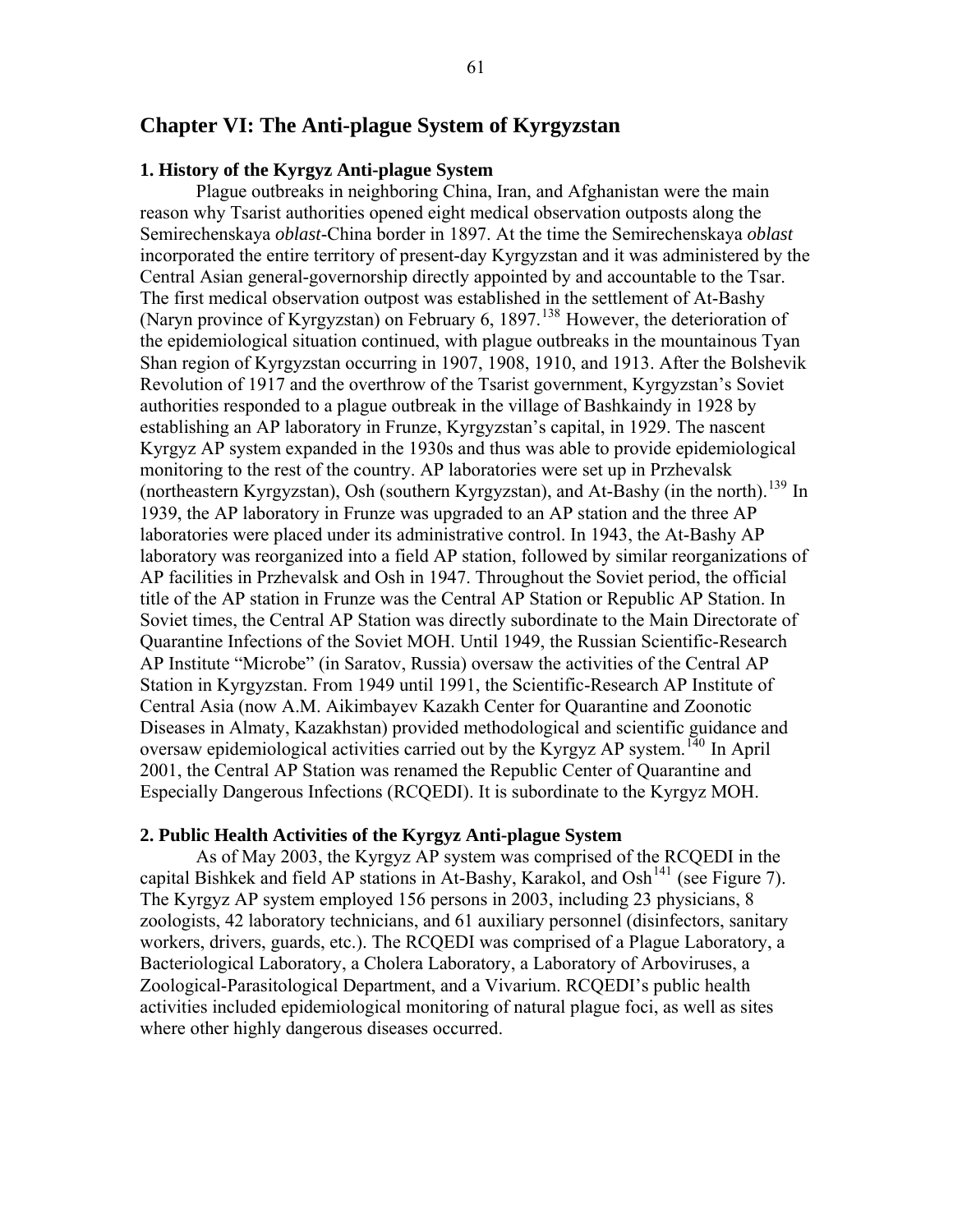

#### **Figure 7. Organizational Structure of the Kyrgyz Anti-plague System**

As of 2003, natural plague foci covered 16 percent of Kyrgyzstan's territory (188,500 sq. km). As a result of systematic epizootic studies of the environment from 1939 to 1955, the Kyrgyz AP service discovered and mapped the boundaries of two natural plague foci—Tyan Shan and Alay. The Tyan Shan natural plague focus is the largest, covering 12,000 sq. km located in the northern part of the country. The Alay natural plague focus covers 3,500 sq. km in southern Kyrgyzstan. In 1974, The Kyrgyz AP system discovered a third focus – Talas, in western Kyrgyzstan. The Talas focus is about the same size as the Alay focus. There are two main natural plague hosts in Kyrgyzstan—the grey marmot in the north (Tyan Shan focus) and red marmot in the south (Talas and Alay foci). In Soviet times the Kyrgyz AP system carried out massive vector elimination campaigns during which epidemiological teams sprayed large quantities of DDT pesticide into rodent burrows. These measures reduced the ectoparasite population of rodents, thus epizootic activity declined by 50-100 percent over a territory of 10,000 sq. km. The *Y. pestis* strains isolated in Kyrgyzstan were sent to the Scientific-Research AP Institute of Central Asia in Almaty, Kazakhstan, for further research and scientific studies. $142$ 

 The last plague outbreak in Kyrgyzstan was in 1942 on the territory of the Tyan Shan focus and involved the Aq-Bulan and Qayrma villages in Issyk Kul *oblast*. According to the RCQEDI administration, as of May 2003, the last time *Y. pestis* was recovered in Kyrgyzstan was in 1998.

During the Soviet era, the Central AP Station and its subordinated field AP stations dispatched 12-15 epidemiological teams to monitor the natural plague foci annually. After independence, due to the cutoff of state funding, the Kyrgyz AP system could deploy only 2-3 epidemiological teams for 20-25 days annually. During July-August 2002, the RCQEDI sent two epidemiological teams; their responsibility was to survey 2,500-3,000 sq. km of territory where the natural plague hosts were the most active. However, this still does not yield enough epizootic data to construct an accurate picture of the epidemiological situation within a given focus. With its meager budget (for 2002, it was 3,164,000 Kyrgyz Soms [KGS] or approximately \$70,000), the RCQEDI could not afford to send employees to check on the work conditions at the sanitary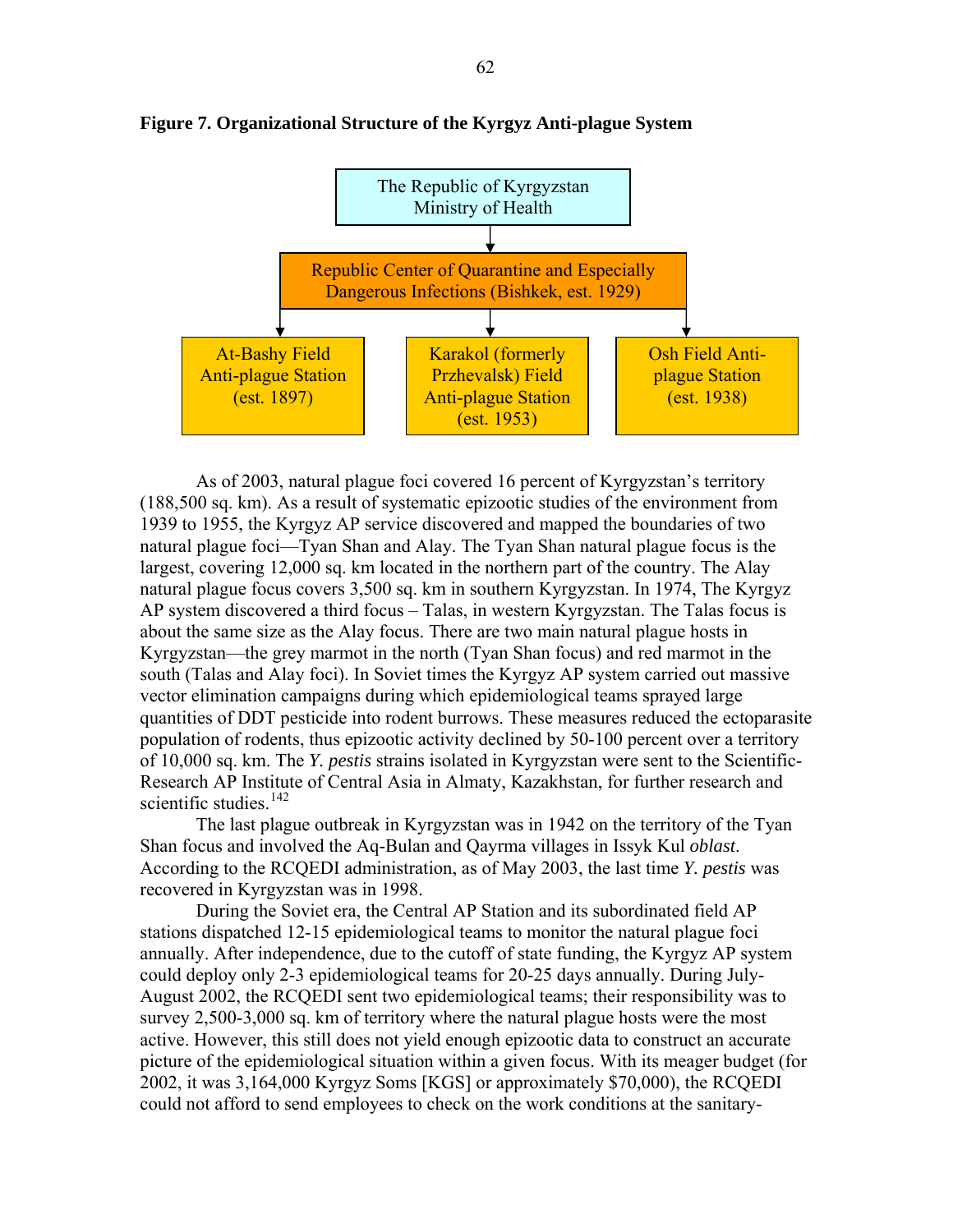quarantine checkpoints located in the vicinity of the ports of entry on the border with China, even though sanitary protection of the state borders from import of especially dangerous infectious diseases to this date remains one of its primary functions. The RCQEDI management admitted to CNS staff that the aforementioned sanitary-quarantine checkpoints were old and very poorly equipped mobile trailers.<sup>[143](#page-9-0)</sup>

The Kyrgyz AP system took over epidemiological control of cholera in Kyrgyzstan after a cholera epidemic struck the Autonomous Republic of Karakalpakstan in Uzbekistan in 1965. In Soviet times, the Central AP Station used to send *V. cholerae* strains to the Scientific-Research AP Institute in Rostov, Russia. After independence, whenever regional or district-level bacteriological laboratories of the SES isolate strains of *V. cholerae*, these strains are sent to the RCQEDI for further analysis and confirmation.

In 1984, the Kyrgyz AP system was given responsibility for controlling anthrax. Since then, AP specialists have found 1,235 sites from which anthrax bacteria are recoverable. Before the USSR's dissolution, the Central AP Station sent whatever *Bacillus anthracis* strains it recovered to the Irkutsk Scientific-Research AP Institute in Russia for analysis. After 1992, the cutbacks in government funding have forced the Kyrgyz AP system to reduce the epidemiological monitoring of these anthrax bacteria containing sites. Nevertheless, between 1992 and 2003, 1,235 soil samples were tested for anthrax bacteria; of these, 647 were positive. Of the sites from which these came, 498 were covered with concrete slabs and 368 were fenced off to prevent farm animals from grazing in fields containing contaminated soil. The geographic distribution of anthraxcontaining sites is skewed towards the northern provinces of Chuy (485 sites) and Issyk Kul (124 sites). Preoccupation with zoonotic diseases such as anthrax contributed to the development of good working relations between the Kyrgyz AP system and the Kyrgyz veterinary system. With regard to anthrax, the epidemiological situation is tense in the southern provinces of Kyrgyzstan, where there has been a steady rise in human cases, mostly attributed to the improper slaughter of infected cattle.<sup>[144](#page-9-0)</sup> It bears noting that after the 2001 U.S. anthrax letter scare, the RCQEDI administration decided to destroy the strains of *B. anthracis* it had in its culture collection.<sup>[145](#page-9-0)</sup>

 Apart from plague, anthrax, and cholera, the public health mandate of the RCQEDI includes brucellosis, TB, tick-borne encephalitis, rabies, rickettsial diseases, tropical fevers, spotted typhoid, leptospirosis, yersiniosis, and ornitosis. However, the expansion of RCQEDI's responsibilities was not matched with a corresponding increase in state funding, leaving the organization struggling harder than ever with the problem of limited resources and increased responsibilities.<sup>[146](#page-9-0)</sup>

The chronic lack of state funding had resulted in cutbacks on performing routine building maintenance and as a result the infrastructure was crumbling. This was evidenced by leaking water pipes on the center's first floor. The majority of the laboratory equipment used by the Kyrgyz AP system is antiquated, increasing the likelihood of accidents that could pose a major public health hazard if not quickly contained. While RCQEDI staff appears to follow Soviet-era instructions with regard to its work with pathogens of especially dangerous infectious diseases, the biosafety level nevertheless is low due to the bad state of the infrastructure. Further, the accounting of pathogens was carried out on paper logs, which could be easily forged, tampered with or even destroyed. In Soviet times, Kyrgyz AP specialists underwent rigorous specialization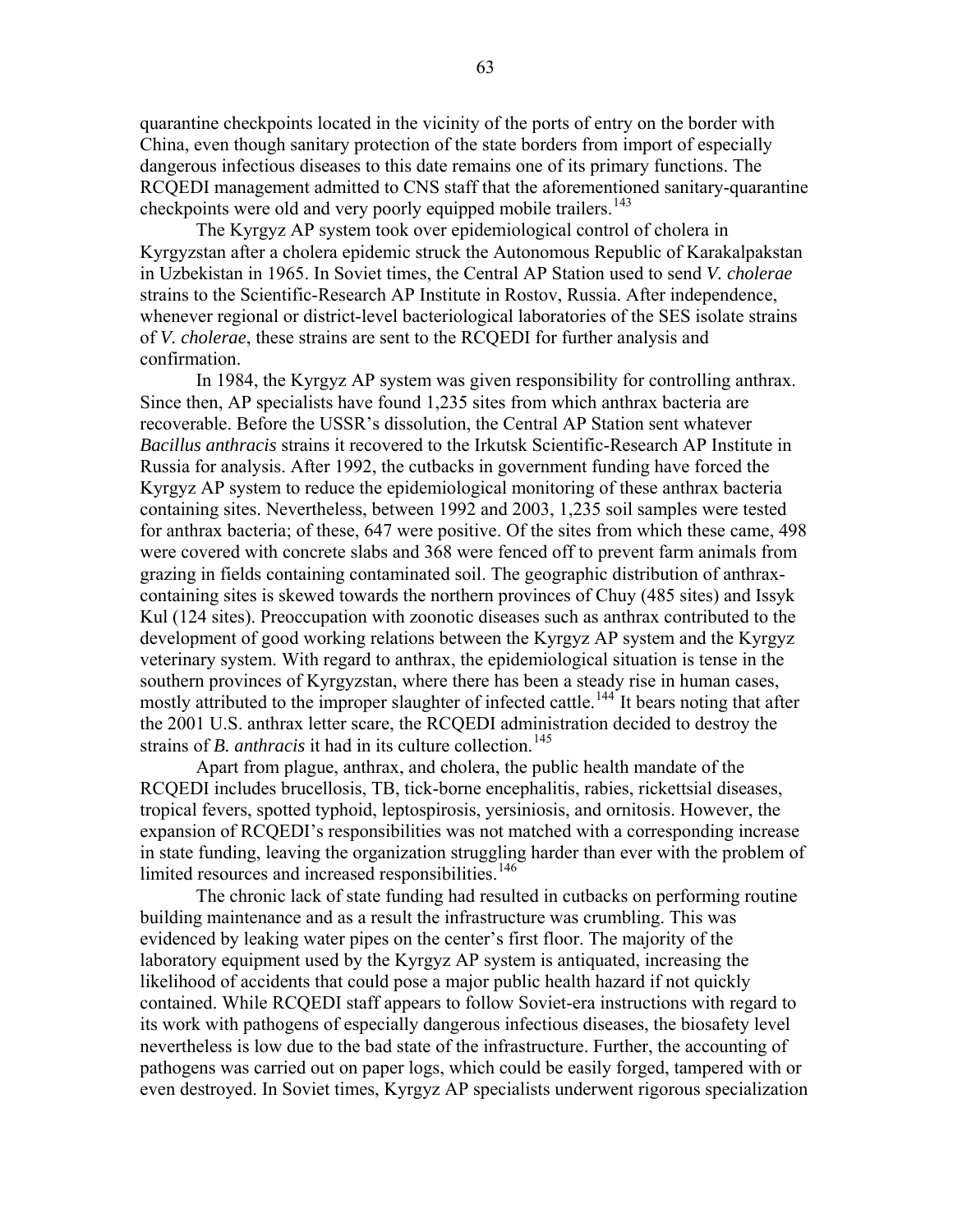training at the Rostov Scientific-Research AP Institute. After independence, such training is no longer available and, therefore, the overall level of professionalism among the Kyrgyz AP personnel has sharply decreased. As the RCQEDI director told CNS staff, there is a dire need for reinstituting educational exchange programs that would allow him to send young Kyrgyz AP specialists for professional training to AP institutes in Kazakhstan or Russia.[147](#page-9-0)

## **3. International Activities that Involve the Kyrgyz Anti-plague System**

 The Kyrgyz AP system in 2003 was completely funded by the MOH and, as far as we were able to discern, received no outside assistance of any substance. RCQEDI's director mentioned that some years previously, they had received assistance during a cholera outbreak from Doctors Without Borders, but this seemed to be limited to rehydration solutions and antibiotics. As of this writing, Kyrgyzstan has not signed a bilateral agreement with the U.S. so it therefore remains outside the CTR Program.

# **4. Analysis of the Kyrgyz Anti-plague System's Weaknesses and Proliferation Potential**

There is no sign of any Kyrgyz AP facility having taken part in the Soviet BW program. This being the case, the main proliferation threats emanating from the Kyrgyz AP system are related to the physical protection of pathogens during their transport from remote field AP stations to the RCQEDI and their subsequent storage at the RCQEDI's Museum of Live Cultures. In 2003, pathogens collected in the field were transported by any available means to Bishkek, including unguarded personal automobiles and motorcycles. The physical security of the building housing the RCQEDI was obviously inadequate, with broken fences and poorly trained part-time guards.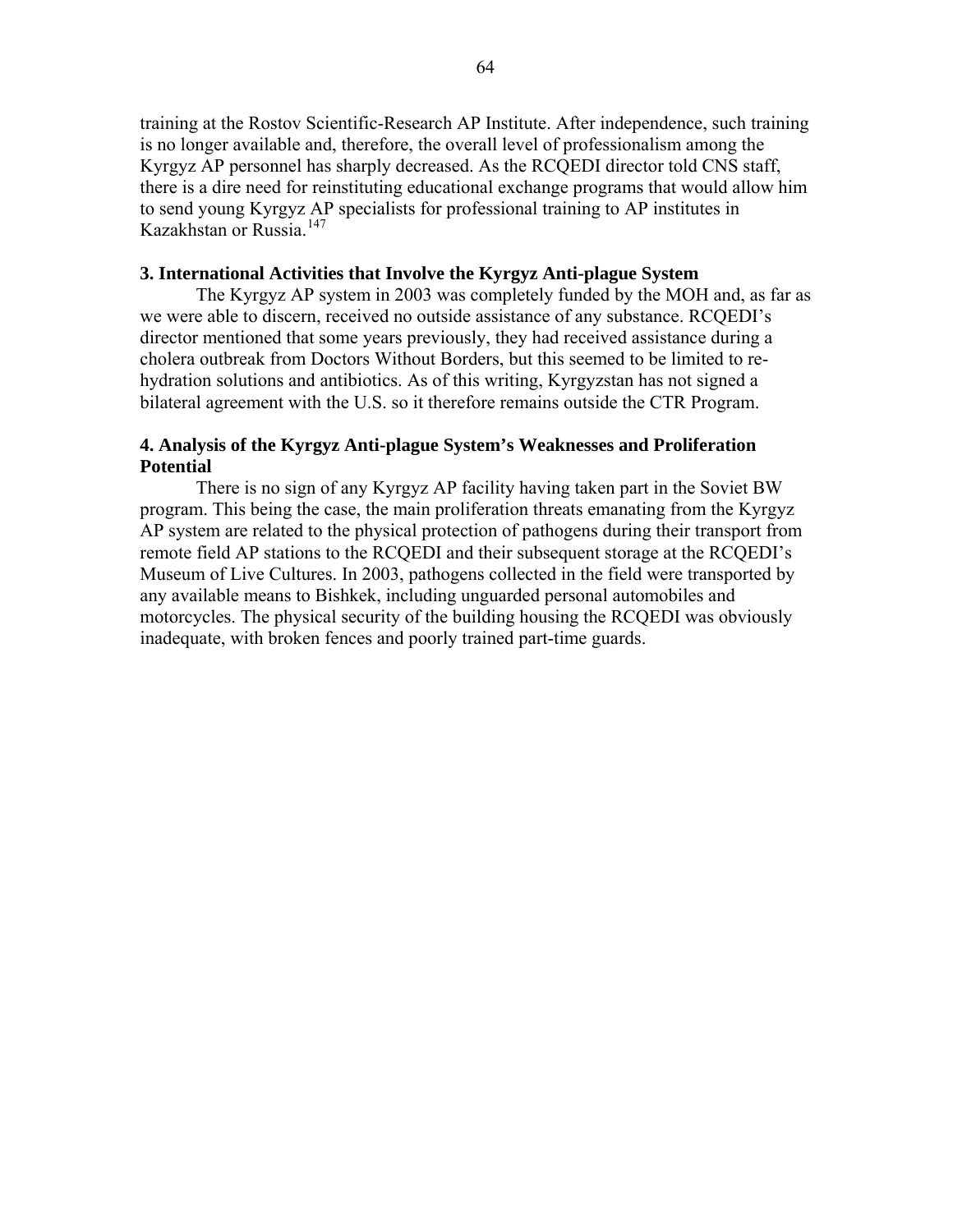# **Chapter VII: The Anti-plague System of Moldova and Its Successor Establishment**

### **1. History of the Moldovan Anti-plague System and Its Successor**

The Republic of Moldova (hereafter Moldova) is a land-locked country in Southeastern Europe, bordering Ukraine in the east and Romania in the west. It covers 33,843 sq. km, 80 percent of which is arable land, crops, and pasture. Moldova has 4.3 million inhabitants, 752,000 living in Chisinau, the capital city. The country is the most densely populated of the NIS, with a population density of 124 people per sq. km. Approximately 54 percent of the population lives in rural areas with agricultural and food processing activities dominating the economy. Between 1993 and 1999, Moldova's GDP decreased by about 60 percent. In 2000, per capita GDP was \$353.50. Wages are often paid substantially in arrears. More than 90 percent of the population in 2001 lived on less than an equivalent of \$1.00 per day. Moldova has had uninterrupted negative net migration since 1982, with the population shrinking at a rate of -0.32 percent per year, mostly due to emigration. The country's administrative units consist of 32 *raions* (*raioane*), 3 municipalities (*municipiul*), 1 autonomous territorial unit (*unitatea teritoriala autonoma*), and 1 territorial unit (*unitatea teritoriala*).

There are four epizootic regions in Moldova. In the north, there is the Faleshti-Glodeni region; in the center, the Codru region; in the south, the Vulcaneshti and Cahul region; and in the east (the Transnistrian region), the Curciurgan region. However, as with Ukraine, Moldova has no natural plague focus.

The Moldova AP Station was established in Chisinau in 1972.<sup>[148](#page-9-0)</sup> The direct reason for the establishment of the station was in response to two severe outbreaks of cholera that occurred in 1970 and 1971 in Moldova. In addition to cholera, the station was given responsibility for studying tularemia and anthrax, both which exist in natural foci in Moldova. It reported to the Scientific Research AP Institute at Rostov-on-Don.

In the 1980s, the AP Station employed 81 persons, including 14 doctors and 28 lab technicians, with the remainder being auxiliary personnel. In addition, the Station had a field staff of 2 zoologists, 2 lab technicians, 1 doctor, and 2 assistants. At that time, the Station was well supported so it possessed all that was needed to perform adequate field studies—equipment, supplies, and enough people. The Station then possessed eight vehicles, including 4-wheel drive trucks, for use on field expeditions. The Station sent field expeditions to each of the four epizootic regions on an annual basis to monitor disease activity. Samples collected from rodents and the environment were frozen and sent for analysis to the Station in Chisinau. All cultures of anthrax, cholera, and tularemia bacteria recovered by the Station were sent to the Rostov AP Institute for confirmation. In addition, specialists from Rostov came to Chisinau twice a year for consultations. Moldovan AP Station workers also were dispatched every year to the Aralsk region in Kazakhstan because there was a need for more experts to perform field studies than were available at the Alma-Ata Central Asian AP Institute.

At the end of 1991, the AP Station stopped receiving funding from the Soviet MOH and, equally disastrous, it received no funding from the newly established republic. Therefore, the Station could no longer be sustained and it was closed down in early 1992. Its specialists were sent to work at the Moldovan SES's station in Chisinau and its culture collections of bacterial strains that cause cholera, tularemia, anthrax, and yersiniosis were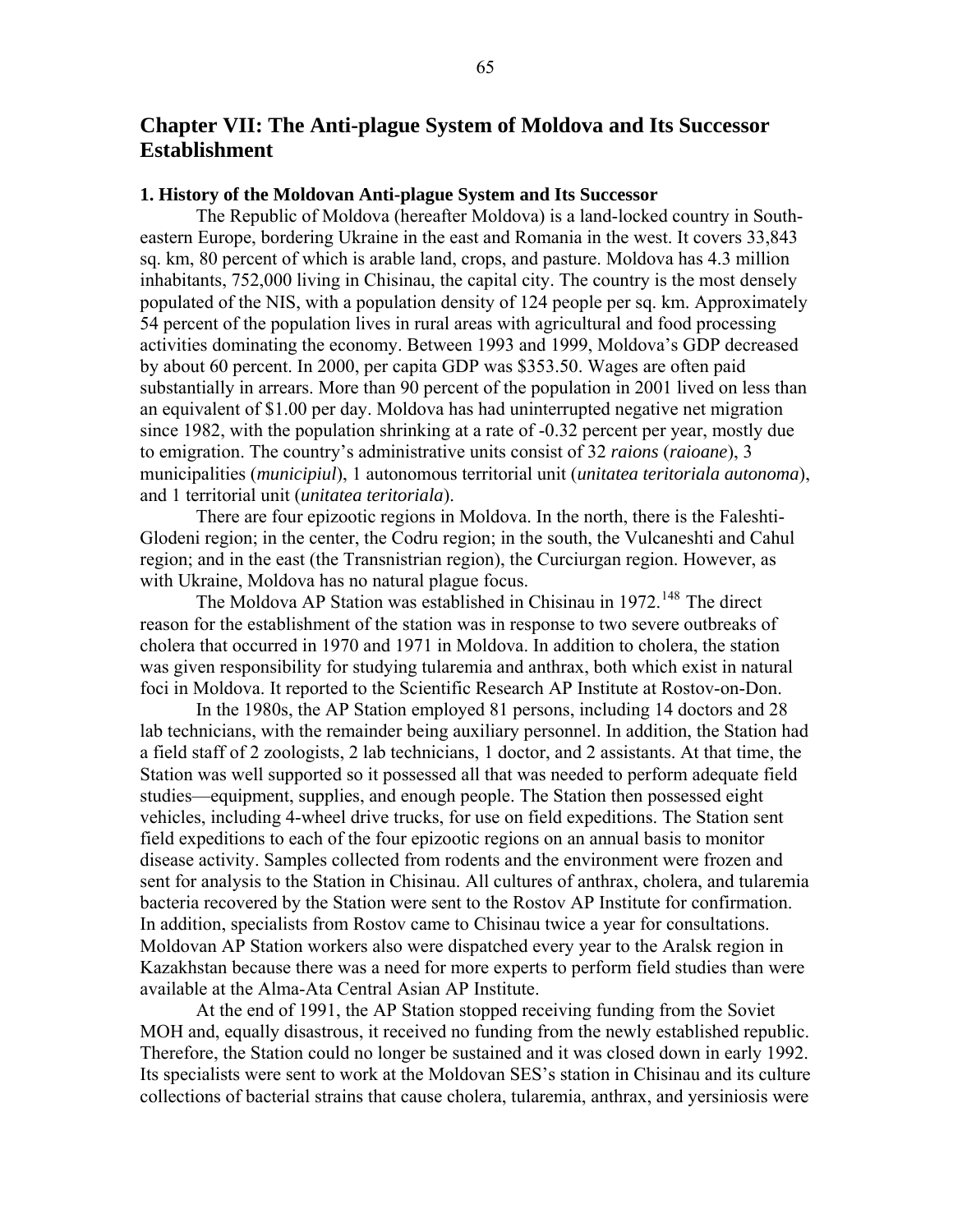destroyed. Only a few cultures of *Yersinia pseudotuberculosis,* and *Y. enterocolitica* were saved for use in serological studies. What used to be the AP Station's laboratory became a SES HIV/AIDS laboratory.

In 1992, the republic's government established the National Scientific Practical Center of Epidemiology and Hygiene, where the AP specialists relocated. The center was renamed the National Scientific Practical Center of Preventive Medicine in 1994. It reported to the Chief Sanitary Doctor of the State who, in turn, reported to the viceminister in charge of sanitary-epidemiological issues at the Moldovan MOH. The National Scientific Practical Center of Preventive Medicine had a General Epidemiological Center and the Virology Section. The General Epidemiology Center has a Section of Conventional and Extremely Dangerous Diseases that, in effect, took over the functions of the former AP station. In 2004, its main functions related to performing epidemiological surveillance of dangerous diseases caused by bacteria, the most important being those that cause anthrax, leptospirosis, tularemia, brucellosis, cholera, and other waterborne diseases. The Section had a laboratory where work was carried out on group II pathogens; if a suspected group I pathogen was recovered somewhere in Moldova, it was immediately destroyed or dispatched to the M.P. Chumakov Institute of Poliomyelitis and Viral Encephalitis in Moscow with which it retains good relations. The Section's laboratory housed a small culture collection that includes strains of *Bacillus anthracis*, *Francisella tularensis*, *Leptospira* species, *V. cholerae*, and *Y. enterocolitica*.

In 2004, 12 SES field stations reported to the General Epidemiological Center. Each field station has two general sections. The first section conducted epidemiological studies in its area of responsibility. The second section consisted of four laboratories for conducting studies in hygiene, food sanitation, water sanitation, and environment. Each field station covered a specific region of Moldova. In Soviet times each of the republic's 32 *raions* had a field station, but since 1991 there were insufficient financial or human resources to support such a widespread network.

The Section of Conventional and Extremely Dangerous Diseases had several research goals. For example, its scientists were performing studies on the epidemiological characteristics of epizootic diseases; studies on natural foci of yersiniosis; studies on pathogens that cause conventional diseases in children; and studies on the sensitivity to various antibiotics of pathogens causing gastro-intestinal diseases in Moldova. The results from these studies are used by the MOH to develop methodological instructions on how to prevent and treat these diseases in Moldova. The Section currently has 12 doctors, 24 lab technicians, and 4 auxiliary personnel.

Like the salaries of other professionals employed by the government, the salary levels for scientists are very low in Moldova. A center director earns about 1260 lei per month (\$90), a senior doctor at the General Epidemiology Center earns 300 – 400 lei per month (\$ 22-29); a junior doctor about 250 lei (\$18); and a lab technician about 180 lei  $(13)$ .<sup>[149](#page-9-0)</sup> However, the Center has so many vacant positions that the remaining staff receives an additional 50 percent added to their base salaries. Those staff members who are recognized as possessing superior capability, which is decided by a special committee, receive an additional 100 lei per month. It usually takes 15 years on the job before this honor is granted. In winter, the Center itself needs to pay for its heat and other utilities so it secures this funding by dunning its staff's salaries. To visualize how low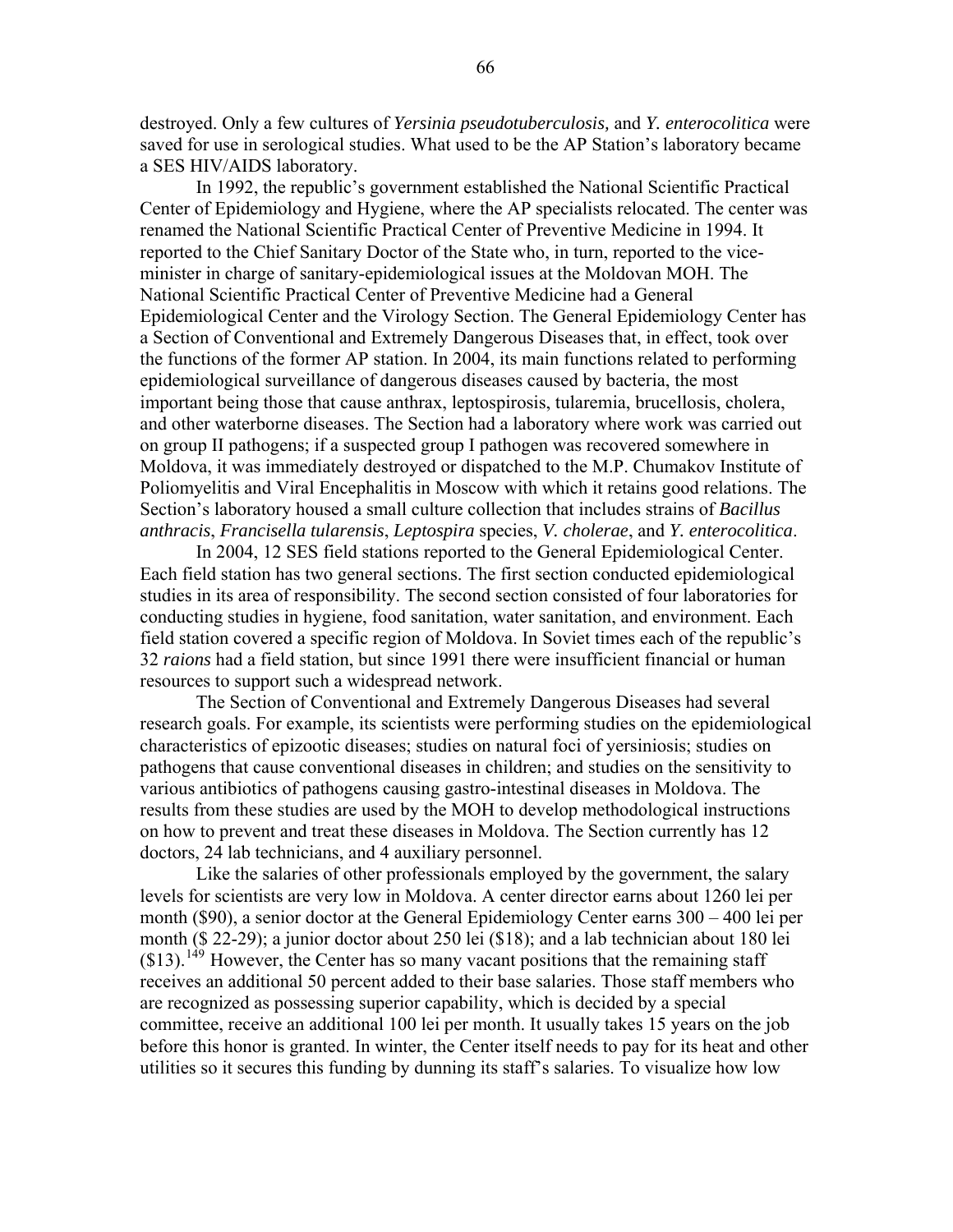these salaries are, the minimum estimated living costs for family of four in Chisinau is about 1200 lei (\$85) and to live normally, more than 2000 lei (\$142).

The National Scientific Practical Center of Preventive Medicine's Virology Center was established in 1995. It used to be located in the Center's headquarters, but in 2000 moved to a separate building that has better security and whose research "boxes"<sup>[150](#page-9-0)</sup> were better suited for viral work. The Center currently consists of four laboratories: the Laboratory of Viral Hepatitis; the Laboratory of Diagnostic Poliomyelitis and Enterovirus Infections; the Laboratory of Infectious Respiratory Viral Diseases (including SARS); and the Scientific-Practical Laboratory, which concentrates on herpetic diseases, especially Herpes zoster and Herpes simplex. For extremely dangerous viral infections, like rabies, specimens are sent to the Center for Extremely Dangerous Infections for study. In case the Virus Center needs to turn to a reference laboratory for assistance with an especially difficult diagnosis, its main contact is the M.P. Chumakov Institute of Poliomyelitis and Viral Encephalitis in Moscow.<sup>[151](#page-9-0)</sup> The Center's scientists have had a close working relationship with the Institute since 1966.

 The Virology Center employs 30 persons, including 12 doctors and 14 lab technicians. Its funding comes from the MOH through the economic section at the National Scientific Practical Center of Preventive Medicine. The Virology Center never receives enough money for equipment and supplies. Its staff is also poorly paid, receiving the same rates as those described above.

#### **2. Public Health Activities in Moldova**

Several decades of progress in reducing the incidence of communicable diseases during the Soviet era were reversed for a number of illnesses in the years following independence. Increasing poverty, weakened prevention and control programs in the early period after independence, and increasing international travel of the population were the most likely causes for the worsening of public health. The health sector budget dropped dramatically both in terms of the percentage of GDP allocated to health and in actual health expenditure per capita. The severe lack of funding for the health sector combined with an emphasis on tertiary care and continued use of non-standard and more costly treatment protocols for some conditions (for example TB, child birth, and mental illness) has threatened the provision of the most basic health services, including vaccination, for the Moldovan population. The national vaccination service almost stopped altogether between the years 1990 and 1993 due to a lack of resources. Physical deterioration of facilities and equipment and a lack of basic drugs and contraceptive devices are a reality for many medical centers and research institutions.

 In 1995, Moldova experienced a public health crisis. More than half of its population was not receiving health care, morbidity rates from infectious diseases had almost doubled, and sexually transmitted diseases were becoming epidemic, as was TB. Alcohol-related diseases were at an all time high level. The international community came to recognize Moldova's dire situation, so assistance started to arrive from the WHO, international and bi-national aid agencies, and nongovernmental organizations. Also, the Moldovan government took substantial steps to reform health care delivery and disease prevention programs. As a result, life expectancy has increased, maternal and infant mortality rates have declined, and the incidence of syphilis and TB has decreased. Nevertheless, a 2003 World Bank study found that "Moldova faces a dual, evolving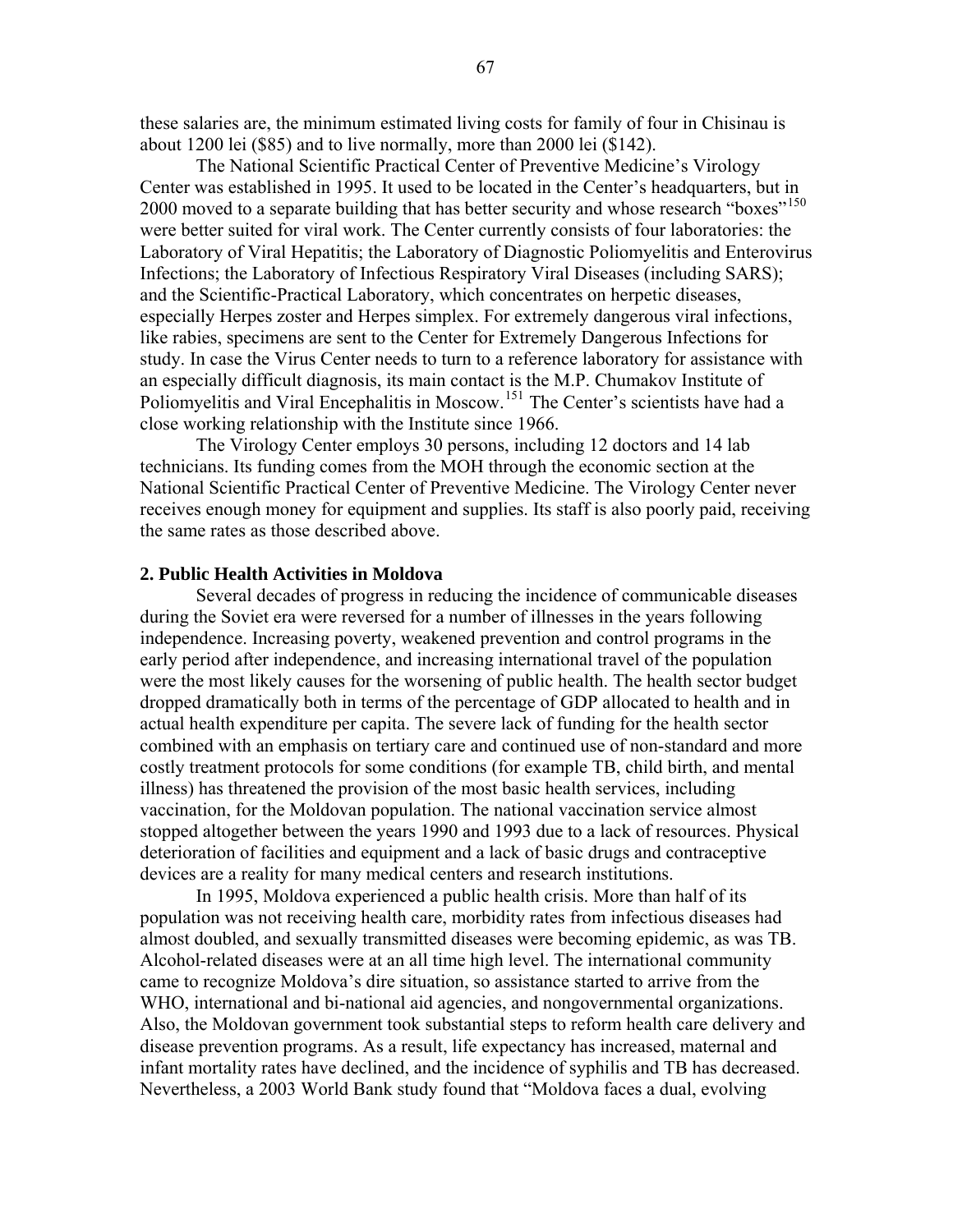epidemiological profile with the presence of diseases typical of developing countries (infectious and parasitic diseases) as well as a high rate of diseases typical of developed countries (cancer, accidents and cardiovascular diseases).<sup>[152](#page-9-0)</sup> However, despite the large, and growing, burden of the second category of non-communicable diseases (which account for approximately 87 percent of all deaths in Moldova), the focus of Moldovan public health remains much as it did in Soviet times, when the emphasis of the SES was on control of communicable disease and environmental health (which account for less than 2 percent of all deaths). $153$ 

Moldova, like a number of neighboring countries, suffered a major diphtheria outbreak between 1994 and 1996; more than 700 people were infected during that time. A large-scale cholera outbreak also occurred in 1995. Sexually transmitted infections have sharply increased since independence, with syphilis showing one of the largest increases. In a ten-year period, sexually transmitted infections have risen by a factor of nearly thirty. Moldova has relatively few HIV/AIDS cases, with the majority being drug users. However, other estimates suggest that the country has a much higher incidence. Moldova had very high rates of viral hepatitis in the past, but the incidence has been declining since 1999. Nonetheless, Moldova's current rate of hepatitis B is seven times the EU average, mostly due to unsafe injection practices.

TB has emerged as another major communicable disease problem in Moldova, particularly among the prison population. Although coverage with the BCG vaccine is high among the Moldovan population, the incidence of TB has been rising since 1990. For example, in 1998, 65.6 cases per 100,000 people were recorded. The TB rate in prisons is much higher; in some Moldovan prisons, up to 85 percent of inmates have TB.[154](#page-9-0) Currently, HIV/AIDS, TB, and sexually transmitted diseases are Moldova's most urgent public health problems.<sup>[155](#page-9-0)</sup>

 The MOH has overall responsibility for health care, including setting guidelines and monitoring nationwide health services. National programs administered by the ministry include the national immunization and TB control program and the nationallevel "republican" hospitals and research institutions (including the National Scientific Practical Center of Preventive Medicine). The MOH has departments that cover health service personnel planning, pharmaceutical regulation, mother and child health, health reform issues, medical technology, family planning, and other areas. State level research and hospital institutes, such as the Republican Institute for Mother and Child Health, and the Cardiology and Oncology Institutes, which are found mainly in Chisinau, are funded directly by the MOH and cover both service and research. The new regional health administrations report to ministry headquarters. However, the so-called Transdniestrian MOH is effectively responsible for the funding and management of the health services in its region.

The National Scientific Practical Center of Preventive Medicine was established in 1999 as part of the restructuring of the SES. It had regional offices in each of the nine new *judets* (counties) that were established in 1998 (but were replaced in 2003 by 32 *raions*). It establishes standards and guidelines for environmental health, communicable diseases, occupational health and other areas. The center focuses on communicable disease control and environmental health issues. The center was formerly the national center of the SES and, to a large extent, carries out generally the same sanitary and epidemiological activities as it did previously. The establishment of *raions*-level public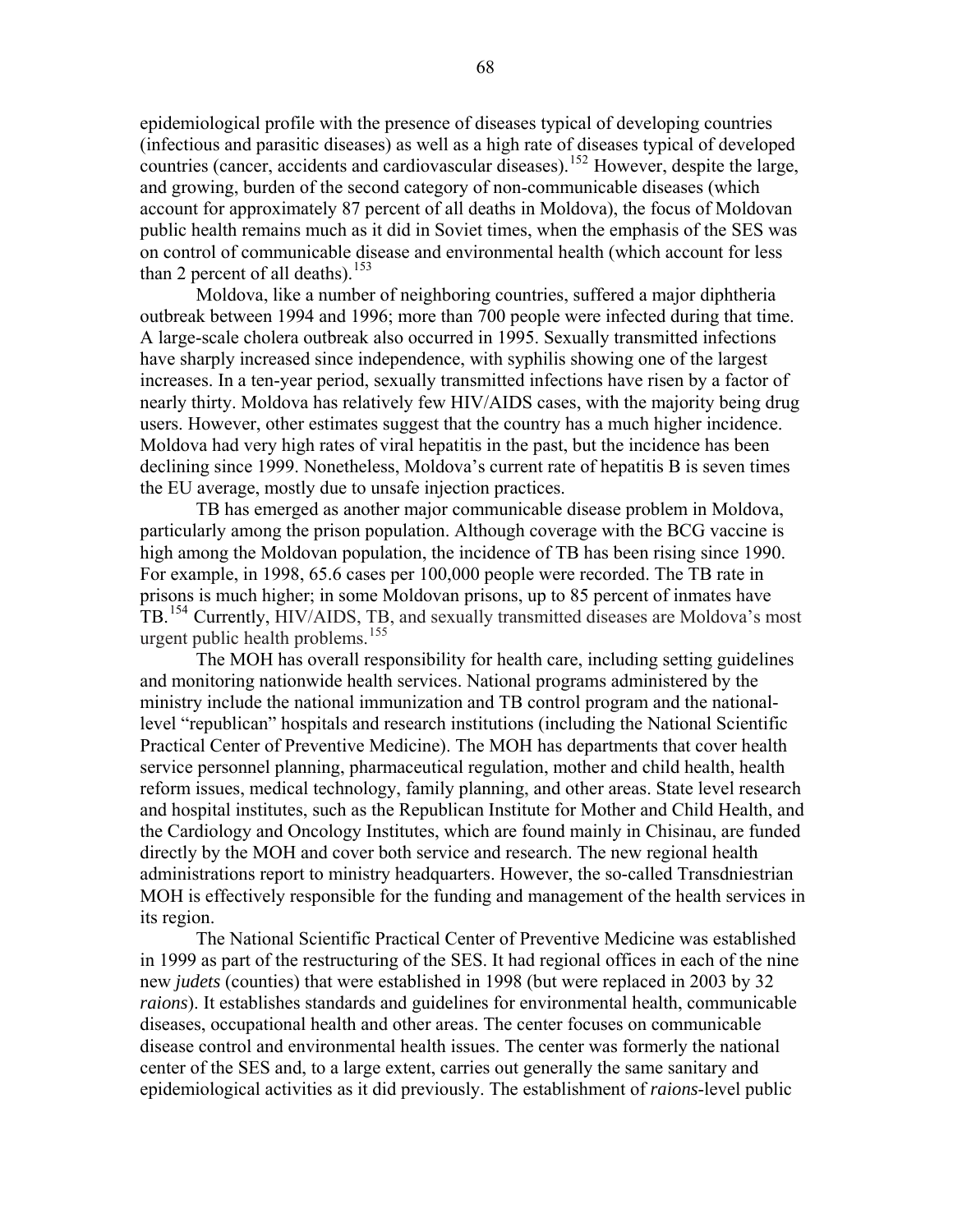health departments is planned within the next two to three years, which would bring together the center's work and is carried out through the Regional Health Administrations. The management of the national immunization program forms a key part of communicable disease activities. National TB control efforts are also being expanded and updated to be in line with international guidelines. However, prisons, where TB is concentrated, do not fall under the center's mandate. Other key programs include prevention of viral hepatitis, diarrheal diseases and cholera, anti-rabies programs and iodine deficiency disorders prevention. In Moldova, environmental health issues are of great importance due to fears that large tracts of agricultural land were heavily contaminated during Soviet times by large-scale and indiscriminate use of pesticides and artificial fertilizers. Ironically, in early 2006, Russia's Chief Sanitary Inspector, Gennadiy Onischenko, claimed that unacceptably high levels of heavy metals and pesticides had been detected in Moldovan wines and banned their import.

# **3. Current International Activities that Involve Moldova's Public Health System**

 The WHO has a large assistance program for Moldova to improve its public health and health provision systems. The WHO Country Office for Moldova was established in Chisinau in 1994. WHO's main assistance up to 2005 was in the following areas:[156](#page-9-0)

- reproductive health and maternal and child health;
- control and prevention of non-communicable diseases and impact assessment of water safety;
- certification of the country as polio free;
- creation of a national list of essential drugs;
- creation of a national health information system and training of decision-makers to use data; and
- TB and HIV/AIDS.

For 2006–2007, the main planned joint activities are in the areas of:

- policy recommendations on health financing reforms;
- a performance assessment for the health system;
- human resources planning;
- the Making Pregnancy Safer initiative, linked to the national reproductive health strategy;
- to strengthen the national system for reporting and surveillance of HIV/AIDS, and improvement of prevention and care of HIV/AIDS;
- to strengthen the use of Directly Observed Therapy Short course (DOTS) for TB control;
- to address non-communicable diseases: tobacco control, cervical cancer screening, suicide prevention, violence and injury prevention, involvement of primary health care in treating the most common conditions;
- to provide for safe drinking-water;
- to strengthen the country's capacity to respond to health crises; and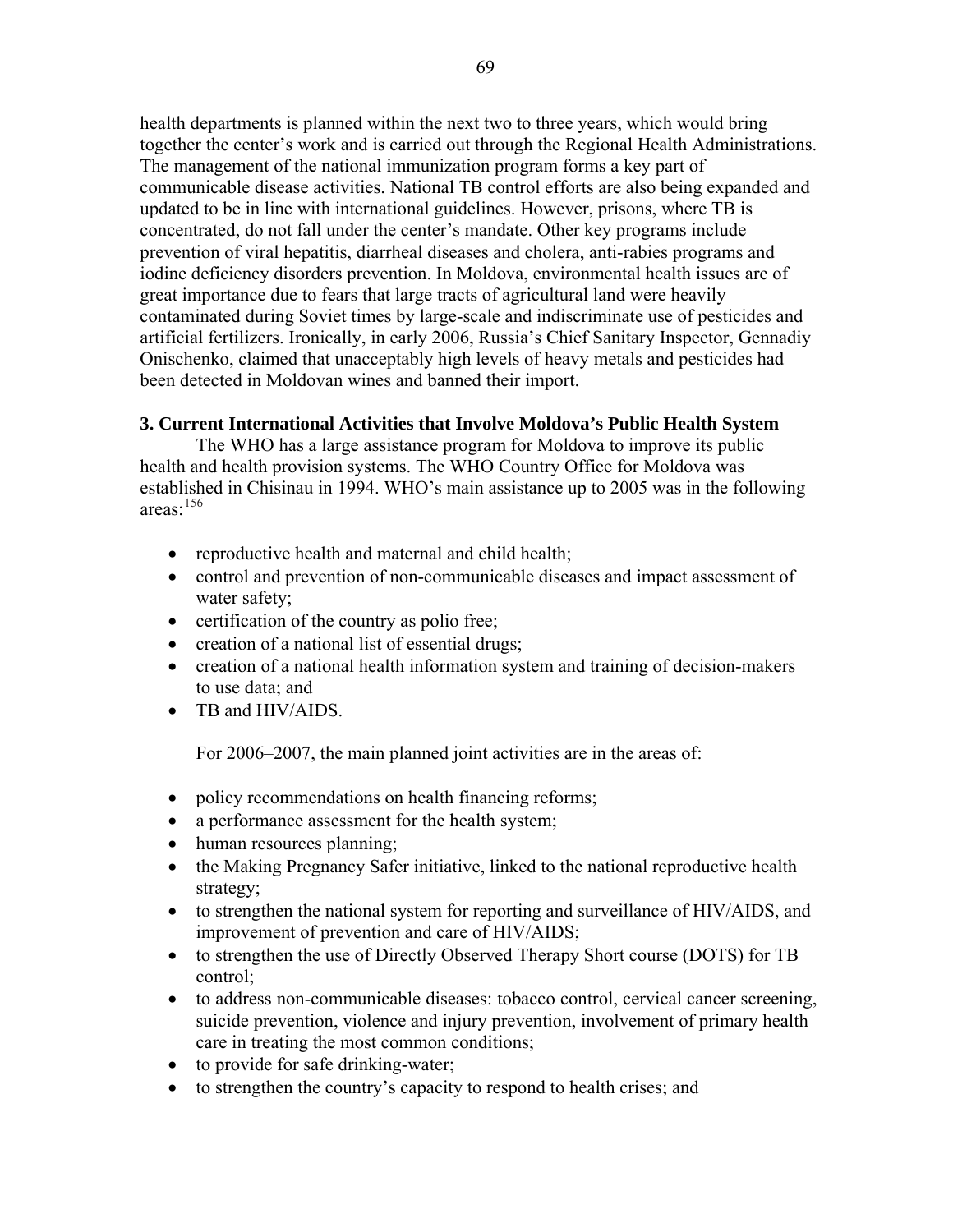• to insure blood safety.

There are other assistance programs similar to the one provided by the WHO that are operated by national agencies, such as the USAID and its European counterparts, but it is beyond the scope of this study to describe them. As far as international or bilateral agreements between Moldovan research institutions and foreign counterparts, in 2004 none could be identified. However, on December 7, 2004, Moldova joined the Science and Technology Center in Ukraine (STCU), thus becoming the STCU's fifth and newest recipient state. The STCU's Governing Board meeting notes from November 16, 2006, state that Moldovan scientists submitted 11 project proposals, and one had been funded.<sup>[157](#page-9-0)</sup> However, no information was available about either the nature of proposed projects or the project proposal that was accepted.

# **4. Analysis of the Moldovan Public Health System's Weaknesses and Proliferation Potential**

We are not in a position to analyze Moldova's public health system because unfortunately we do not have the information required for an evaluation. While some of the reports referenced in this study make a passing note of the Moldovan public health system, none provide any clues as to its effectiveness. Further, when one of the authors visited Moldova in May  $2003$ ,<sup>[158](#page-9-0)</sup> he could not collect trustworthy information about the system at that time. He did receive anecdotal information during conversations with scientists at the National Scientific Practical Center of Preventive Medicine that public health was sadly under funded and therefore had lost most of its doctoral-level professionals to internal and external brain drain. Many professionals reportedly emigrated, especially to Russia, but there was no way to verify this information. Persons interviewed shared derisive comments over the government's plan to establish SES stations in each of the 32 *raions*, the situation in Soviet times. They alleged that there was neither funding for building nor equipping the new stations, nor to hire personnel to staff them. If the statements from Moldovan scientists are to be believed, the current Moldovan public health system is in very bad shape and barely survives on funding from foreign sources.

No Moldovan biological facility took part in the Soviet BW program and available evidence indicates that no Moldovan scientists ever worked on Soviet biological weapons issues. It is the opinion of the authors that Moldova does not pose a direct biological weapons threat. However, it is possible that an insider could steal pathogenic bacterial strains from the Section of Conventional and Extremely Dangerous Diseases laboratory's culture collection and supply them to unauthorized entities. This possibility increases over time, as newly hired staff's level of capabilities is limited due to the low wages offered. Due to the Section laboratory's location, it would be difficult for an unauthorized person to enter the premises.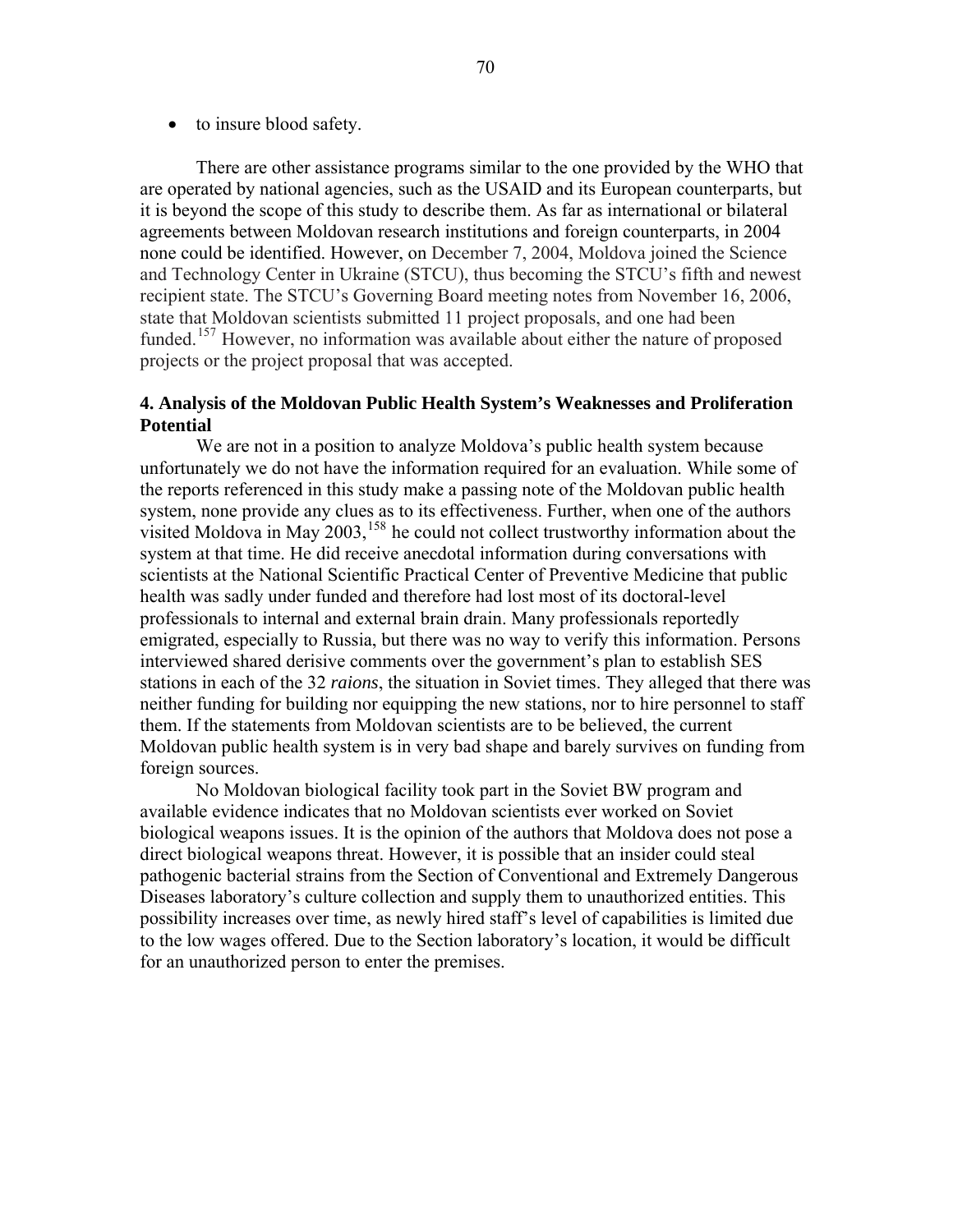# **Chapter VIII: The Anti-plague System of Tajikistan**

### **1. History of the Tajik Anti-plague System**

 By the early 1950s, Soviet epidemiologists performing a retroactive study determined that a plague epidemic that struck the villages of Marzich and Anzob in the Aini district of Tajikistan in 1898 rather than having been imported actually was of local origin. This determination was further supported by the fact that landscape and ecological conditions of the Pamir Mountains are conducive for natural circulation of plague among hosts and vectors. The Soviet MOH resolved to study the possibility of the existence of natural plague foci on the territory of Tajikistan. For this purpose, the Tajik AP Station was established in Tajikistan's capital Dushanbe in 1955.<sup>[159](#page-9-0)</sup>

 Throughout the Soviet period, the Tajik AP station was subordinate to the Soviet MOH, while the Scientific-Research AP Institute of Central Asia in Almaty, Kazakhstan (now A.M. Aikimbayev Kazakh Center for Quarantine and Zoonotic Diseases) oversaw its epidemiological activities and provided methodological guidance. In the 1980s, there were 90 employees at the Tajik AP station, including 13 physicians, 7 zoologists, 2 parasitologists, while the rest were represented by the auxiliary personnel (laboratory technicians, disinfectors, sanitary workers, drivers, guards, and the like). The Tajik AP station dispatched between four and six epidemiological teams annually to carry out epizootic monitoring. In terms of organizational structure, the Tajik AP station was comprised of laboratories for plague and cholera, a zoological department, and a vivarium. It had armed guards with direct phone lines to a local police unit. The guards protected the Tajik AP station's compound on a 24-hour schedule. The Tajik AP station was relatively well financed by the Soviet MOH according to historical annual budget figures. In 1970, the budget was 209,700 rubles (the Soviet ruble then was roughly equivalent to the U.S. dollar). In 1973, the budget was 261,300 rubles, and in 1986, it was 375,000 rubles.<sup>[160](#page-9-0)</sup>

 As a result of purposeful and systematic studies, Tajik AP scientists discovered the Gissar Mountainous natural plague focus in 1970. The first strain of *Y. pestis* was isolated in Tajikistan in 1970 as well. It was found that the strains of *Y. pestis* isolated in the Gissar focus had slightly different characteristics than strains found elsewhere, so Tajik AP specialists named them *Y. pestis Gissarica*. The main natural plague host in the Gissar focus is the juniper vole (*Microtus juldaschi*). The Tajik AP service also discovered and mapped potential plague foci, where plague epizootics occurred periodically in the rodent reservoirs but no strains of *Y. pestis* were isolated. The regions identified were in the Jirhital district (on the border with Kyrgyzstan), Kusmangir region adjacent to the Karadum Desert (on the border with Afghanistan), and Istravshon district (on the border with Uzbekistan).<sup>[161](#page-9-0)</sup>

After the Soviet Union's dissolution, Tajikistan suffered a severe economic downturn. As the Tajik AP system came under the jurisdiction of the cash-strapped Tajik MOH, it was deprived of almost all funding. But the breaking point occurred when the Tajik Civil War (1992-1997) broke out. The Tajik AP station happened to be located along one of the many frontlines between the Islamic militants from the United Tajik Opposition (UTO) and the pro-government secular armed forces of the Tajik military. There were frequent incursions of UTO militants onto the premises of the Tajik AP station, invariably accompanied by looting and destruction of property. The UTO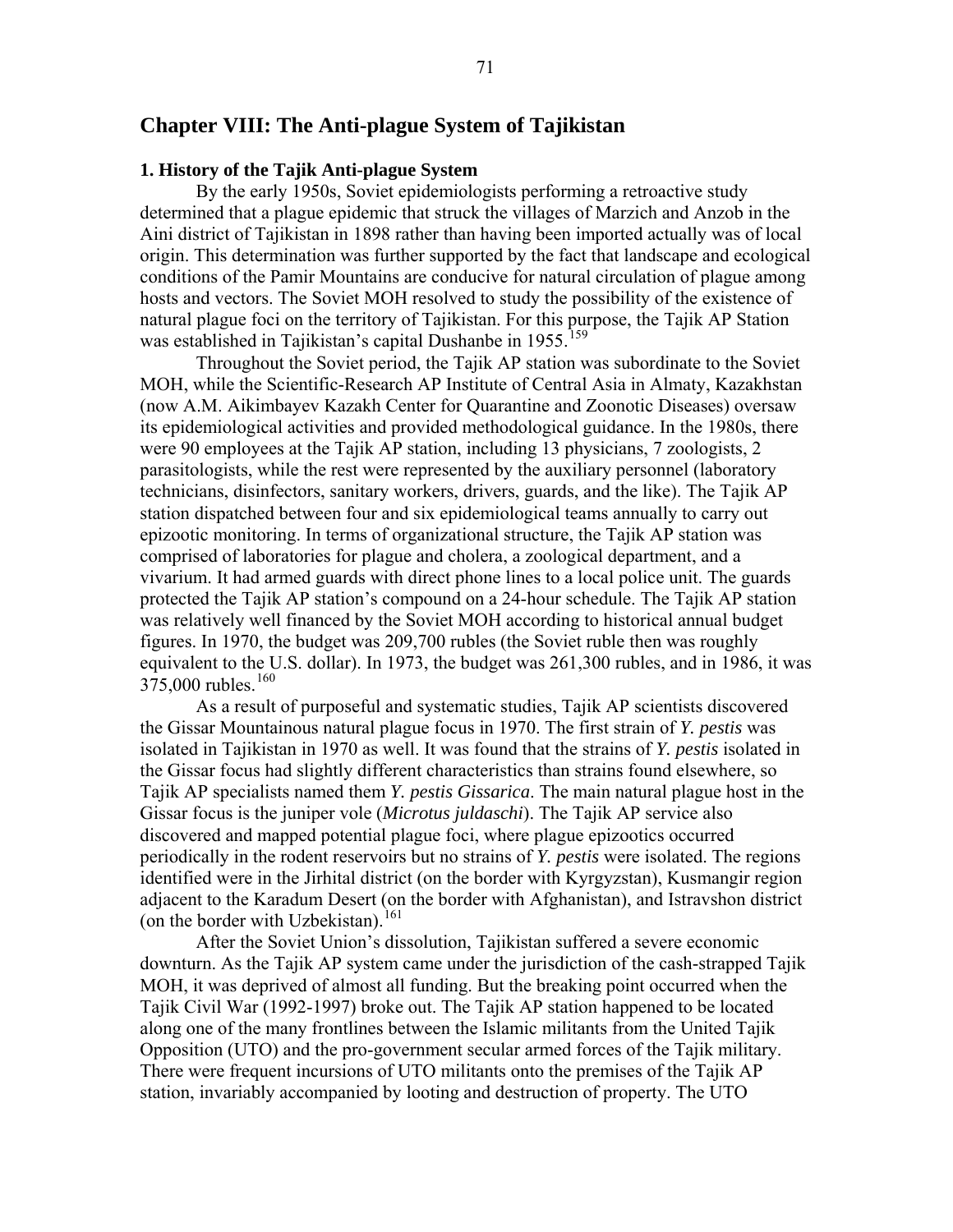militants were, however, not interested in laboratory equipment or pathogens. Instead they expropriated vehicles and stole refrigerators, air conditioning units, gas heaters, and auto parts. Soon after the outset of hostilities in 1992, the Tajik AP station's workers decided to destroy the station's cell culture collection in order to prevent the pathogens it contained from falling into the wrong hands. This was done by opening the vials containing the pathogens and submerging them in a large bucket containing Lysol disinfectant liquid. Documentation of the destruction was sent to the Tajik MOH and copies were stored at the Tajik AP station.

In 1992, Tajik militants overpowered the station's guards and then physically abused the then Tajik AP station's director, Dr. Kazimir Derlyadko. He fled to Russia soon afterwards, as did the majority of the Slavic (Russian and Ukrainian) staff members. As the non-Tajik staff members constituted the core of the Tajik AP station's expertise, this loss of staff largely destroyed the functionality of the Tajik AP station; only a small and primitive cholera laboratory continued to operate.<sup>[162](#page-9-0)</sup>

#### **2. Public Health Activities of Tajikistan's Anti-plague System**

 When the CNS staff visited the Tajik AP station in May 2003, it had the opportunity to interview a veteran AP worker, and the last remaining member of the Soviet-era core staff of the Tajik AP station, Dr. V.S. Maiboroda. According to Dr. Maiboroda, during the Tajik Civil War the deterioration of security situation outside Dushanbe made it impossible to carry out regular epidemiological monitoring of natural plague foci or undertake other field investigations. When in 1997 the Tajik AP station dispatched an epidemiological team for one month, the team members encountered different groups of militants, who expropriated the team's camping gear and gasoline. In 2000 and 2002, under his personal initiative, Dr. Maiboroda, accompanied by two assistants traveled to the Gissar focus to conduct at least a partial epizootic reconnaissance by determining the approximate population of rodents. The duration of these missions was limited to ten days.<sup>[163](#page-9-0)</sup>

 In May 2003, the only functional unit of the Tajik AP station was the cholera laboratory. Cholera is a substantial problem in Tajik areas adjoining Afghanistan, where there are large numbers of refugees. The cholera laboratory sporadically carried out bacteriological tests of water samples for the presence of the strains of *V. cholerae*. The Tajik MOH provides meager funds for this water monitoring.

The Tajik AP station's annual budget in 2003 was 10,582 Tajik somoni (TJS), which was roughly equivalent to \$3,425. Of this, more than half was used to pay the salaries of 63 employees. As is practiced elsewhere in the former Soviet republics, the administration of the Tajik AP station deliberately inflated the station's staff level with "dead souls" in order to receive more state funds. Thus, while officially the station had 63 employees, in actuality there were 35 (and many of these were hardly ever seen). The monthly salaries were extremely low; for example, the station's director's salary was 34 TJS (\$12) per month, while a physician with 13 years of professional experience received 19.8 TJS (less than \$7). With these low salaries, it was close to impossible for the station to attract qualified cadres. In order to offer additional incentives, Dr. Maiboroda promised the new hires (who were mostly from rural provinces) living quarters on the station's compound. However, after working for about a year many quit, but continued to occupy the quarters they had been provided without fear of being evicted. Some of the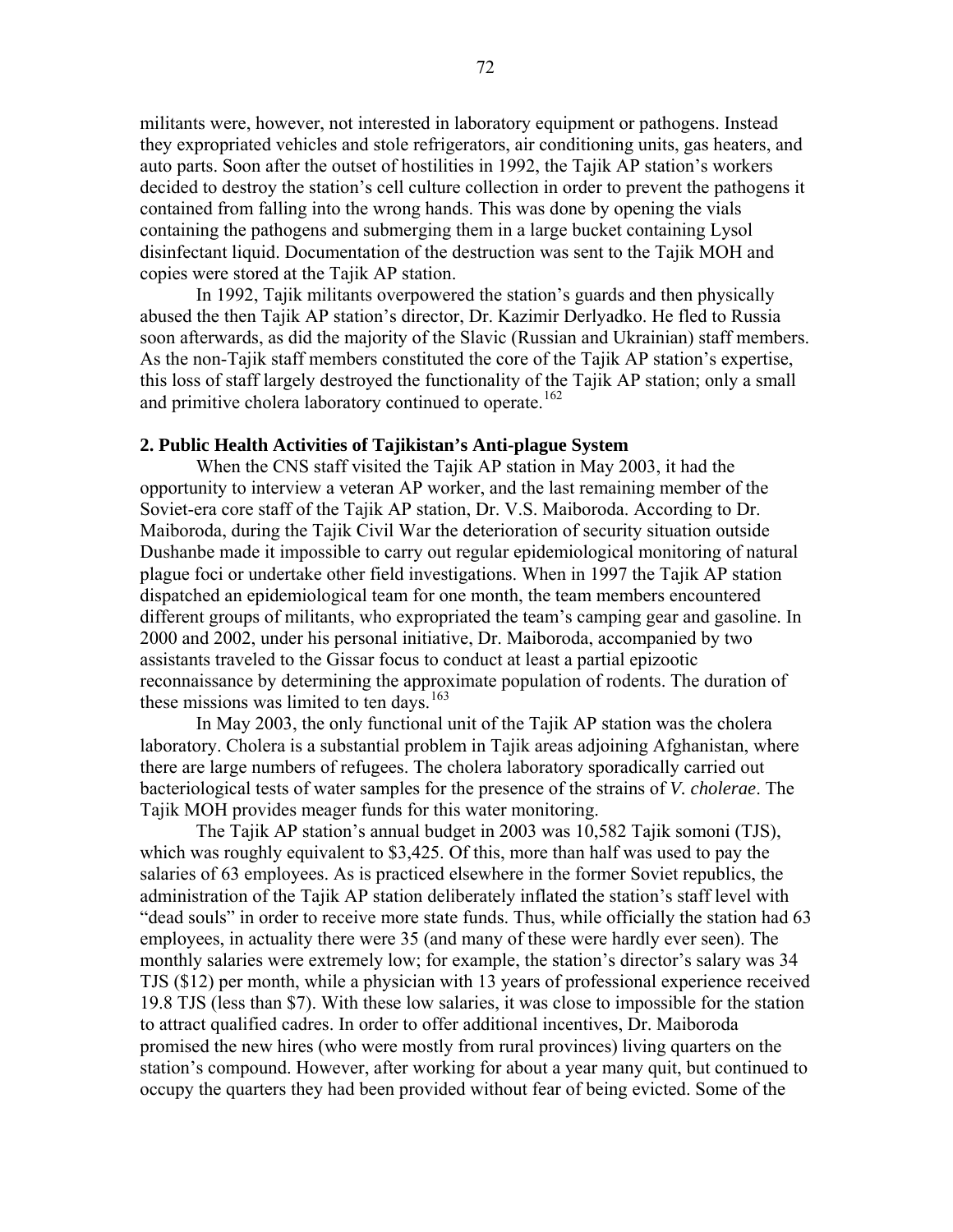former employees even managed to illegally privatize their accommodations. As a result, squatters appropriated many of the station's living quarters.<sup>[164](#page-9-0)</sup>

## **3. International Activities that Involve Tajikistan's Anti-plague System**

 Although certain national and international aid organizations are active in Tajikistan, including the USAID and the CDC, the Tajik AP system was not benefiting from this assistance as of late 2004.

## **4. Analysis of the Tajik Anti-plague System's Weaknesses and Proliferation Potential**

 The Tajik AP system in 2003 had only one function, to perform minimal cholera surveillance. It is deficient in all aspects; leadership, human resources, facilities, equipment, and supplies. In view of these vast problems, a detailed analysis of the system is pointless.

The existence of the Gissar natural plague focus should prompt the Tajik government to attempt to revive the Tajik AP station and system. From this point of view, the appointment of a young former SES physician in April 2003 as the director of the station served as the promising sign. However, he faces enormous challenges, the chief one among them was the chronic shortage of funds coupled with the apparent indifference of Tajik MOH officials.<sup>[165](#page-9-0)</sup>

As far as our investigation could determine, no Tajik institution or scientist was involved in the offensive Soviet BW program. Therefore, there is no proliferation threat of biological weapons know-how from Tajikistan. The Tajik AP station, having destroyed its culture collection, poses no threat with regard to potential proliferation of pathogens. Its equipment has been thoroughly looted, so there is no threat from availability of dual-use equipment.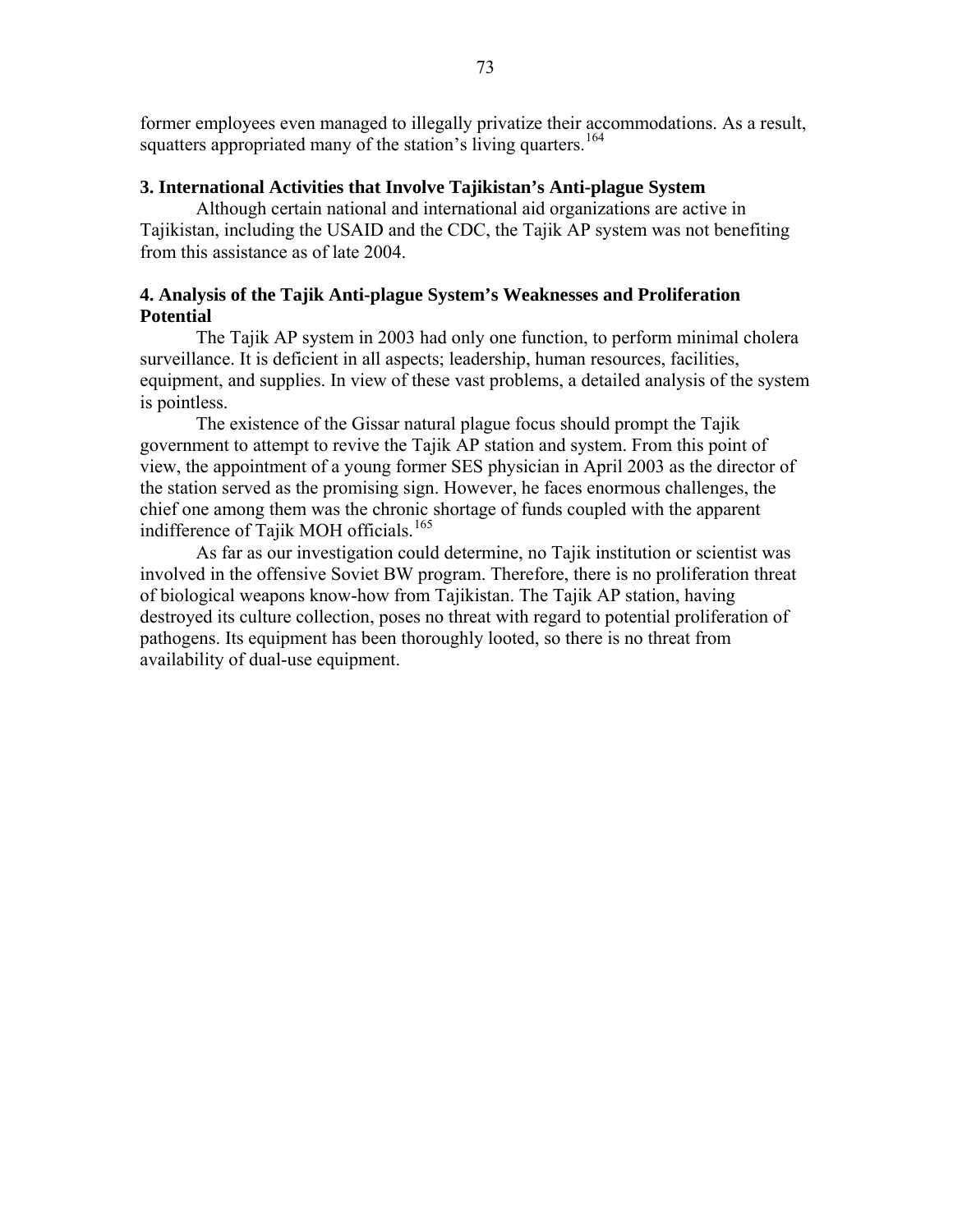# **Chapter IX: The Anti-plague System of Ukraine**

## **1. History of Ukraine's Anti-plague System**

Unlike other nations covered in this report (with the exception of Belarus and Moldova), Ukraine has no natural plague focus. The republic nevertheless needed to establish an AP system because throughout history its ports have been important passageways for the movement of plague from the Far and Near East to Russia and Europe. In particular, through the centuries ships carrying rodents infected with plague have arrived at Black Sea ports, particularly Odessa, Mykolayiv, and Kherson. The ships offloaded cargo along with plague-infected rodents and the people who then were instrumental in spreading the disease northward. That fact that such incidents occurred many times in the past is evidenced by the presence of eight separate cemeteries in Odessa that only contain graves of plague victims, representing the eight plague pandemics that occurred during 1793 – 1910. So, while the Ukraine AP system is small in size compared to other NIS, with just two facilities, it has a long history and remains important to Ukraine's public health today.

 The main mission of the Ukrainian AP system since its establishment has been to interdict plague originating from foreign ports and preventing it from becoming established in Ukraine and spreading elsewhere. Therefore the two Ukrainian AP facilities responsible for fulfilling this mission are located in strategically important cities, namely Odessa and Simferopol.

## *Odessa*

Due to the importance of Odessa as a transit point for plague, possibly the first plague epidemic control facility in the world was established in the city in 1886 by the renown Ukrainian scientists I.I. Mechnikov, M.F. Hamaley, and Y.Y. Bordakh, and named the Odessa Bacteriological Station.<sup>[166](#page-9-0)</sup> After having gone through several name changes, in 1965 it was renamed the I.I. Mechnikov Odessa Scientific and Research Institute of Viral Diseases and Epidemiology.

 In a parallel development, the Odessa Port AP Laboratory was founded within the Odessa harbor by epidemiologist M.A. Minchin in 1937. This was apparently done after the League of Nations requested the Soviet government to establish a plague laboratory because of fears of plague being imported into Europe through the Odessa harbor. This laboratory was renamed the Odessa AP Station in 1970 and, in 1997, after Ukraine's independence, was reorganized into the State AP Station of Ukraine.

 The latest AP system-related development, in 1999, was that the I.I. Mechnikov Odessa Scientific and Research Institute of Viral Diseases and Epidemiology and the State AP Station of Ukraine were merged and the resulting institution was named the I.I. Mechnikov Ukrainian Scientific-Research Anti-plague Institute (hereafter Mechnikov AP Institute).<sup>[167](#page-10-0)</sup> It is located on Tserkovna Street in Odessa city, a few miles east of a famous landmark, the Potemkinsky Stairs.<sup>[168](#page-10-0)</sup>

Going back to Soviet times, lacking natural plague foci, plague bacteria can be found only at Ukrainian seaports in infected rodents or their ectoparasites. Therefore the most important, and dangerous, task for the Odessa AP Station throughout the Soviet era was to catch rats and mice on ships and around the harbor and culture them and their ectoparasites for pathogens. In addition to plague bacteria, over the years the station has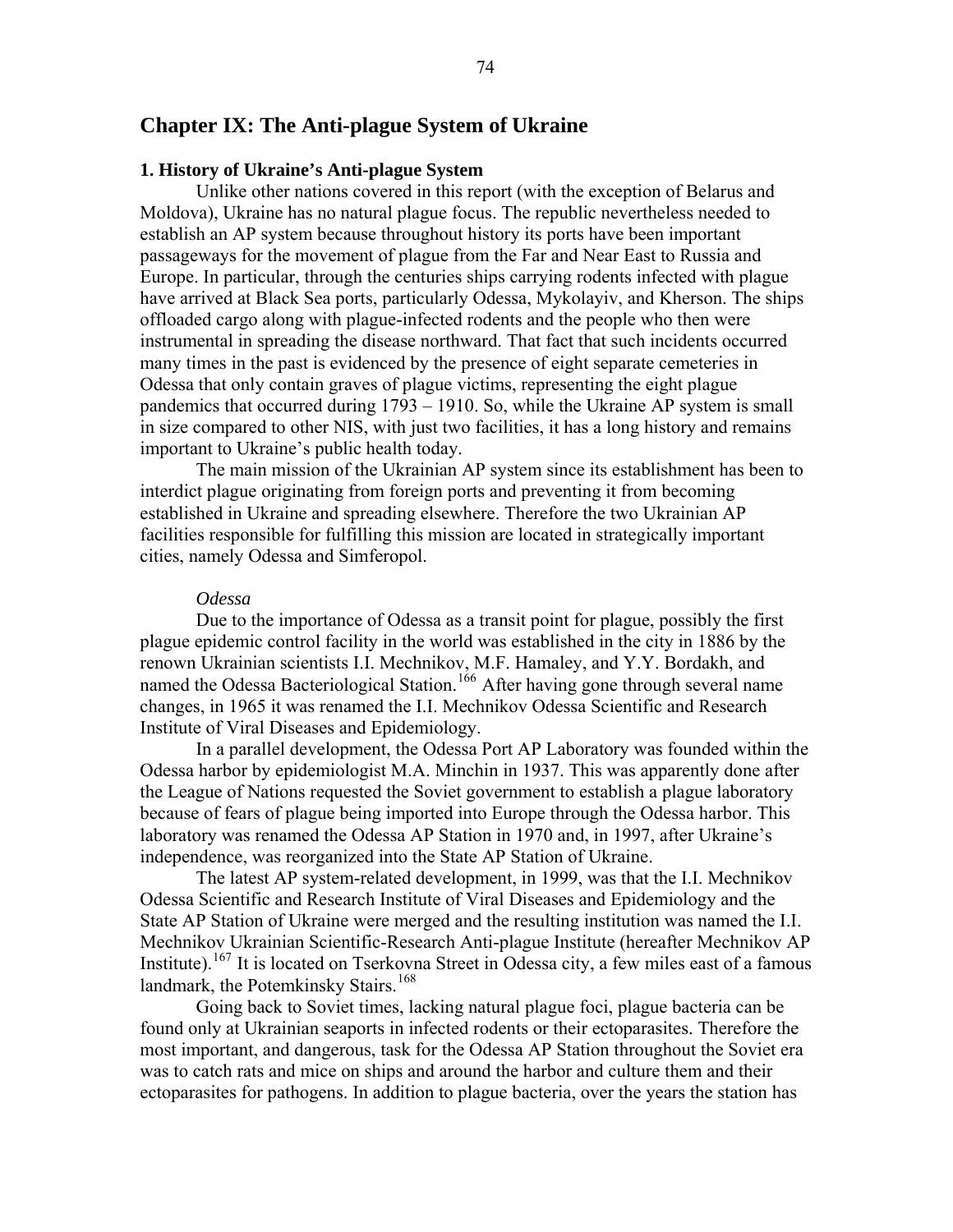recovered bacteria from rodents that cause cholera, tularemia, leptospirosis, and brucellosis. Beyond Odessa, the station was responsible for monitoring the situation related to plague, cholera, anthrax, tularemia, and leptospirosis in the western and northwestern parts of the USSR, although its activities were mainly undertaken in Ukraine and Moldova. Its major responsibilities were to eliminate these diseases as much as possible and to train local health officials on how to handle and test dangerous pathogens. The station worked under the Rostov AP Institute, and reported to the Ukrainian SSR MOH, which in turn reported to the Soviet MOH.

Before 1985, all of the Odessa station's work was secret, meaning that it had no contacts with any institute outside the Rostov AP Institute and other Soviet AP facilities. The station's scientists were not allowed to publish in the open literature, although some of its staff members published articles in parochial publications, such as those published by Mikrob and the Almaty AP institute. When reporting on its work, Odessa scientists had to use code words for diseases; for example, "Form 10" represented plague. With the institution of *glasnost* soon after Mikhail S. Gorbachev was elected as the General Secretary of the Communist Party Central Committee in March 1985, some of the Odessa AP station's work became public knowledge, but some remained secret. For example, the station was not allowed to reveal the number of victims of cholera, plague, tularemia, and other disease outbreaks to anyone outside the Rostov AP Institute and MOH. The first foreign visitor to the Odessa AP station, from Bulgaria, was received in 1986, but visitors from the West were not allowed until two Israeli scientists came as part of a team from the WHO in 1991. The first U.S. citizen to visit the station did so in 2000.

 In the 1980s, the station employed between 120 and 130 staff members on an average, including 30 doctoral-level scientists. Usually, it would dispatch five or six field expeditions per year. Field teams could be as small as three persons or, if there was an active epidemic, up to 40-50 persons. When necessary, the Ukrainian MOH augmented teams with experts from other institutes. Teams were routinely sent to study natural foci of tularemia, cholera, CCHF, and others. For example, there were 24 *oblasts* in Ukraine and the Crimea that possess natural tularemia foci. Periodically, tularemia becomes a serious problem and large-scale outbreaks occur. For example, during 1946-1948, there were two large-scale tularemia outbreaks in the Odessa region. The reasons appears to have stemmed from the recently concluded World War II; due to a shortage of farm workers harvests lay abandoned in the fields, allowing for a tremendous increase in the rodent population that carried tularemia bacteria. Eventually, approximately 50,000 people became ill with tularemia. Although sporadic cases of tularemia occur with some frequency, since the 1940s outbreaks, Ukraine has not suffered any large-scale tularemia epidemics.

The Odessa AP Station was well supported in Soviet times so it could do all the work that it was assigned. This situation continued for the first year of Ukrainian independence, roughly through 1992. At that time, a doctoral-level scientist earned about 500 rubles per month, while a regular scientist was paid about 300 rubles per month. In addition, AP workers were paid extra bonuses when they worked with dangerous pathogens. This was a time when a person living in Odessa paid 10-12 rubles per month for a nice apartment and 20 kopeks (100 kopeks per ruble) per liter of gasoline. In general, in Soviet times scientists were considered members of a highly honored profession and were compensated accordingly.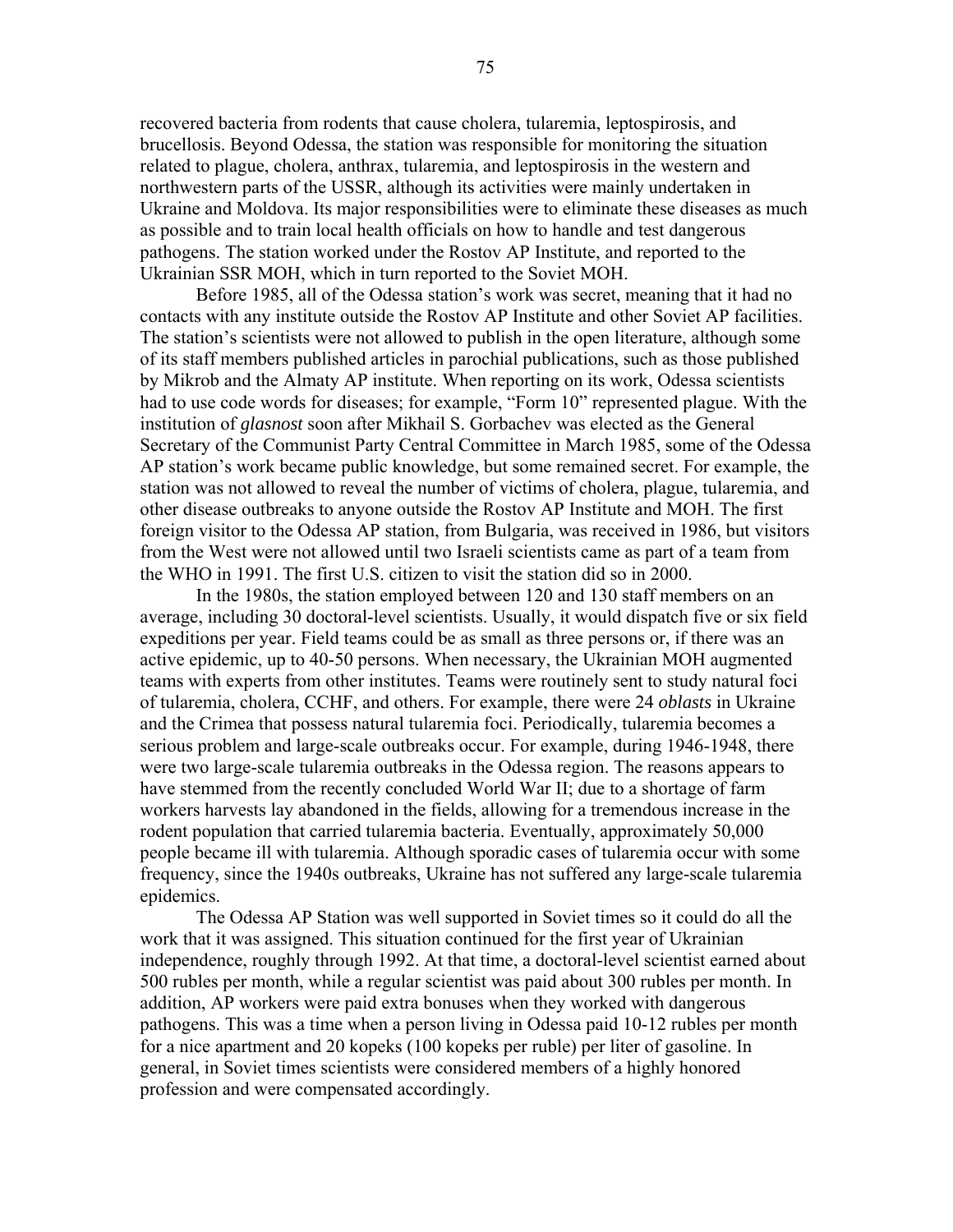Since the end of 1992 and beginning of 1993, the station's financial situation became dire because it did not receive funding on a regular basis from the government. Payments of salaries often were delayed and their amounts were substantially less than in Soviet times. In addition, the price of everything rose rapidly, which made it almost impossible for the station to continue doing serious work. There were several years when no field expeditions were sent out or, if one was sent out, its membership was small and remained in the field for no longer than a few days. It has only been in the last couple of years that the station's situation has improved somewhat so that it can at least perform its most important functions. Hence it has had an important role in efforts to control and eliminate cholera in recent times. Although cholera is not endemic to Ukraine, it is often imported; for example, in recent times Ukraine experienced cholera outbreaks in 1991, 1994, and 1995.

The Mechnikov AP Institute, established in 1999,  $^{169}$  $^{169}$  $^{169}$  has slowly grown. In 2004, it employed 208-210 persons, including 43 doctors and 10 laboratory assistants who perform scientific research in the first two departments, while 30 doctors and 25 assistants work in the third and fourth departments.

 Salaries at the time of the CNS staff's visit for institute workers remain much lower than in Soviet times. For example, in 2004 a deputy director was paid 600 hryvnias (HR) (about \$113) per month. A regular scientist received about 400 HR (\$75) per month and a new scientist about 250 HR (\$47) per month. For comparison, a family needed about 2,500 HR (\$472) per month to live decently in Odessa. Of this amount, a worker pays between 80 and 150 HR (\$15-28) per month for a reasonably comfortable apartment, although apartment rents continue to climb.

 The new institute's organizational structure and responsibilities were as follows. In 2004, the institute's director was Dr. Yurii Boschenko. Under the director, there were three deputy directors. The first was in charge of the administration and accounting, while the other two have scientific responsibilities. The first, Dr. Lev Y. Mogilevsky, was in charge of the Department of Especially Dangerous Bacteria and Virus Research, encompassing all work dealing with Groups I and II bacterial and viral pathogens. The second deputy director of science was in charge of the Department of Prophylaxis of Plague and Other Especially Dangerous Infections, a practical department that performs fundamental research on vaccinations, diagnostics, and the like. In 2004, Dr. George Stepanovich Skriptenko was the deputy director.

 The Department of Especially Dangerous Bacteria and Virus Research had the following laboratories: $170$ 

- Laboratory of epidemiology
- Laboratory of especially dangerous bacterial natural infections
- Laboratory of especially dangerous virus infections
- Laboratory of the ecology of especially dangerous strains
- Laboratory of ecology of carriers and vectors of especially dangerous strains
- Laboratory of slow infections (prions) and AIDS

 In general, the Department of Especially Dangerous Bacteria and Virus Research concentrated on performing research to clarify the evolution and development of natural foci of tularemia, leptospiroses, psittacosis, cholera and other vibrios, and arboviruses. In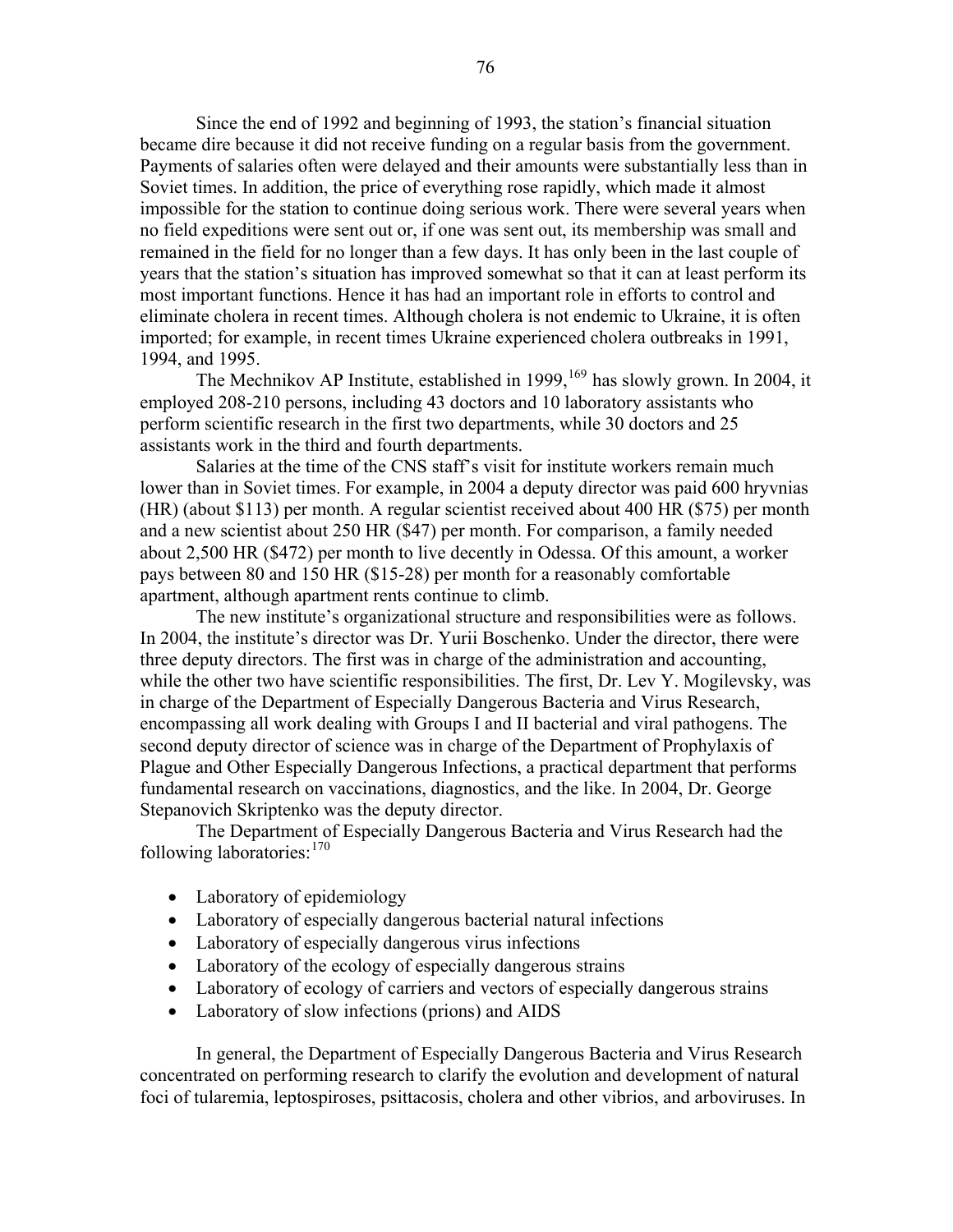recent years, it developed a particular interest in arboviruses related to birds—such as CCHF virus and West Nile fever virus—because southern Ukraine is a major transit point for birds migrating from Africa to Europe and some are carriers of these viruses. However, until 2004, this department had never studied the CCHF virus directly.

 The Department of Prophylaxis of Plague and Other Especially Dangerous Infections has the following laboratories:

- Laboratory of cytopathology and morphology
- Laboratory of genetics and selection of especially dangerous bacteria and viruses
- Laboratory of chemical therapy and immunological preparations

The Department of Prophylaxis of Plague and Other Especially Dangerous Infections' main objectives were to improve vaccines against tularemia and rabies. In addition, the institute had two specialized departments. The Department of Licensing performed research on inventions that result from the institute's work, to determine whether any of it can be patented. If it is determined that a patent is advisable, the department was in charge of filing patent applications. The Department of Organization of Prophylaxis of Plague and Other Infections was responsible for providing expert assistance to the SES regional stations. It had four small laboratories: the Epidemic oversight center, the Bacteriology laboratory, the Virology laboratory, and the Laboratory of carriers and vectors. This department did only practical work, such as identifying microorganisms and helping diagnose diseases.

The institute had a fairly sizeable collection of pathogens, although its administration claimed to never have had, nor have now,  $171$  any cultures of group I pathogens.[172](#page-10-0) Whenever institute scientists work on a group I pathogen, it is destroyed after this work is completed. Further, the institute tries to limit its collection of non-group I pathogens, keeping only reference and atypical strains.

In 2004, the state of the institute's biosecurity was of questionable efficiency. As for physical security, the institute was better guarded than most AP facilities that CNS staff has visited, but not as well as it should be. The wall and fence surrounding the institute could be improved and more surveillance cameras would enhance biosecurity. In 2004, there was no particular threat to the institute from outsiders. There was no terrorist activity in the area. Although Odessa is the home to many criminal enterprises, some of who have international reach, to date none had bothered the institute. As far as the institute security staff was aware, there had been no unauthorized attempt to enter the institute.

## *Simferopol*

The second AP facility in Ukraine is the Crimea AP Station,  $173$  was founded in 1971 in response to cholera pandemic that originated from Alexandria, Egypt, but that came to affect southern Ukraine. Odessa was especially hard hit, suffering approximately 125 victims, but cholera also spread throughout the Crimean peninsula.<sup>[174](#page-10-0)</sup> The station's original mission was to provide advice, develop standard procedures, and carry out specialized work on cholera. Its first director was Galina Fedorovna Mitsevich, who previously had been the director of the Crimea Region Sanitary Epidemiological Station. The Crimean AP Station was built at Maryino, a suburb of Simferopol, where it remains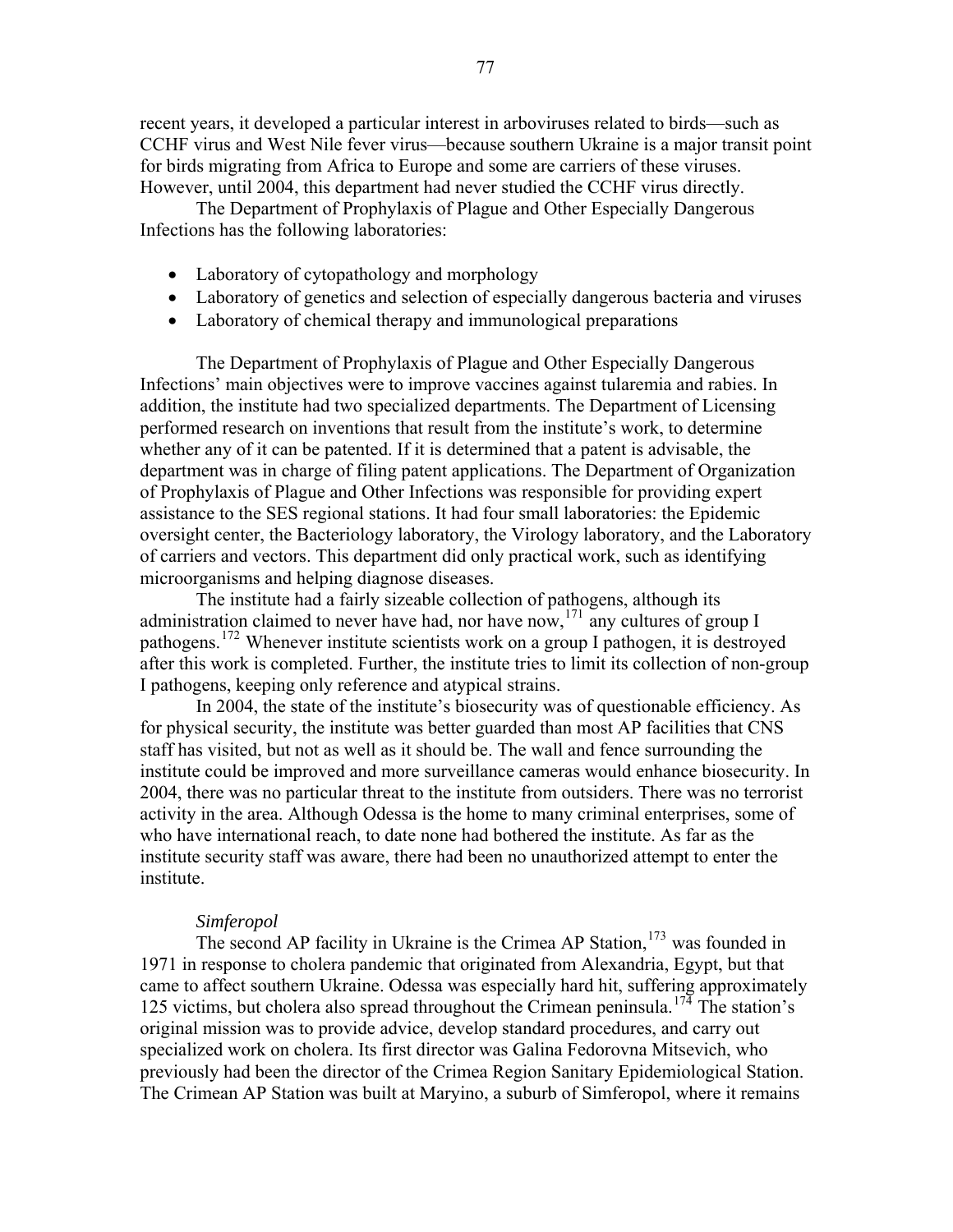today. Simferopol is located in approximately the middle of the Crimean peninsula, about 250 kilometers southeast of Odessa. The Crimean AP Station is comprised of a one-story stone building, an infectious material facility, and other working areas.

By 1976, the station's responsibilities went far beyond cholera in the Crimean peninsula; it was responsible for disease monitoring in eight regions of eastern Ukraine, as well as the seaports of Berdyansk, Mariupol, and Kherson. A new branch of preventive medicine at that time was border sanitation, which involves preventing the importation and spread of quarantine diseases from abroad. This work included developing plans for epidemiological surveillance and helping medical institutions prepare for epidemics. This type of work soon became the station's major occupation. By the 1980s, the station had begun monitoring the natural foci of diseases such as tularemia, anthrax, leptospiroses, brucellosis, and yersiniosis. In 1986, the station opened a virology laboratory to study tick-borne encephalitis, CCHF, hemorrhagic fever with renal syndrome, and West Nile fever. In this work, the station collaborated with specialists from many cities in Russia, including Nizhny Novgorod, Kaliningrad, Lipetsk, Murmansk, Rostov-on-Don, Chita, Krasnodar, and Elista, as well as cities in former Soviet republics that now are independent states, including Baku in Azerbaijan; Yerevan and Spitak in Armenia; Tbilisi in Georgia; Almaty, Aralsk, and Kyzyl-Orda in Kazakhstan; Tashkent, Andizhan, and Termez in Uzbekistan; Minsk in Belarus; Vilnius in Lithuania; and Riga in Latvia.

 It is claimed that research at the Crimean AP Station led to a number of discoveries, including the identification of five phages that analyze non-01 serogroup cholera vibrios; the first isolation in Crimea from humans and the environment of halophilic and other rare vibrio species, *Yersinia enterocolitica*, and pseudotuberculosis pathogens. In addition, the station's investigators are said to have discovered and mapped natural foci of tularemia, leptospiroses, intestinal yersiniosis, tick-borne encephalitis, CCHF, and hemorrhagic fever with renal syndrome. The station's members have reportedly presented over 300 reports to international, all-union, and republic congresses, symposia, and conferences; published over 230 scientific papers in various journals; and defended 1 doctoral dissertation and 4 candidate dissertations.

 In 1991, the Crimean AP Station became a part of the Ukraine MOH. However, as a result of serious economic difficulties in Ukraine, the station was downsized. Most important, the virology laboratory was closed and some experienced senior staff departed. In 1997, Aleksandr B. Khaitovich, Doctor of Medical Sciences and Professor at the Crimea State Medical University, was appointed head of the station and began working to reestablish its reputation in Ukraine (Khaitovich was still the station's head as of December 2004).[175](#page-10-0)

 In 2001, the station celebrated its 30th anniversary. Attending the ceremonies were the Chairman of the Presidium of the Supreme Council of Crimea Autonomous Republic, representatives of Ukraine's President in the Crimea Autonomous Republic, representatives of the Ukraine and Crimea Ministries of Health, the Chief State Sanitary Physician of Crimea, and directors of various government agencies. The program honored important achievements made by the station. Twenty staff members received recognition and awards from the Supreme Assembly of Crimea Autonomous Republic, the Council of Ministers of Crimea Autonomous Republic, and the Ukraine and Crimea Ministries of Health.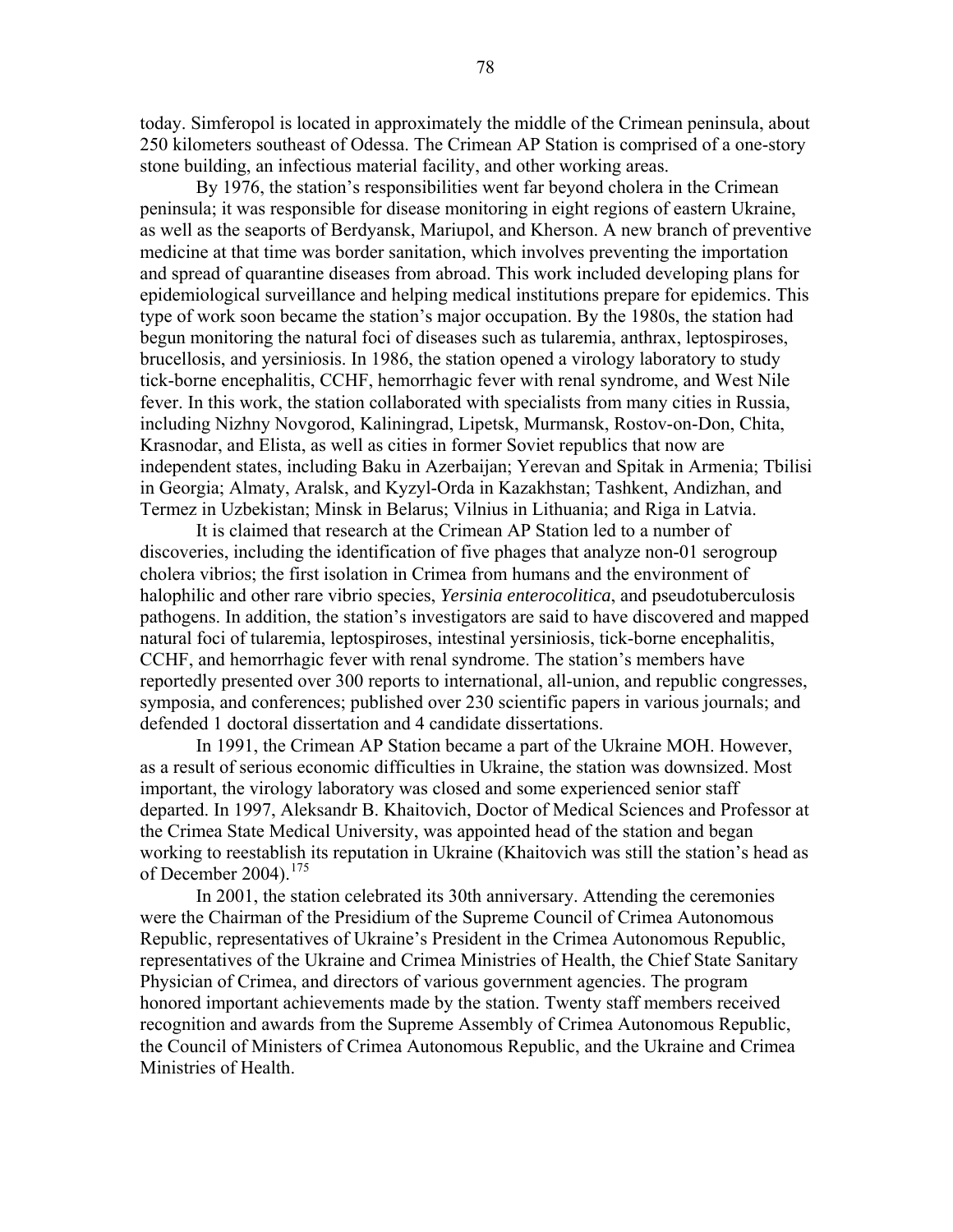The Crimean AP Station currently provides health-care institutions with advisory, methodological, and practical assistance concerning border controls, prevention, and control of quarantine and other high-risk infectious diseases. Furthermore, it appears that the Crimean AP Station simultaneously serves as the Republic AP Station for the Autonomous Republic of Crimea.<sup>[176](#page-10-0)</sup>

## **2. Public Health Activities of the Ukrainian Anti-plague System**

 As in other NIS countries, the state SES has the main responsibility for promoting and sustaining public health, including controlling communicable diseases and assuring environmental protection. Ukraine's AP system appears to have a very small role in public health as demonstrated by the fact that it is not even mentioned in a report published by the WHO Regional Office for Europe, which probably provides the most thorough and current overview of Ukraine's health system.<sup>[177](#page-10-0)</sup>

The SES's main responsibilities are epidemiological surveillance, investigations of infectious disease outbreaks, monitoring food and water supplies, and identifying environmental hazards. In 2000 the SES was comprised of 778 stations and 28 disinfecting stations. At that time it employed approximately 65,000 persons, including about 11,000 medical doctors and 27,000 mid-level health workers. Its budget was part of the national budget administered through the MOH. $178$ 

Most of the epidemiological studies of the most dangerous infections found in the Ukraine are performed by the  $\overline{\text{SES}}$ .<sup>[179](#page-10-0)</sup> There are 30 laboratories at regional SES centers that perform initial investigations of disease outbreaks. The Central Sanitary-Epidemic Station of the Ukrainian MOH in Kiev is responsible for quality control at the regional SES laboratories, investigating errors and mistakes at regional SES laboratories, and assessing the performance of regional SES laboratories. It also provides training to the staff of regional SES laboratories on how to handle and transport samples containing dangerous organisms. It serves as a reference laboratory for all Ukrainian clinical laboratories.

In terms of the public health activities of Ukraine's AP system, there is no available information on the public health activities of the Crimean AP Station. According to the available information on the Mechnikov AP Institute's public health activities, it is probably low. The problem is lack of money; the institute's total budget in 2002 was only 1.2 million HR (\$226,000). This sum appears to be sufficient to allow the institute to operate at a low level of activity, but is not enough to purchase new equipment or sufficient supplies. As far as our observations could discern, the station's ability to perform field studies is extremely limited. Our estimate is that many of the functions that were responsibilities of the AP system in Soviet times have been taken over by the SES since Ukraine's independence.

As mentioned previously, Ukraine has no natural plague foci. However, the country has problems with other dangerous diseases including anthrax, listeriosis, tularemia, brucellosis, cholera, rabies, and rickettsiosis. Further, Ukraine has some "polyinfectious" natural disease sites—sites where several types of infection exist at the same time—for example, tularemia and listeriosis. It experiences several cases of human anthrax per year and isolates of *B. anthracis* can be readily recovered from several environmental sites. Ukraine occasionally has had some cases of brucellosis, but they always were imported, usually from Turkey and Italy. Rabies, which is mainly carried by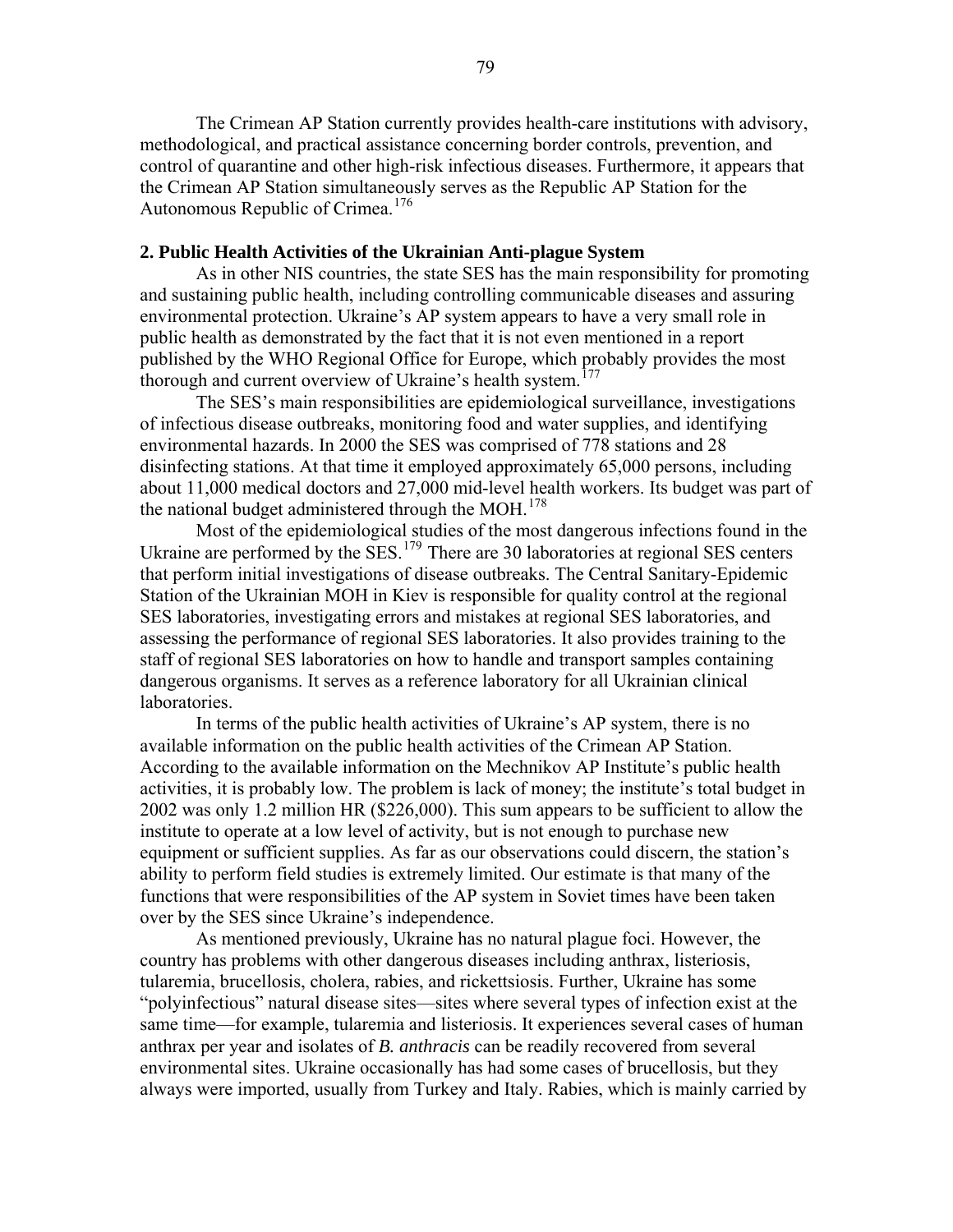red foxes, is a continuous problem for Ukraine (as well as neighboring Germany and Poland), so AP researchers monitor the main natural reservoirs of this virus.

Waterborne infections have historically presented pressing and difficult problems to Ukraine. Of highest importance has been cholera, although typhoid fever, shigellosis, and hepatitis A and E have also been problematic.<sup>[180](#page-10-0)</sup> In recent times, Ukraine experienced a serious cholera outbreak in 1991, caused by the contamination of the Dunay River, which originates in Rumania. The largest cholera outbreak since the 1920s, was in 1994, affecting over 2,500 persons. Contaminated waters of the river South Bug were responsible for the 1994 epidemic, with the contamination having originated in Dagestan. This outbreak continued in 1995. During 1997-2002, approximately 3,000 persons contracted hepatitis A by drinking contaminated water. Contaminated waters from shaft wells and reservoirs still remained a large problem for public health in Ukraine the time of this report. In general, cholera is most prevalent during June-September; during these months all regional SES stations have to report on local cholera status every two weeks. If any cholera isolates are recovered, the facts about them are supposed to be posted on the World Wide Web.

Ukraine has a national system of epidemiological surveillance that appears comprehensive and well organized, comprised of "…sanitary-epidemiological stations, anti-plague institutions, and scientific and research institutions of epidemiological specializations." In addition, there supposedly are "...91 sanitary units [that] act in international airports, sea and river harbors, highways and railroad stations."[181](#page-11-0) However, according to interviews, in general the Ukrainian public health system is neither well run, nor efficient, nor comprehensive. This is mostly due to it being considerably underfunded. As an AP scientist confided, "we usually learn of disease outbreaks elsewhere in Ukraine from newspapers or television, and then in the most sensationalist and unreliable terms."[182](#page-11-0) The questioning of other scientists throughout Ukraine elicited similar comments, to the effect that there is no central system of conveying epidemiological information of importance to public health workers and the ability of both SES and AP facilities to undertake epidemiological investigations is very low or non-existent.

It bears noting that one a governmental level, the Soviet era biosafety/biosecurity procedures were starting to be replaced in 2004 as the Ukrainian government was developing its own procedures under the direction of the Chief State Sanitary Doctor.<sup>[183](#page-11-0)</sup> The government was following the WHO biosafety guidelines in this endeavor. The first Ukrainian protocol for biosafety procedures was to come into effect in early 2005; they deal with methods for working with group I and II pathogens. The second protocol was to be completed in late 2005; it deals with preparing for and responding to the importation of especially dangerous infections. We do not know if either protocol has actually been completed and adopted by the Ukrainian legislature.

## **3. International Activities That Involve the Ukrainian Anti-plague System**

Before 2004, the Mechnikov AP Institute received no support from either international or other foreign sources. It had no sources of funding from outside sources at all; for example, it does not rent out space or perform contract research for private parties. Although we are not certain about the funding situation at the Crimean AP Station, as far as the authors are aware no Westerner has ever visited it. It therefore is unlikely that it has any support from international sources.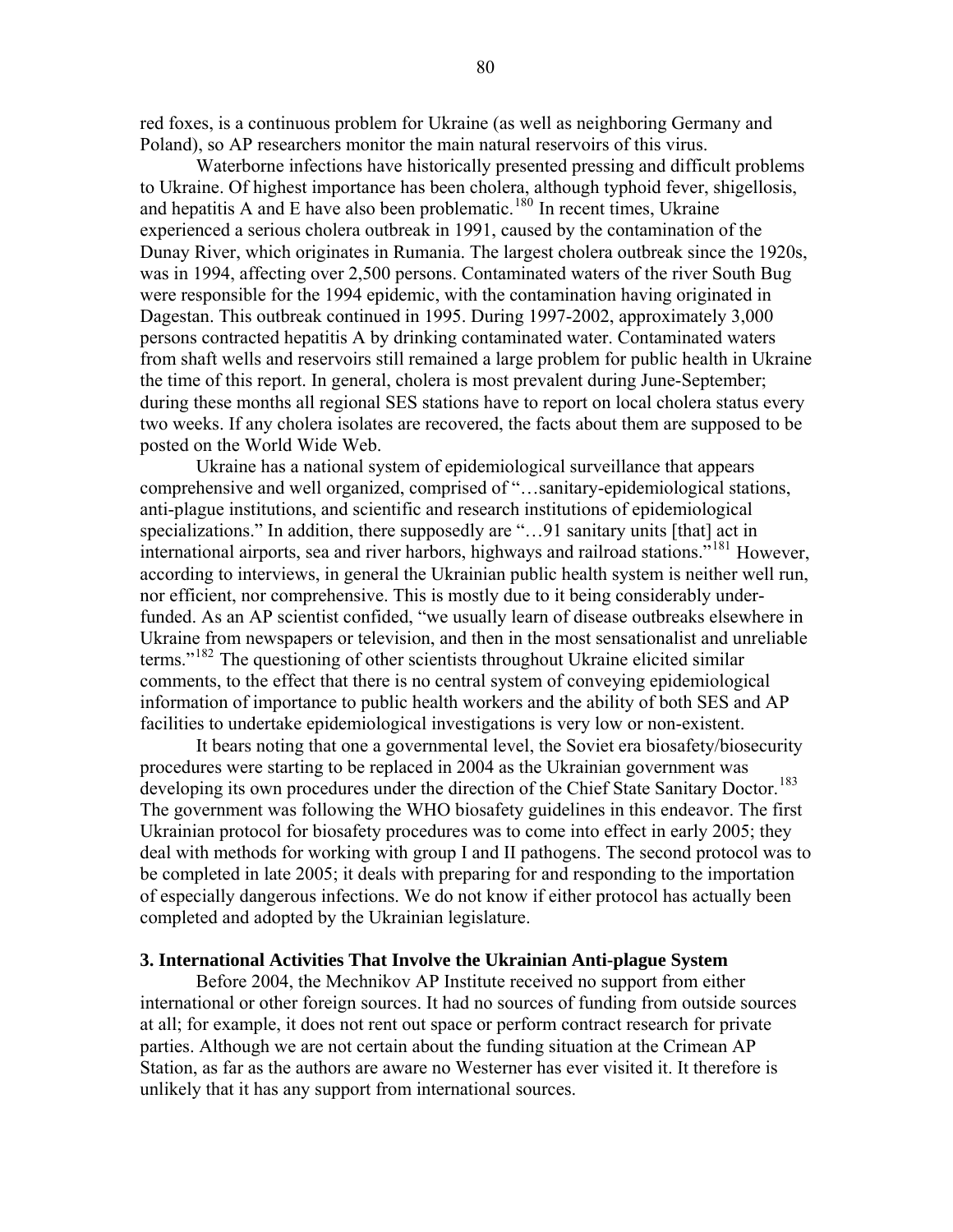Perhaps the Mechnikov AP Institute's first involvement with foreign collaborators was in regards to the wetlands restoration projects during 1999-2003 that were supported by the EECNET Action Fund (EAF), whose main sponsors are Dutch agencies and nongovernmental organizations. These projects probably only paid for direct expenses incurred by institute researchers.

Theoretically, any Ukrainian biomedical institution that once had connections to the Soviet BW program could get projects funded by the STCU if they were deemed scientifically valuable. For the first time, researchers from the Mechnikov AP Institute (with collaborators from the I.I. Mechnikov Odessa National University and A.V. Bogatsky Physico-Chemical Institute in Odessa) developed a proposal called the "Elaboration of a system for drug-design and selection of effective anti-herpetic preparations using modern computer technologies," that was funded by the STCU in 2004 for the amount of \$183,320. The Mechnikov AP Institute was awarded a second STCU project in December 2005, receiving almost \$200,000 for a project on tularemia control, and a third in 2006, again for about \$200,000, which involves nanotechnology and vaccine development. It can be expected that as its staff learns how to write proposals, the Institute will become more successful in having its proposals accepted by the STCU.

In September 2005, the Mechnikov AP Institute entered into collaboration with the U.S. Naval Medical Research Unit 3, based in Cairo, Egypt, to sample wild birds for avian influenza. By early 2006, more than 2,000 birds had been sampled.<sup>[184](#page-11-0)</sup> This collaboration continues at the time of this writing, but how it is funded, or the amount of funding, has not been published.

Another promising development for Ukrainian biological sciences in general was that on August 29, 2005, Ukraine and the U.S. signed the Nunn-Lugar Biological Agreement (CTR Program). Under this agreement, the U.S. promises to assist Ukraine to:

- Upgrade the security for pathogens currently stored at various health laboratories throughout Ukraine;
- Significantly reduce the time required to accurately diagnose disease outbreaks in Ukraine and assess whether they are natural or the result of a terrorist act; and
- Allow for cooperation in developing better diagnostic tools and treatments to protect both U.S. and Ukrainian populations against infectious diseases. This includes leveraging U.S. laboratory capabilities to improve detection of endemic diseases in Ukraine.<sup>[185](#page-11-0)</sup>

It is unclear how much funding this agreement will bring to Ukrainian biological sciences. At the time of the agreement, \$15 million was promised the Ukrainians. However, this amount has been increased by over 100 percent by 2007, and may be further enlarged. Our estimate is that the Mechnikov AP institute and the Lviv Scientific and Research Institute of Epidemiology and Hygiene of the MOH<sup>[186](#page-11-0)</sup> will receive the lion's share of this new funding.

## **4. Analysis of the Ukrainian Anti-plague System's Weaknesses and Proliferation Potential**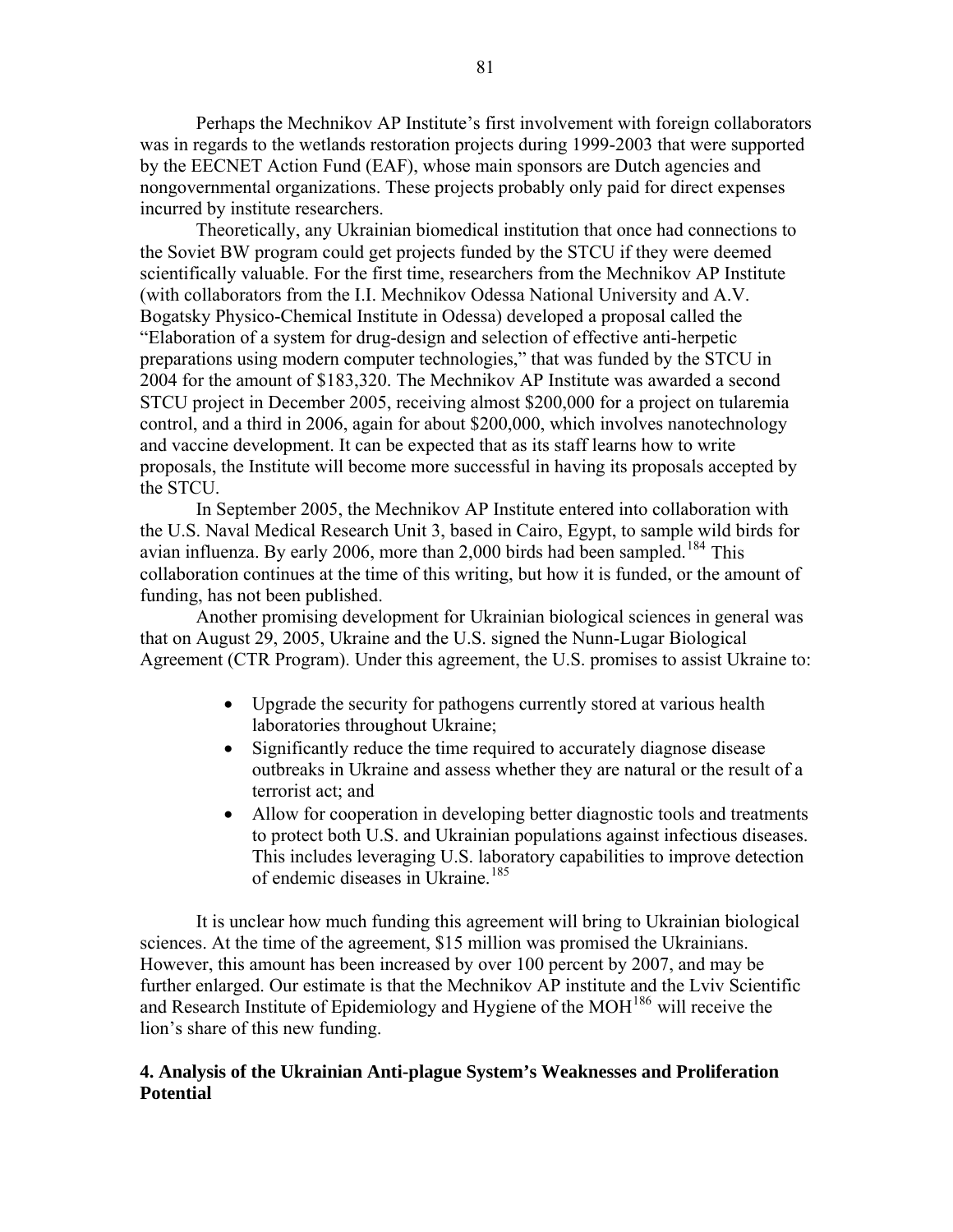There was no Soviet offensive BW facility in Ukraine, but the Lviv Scientific and Research Institute of Epidemiology and Hygiene was an important Problem 5 institution whose work program was classified. No foreigner was allowed to enter its premises until 2002. Since it did not belong to the Soviet AP system, it will not be discussed here further except to state that since it performed strictly defensive R&D, the proliferation threat it poses is probable low.

As for the Mechnikov AP Institute, its management claimed in 2003 that it knew nothing about either the Soviet offensive or defensive BW program. We question the second since it was in effect a closed facility until the late 1980s and worked on highly dangerous Group II pathogens and, probably, at least at time on some Group I pathogens since at least 1965. It would make sense if at least one of its laboratories worked on Problem 5 projects. Yet, as far as the authors can discern, the institute has a good safety record.

As for biosecurity, the Mechnikov AP institute is fairly well guarded and is surrounded by a high wall. It would be difficult for outsider to gain unauthorized access to its laboratories. Nevertheless, the possibility that insiders could supply pathogens from the institute's culture collection to unauthorized persons is a distinct possibility. In addition, it is equipped with some better than adequate equipment and associated supplies. For these reasons, the Mechnikov AP Institute does pose a not inconsiderable proliferation threat.

Since Ukraine henceforth will benefit from the CTR Program, we expect that the biosecurity aspects of the Mechnikov AP institute will substantially improve by 2009. Already plans are being developed for rebuilding its BL3 laboratory so that is will meet WHO standards for such a facility. When this and other biosecurity measures have been instituted, they will serve to substantially decrease whatever proliferation threat the institute now poses.

As for the Crimean AP Station, the authors have no way to assess its proliferation potential or whether it presents any biosafety or biosecurity threats.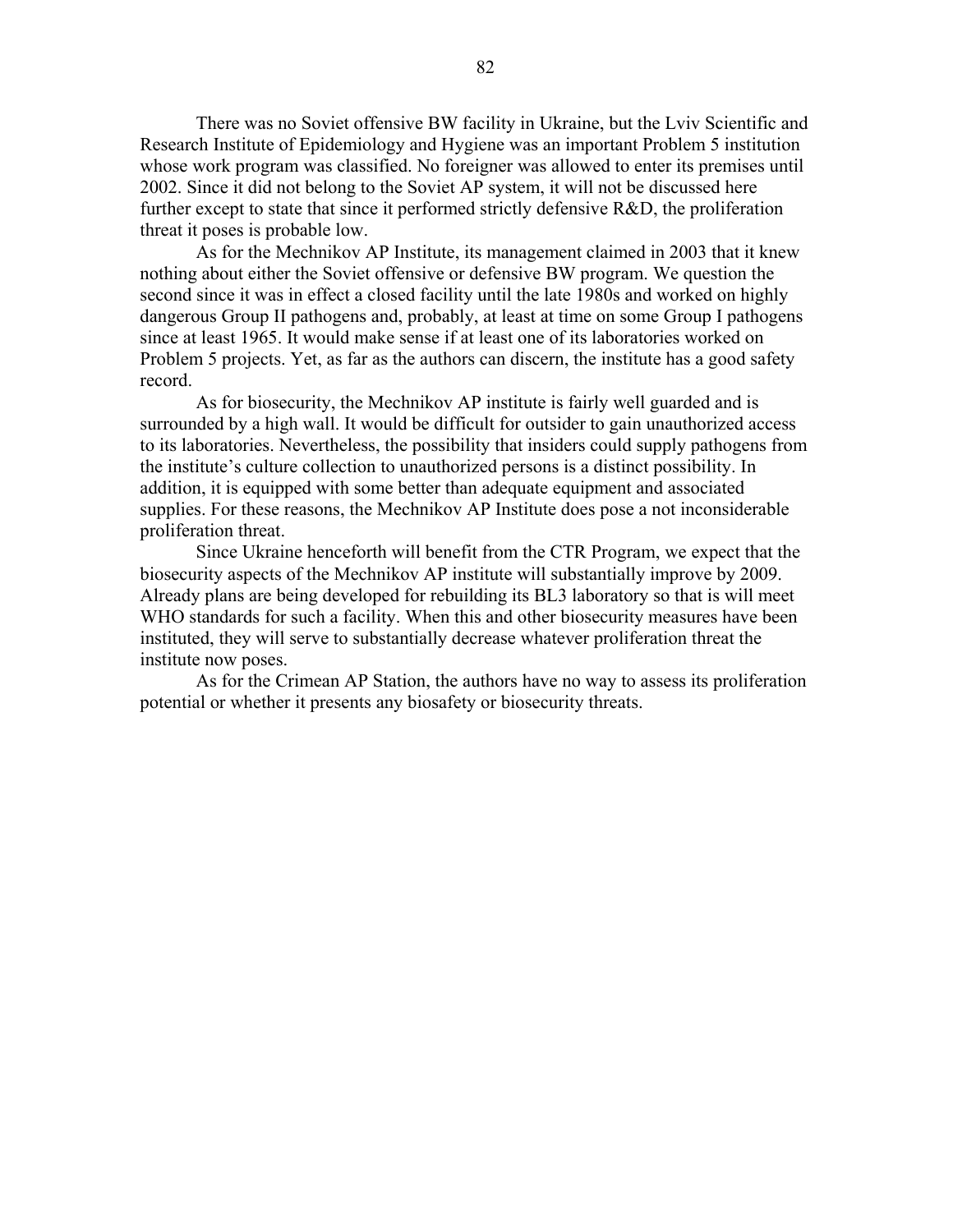# **Chapter X: The Anti-plague System of Uzbekistan**

## **1. History of the Uzbek Anti-plague System**

 In Soviet times, the Uzbek AP system was comprised of four main facilities and four field stations reporting to various government agencies. Two regional AP stations (the first, "Uzbek," located in Tashkent and the second located at Karakalpak) reported to the Soviet MOH's Second Directorate.<sup>[187](#page-11-0)</sup> The Uzbek and Karakalpak regional AP stations had two AP field stations each, in Bukhara and Zarafshan, and Takhtakupir and Turktul, respectively. One railroad AP station reported to the Ministry of Railways (Tashkent). The railroad station was created in 1950, and was responsible for monitoring the land within 5 meters of railroad tracks in Uzbekistan. Its laboratories, mounted on railroad cars, traveled across the country and took samples from land on both sides of the tracks. One AP station, at Uchkuduk, serviced the Nawoiy Mining and Metallurgical Combine (NMMC) and reported to the Soviet MOH's Third Directorate.<sup>[188](#page-11-0)</sup> Among these facilities, only the Uzbek and Karakalpak AP stations were associated with the Almaty AP institute in Kazakhstan, which provided methodological guidance to the stations and reviewed their work plans.

As in Kazakhstan, most of the AP stations were set up in response to plague outbreaks in specific areas. For instance, the Karakalpak station was founded on November 9, 1949, in the aftermath of plague outbreaks in Nukus city during 1947-1948. Similarly, as a result of two human plague outbreaks in Uchkuduk and Tamdy settlements, the Zarafshan AP station was founded on August 11, 1982, as a field station subordinate to the Uzbek regional station.

Unlike Kazakhstan, which inherited a rather coherent AP system after the breakup of the Soviet Union, Uzbekistan acquired a rather disparate set of facilities. Whereas in Kazakhstan most AP facilities were already under the authority of the Almaty AP institute in Soviet times, the Uzbek AP facilities had no unifying component. To foster some cohesion in its national AP system, the Uzbek government decided to establish the Center for Prophylaxis of Quarantine and High-Risk Infections (CPQHRI) in 1999.<sup>[189](#page-11-0)</sup> CPQHRI was put in charge of all AP stations located in Uzbekistan. The new organization was established at the former Uzbek AP station in Tashkent and became the de facto coordinating AP facility of Uzbekistan. The Karakalpak station was given the status of a CPQHRI branch, and the other stations were subordinate to them. In 2004, the Uzbek AP system was comprised of 12 facilities: the CPQHRI, the CPQHRI branch in Karakalpak, one regional AP station, six field stations, and three seasonal laboratories.

In 2002, CPQHRI employed 741 people (station staff included).<sup>[190](#page-11-0)</sup> Today, it reports to the Chief State Sanitary Physician and the MOH Department of Sanitary-Epidemiological Monitoring. The CPQHRI and its Karakalpak branch receive funds from the MOH and then distribute them to the subordinate AP organizations.

As lead agency, the CPQHRI manages, coordinates, plans, and supervises the activities of all AP facilities in Uzbekistan. The only exception is the state-owned NMMC's AP station, which functions independently and is subordinated to the management of the NMMC.

In 2004, CPQHRI was comprised of 8 laboratories, including: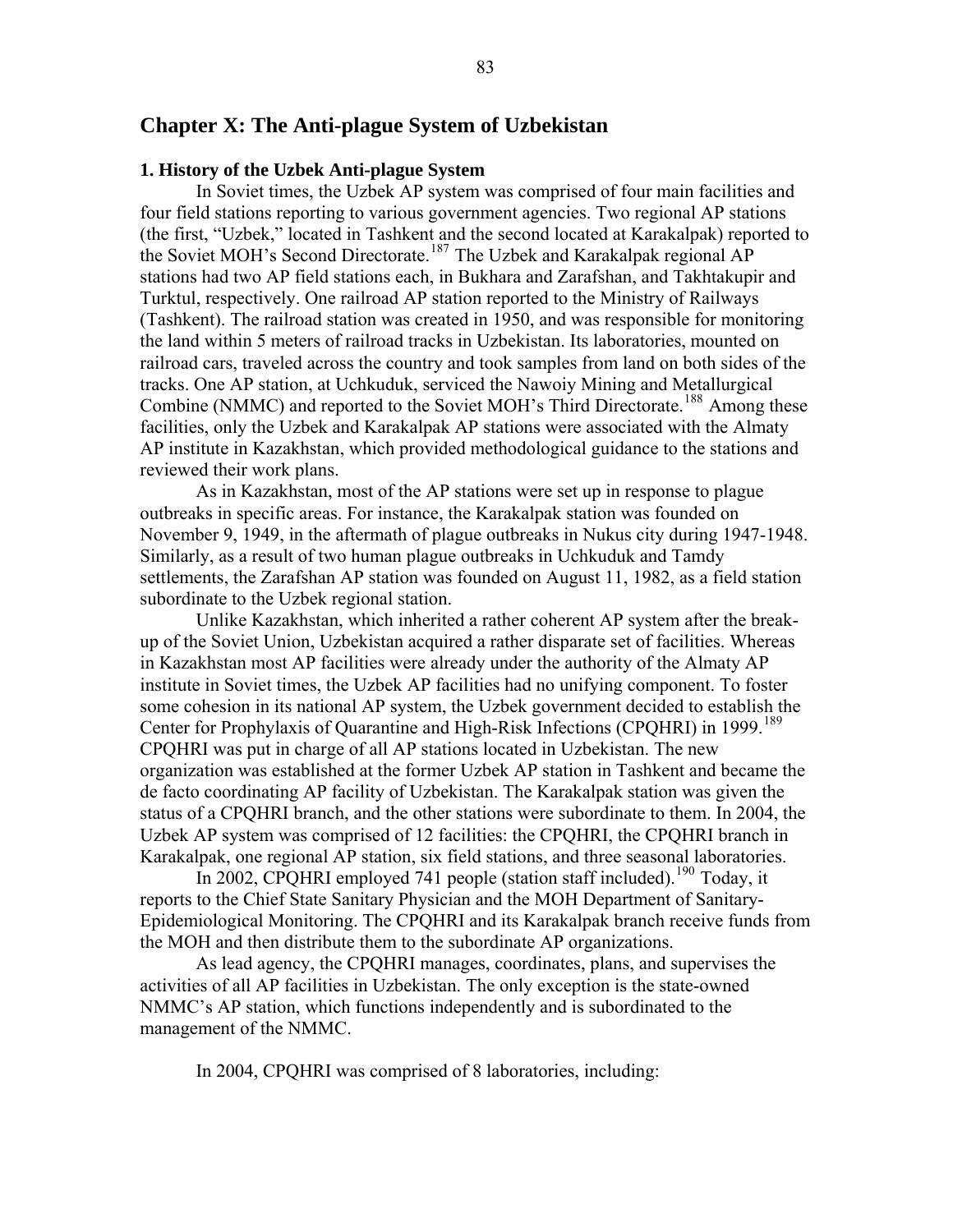- Laboratory of the National Collection of Group I-II Pathogenic Bacteria;
- Plague Epidemiology and Bacteriology Laboratory; Cholera Epidemiology and Bacteriology Laboratory;
- High-Risk Viral Fevers Laboratory;
- Zooparasitology Laboratory;
- Department of Organization and Methodology;
- Department of Culture Media Production; and
- Laboratory Animal Vivarium.

CPQHRI also created a training center to train personnel from the Uzbek AP system who dealt with diseases from group I and II and the SES, who dealt with all group II diseases except plague (see Table 2). Training sessions lasted six weeks and there were 200 to 300 trainees per year.

The Karakalpak branch functioned, and still does today, as a regional AP station having as primary areas of responsibility disease surveillance and epizootic monitoring of natural plague foci in the territory of the Autonomous Republic of Karakalpakstan. The field AP stations, on the other hand, are responsible for disease surveillance and epizootic monitoring of smaller geographic areas.

## **2. Consequences of the Financial Crisis**

 Uzbekistan suffered severely from the post-Soviet economic downturn. The crisis was more serious in Uzbekistan than in Kazakhstan due to its higher poverty level. Unlike Kazakhstan with its sizeable deposits of petroleum and natural gas, Uzbekistan's economy is based on traditional agriculture, mainly cotton, vegetables, and fruit. As a result of Uzbekistan's penurious state, the AP system in Uzbekistan has been seriously underfunded and since 1992 has operated with a significant deficit.

Although some Uzbek AP facilities lost personnel after the break-up of the Soviet Union, the Uzbek AP system has not endured waves of massive departures as in Kazakhstan. One of the reasons for this is that in Soviet times, the Uzbek AP system employed very few ethnic Russians, who in other FSU republics were the first to depart starting in 1992. Some Uzbek facilities actually have more employees today than in 1992. This is an artificial increase, however. In order to obtain more funding from the government, facility directors inflate the number of employees they need. They then use these funds to increase the salaries of existing employees, who end up performing the work of two people. $^{191}$  $^{191}$  $^{191}$ 

In 2004, one of the major problems experienced by the Uzbek AP system in general was an inability to retain qualified personnel and to hire new qualified employees. This situation arose largely due to the low level of the compensation offered for labor-intensive and dangerous work. In 2003, salaries ranged from the equivalent of \$25-\$35 a month for an AP scientist with experience.<sup>[192](#page-11-0)</sup> As in other NIS, salary payments were often delayed.

Since the break-up of the Soviet Union, all Uzbek AP facilities have suffered a shortage of equipment and material to conduct research and disease surveillance work. Laboratory equipment was obsolete and facilities needed major renovations and upgrades. The Uzbek AP system also experienced an acute shortage of bacteriological diagnostic products, culture media, vaccines, reagents, instruments, special clothing, and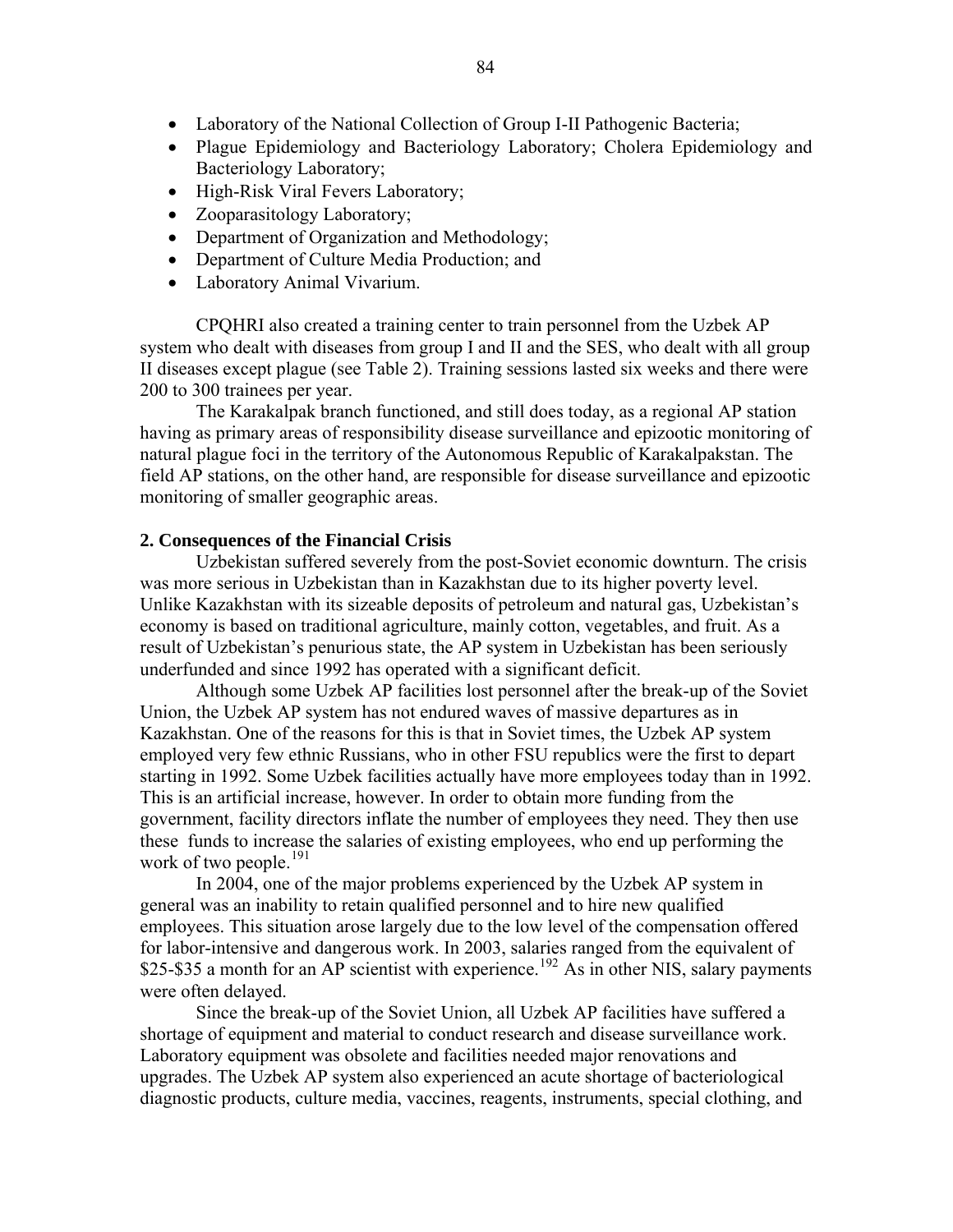laboratory equipment and ware. Research work with dangerous pathogens was conducted in laboratories deprived of adequate ventilation systems, so AP staff worked in laboratories with open widows, especially in the summer.

The field bases and laboratories located in desert plague foci that were used for field work also needed major renovations and equipment upgrades. In addition, expedition vehicles were often inoperable due to lack of repairs, spare parts, fuel, and lubricants.

After 1992, due to the lack of personnel, equipment, and funding, AP facilities have been unable to send their field teams to distant areas and in regions that are difficult to access, resulting in a decrease in monitoring activities by 70 to 80 percent.

During the Soviet era, difficult to reach natural foci could be accessed with allterrain vehicles, including AL-3 bacteriology laboratory trucks, with which the Uzbek AP system was equipped.<sup>[193](#page-11-0)</sup> In addition, funding was available to lease airplanes and helicopters for work in deserts and mountainous areas that were not accessible by land vehicles. This is no longer possible, so some inaccessible natural foci have not been surveyed for 12 years. For example, as of 2004, the natural foci in these mountainous regions were last monitored in 1989.

Due to the lack of funds, the AP system has cut field staff to a minimum, further disrupting epidemiological surveillance. Thus, only natural plague and cholera foci have been monitored since 1993. Further, in 2004, the Uzbek AP system monitored only 20 to 30 percent of the country's natural plague foci, primarily those located near borders with other countries.<sup>[194](#page-11-0)</sup>

The situation was even more severe on the territory supervised by the Karakalpak Branch. The station's monitoring territory has increased by about 60,000 sq. km due to Aral Sea desiccation. The Amu Darya and the Syr Darya are the two main rivers that supply the Aral Sea, and they have been used since Soviet times to irrigate cotton fields. Over the years, the water lost due to being diverted from the rivers has led to much of the Aral Sea having dried up. One result has been that Vozrozhdeniye Island, once the site of the major Soviet biological weapons field test facility, connected to mainland in 2004, allowing rodents and insects endemic to the island to migrate to the mainland and, in the process, possibly bring with them new strains of pathogens. AP scientists fear that the island still harbors residues from the many BW-related field tests that were carried out during 1937-1991, which may increase the Aral region's population's exposure to dangerous disease agents. As disease surveillance data is confidential in Uzbekistan, it is not possible to determine whether this has occurred.

#### **3. Monitoring of Natural Plague Foci and Other Diseases in Uzbekistan**

The natural plague foci in Uzbekistan occupy almost 517,998 sq. km. This vast expanse is also endemic for such diseases as anthrax, tularemia, brucellosis, and cholera.

#### *Natural Plague Foci*

There are three main natural plague foci in Uzbekistan: one desert natural focus (400,000 sq. km), and two mountainous natural foci (100,000 sq. km collectively).<sup>[195](#page-11-0)</sup> The desert natural focus borders Kazakhstan, Tajikistan, Afghanistan, and Turkmenistan. It includes two sub-foci; the Ustyurt (80,000 sq. km) and Kyzylkum (320,000 sq. km) autonomous foci. (Natural foci are called autonomous when no pathogen exchange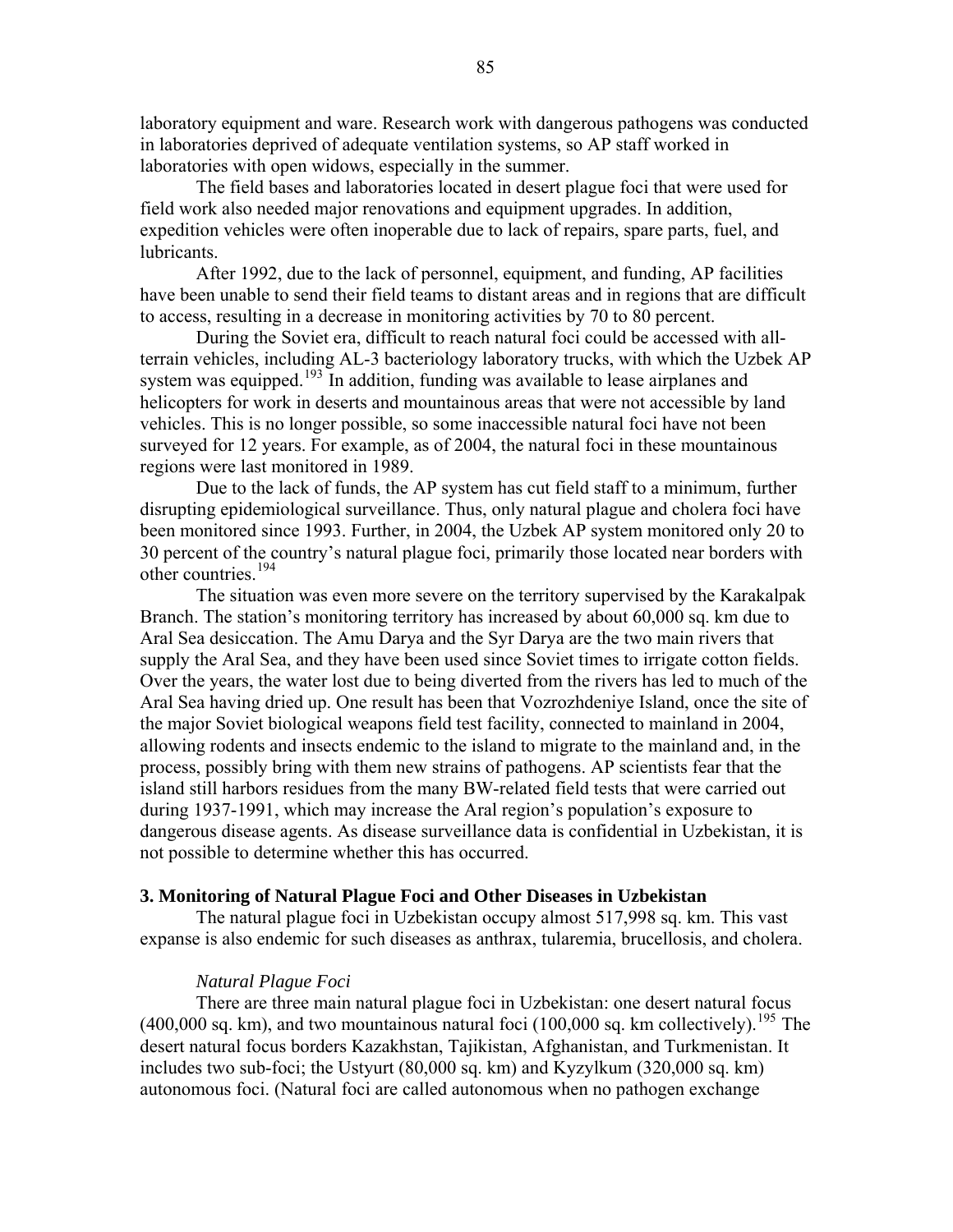occurs between them and other foci.) The Ustyurt and Kyzylkum foci are separated by the Amu-Darya River, which stops the circulation of plague hosts (great gerbils), and consequently the vectors. This natural barrier facilitates prophylaxis measures and makes them more effective.<sup>[196](#page-11-0)</sup> The mountainous natural plague foci spread into Kyrgyzstan and Tajikistan. In both of these mountainous natural plague foci the main host is the marmot.

According to the director of CPQHRI, two new natural plague foci, at Aralkum and Khorezm, have been discovered since the break up of the Soviet Union. The new Aralkum natural focus—based on the presence of new strains—is located on the former Vozrozhdeniye Island and covers a territory of 42,000 sq. km. When the rodents from the mainland start inhabiting the former island's territory, it will be officially recognized as a new natural focus.

The Khorezm natural focus is located on the left bank of the Amu-Darya River and borders Turkmenistan. The Khorezm natural focus is considered to be new because it: (1) has a unique host (the meridional gerbil); and (2) is separated from other existing natural foci by a natural border (the Amu-Darya River). In the past the main host in this area was the great gerbil. However, several years ago floods killed large numbers of great gerbils, and as a result, the vectors switched to a new host—the meridional gerbil.

### *Other Natural Foci*

In addition to plague, there are other natural disease foci in Uzbekistan, including diseases caused by bacteria (cholera; tularemia, anthrax, glanders, and melioidosis), viruses (yellow fever and several other types of highly dangerous viral fevers), and parasites (cutaneous acute necrotizing leishmaniosis).<sup>[197](#page-11-0)</sup>

## *Monitoring of natural plague foci*

As of 2004, monitoring campaigns were typically organized in the spring and fall, with each lasting six weeks. As a rule, epidemiological teams were sent to locations where pathogens had been isolated the previous year. Epidemiological teams usually comprised 7-8 people, including one physician, one biologist, one parasitologist/zoologist, and auxiliary personnel who delivered field samples to the regional or AP field station.

Once on site, members of the epidemiological teams, especially zoologists, studied the rodent population and took samples from rodents, such as blood and ectoparasites, for analysis. The team's physicians conducted a preliminary bacteriology and serology analysis of the samples at the seasonal laboratory. All samples were later transferred to the field/regional AP stations for further analysis.<sup>[198](#page-11-0)</sup> This work was performed to detect plague epizootics among wild rodents, determine the intensity of epizootics, and assess their epidemic threat. Epidemiological teams also identified the major risk factors for human infection and the groups, places, and times associated with these risks.

The AP system and the veterinary network also collaborated in the surveillance of camel herds in epizootic areas. In theory, camels could not be slaughtered without a veterinary certificate and all camel carcasses had to be tested for plague bacteria.<sup>[199](#page-11-0)</sup> In practice however, farmers and other people living in rural areas rarely call a veterinarian before slaughtering sick animals. This habit regularly generates cases of human plague.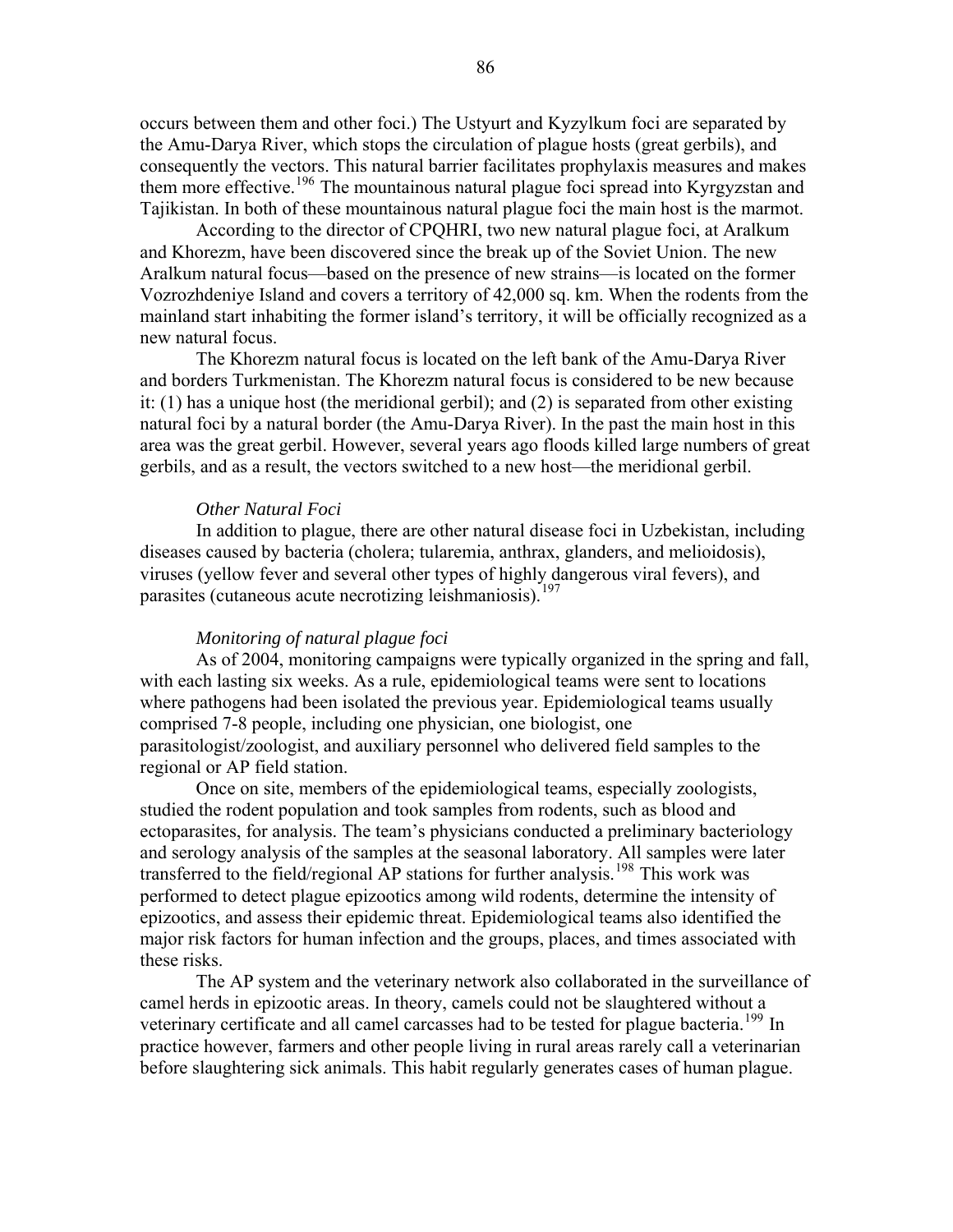In the event of epizootics near populated areas, "buffer zones" were established in the vicinity of the areas by exterminating wild rodents and their ectoparasites, killing rodents and insects inhabiting residential and commercial buildings, and providing plague vaccinations to exposed populations as needed. The AP system also conducted outreach work among residents of enzootic areas to provide information on the prevention and quarantine of high-risk infections.

# **4. Analysis of the Uzbek Anti-plague System's Weaknesses and Proliferation Potential**

After the September 11, 2001 terrorist attacks in the United States, CPQHRI's director decided to move the Center's collection of pathogens from the first floor to the second floor and have it guarded by facility employees at night. Containing over 1,000 strains of pathogens causing quarantine and high-risk infections, the facility housing the collection had an alarm system. However, the facility director did not consider it an adequate security measure.

Under the auspices of the CTR Program, additional security features were introduced in 2003. The laboratory housing the National Collection of Pathogens was equipped with special refrigerators with lockable doors. In addition, the entrance to the pathogen collection was secured with a new iron door equipped with a security eyehole, a combination lock, and an iron grid.<sup>[200](#page-11-0)</sup>

To decrease the risks associated with the existence of multiple collections of pathogens, CPQHRI's director initiated an effort to transfer pathogen cultures housed at other Uzbek sites to the CPQHRI. Now, pathogens may be stored on a permanent basis only at the National Collection of Pathogens, which is located at the CPQHRI. The rest of the AP facilities are permitted to store cultures of pathogens only temporarily.

Despite the consolidation of pathogen collections, the process of transferring pathogen from regional and field AP stations to the National Collection of Pathogens posed security concerns in 2004. According to internal regulations on pathogen transportation, newly isolated pathogens are to be sent to CPQHRI at the end of each monitoring campaign. In practice, however, due to personnel, fuel, and transportation shortages, the transfer of pathogens often was delayed and cultures were stored at field stations where they could not be adequately protected.

As in other NIS, the absence of an adequate communication system between the CPQHRI and the teams transporting the pathogens also represented an area of concern. In addition, due to temperatures that may exceed 100 degrees F in the summer, and to the absence of refrigeration equipment, transfers of pathogens usually were conducted at night, which provides concealment for anyone intent on stealing cultures.<sup>[201](#page-11-0)</sup>

Apart from CPQHRI, none of the other Uzbek facilities had an alarm system; the doors and windows were not protected—except for decorative iron grids; most facilities have no trained guards or were guarded by pensioners. Perimeter walls, when they existed, were low enough to allow intruders to scale them. Pathogens were stored in small kitchen refrigerators protected only by a wax seal. Material accounting was accomplished on paper logs that often lay on laboratory tables, accessible to anyone. As a result of these shortcomings, Uzbek AP facilities were extremely vulnerable to intrusion and theft of pathogens by insiders.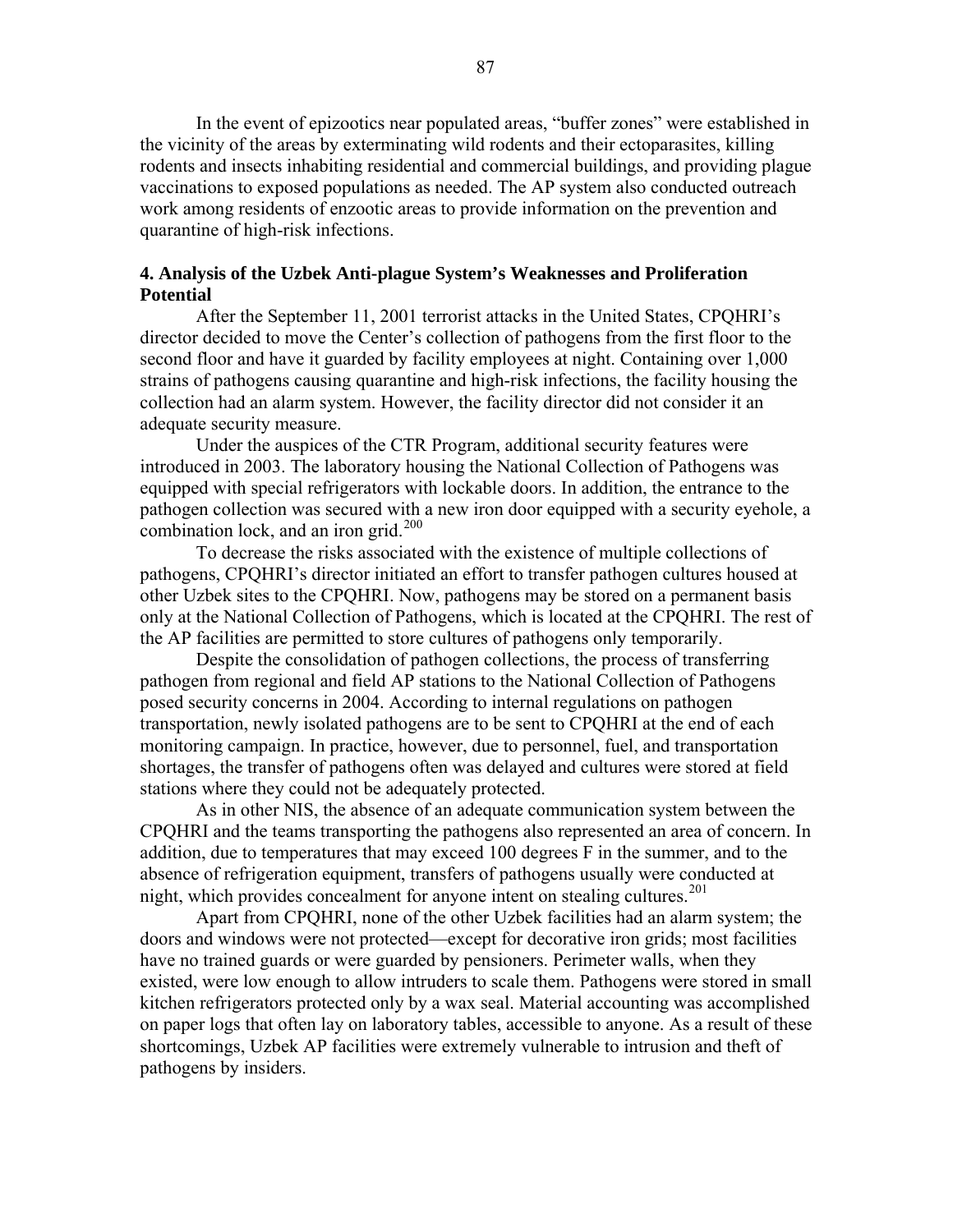In 2004, the biosafety situation at the Uzbek AP facilities was more than challenging. In addition to the fact that none of the facilities had adequate biosafety equipment to conduct laboratory work with dangerous diseases, specific infrastructure deficiencies created additional problems. One facility for instance had no system for collecting and treating liquid wastes. Some had incinerators to burn solid biohazard waste and dead animals, but they were not located in the laboratories. As a result laboratory staff had to carry infected material across the grounds of the facilities to the incinerators, thus creating a risk that accidentally released microorganisms would infect employees, and also a greater likelihood of infectious material being stolen. At facilities, which did not have incinerators, solid biohazard wastes and animal carcasses were buried in pits covered with wooden lids, with no provision for physical security.

 The electrical and ventilation systems at AP facilities were and in some cases still are today obsolete and unreliable. The windows, which often do not have screens, were kept open most of the year in order to ventilate the laboratories. This not only allowed insects into the buildings, but also made it impossible to achieve the proper level of biosafety in the laboratories. Given that some facilities were and still are located in residential areas, this shortcoming creates additional risks for infecting local populations.

 The AP system also faced a shortage of individual protective equipment. For instance, because of a lack of latex gloves, personnel used rubber gloves, which did not provide enough tactile sensitivity for handling hazardous materials in the laboratory, where precision and caution is essential. The AP suits were over 12 years old, which is far beyond their expected life. In addition, because of the lack of showers or showers in working order, laboratory personnel had no opportunity to shower after leaving infected rooms, thus creating another opportunity for contamination.

Based on the information that we have gathered, none of the Uzbek AP facilities were directly involved in the Soviet BW program. Although, some staff members worked closely with Soviet-era Russian AP scientists, the risks of brain drain are probably small; they, however, should not be overlooked.

The highest proliferation threat from Uzbek AP facilities in 2004 was the risk of pathogen diversion because of the absence or weakness of existing security systems. There were also concerns about the security of pathogens transfers. After they were isolated, pathogens were transported over long distances in remote and isolated areas, where an attack on the vehicle carrying live cultures could have remained unnoticed by law enforcement authorities for some time. In addition, AP employees responsible for pathogen transfers did not have appropriate communication equipment to inform the CPQHRI or law enforcement agencies in case of trouble.

The system of pathogen accounting in use in the Uzbek AP system as of 2004 further facilitated possible diversion. Accounting was based on paper logs that were subject to forgeries. Although the Soviet standard operating procedures that were still in use in Uzbekistan after 1992 imposed a two-man rule during laboratory work (usually a physician and a laboratory assistant), including in cases of pathogen destruction, it is not clear whether AP facilities actually verified the destruction of pathogens by performing periodic inventory of all pathogens.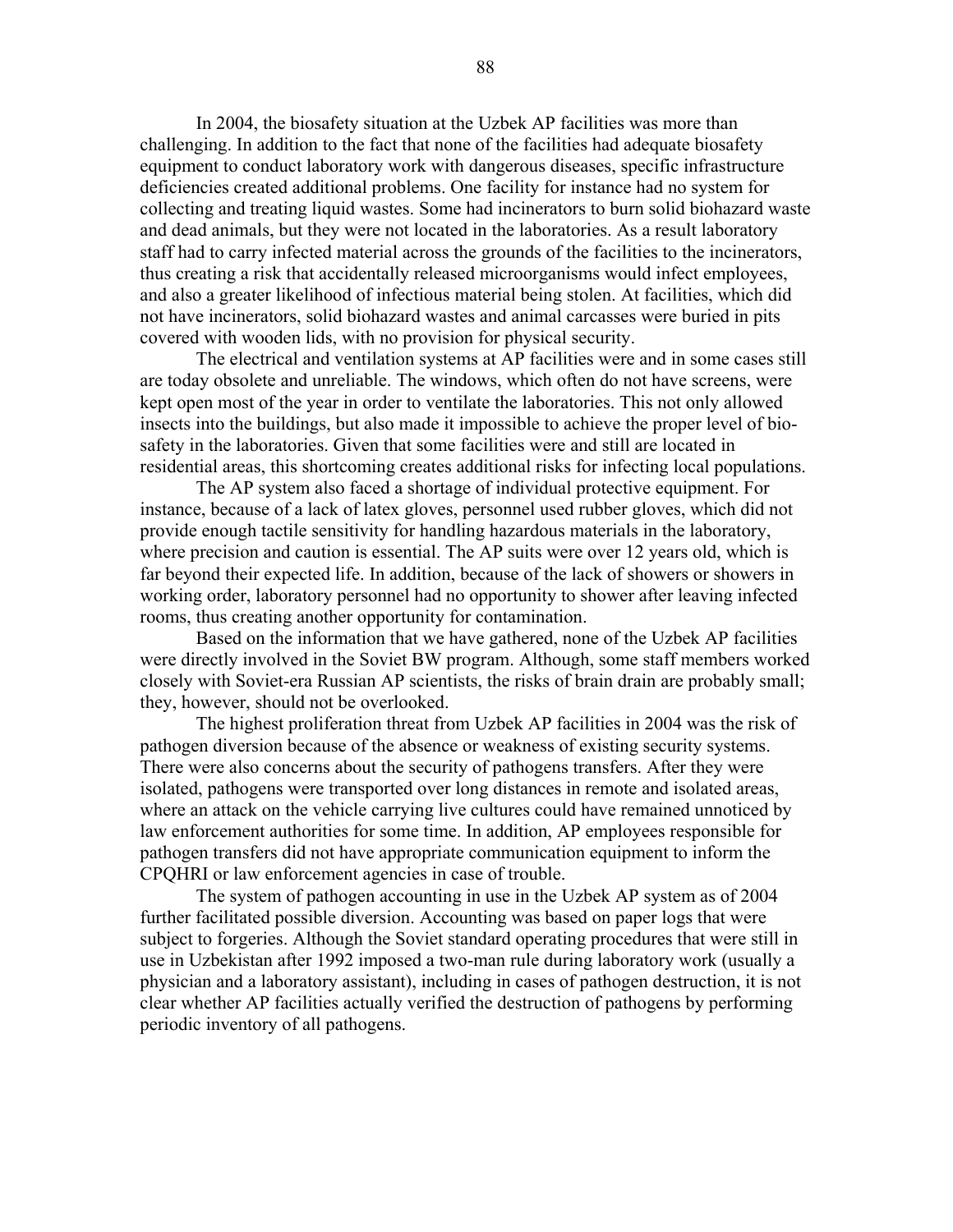# **Photo 1: Anti-plague Suit**

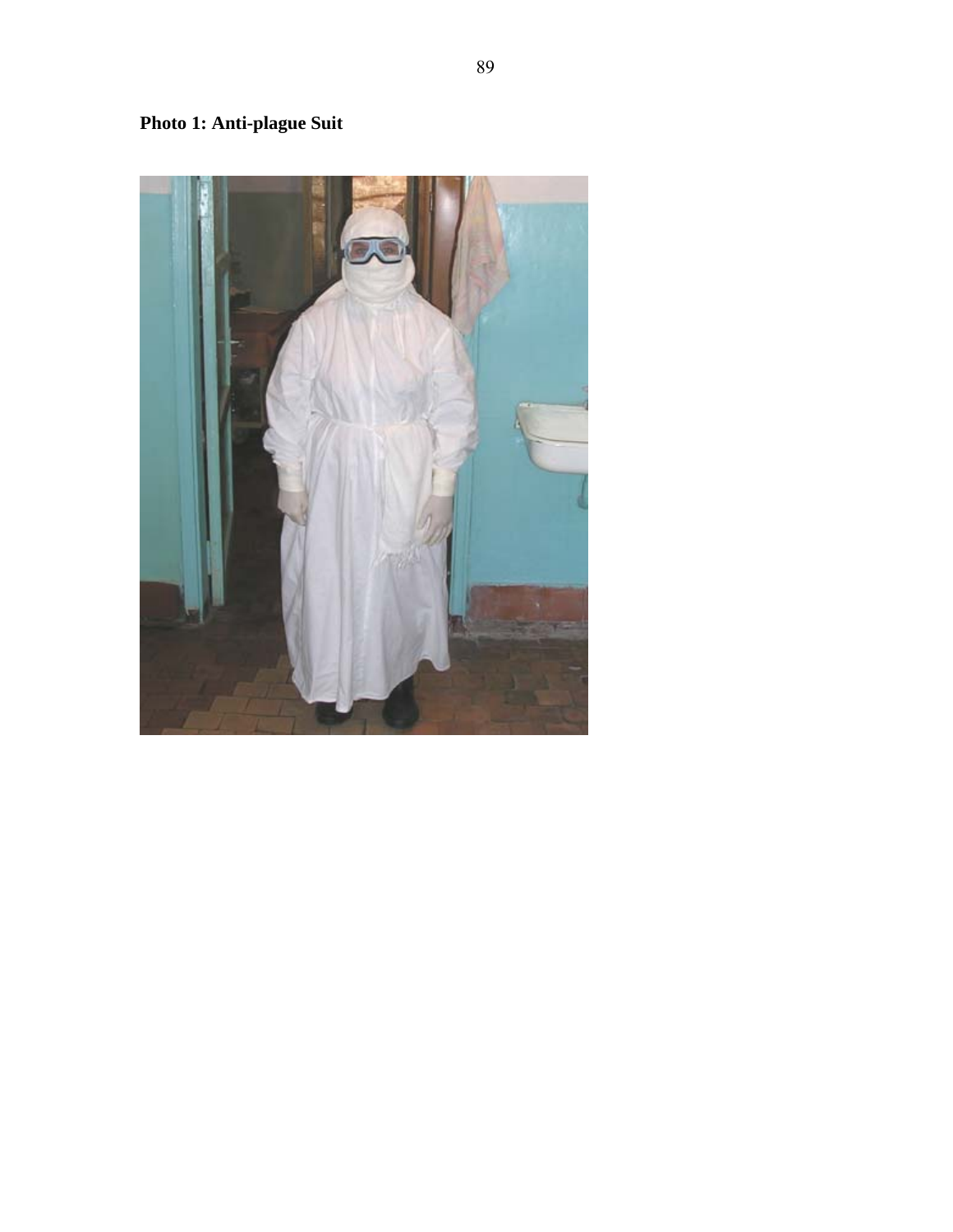**Annex 1:** *Arms Control Today* **Article** 

**Arms Control Today March 2006** March 2006

# **Plagued by Errors: New Approach Needed to Tackle Proliferation Threats from Anti-Plague System**

Sonia Ben Ouagrham-Gormley

The former Soviet anti-plague system stands today as a little-known but profoundly important proliferation challenge facing the international community. The Soviet Union managed this unique system, consisting of more than 80 facilities, to control deadly endemic diseases and to prevent the spread of exotic pathogens. Until recently, however, the anti-plague system's other role—contributing to the Soviet biological weapons program—has been overlooked.

Today, the anti-plague system retains the raw material and knowledge highly sought after by bioterrorists. What's more, more than a decade of fragmentation has resulted in lax security, severely underpaid staff, and virtually no accounting system for highly lethal strains of viruses and bacteria. While international donors have taken some steps to contain the system's physical security threats, existing and prospective nonproliferation efforts are not substantial enough and somewhat off the mark. Such efforts will not be truly effective until they rein force the important public health benefits these facilities offer.

#### **Historical Roots**

Created by the tsars in the 1890s to respond to numerous outbreaks of plague, the anti-plague system, then composed of 11 laboratories, experienced a dramatic expansion under Soviet rule. By the late 1970s, the system was composed of 87 facilities engaged in disease surveillance, research, production and testing of vaccines and laboratory equipment, and training of civilian and military personnel. The system employed a staff of 14,000, including 7,000 scientists whose expertise broadened beyond plague to other endemic zoonotic $[1]$  $[1]$  $[1]$  diseases, such as anthrax, brucellosis, tularemia, and Crimean-Congo hemorrhagic fever. Most importantly, the anti-plague system stretched beyond Russian borders into Central Asia, the Caucasus, Ukraine , and Moldova, with facilities strategically located in 11 republics.

In the early 1960s, the system, until then primarily engaged in defending the country against endemic and exotic diseases, experienced a profound turning point: it was enlisted to support the Soviet biological weapons program. Initially, anti-plague facilities contributed to the defensive biological weapons program by providing the military with samples of dangerous pathogens, conducting research, training military scientists, and producing vaccines for mobilization purposes. Rapid response teams were also created at anti-plague facilities and were trained to deploy rapidly to an outbreak location in order to determine whether the disease occurred naturally or was the result of a biological attack. In the 1970s, the anti-plague system's involvement in the Soviet biological weapons program went a step further, when selected facilities started contributing to the offensive biological weapons program. This also led to the system's rapid militarization, with military officers appointed to head key anti-plague facilities.

Three degrees of involvement in the Soviet biological weapons program existed within the anti-plague system. The first, and probably the largest, consisted of a "blind" contribution, where scientists' research was used for the biological weapons program unbeknownst to the researchers. This happened through military monitoring of the work of anti- plague facilities. This process was facilitated by the centralization of research and disease surveillance findings in a central database, and the review of their research findings at two anti-plague institutes in Saratov and Rostov headed by military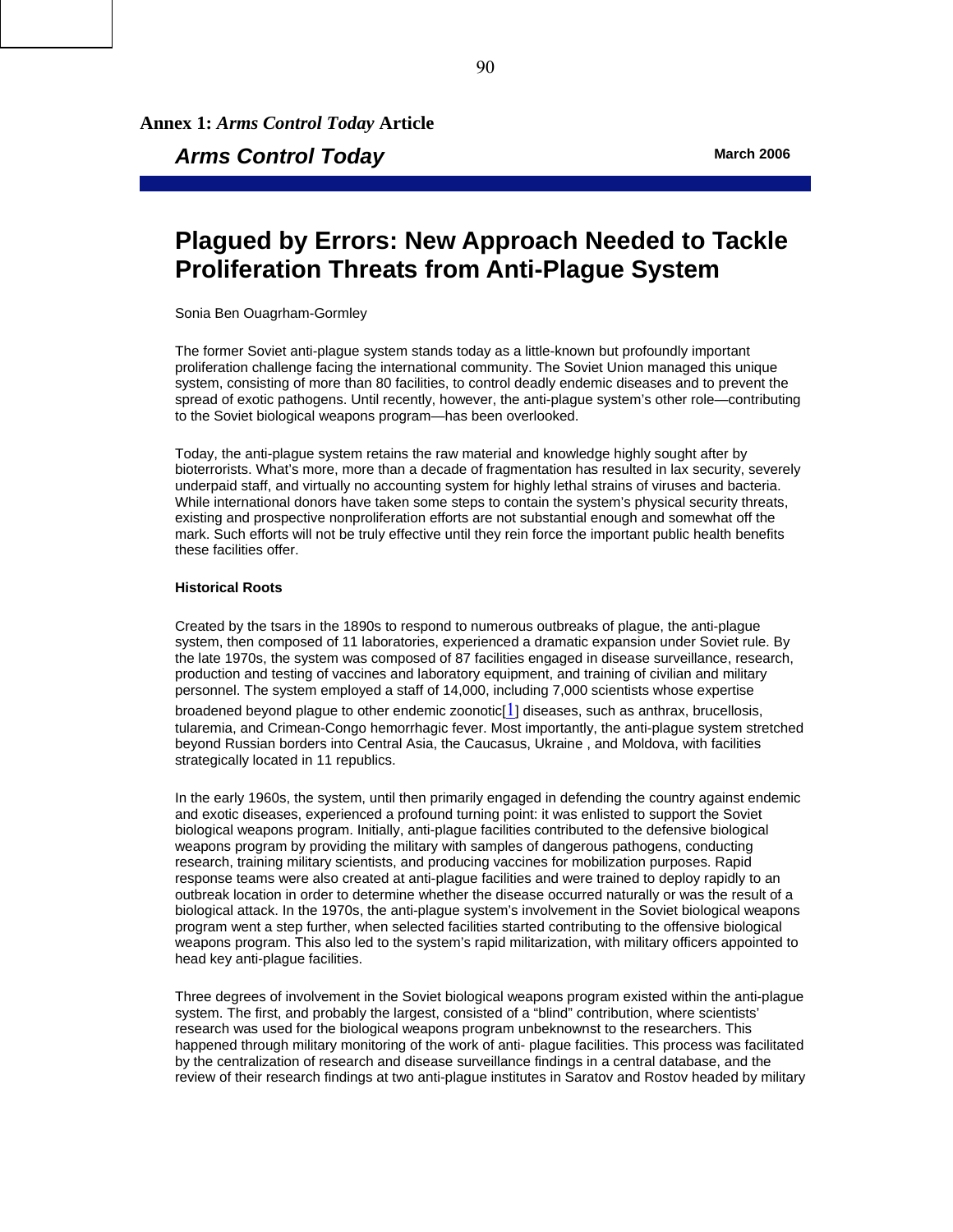officers.

The second level of involvement consisted of small teams of researchers working on secret programs in various anti-plague facilities, with only the research team leaders aware of the work's purpose.

A third type of research, concentrated at major anti-plague institutes such as at Saratov, Rostov, and Volgograd, consisted of a more active role in the offensive and defensive programs.

In spite of their biological weapons work, anti-plague facilities preserved their original public health mission of protecting against endemic and imported dangerous diseases. Even at sites that were actively involved in the biological weapons program, civilian and biological weapons work was conducted in parallel but separately. In most cases, biological weapons activities did not adversely affect public health activities.<sup>[[2](http://www.armscontrol.org/act/2006_03/MARCH-PlagueFeature.asp?print#note02#note02)]</sup>

#### **Post-Soviet Fragmentation**

On the eve of the Soviet Union's dis solution, the anti-plague system had 89 facilities, including six central institutes, 29 regional anti-plague stations, and 53 field stations located in 11 republics of the former Soviet Union. The system employed about 10,000 personnel, including 2,000 scientists. After the Soviet Union's dissolution, anti-plague facilities were reorganized as independent national networks in each newly independent state, with one facility taking the role of the new network's center.<sup>[[3](http://www.armscontrol.org/act/2006_03/MARCH-PlagueFeature.asp?print#note03#note03)]</sup>

Yet, the anti-plague system lost its organizational cohesion. Soon after 1992, most ethnic-Russian personnel working at anti-plague facilities in non-Russian former Soviet republics returned to Russia to work at Russian anti-plague facilities or other research institutes. The loss of personnel continued steadily as economic circumstances worsened in the newly independent states.

To make matters worse, conflicts arose in several of these states over the control of the anti-plague system. Some officials favored preserving anti-plague facilities because of their unique experience and knowledge while others sought to integrate anti-plague facilities into the Sanitary Epidemiological System (SES), a network of facilities with more traditional public health responsibilities such as vaccination and sanitation. These conflicts subsided after a 1999 plague outbreak in Kazakhstan made clear the value of the anti-plague facilities. Plans to integrate the anti-plague and SES systems were shelved.

Nevertheless, this tumultuous period exacerbated the anti-plague facilities' already precarious financial situation. On average, they lost about 50 percent of their budgets and 40 percent of their staff. The scientists that remained received low salaries and irregular payments, which in 2004 ranged from \$20 to \$100 per month for senior scientists with 25-30 years of experience. With salaries often lower than the regional average, anti-plague facilities have been unable to replace lost personnel with a new generation of specialists.

#### **Proliferation Threats**

The resulting proliferation danger is palpable. Foremost is the high risk of brain drain. Considering the undocumented outflow of personnel that began soon after 1992, it is quite possible that some leakage has already occurred. According to anti-plague system directors and veterans, most of the "lost" personnel were technicians and support staff. Fortunately, facilities have generally been able to preserve their scientific personnel, many of whom have passed retirement age. Nonetheless, even personnel still employed by the anti-plague facilities may continue to pose a proliferation threat. These include scientists and technicians with biological weapons knowledge, as well as other scientific personnel who may not have, at least knowingly, worked on the biological weapons program but who possess experience and knowledge of biological weapons relevance. More particularly, anti-plague scientists are accustomed to working with low-technology equipment and are trained to isolate pathogens in harsh field conditions, often finding their way to natural foci of dangerous diseases just using their memory. These qualities would be of great interest to criminal or terrorist groups who wish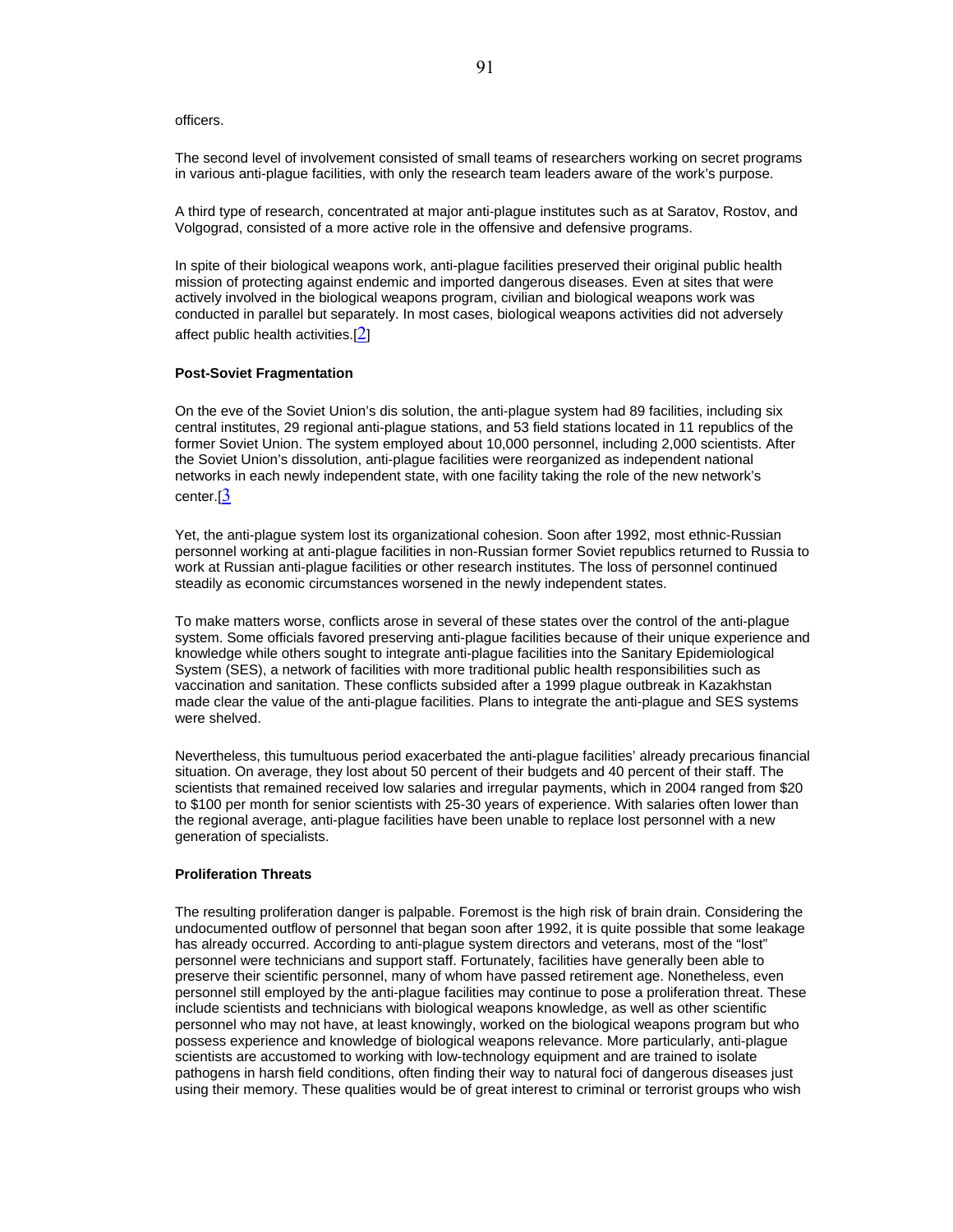to preserve the secrecy of their activities.

The Soviet Union's dissolution also gravely affected the implementation of security measures at antiplague facilities. In Soviet times, the sophistication of the anti-plague facilities' security systems depended on their degree of involvement in the biological weapons program. The systems ranged from on-site KGB officers, Ministry of Interior troops guarding facility perimeters, and fences topped with barbed wire to police communication lines and alarm systems with motion detectors on doors and windows, particularly in the pathogen collection rooms.

There were also strict regulations on the storage and transportation of dangerous pathogens. For instance, pathogens were either transported by a special service with armed guards or transferred by at least two members of the scientific staff by car, train, or plane. Strict safety regulations were also imposed for laboratory work with dangerous pathogens. Even though the governments of the newly independent states adopted Soviet-era regulations on safety and security, funding and personnel shortfalls severely affected their implementation. The security systems have collapsed in most facilities. Ministry of Interior and police protection are no longer available; barbed wire on fences are often stolen and sold as scrap metal; alarm systems no longer work due to frequent power cuts and lack of maintenance; and fences have collapsed due to lack of repairs, leaving the territory of these facilities essentially open to intruders.

The low level of physical security together with an inadequate accounting system also put at risk antiplague facilities' collections of pathogens. These constitute a unique historical database of hundreds of strains from various regions of the former Soviet Union assembled over several decades. Although most strains have been isolated from nature, some possess features making them ideal raw materials for biological weapons: high virulence and inherent antibiotic resistance. Yet, pathogens are typically stored in kitchen refrigerators secured with simple locks or wax seals, making them highly vulnerable to diversion or theft. Moreover, vials containing the pathogens are typically labeled, facilitating their identification by intruders. In addition, accounting of pathogens is done on paper logs that are generally stored on bookshelves and could become accessible to intruders.

Another security risk is the absence of background security checks. Without the support of police or security services, most anti-plague facilities abstain from conducting such checks. Many facility directors admit that the only job requirements today for new applicants are "scientific qualifications and good health."

Diversion of pathogens could also occur during pathogen transfers from the natural foci where they are isolated to a field or regional station or during later transfers to central institutes for long-term storage. Neither reliable communications nor any position-location technology exists should emergencies arise. For instance, in the late 1990s an epidemiological team monitoring a plague focus in Kazakhstan's desert got lost and had a serious car accident. Out of radio contact range and without any bearing, several team members succumbed to injuries before their extended absence led to rescue operations. Should incidents occur during transfers, whether they are accidental or malevolent, there is a high probability that the chain of pathogen custody will be broken.

#### **Geography Matters**

Roughly 60 anti-plague facilities are located in Central Asia and the Caucasus, which concentrate the largest and most active natural disease foci. This area, however, is the meeting point of all the proliferation chain components: suppliers, established trafficking networks, and potential buyers. It is also a region where borders remain largely unprotected.  $[4]$  $[4]$  $[4]$ 

Many anti-plague facilities are located on or near the trafficking routes for drugs, small arms, and weapons of mass destruction-related material that cross Central Asia and the Caucasus and proceed northwest through Turkey into Europe.

Several terrorist groups are also active in the region, such as the Islamic Movement of Uzbekistan, which seeks to overthrow the Uzbek president and install an Islamic regime. The wars in neighboring Afghani stan and Iraq have only exacerbated the problem. Moreover, since the Soviet Union's dissolution, political unrest and civil wars have fostered regional instability, as demonstrated by the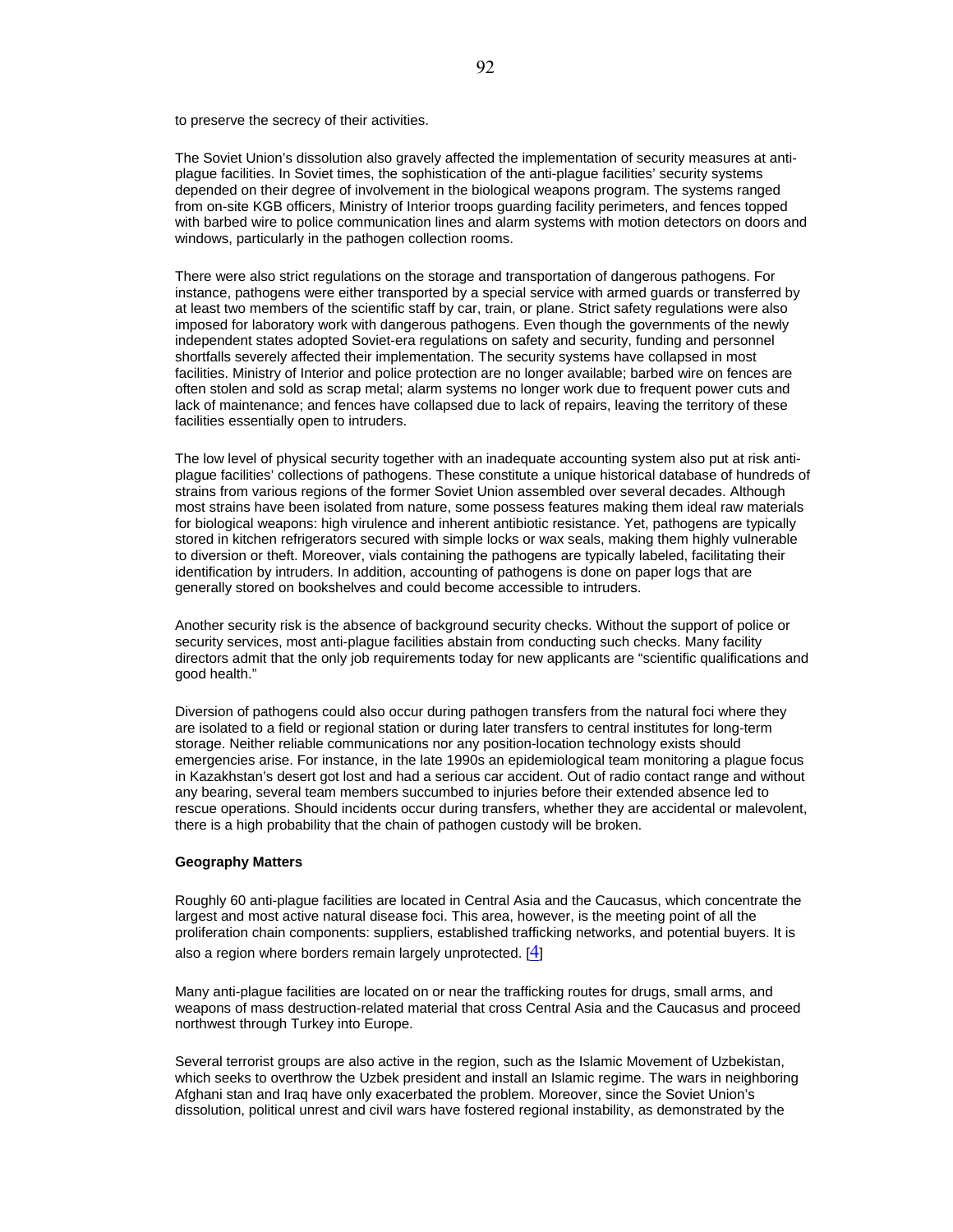recent revolutions in Georgia and Kyrgyzstan and public protests in Uzbekistan. This potentially explosive mixture puts anti-plague facilities at greater risk of being caught in factional entanglements and makes them more susceptible to intrusion or theft, with unpredictable proliferation consequences.

To be sure, there have been no indications to date that local terrorist groups have demonstrated an interest in or the capability to use biological weapons. Although there have been numerous outsider facility intrusions over the years, most often they involved intoxicated individuals or people interested in stealing scrap metal. Anecdotal accounts about the theft or attempted insider diversion of pathogens have not led to any known arrests because facility management preferred solving these problems without local police.

Nevertheless, more effective security measures at anti-plague facilities are imperative. In present conditions, dangerous biomaterials, as well as the knowledge and skills of system personnel, are at risk. More particularly, anti-plague specialists' ability to work in a low-technology environment and in field conditions makes them attractive to terrorist groups or states with limited access to hightechnology bioequipment. Revelations about Iraq's use of calutrons for electromagnetic separation of uranium isotopes in the 1980s, a technology declassified by the United States in 1949, should serve as a reminder that technologies regarded as obsolete may still pose threats.

#### **International Assistance Wanting**

At present, the anti-plague system receives little assistance from the international community. Perhaps the most significant contribution, however, has come from the United States through its Cooperative Threat Reduction (CTR) program.

The CTR program currently supports security upgrades at three facilities in Kazakhstan , Uzbekistan, and Georgia. Security upgrades at the anti-plague institute in Almaty, Kazakhstan, transformed a facility with no security features into a secured area with a high fence topped with barbed wires, armed guards, motion detectors, and rein forced doors, among other things. Similar upgrades are planned or are under way at the anti-plague institutes in Tashkent, Uzbekistan , and Tbilisi, Georgia. With the recent signature of agreements with Ukraine and Azerbaijan, similar programs will be implemented at two anti-plague facilities in these countries.

To prevent brain drain, CTR has funded five scientific cooperative projects at the same facilities thus far: three at the Almaty institute, which also involves personnel at regional stations, and one each at the Tashkent and Tbilisi institutes. Together, these projects employ 52 scientific personnel and deal with dangerous pathogens of public health and security relevance.

Long-standing CTR intentions to implement a Threat Agent Detection and Response (TADR) system also appear to be making some progress. The TADR sys tem aims to create a disease surveillance network composed of central strain repositories and several sentinel laboratories in Kazakhstan, Uzbekistan, and Georgia to furnish early detection of a possible malevolent release of pathogens causing human or animal diseases. State governments, in cooperation with the Department of Defense, will decide which facilities to include in the TADR network. To date, the anti-plague institutes in Almaty, Tashkent, and Tbilisi have been chosen to be central strain repositories in each country, and one anti-plague station in Georgia was selected as a sentinel station. It is not clear yet how many other facilities will be chosen as sentinel laboratories.

#### **CTR Program Effectiveness**

Despite its positive results, the CTR program remains insufficiently comprehensive to address the system's proliferation threat. CTR-funded biosecurity upgrades, as well as cooperative research projects, reach only three anti-plague facilities while dozens of facilities still require support.

Although the TADR system is a model project because it addresses both security and public health concerns of national and international importance, it only superficially benefits the anti-plague system. Anti-plague facilities account for only a small number of TADR facilities, which include veterinary institutes, the SES, and epidemiological hospitals. It is at once surprising and mystifying that a program resting on disease surveillance to detect and prevent the malevolent use of dangerous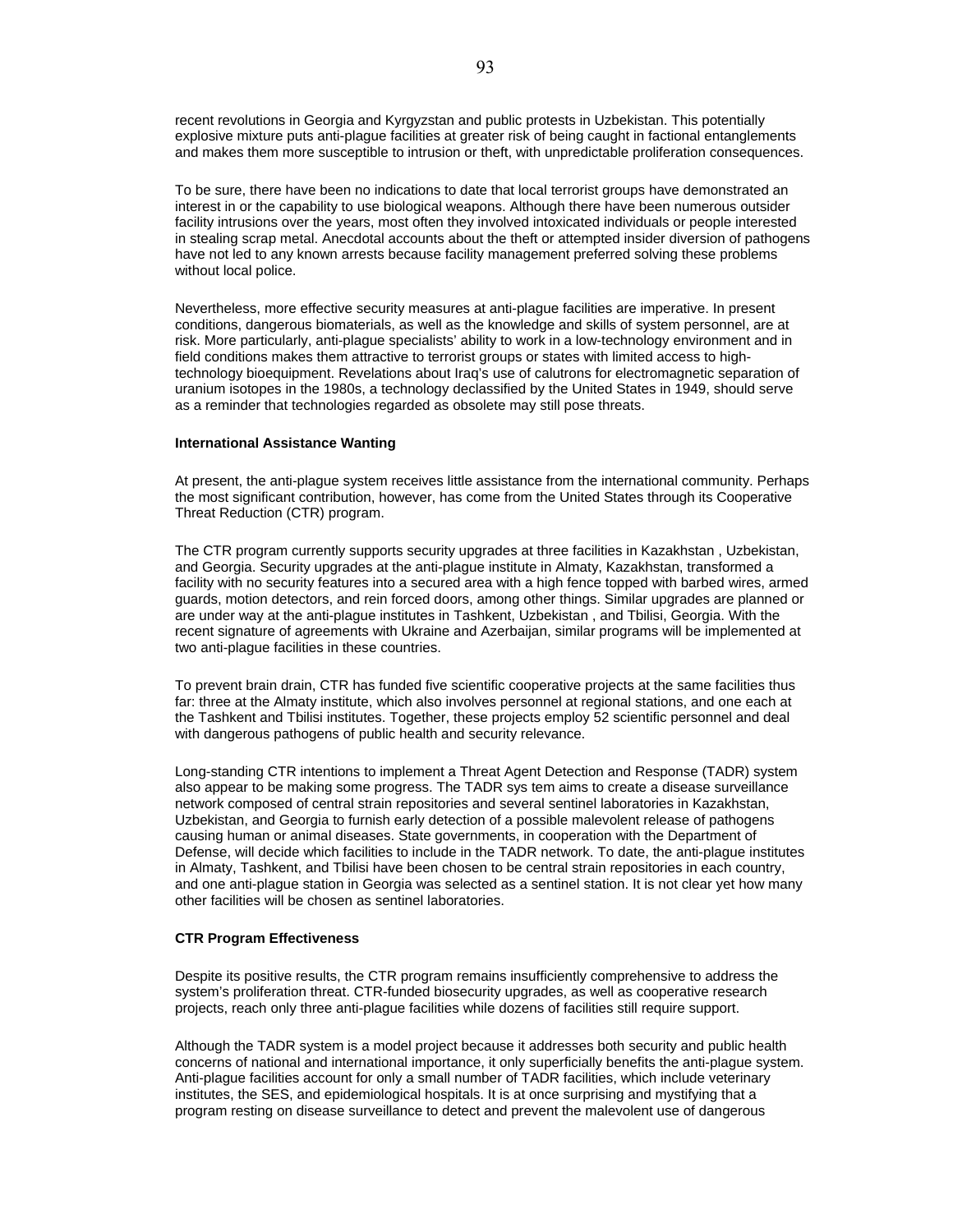pathogens does not exploit the very system with the best skills and experience in the field. The fault, however, does not necessarily lie with the CTR program. In some countries, revived conflicts between supporters of the anti-plague system and the SES have thwarted the inclusion of anti-plague facilities in the project.

Even assuming that the CTR program will eventually expand to include a greater number of antiplague facilities, it may still fail to address the system's proliferation threats because of a conceptual flaw in the U.S. approach. In the biological weapons area, the CTR program aims to consolidate dangerous material at a small number of sites to facilitate their protection. This approach makes sense with former biological weapons facilities that were, in Soviet times, primarily engaged in military work because many have struggled unsuccessfully to find a new civilian or commercial mission.

When applied to the anti-plague sys tem, however, this approach negatively impacts the system's public health mission because it ignores the nature of the anti-plague system's work. The prevention of outbreaks necessitates the constant monitoring of natural foci and the isolation of natural strains. Funding limits and the loss of qualified personnel have already decreased anti-plague facilities' disease surveillance activities by 60 percent since 1992. As a result, whole areas endemic for plague, anthrax, and other dangerous diseases have remained un monitored, some for more than a decade. In this context, consolidating facilities or closing them will only exacerbate the public health threat, and ignoring them will increase the proliferation threat.

#### **A More Comprehensive and Nuanced Approach**

Addressing threats associated with the anti-plague system requires a more comprehensive and nuanced policy composed of measures that simultaneously grapple with security and public health challenges. CTR-funded projects, because they concentrate on a narrow set of security threats, constitute only a small part of this approach. Other agencies in Canada, Europe, the United States, and other Group of Eight members must become engaged to deal with the other security and public health challenges posed by the system. Newly independent state governments must also be involved to ensure that pro grams funded by the international community will be useful and sustainable in the long term.

Given the current state of the anti- plague system, priority should go to improving security to prohibit unauthorized access to dangerous pathogens. Unlike the traditional one-size-fits-all approach used thus far in the CTR program, tailored security solutions should be implemented depending on a facility's location and size, the character of its pathogen collection, and the activity level of the natural foci it monitors. $[5]$  $[5]$  $[5]$ 

All anti-plague facilities have collections of pathogens, but some house temporary collections while others retain permanent ones. Central anti-plague facilities in each country serve as national repositories, housing large and permanent collections. These require a complex security system, involving fences, alarm system, guards, video cameras, outside lights, and secured refrigerators to store the pathogens. Ac counting system modernization is also essential; a computerized system would provide fewer opportunities to conceal the movement of pathogens. The use of bar codes to replace the existing labels on vials would reinforce the system by making it more difficult for intruders to identify the pathogens.

Regional anti-plague stations, which store pathogens for six months to a year before transferring them to an anti-plague institute, require a lower level of security, primarily composed of secured refrigerators and alarm systems. A computerized accounting system might be useful but not necessary. If the facility is not located in an area that presents specific security concerns, introducing an accessrestricting system such as magnetic card access and secure storage for accounting logs will be sufficient.

An even lower security level may be envisioned for stations located at driving distance from the central institutes by providing vehicles and allowing more frequent transfers. Field stations, which store pathogens from a few days to a few weeks, primarily need equipment to secure the pathogens for short periods and during transfers. Local governments may also find innovative solutions to reduce the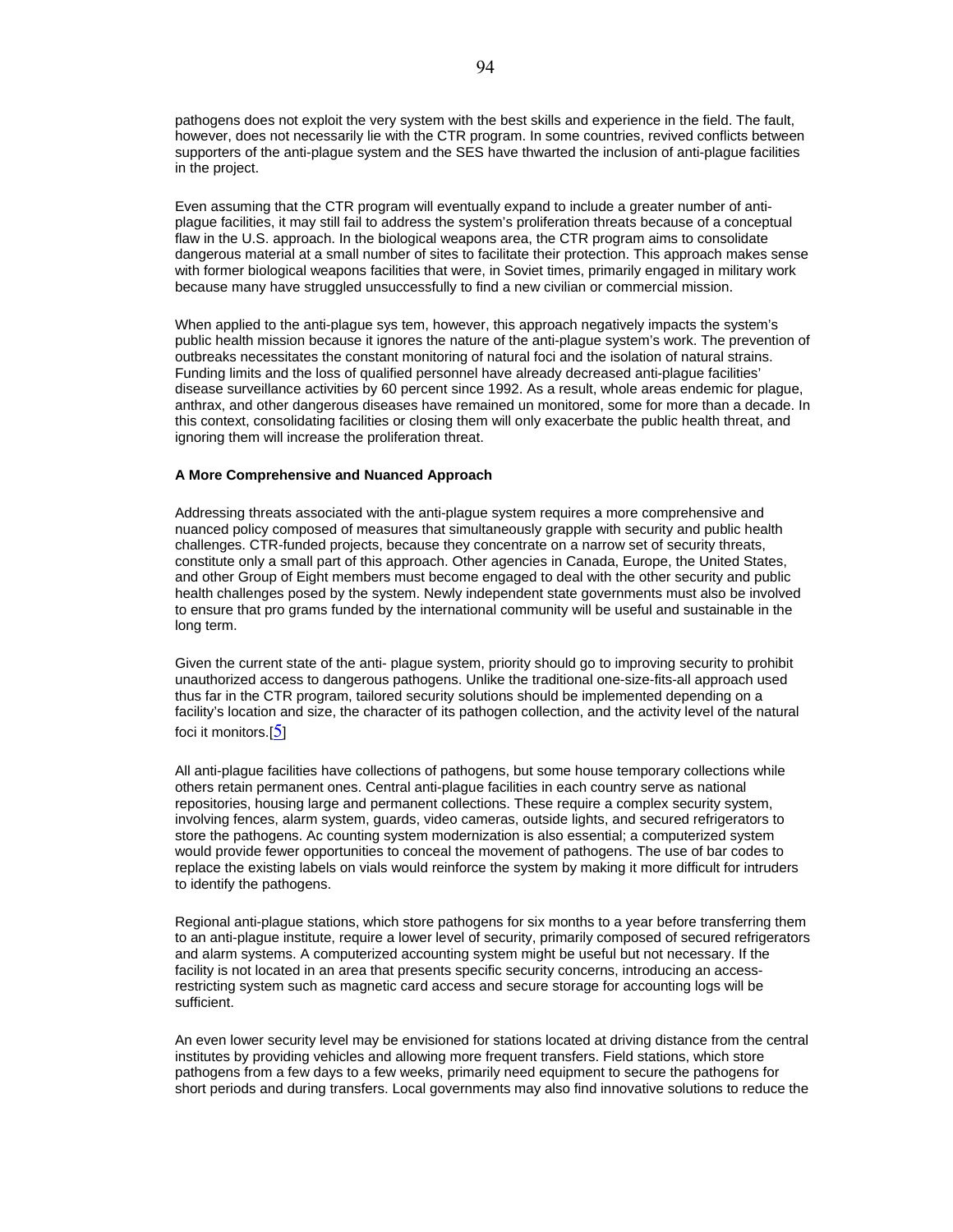threat associated with pathogen collections.

In Kazakhstan, for instance, all dangerous pathogens will be consolidated at the central institute. Regional stations will receive simulants instead to conduct their research work. Such an approach, however, means more frequent transfers of pathogens from regional sites, making secure transfer imperative.

The location of a facility will also affect the type and level of security upgrades. One located in an area where major illicit trafficking occurs regularly, such as in the south of Kazakhstan, or with terrorist activity nearby obviously requires a higher level of security. Similarly, facilities monitoring particularly active natural foci also require a higher degree of security, as they isolate and store a larger number of strains each year.

Reinforcing the chain of pathogen custody during field work and transfers is also an essential task. This can be achieved by providing Global Positioning System receivers, satellite phones, and allterrain vehicles to enhance secure transportation and foster continuous communications between teams in the field and their facilities.

A second priority is the prevention of brain drain. In this regard, it is important to involve anti-plague specialists in inter national cooperation projects that will not only support them financially but also use their knowledge to benefit the international community. It is important to engage scientists and technicians who have contributed to the Soviet biological weapons program as well as other antiplague specialists who, without working on biological weapons programs, still have years of unique knowledge and experience working with dangerous pathogens.

Disease surveillance is also vital. European countries in particular should contribute to such efforts since an epidemic in these states would most likely spread to Europe, as shown by the avian flu and SARS out breaks recently. In addition, European countries could strengthen the alert and response system by establishing telephone lines to reach local hospitals and doctors in isolated areas. Supporting information campaigns for the local population living on natural foci and training local doctors to recognize the symptoms of endemic dangerous diseases would also improve disease surveillance. These activities were in Soviet times part of the anti-plague system's duties. Today, however, very few facilities have maintained such activities because of the lack of funding.

Using the experience of Soviet-era rapid response teams would also help in the fight against bioterrorism. Their training in identifying the source of an outbreak quickly and deploying an appropriate response would certainly improve the level of preparedness for such events whether in the United States, Europe, or the former Soviet states.

Besides security upgrades and brain drain prevention, improving laboratory equipment is essential in order to mitigate the consequences of laboratory incidents. Ventilation systems at anti-plague facilities conducting research on dangerous pathogens—regional stations and anti-plague institutes—are desperately needed, especially those located in residential or urban centers. Today, researchers sometimes work with open windows due to the absence of ventilation or air conditioning systems. Upgrades, however, should not lead to excessive reliance on technology. Soviet-era methods, emphasizing rigorous and technique-driven training, should be maintained and encouraged to ensure biosafety.

In these three priority areas, the definition of each anti-plague facility's needs should be the result of discussions among anti-plague representatives; their supervising agency, usually the Ministry of Health; and donor countries. The involvement of health organizations from donor countries in the process is critical to inject a dose of realism in host government expectations, by discussing sustainable options that address both security and public health concerns. Particular national requirements should also be taken into account while identifying present and future needs.

To reinforce security, steps should be taken to establish systems for managing back ground security checks. anti-plague specialists should also be educated on proliferation issues and ethics. The Department of State Bio Industry Initiative sponsors such training programs for scientists employed at facilities with Bio Industry Initiative-funded projects; these programs could be extended to anti-plague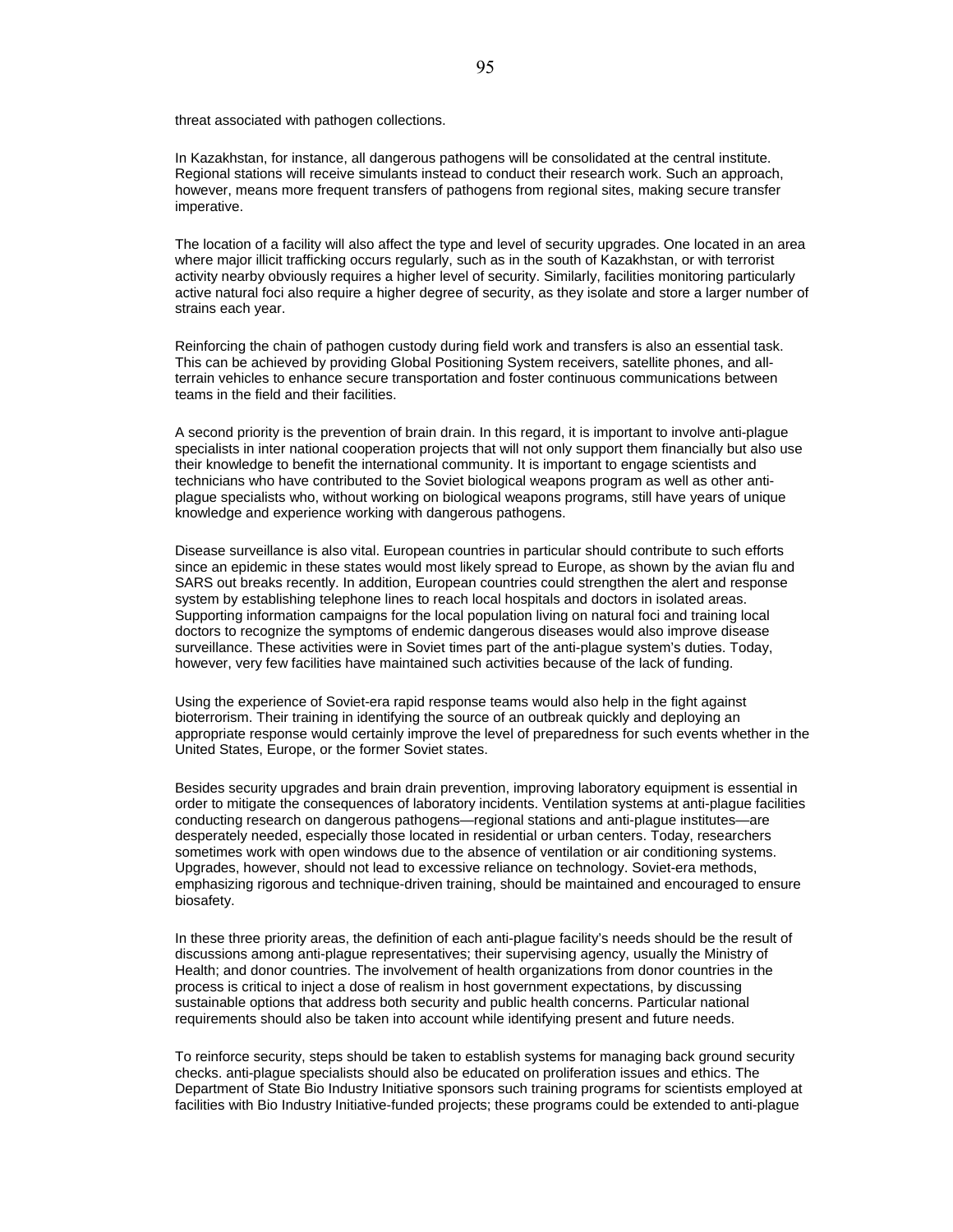specialists.

Finally, it is essential to engage Russian anti-plague facilities that still remain closed to international cooperation. Europe and Canada may be better suited to do this because the Defense Department sharply decreased its biological weapons nonproliferation programs in Russia due primarily to failure to sign an implementing agreement with Moscow.

In the end, implementing cooperative threat reduction measures to deal with the former Soviet antiplague system is necessary but not sufficient to cope with the system's complex dual-use nature. From the outset, the U.S. CTR program has acted in a fireman capacity by trying to put out the most urgent proliferation fires. To be sure, the system merits the CTR program's attention with respect to securing and consolidating dangerous pathogens, preventing their diversion, and forestalling brain drain. Yet, the anti-plague system differs fundamentally from other threat reduction challenges in that it has had and still assumes a critically important public health role. This capacity desperately needs to be sharpened if the international community is effectively to cope with the prospects of future and perhaps global epidemics.

Sonia Ben Ouagrham-Gormley is a senior researcher at the Center for Nonproliferation Studies at the Monterey Institute of International Studies. Between 2002 and 2004, she and her colleagues conducted a study of the Soviet anti-plague system, which will be published in two reports; the first, "History of the Soviet Anti-Plague System," is forthcoming.

#### **ENDNOTES**

1. Animal diseases that can be transmitted to humans.

2. The exception being the Volgograd Institute, which worked exclusively on the biological weapons program.

3. In many cases, the facilities were given new names and sometimes merged with other public health organizations. For simplicity's sake, we will refer to them here as anti-plague facilities.

4. Sonia Ben Ouagrham, "Proliferation Threat From Former Biological Weapons Facilities in the FSU," The Liechtenstein Institute for Self-Determination, Princeton University, 2003.

5. A natural focus is considered "active" when strains have been isolated during the previous monitoring campaigns. The activity of a natural focus is cyclical; the bacteria or virus may appear as dormant for several years and then become active again. It is therefore important to consider the data for a number of years to determine the activity level of a focus.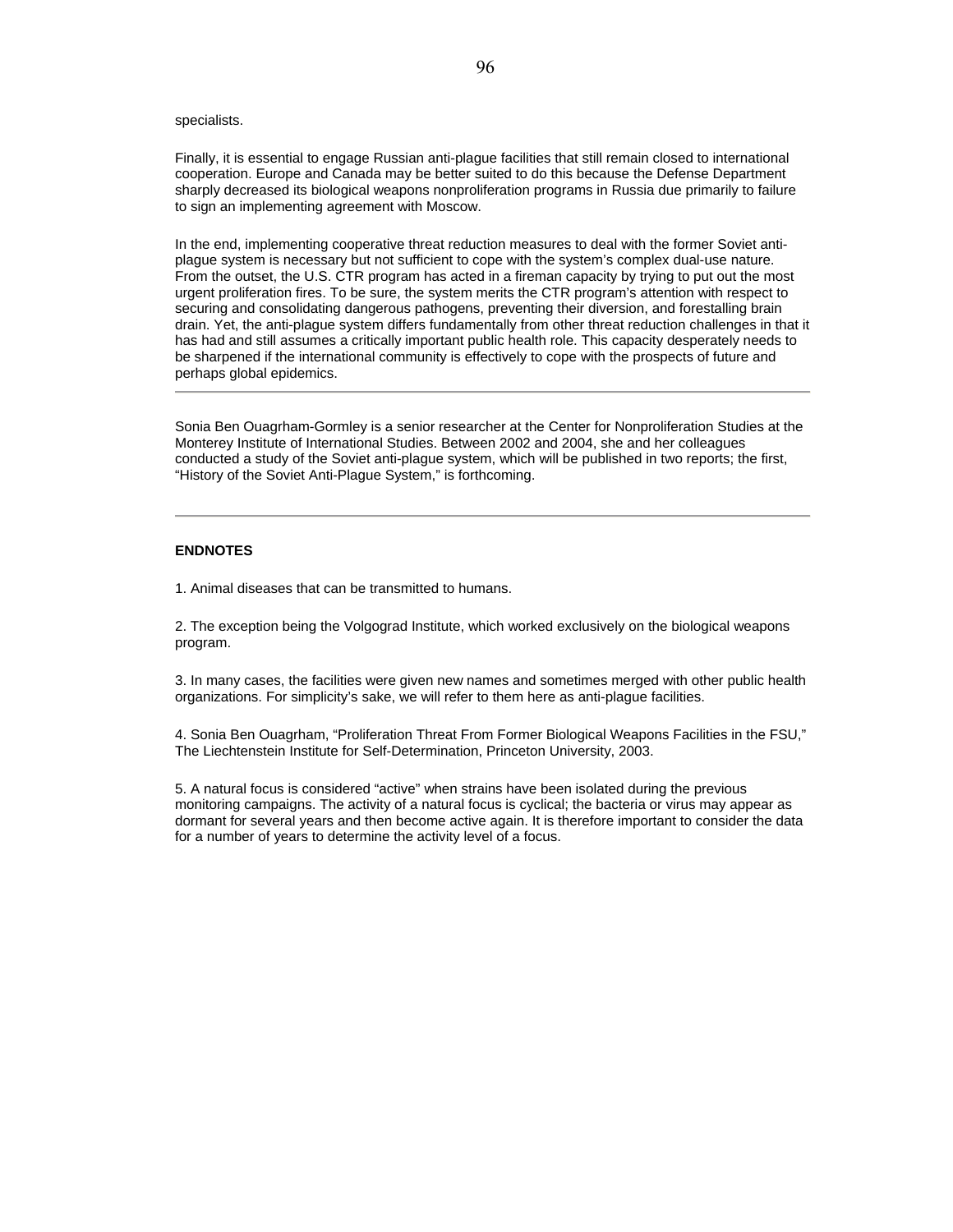# **Endnotes, Including References**

<u>.</u>

<sup>1</sup> Sonia Ben Ouagrham-Gormley, "Plagued by Errors: New Approach Needed to Tackle Proliferation Threats from Anti-Plague System," *Arms Control Today*, March 2006; http://www.armscontrol.org/act/2006\_03/MARCH-PlagueFeature.asp.

<sup>2</sup> Sonia Ben Ouagrham-Gormley, Alexander Melikishvili, and Raymond A. Zilinskas, 2006. "The Soviet Anti-plague System: An Introduction," *Critical Reviews in Microbiology* 32(1):15-14; Alexander Melikishvili, 2006, "Genesis of the Anti-plague System: The Tsarist Period," *Critical Reviews in Microbiology* 32(1):19-31; Sonia Ben Ouagrham-Gormley, 2006, "Growth of the Anti-plague System during the Soviet Period," *Critical Reviews in Microbiology* 32(1):33-46; Raymond A. Zilinskas, 2006, ["The Anti-plague System and the Soviet Biological Warfare](http://www.journalsonline.tandf.co.uk/(ujahac45xldbv045554zlu55)/app/home/contribution.asp?referrer=parent&backto=issue,5,6;searcharticlesresults,2,7;)  [Program,](http://www.journalsonline.tandf.co.uk/(ujahac45xldbv045554zlu55)/app/home/contribution.asp?referrer=parent&backto=issue,5,6;searcharticlesresults,2,7;)" *Critical Reviews in Microbiology* 32(1):47-64; Sonia Ben Ouagrham-Gormley,

Alexander Melikishvili, and Raymond A. Zilinskas, 2006. "What Non-proliferation Policy for the Soviet Anti-plague System?" *Critical Reviews in Microbiology* 32(1):65-67. 3 Sonia Ben Ouagrham-Gormley, Alexander Melikishvili, and Raymond A. Zilinskas, 2006, "The

Soviet Anti-plague system"; http://cns.miis.edu/research/antiplague/index.htm.

<sup>4</sup> Center for Nonproliferation Studies, 2003. *Anti-Plague Service of Armenia* (in Russian). Monterey: Center for Nonproliferation Studies.

<sup>5</sup> From interviews with Armenian AP officials during the CNS staff tour of Armenian AP facilities during March 17-22, 2004.

<sup>6</sup> Epidemiological teams dispatched by the CPEDI and field AP stations use the seasonal AP laboratories to monitor natural foci of especially dangerous infectious diseases during seasons of high epizootic activity.

7 From interviews with Armenian AP officials..., op. cit.

<sup>8</sup> The dram is the unit of currency in Armenia. Its accepted abbreviation is AMD.

<sup>9</sup> The difference in U.S. dollar equivalents can be explained by the fluctuations in the annual average currency exchange rates in Armenia, which is also typical for the transition economies of the NIS in general. Thus, the basis for calculating the U.S. dollar equivalents are the following annual average currency exchange rates: 1995, \$1=405.8 AMD; 2000, \$1=539.5 AMD; and 2002, \$1=573.3 AMD.

<sup>10</sup> Under the Soviet system, diseases were grouped according to the degree of danger they represented to people. Thus, group I diseases were the most dangerous and group IV the least. This categorization is the opposite of the biosafety level system used in the United States and most western countries where biosafety level 1 (BL-1) microorganisms are the least dangerous while BL-4 microorganisms the most dangerous. We use the Soviet designations in this report.<br><sup>11</sup> Center for Nonproliferation Studies, 2003. Anti-Plague Service of Armenia, op. cit.

<sup>12</sup> With this purpose the CPEDI AP specialists regularly conduct educational outreach activities, including seminars, workshops and proficiency tests, at the hospitals, clinics and other public health institutions in Armenia.

 $13$  Ibid.

 $14$  Ibid.

15 Center for Nonproliferation Studies, 2003. *Anti-Plague Service of Armenia*, op. cit.

 $16$  Ibid.

<sup>17</sup> From interviews with Armenian AP officials..., op. cit.

<sup>18</sup> The territory of Armenia is divided into eleven provinces (in Armenian – *marz* or plural – *marzer*). Prior to the dissolution of the Soviet Union, the territorial-administrative division of the territory of Armenia was different as it was divided into 37 districts.

19 Center for Nonproliferation Studies, 2003. *Anti-Plague Service of Armenia*, op. cit.

 $20$  Ibid.

 $21$  Ibid.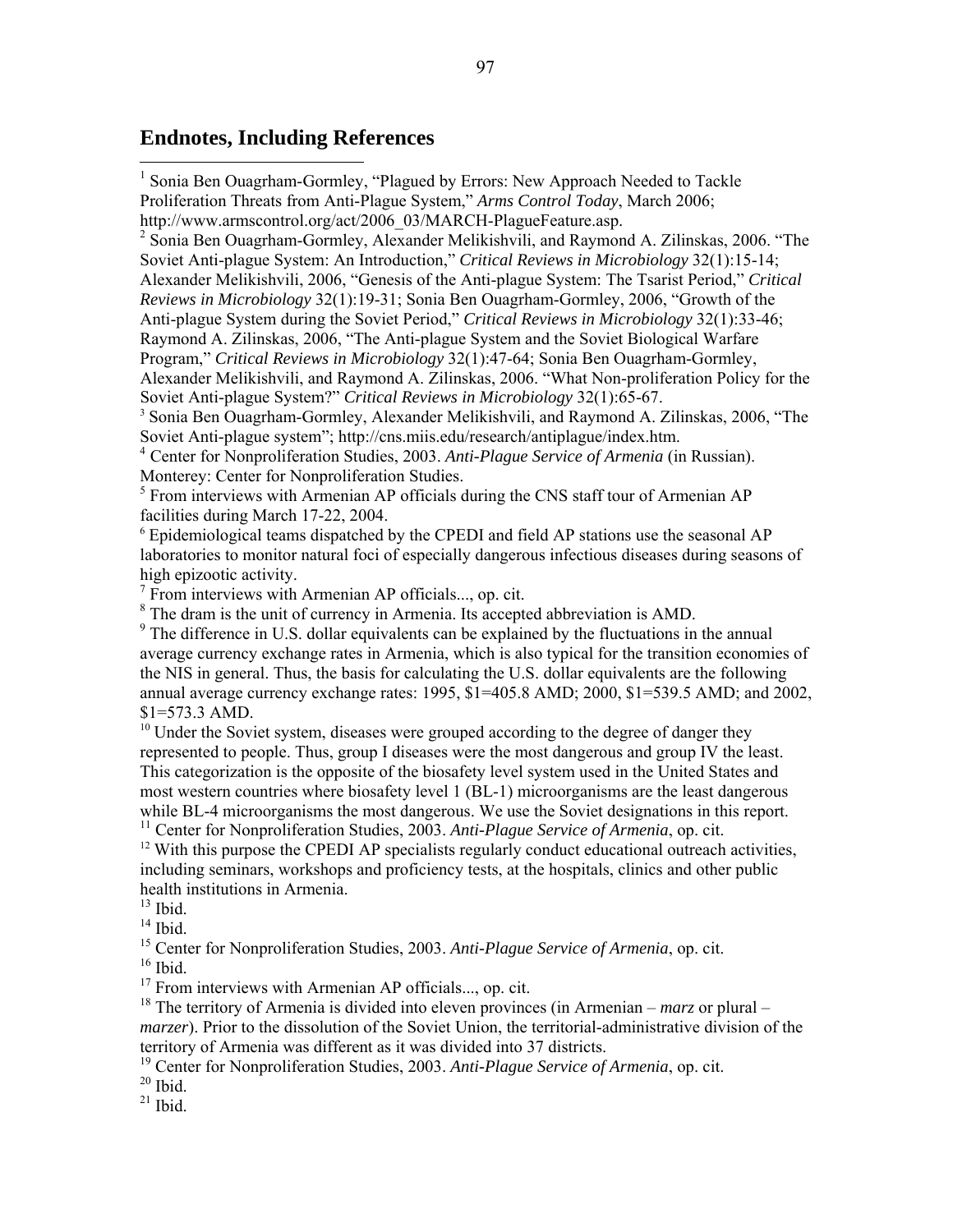$22$  Ibid.

 $24$  Ibid.

 $^{25}$  From interviews with Armenian AP officials..., op. cit.

<sup>26</sup> "Gadrutu ugrozhaet chuma" (Plague threatens Gadrut), A1Plus News Agency (Armenia),

October 20, 2005; http://www.a1plus.am/ru/?page=issue&id=32680.

 $27$  Ibid.

<sup>28</sup> "V Armenii uchastilis sluchai ranee ne vstrechavshikhsya infektsiy" (There is an increase in the cases of previously not recorded infectious diseases in Armenia), Independent News Agency ArmInfo (Armenia), December 2, 2006; http://www.armenia-online.ru/armnews/4606.html. <sup>29</sup> The Coordinating Council on Problems of Sanitary Defense of Territories of the

Commonwealth of Independent States Member-States from Importation and Proliferation of Especially Dangerous Infectious Diseases (Coordinating Council in short) was created by the resolution of the Council on Cooperation in the Field of Public Health of the Commonwealth of Independent States Member-States at the meeting in Dushanbe, Tajikistan on November 22, 2000. The Coordinating Council was established for implementing intergovernmental cooperation and fostering interaction in the area of sanitary defense of the territory and protection of epidemiological well-being of the population. The Coordinating Council is comprised of fifteen representatives from twelve CIS member-states. The activities of the Coordinating Council are geared towards achievement of the following objectives: (1) creation of an interstate system of information exchange on questions of fighting especially dangerous infectious diseases as well as the importation and distribution of shipments and commodities, which are potentially hazardous from the sanitary point of view; (2) harmonization and unification of legal and methodological bases for sanitary defense of territories of CIS member-states; (3) interaction in the area of epidemiological monitoring and control over epidemiological emergencies; (4) unification of contemporary diagnostic technologies and methods of laboratory analysis; (5) development of unified methodology of sanitary defense of territories and sanitary-epidemiological monitoring of the transportation system; (6) organization of cooperation in the field of training specialists in especially dangerous infections; and (7) interaction on questions related to the manufacturing of medical immuno-biological preparations for diagnostics and prophylaxis of especially dangerous infectious diseases.

 $30$  "Arkhiv – Obobshchennaya Informatsiya za 2004 god" (Archive – Aggregate information for year 2004), Coordinating Council on Problems of Sanitary Defense of Territories of Commonwealth of Independent States Member-States, Council on Cooperation in the Field of Public Health of the Commonwealth of Independent States Member-States; Federal State Institution of Public Health Russian Scientific-Research Anti-plague Institute "Mikrob"; http://www.microbe.ru/pages/index.asp?id=99.

 $31$  Ibid.

 $32$  From interviews with Armenian AP officials..., op. cit.

33 Ibid.

 $34$  Ibid.

<sup>35</sup> Ibid. The prominent Soviet immunologist, virologist, and microbiologist L.A. Zilber, who had coordinated the emergency anti-epidemiological measures during the Gadrut plague outbreak, provided detailed account of events in his memoirs. According to Dr. Zilber, the etiology of the plague outbreak in Gadrut and surrounding settlements was nature, but its spread, according to local superstitions, was enhanced by ritualized cannibalism of dead bodies infected with plague. See: L.A. Zilber, "Opetatsiya "Ruda" (Operation "Ore"), *Nauka i Zhizn*, No.12, 1966.

36 Center for Nonproliferation Studies, 2003. *Preliminary Report on the Anti-plague System of Central Asia, the Caucasus, and Kazakhstan* (in Russian). Monterey: Center for Nonproliferation Studies.

 $^{23}$  Ibid.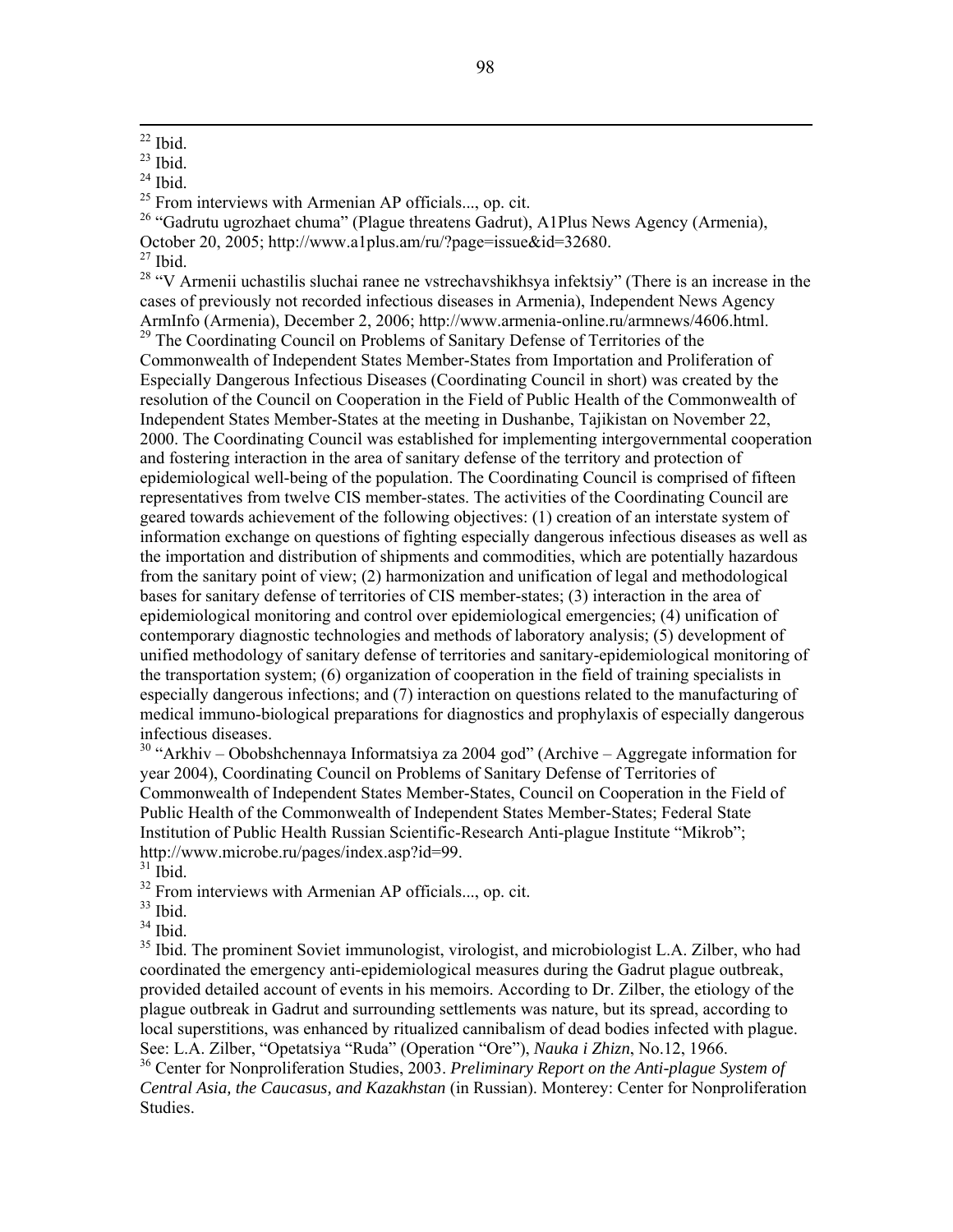39 Ibid.

 $40$  From interviews with Azerbaijani..., op. cit.

 $^{41}$  Ibid.

 $42$  Ibid.

 $43$  Ibid.

 $44$  Ibid.

 $45$  Ibid.

<sup>46</sup> The task of a zoological team mainly consists of setting up traps and capturing hosts and vectors, which are then brought either to a seasonal AP laboratory of a field AP station, where AP specialists, when possible, proceed with isolating *Y. pestis* or other pathogens. On the other hand, the main responsibility of an epidemiological team is to investigate outbreaks of especially dangerous infectious diseases, which implies that the team members can carry out: (1) examination of both animal samples and infected people, (2) isolation of pathogens when possible, (3) quarantine of affected areas, and (4) outreach to educate local population about public health dangers posed by particular diseases.

 $47$  From interviews with Azerbaijani..., op. cit.

48 Ibid.

49 "Na uchastke nefteprovoda Baku-Dzheykhan obnaruzheny ochagi rasprostranenya chumy" (Plague foci discovered along the section of the Baku-Ceyhan oil pipeline), Regnum News Agency, November 26, 2005; www.regnum.ru/news/550666.html.

50 F.U. Mamedzade, "Situatsia po obespechenyu biobezopasnosti v Azerbaidzhane" (Situation with regard to maintaining biosecurity in Azerbaijan). From the compilation of materials of the First Seminar on Biosecurity and Nonproliferation of Biological Weapons, Almaty, Kazakhstan, May 12-16, 2003. The seminar was organized by the Center for Nonproliferation Studies of the Monterey Institute of International Studies in collaboration with the A. M. Aikimbayev Kazakh Center for Quarantine and Zoonotic Diseases (KSCQZD) and the financial support from the Nuclear Threat Initiative.

 $51$  From the interviews with Azerbaijani..., op. cit.

52 "Nunn-Lugar Transports Dangerous Germs to U.S." *Nunn-Lugar Report*, August 2005, pp.1-3; http://lugar.senate.gov/reports/Nunn-Lugar\_Report\_2005.pdf.

<sup>53</sup> Jeff Zeleny, "Bacteria transferred in fight against bioterror," *Baltimore Sun*, September 4, 2005.<br><sup>54</sup> "Nunn-Lugar Transports Dangerous Germs to U.S." op. cit.

 $55$  Commenting on the agreement Senator Lugar noted: "This is an important cooperation between our two governments to counter the threat of bio-terrorism and to prevent the proliferation of biological weapons, technology, materials and expertise. This is also an important step in assisting both countries to rapidly detect, diagnose and respond to infectious disease outbreaks, whether naturally occurring or as a result of bio-terrorism." "Nunn-Lugar Transports Dangerous Germs to U.S." op. cit.

56 From interviews with Azerbaijani..., op. cit.

57 Center for Nonproliferation Studies, 2003. *Several Aspects of the Biological Protection System in the Republic of Belarus* (in Russian). Monterey: Center for Nonproliferation Studies. <sup>58</sup> Melikishvili, op. cit.

59 Center for Nonproliferation Studies, 2003. *Several Aspects of the Biological Protection System in the Republic of Belarus*, op. cit.

60 World Health Organization, Regional Office for Europe, *Health Care Systems in Transition: Belarus* (draft), Copenhagen, 1997; http://www.euro.who.int/document/e72448.pdf.

 $37$  From the interviews with the Azerbaijani anti-plague officials during the CNS staff tour of the Azerbaijani anti-plague facilities on March 23-28, 2004.

<sup>38</sup> Center for Nonproliferation Studies, 2003. *Preliminary Report on the Anti-plague System of Central Asia*…, op. cit.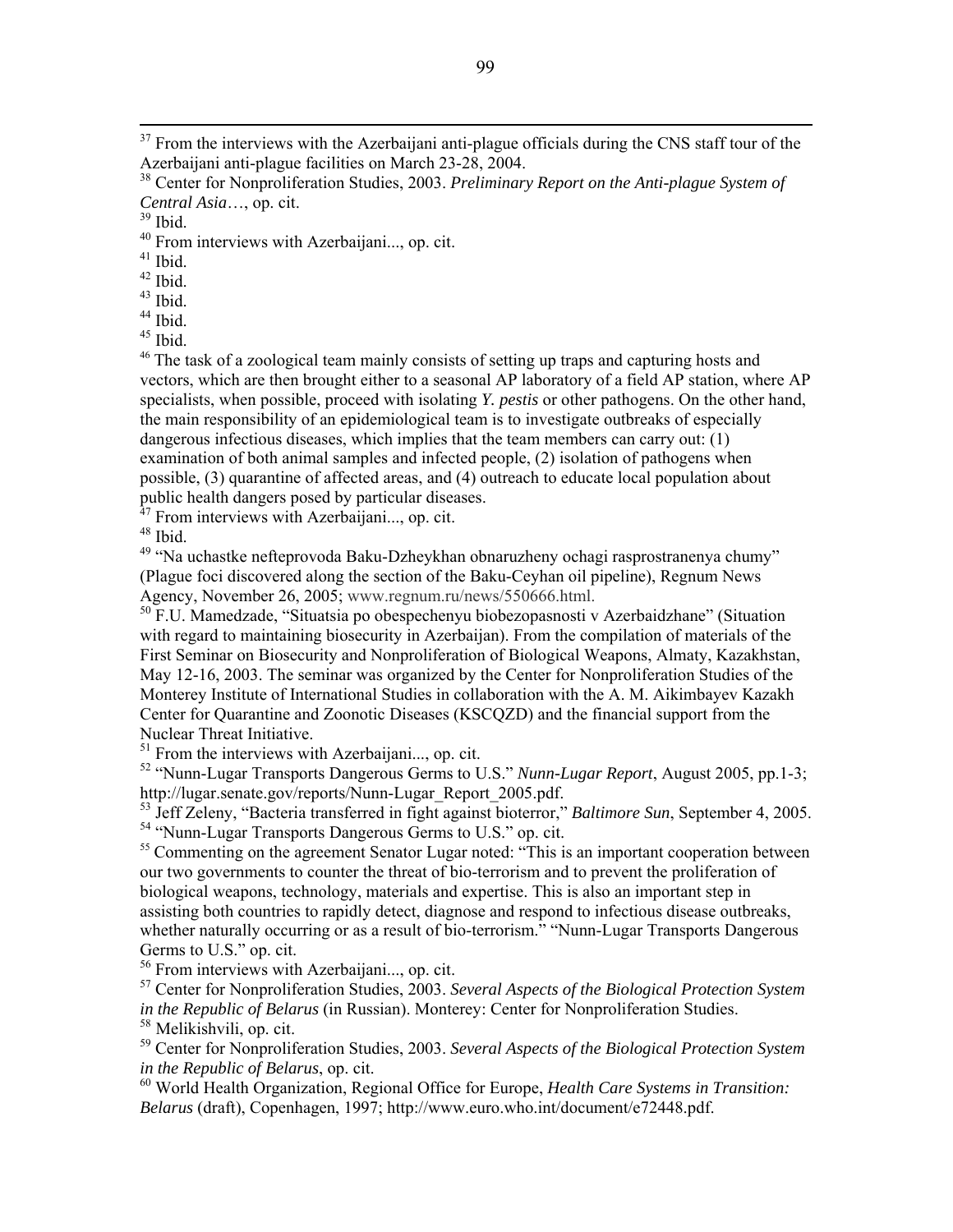61 Belarus, "Law of the Republic of Belarus of 18 June 1993 on Public Health (*Vedomosti Verkhovnogo Soveta Respubliki Belarus*, No. 24, 18 June 1993, Entry 290, as summarized in *International Digest of Health Legislation*, Vol. 46, No. 3, 1995, pp. 297-299; http://annualreview.law.harvard.edu/population/aids/BELARUS.htm.

<sup>64</sup> "Sanitary-Epidemiological System in the Republic of Belarus: History, Current Issues, and Prospects" (in Russian), op. cit.; Feldman, et al., op. cit.

<sup>65</sup> World Health Organization, Regional Office for Europe, op. cit.

66 V.P. Filonov, "Stages in the Development of Public Prophylaxis. Status and Principal Ways of Improving the Sanitary-Epidemiological Well-Being of the People of the Republic of Belarus" (in Russian), in: *Materials of the 9th Congress of Preventive Medicine Workers of the Republic of Belarus*, Vol. 1, (Minsk, 1996), pp. 3–22; *Public Health in the Republic of Belarus. Official Statistical Handbook for 2002* (in Russian), (Minsk, GU RNMB, 2003).

67 Yu.A. Grachev, "Significance of High-Risk Infections in the General Pathology of the Republic" (in Russian), in: *Principles of and Prospects for Diagnosis of New and Re-emerging Infections* (in Russian), (Smolevichi, 1997), pp. 46–56.

68 Grachev, op. cit.; *Public Health in the Republic of Belarus. Official Statistical Handbook for 2002*, op. cit.

<sup>69</sup> Grachev, op. cit.

 $70$  Ibid.

 $71$  V.V. Maksimovich, "Urgent Issues of Infectious Pathology of Animals in the Republic of Belarus" (in Russian), in: *Urgent Issues of Farm Animal Pathology. Materials of the* 

*International Scientific-Practical Conference* (in Russian), (Minsk, 2000), pp. 40–42.

 $72$  Anthroponotic viral diseases refer to those of which humans are the reservoirs for the causative virus.

 $73$  "Biennial Collaborative Agreement between the Ministry of Health of Belarus and the Regional Office for Europe of the World Health Organization, 2006-2007," Copenhagen, 2005; http://www.euro.who.int/document/bca/blr06a.pdf.

74 L.P. Titov, Bioterrorism and Issues of National Security" (in Russian), in: *Terrorism as a Threat to the National Security of the Republic of Belarus: Materials of the Interagency Scientific-Practical Conference, 25 February 2002* (in Russian), (Minsk, Institut natsionalnoy bezopasnosti Respubliki Belarus, 2002), pp. 69–71.

75 World Health Organization, Regional Office for Europe, *Highlights on Health in Belarus 2005*, Copenhagen 2006; http://www.euro.who.int/document/e88389.pdf.

76 World Health Organization, Regional Office for Europe, op. cit.

77 Raymond A. Zilinskas, 2006, op. cit.

<sup>78</sup> Natallia Paklonskaya, "Improvement of the biosecurity system in the Republic of Belarus: Approaches to the establishment of controls over dual-use research," paper presented at the Center for Nonproliferation Studies, December 13, 2006.

79 Center for Nonproliferation Studies, 2003. *Formation and Activity of Anti-Plague System of Georgia* (in Russian). Monterey: Center for Nonproliferation Studies.

 $80$  Ibid.

 $81$  Ibid.

82 Ibid.

<sup>83</sup> According to the Article 1509 of the Civil Code of Georgia, the legal subjects of the public law include the following: a.) the state; b.) the self-governments; c.) the legal subjects established by the state on the basis of specific legal acts, other than the organizational types defined in the Civil Code and the Law on Entrepreneurs; d.) the state organizations or state foundations not established in compliance with the Civil Code or the Law on Entrepreneurs; e.) the non-

 $62$  World Health Organization, Regional Office for Europe, op. cit.

<sup>63</sup> Belarus Ministry of Health homepage: http://minzdrav.by/.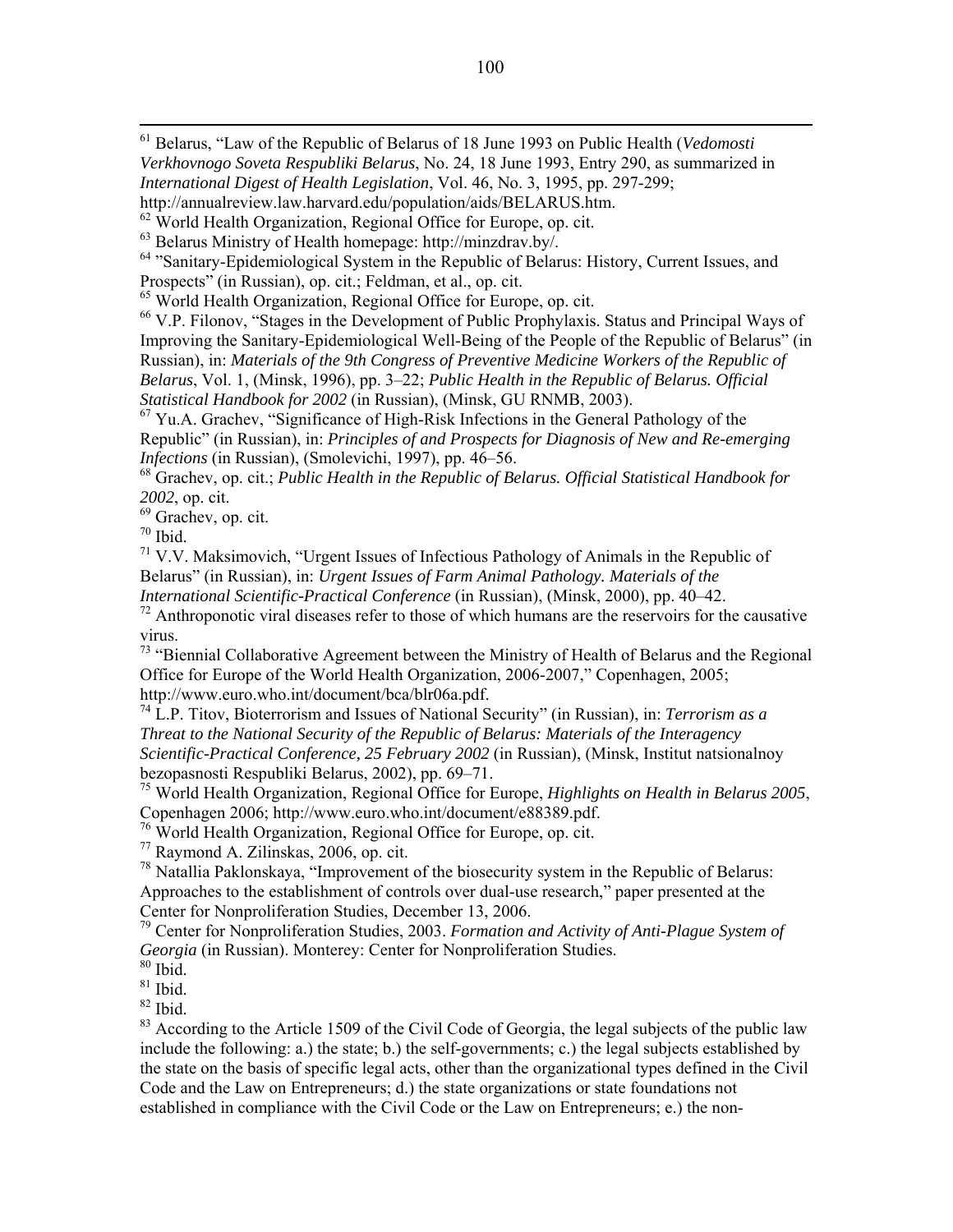governmental organizations established under specific legal acts in order to pursue objectives of public interest (political parties, religious associations, etc.). The NCDCMS falls into the c.) category.

<sup>84</sup> From interviews with Georgian AP officials during a CNS staff tour of the Georgian AP facilities, May 20-23, 2003.

<sup>85</sup> From interviews with Georgian AP officials..., op. cit. Also based on the information posted on the official website of the L. Sakvarelidze National Center for Disease Control and Medical Statistics; http://www.ncdc.ge/.

86 From interviews with Georgian AP officials..., op. cit.

87 Center for Nonproliferation Studies, 2003. *Formation and Activity of Anti-Plague System of Georgia*, op. cit.

88 Ibid.

1

89 Ibid.

 $90$  Ibid.

 $91$  Ibid.

 $92$  From interviews with Georgian AP officials..., op. cit.

93 Center for Nonproliferation Studies, 2003. *Formation and Activity of Anti-Plague System of Georgia*, opacity.

<sup>94</sup> From interviews with Georgian AP officials..., op. cit.

95 Center for Nonproliferation Studies, 2003. *Formation and Activity of Anti-Plague System of Georgia*, op. cit.

96 Ibid.

 $97$  Ibid.

98 Ibid.

 $99$  Ibid.

<sup>100</sup> From a presentation by Katie Zaridze, Information Manager and Aide to the Director of the NCDCMS, The English Language and Nonproliferation Program (ELAN), Center for Nonproliferation Studies, Monterey Institute of International Studies, Monterey, California, March 7, 2007.

<sup>101</sup> Embassy of the United States in Georgia, "U.S. Senator Richard Lugar Tours National Center for Disease Control," Press Release, August 22, 2006;<br>http://georgia.usembassy.gov/releases/2006/release20060822LugarNCDC.htm.

 $\frac{102}{102}$  "US helps build biosecurity laboratory in Georgia," ITAR-TASS News Agency, March 31, 2007.

 $\frac{103}{103}$  "US to fund new virus laboratories in Georgia – Lugar," Interfax News Agency, August 23, 2006; and "US helps build biosecurity laboratory in Georgia," ITAR-TASS News Agency, March 31, 2007.

<sup>104</sup> From interviews with Georgian AP officials... op. cit. With regard to the theft of the laboratory equipment in Kutaisi in December 2005, Robert Orttung and Louise Shelley cited this incident without providing more detailed information on what happened afterwards. See: Robert Orttung and Louise Shelley, "Linkages between Terrorist and Organized Crime Groups in Nuclear Smuggling: A Case Study of Chelyabinsk Oblast," Program on New Approaches to Russian Security (PONARS) Policy Memo No.392, December 10, 2005; http://www.csis.org/media/csis/pubs/pm\_0392.pdf.

<sup>105</sup> CNS e-mail and phone communication with the NCDCMS administration representative, December 14-16, 2005.

<sup>106</sup> Raymond A. Zilinskas, 2006, op. cit.<br><sup>107</sup> Pamela Hess, "Spy Officials Tracking Key Scientists," Associated Press, September 26, 2007.  $108$  Almaty was called Alma-Ata in Soviet times but in this report we will use its current name throughout (except when in quotes).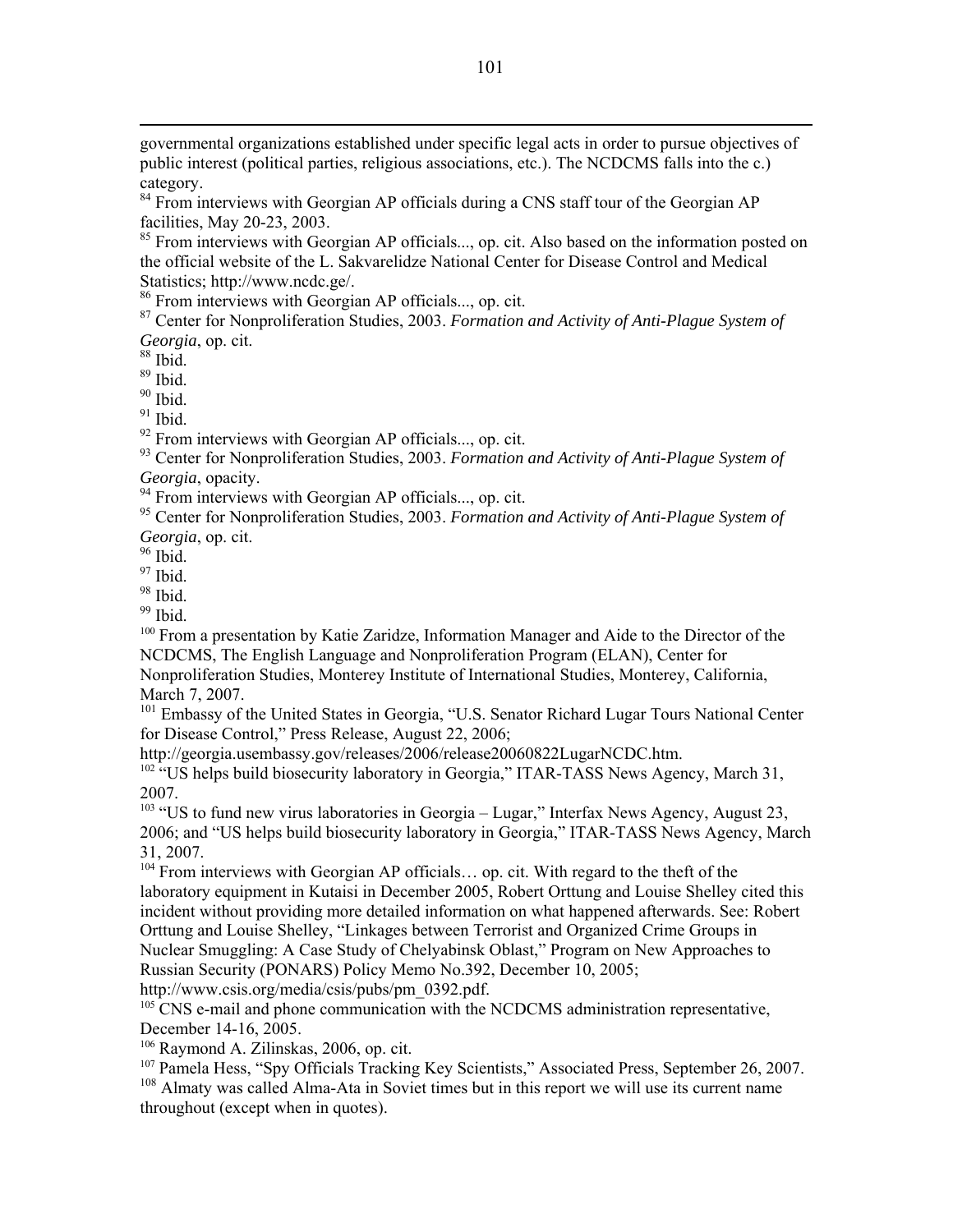<sup>109</sup> Decree of the RSFSR People's Commissariat of Public Health (Narkomzdrav) No. 1, on the Alma Ata Anti-plague Station, September 15, 1934 (in Russian).

<sup>110</sup> USSR Ministry of Health, Decree No. 739, On Reorganizing and Renaming the Alma Ata Anti-plague Station to the Central Asian Anti-plague Research Institute, December 9, 1948 (in Russian).

 $111$  The Soviet Ministry of Health's Second Directorate was responsible for supervising the Soviet AP system.

<sup>112</sup> The Soviet Ministry of Health's Third Directorate was in charge of space biology and health clinics in closed cities; it also undertook the program "Flute" as part of the Soviet BW effort, and had responsibilities for Problem 4 (responding to cholera outbreaks) and Problem 5. The Directorate was also responsible for the medical aspects of the clean-up of Chernobyl's aftermath. 113 Raymond A. Zilinskas, 2006, op. cit.

<sup>114</sup> Ministry of Public Health of Kazakhstan, Decree No. 45, On Renaming the Central Asian Anti-plague Research Institute to the Kazakh Anti-plague Research Institute, January 28, 1992 (in Russian).

<sup>115</sup> Government of the Republic of Kazakhstan, Decree No. 582, On Renaming the Kazakh Antiplague Research Institute of the Republic of Kazakhstan to the M. Aikimbaev Kazakh Science Center for Quarantine and Zoonotic Diseases, May 2, 2001 (in Russian).

<sup>116</sup> Interview with the Director of the Mangghystau AP station, October 15, 2002.

<sup>117</sup> Interview with the Director of the Shymkent AP station, January 15, 2003.

<sup>118</sup> Interview with the Director of the Mangghystau AP station, op. cit.

<sup>119</sup> "The Monthly average salary rose by  $13.9$  percent," (in Russian);

http://www.stat.kz/index.php?lang=rus&uin=1171355968.

<sup>120\*</sup>"Small Business Sector Shows Strong Growth, A Sign of Growing Prosperity and Self-

Reliance," December 22, 2004; http://www.kazakhembus.com/122204.html.

<sup>121</sup> Interview with the Director of the Mangghystau AP station, op. cit.

 $122$  Ibid.

 $123$  Ibid.

 $124$  Interview with the Director of the Shymkent AP station, op. cit.

 $125$  The word "phage" is short for "bacteriophages." A phage is specialized virus that destroys bacteria by lysis, which is a process of disintegration. However, phages are highly specific; i.e., a phage will only lyse a specific bacterial species and no other. By using this property, a microbiology laboratory can build up a library of phages and use them to relatively quickly identify bacterial species, in this case *Yersinia pseudotuberculosis*, without having to resort to the much lengthier culture procedure.

<sup>126</sup> Interview with the Director of the Shymkent AP station, op. cit.

 $127$  In 2002, KSCQZD was designated a repository for high-risk infectious pathogens and has the responsibility for operating the republic's collection of highly dangerous pathogens (Government of the Republic of Kazakhstan, Decree No. 850, On National Collections of Microorganisms, July 30, 2002 [in Russian]).

<sup>128</sup> Center for Nonproliferation Studies, 2003. *Preliminary Report on the Anti-plague System of Central Asia*…, op. cit.

 $129$  Ibid.

 $130$  Ibid.

131 Ibid.

132 Ibid.

133 Ibid.

134 Ibid.

 $135$  Ibid.

<sup>136</sup> Interview with the Deputy Director of the Atyrau AP station, August 11-12, 2003.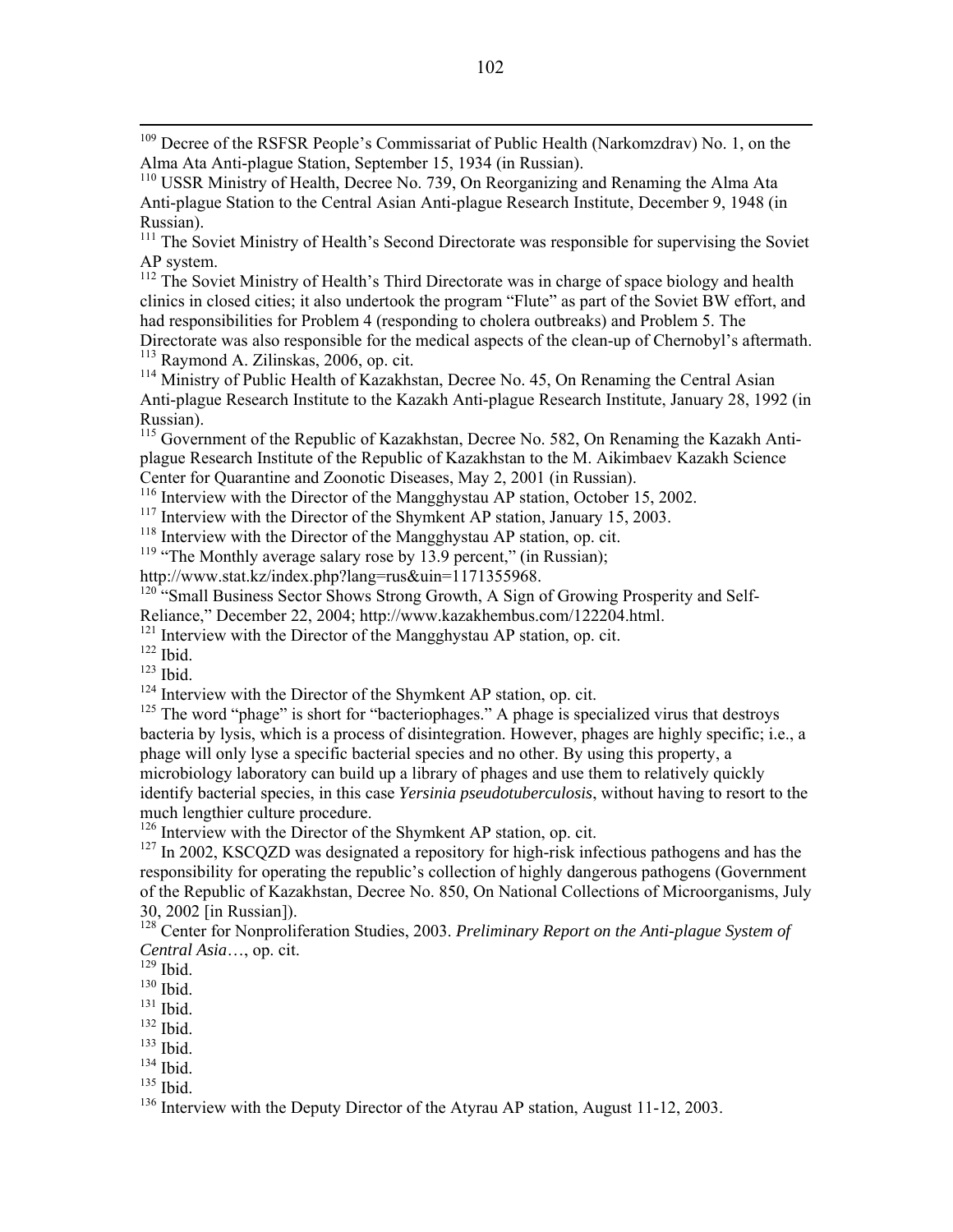<sup>137</sup> Interview with the Director of the Jambul AP station, January 13-16, 2003.

138 Center for Nonproliferation Studies, 2003. *Preliminary Report on the Anti-plague System of Central Asia*…, op. cit.

<sup>139</sup> From interviews with Kyrgyz AP officials during a CNS staff tour of Kyrgyz AP facilities. May 8-10, 2003.

140 Center for Nonproliferation Studies, 2003. *Preliminary Report on the Anti-plague System of Central Asia*…, op. cit.

<sup>141</sup> After Kyrgyzstan achieved independence in late 1991, the indigenous names of many cities, cities, villages, and settlements were restored. Thus, Frunze was changed to Bishkek and Przhevalsk to Karakol.

142 Interviews with Kyrgyz AP officials..., op. cit.

143 Ibid.

<sup>144</sup> "Anthrax on the rise in South [Kyrgyzstan]," Integrated Regional Information Networks (IRIN) News [the humanitarian news and analysis system of the United Nations Office for the Coordination of Humanitarian Affairs], October 26, 2005; http://www.irinnews.org/.

 $145$  From interviews with Kyrgyz AP officials..., op. cit.

 $146$  Ibid.

 $147$  Ibid.

 $148$ The information stated here about the Moldova AP system was collected in course of interviews of Moldovan scientists, who shall remain anonymous, by Raymond A. Zilinskas during May 2003.

 $149$  In May 2003, the exchange rate was \$ 1 = 14.1 lei.

<sup>150</sup> Soviet era laboratories were subdivided into specialty sub-laboratories that were called "boxes." Thus a bacteriology laboratory could have a cholera box, an anthrax box, and so on. This system still exists in most NIS.

<sup>151</sup> In Soviet times this institute was named Scientific Research Institute of Poliomyelitis and Viral Encephalitis.

152 World Bank, *Moldova Health Policy Note: The Health Sector in Transition*, Report No. 26676-MD, Washington, D.C. November 2003.

153 World Health Organization, Regional Office for Europe, *Healthcare Systems in Transition: Republic of Moldova 2002*, Copenhagen 2002; http://www.euro.who.int/document/e81265.pdf.  $154$  Ibid.

155 World Health Organization, Regional Office for Europe, *Highlights on Health in the Republic of Moldova 2005*, Copenhagen 2006; http://www.euro.who.int/Document/e88552.pdf.

156 World Health Organization, Regional Office for Europe, *Republic of Moldova: 10 Health Questions*, Copenhagen 2006; http://www.euro.who.int/document/e88202\_moldova.pdf.

<sup>157</sup> Science and Technology Center in Ukraine, "Board 23, November 16, 2006: Joint Statement"; http://www.stcu.int/documents/stcu\_inf/gbm/gbm23/.

<sup>158</sup> See endnote 148.

159 Center for Nonproliferation Studies, 2003. *Preliminary Report on the Anti-plague System of Central Asia*…, op. cit.

<sup>160</sup> From interviews with Tajik AP officials during the CNS staff tour of Tajik AP facilities, May 5-6, 2003.

<sup>161</sup> Ibid.

162 Ibid.

163 Ibid.

 $^{164}$  Ibid.

165 Ibid.

166 Odessa City Duma Resolution, dated May 21, 1886, in Ukraine Ministry of Health, *I.I. Mechnikov Anti-plague Scientific and Research Institute of Ukraine* (in Ukrainian), Odessa, 2003.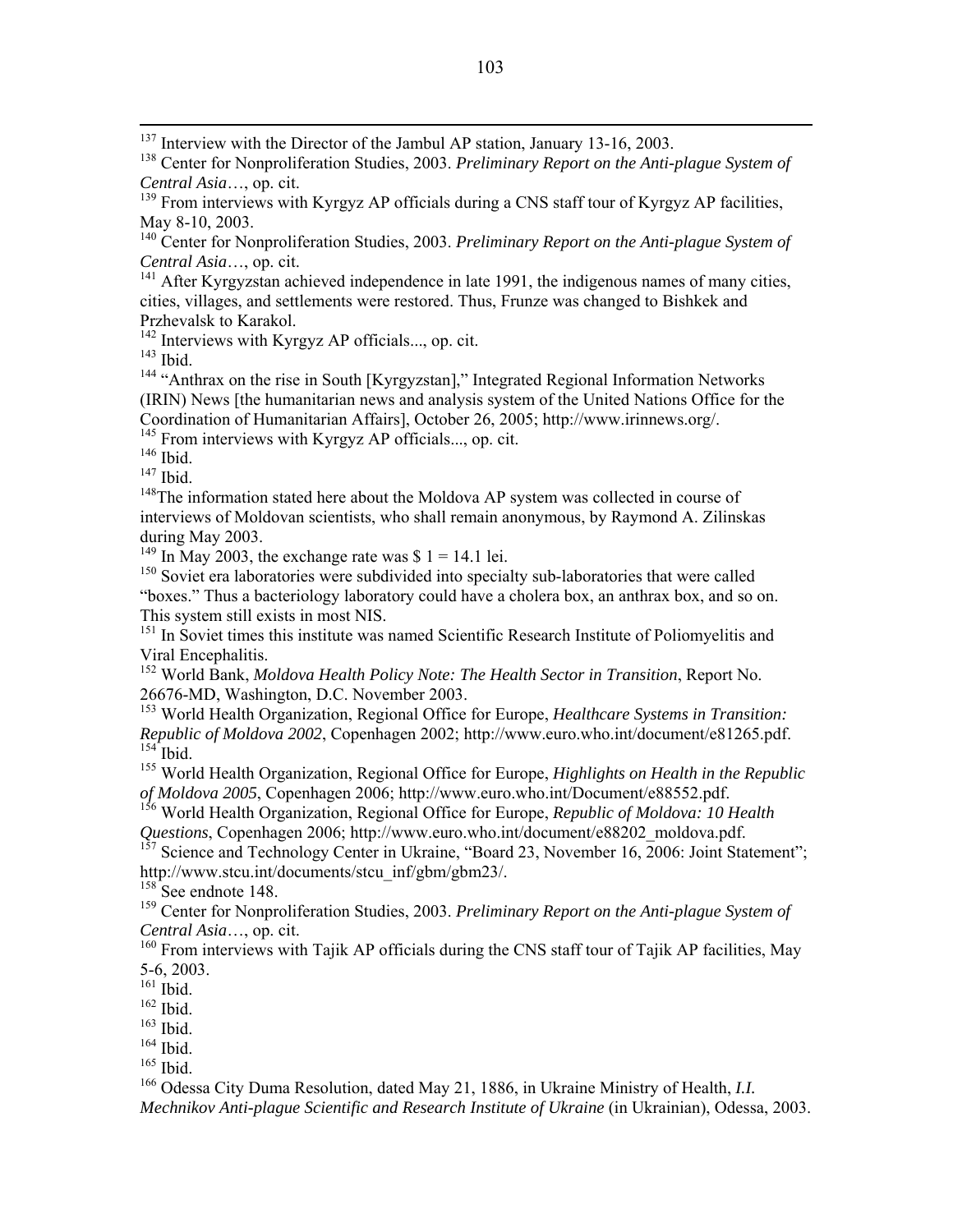<sup>167</sup> Ukraine Cabinet of Ministers Resolution #1201, dated July 7, 1999, and Ukraine Ministry of Health Order #180, dated July 23, 1999.

<sup>168</sup> These stairs were made famous due to having been the set for one of the most stirring scenes in the classic 1925 film "Battleship Potemkin" directed by Sergei M. Eisenstein.

<sup>169</sup> See the official website of the I.I. Mechnikov Scientific Research Anti-plague Institute of Ukraine; http://ukrantiplague.narod.ru/ (accessed 3/9/06). (This site, written only in Russian, is hopelessly outdated, having been last updated in 2001.)

 $170$  The information that follows on the institute's physical facilities is abstracted from the following three sources: observations by the author, interviews with institute administrators and scientists, and the brochure *I.I. Mechnikov Anti-plague Scientific and Research Institute of Ukraine* (in Ukrainian) by Ukraine Ministry of Health, Odessa, 2003.

 $171$  In 1991, the Ukrainian MOH decided that all cultures of Group I pathogens held in Ukraine were to be transported to the Mechnikov AP Institute. This was done according to well developed biosafety/biosecurity procedures in place from the Soviet era for packing and transporting pathogens. It appears as if these pathogens were then either destroyed or transferred to the Soviet Union before it dissolved in December 1991.

 $172$  The current culture collection situation in Ukraine is complex. The government has designated the L.V. Gromashevskogo Institute of Epidemiology and Infectious Diseases of the Academy of Medical Sciences in Kiev as its main depository of human pathogens. However, this institute has depository branches throughout Ukraine as follows: Kharkiv Institute of Microbiology and Immunology of the Academy of Medical Sciences has collections of bacteria, fungi, and viruses; the I.I. Mechnikov Anti-plague Scientific and Research Institute of Ukraine has especially dangerous bacteria and viruses; the Lviv Scientific and Research Institute of Epidemiology and Hygiene of the Ministry of Health has viruses and rickettsia; the Ukrainian Scientific and Research Institute of Venerology has chlamydia; and the Kiev Medical University has viruses. The source of this information is: Meeting of the State Parties to the Convention on the Prohibition of the Development, Production and Stockpiling of Bacteriological (Biological) and Toxin Weapons and on Their Destruction, "Procedure to Control Access and Work with Biological Agents and Toxins in Ukraine – Prepared by Ukraine," First Meeting, Geneva, 10-14 November 2003, document BWC/MSP.w003/MX/WP.42, August 22, 2003.

<sup>173</sup> No staff member of the CNS has had the opportunity to visit the Crimean AP Station. All information provided here originated from: A.B. Khaytovich and V.A. Shikulov, "Short Essay about the Krem Anti-plague Station" (in Russian), in Yu.G. Suchkov and N.N. Basova (eds.), *Interesting Stories About the Activities and People of the Anti-Plague System of Russia and the Soviet Union* (in Russian), no. 12, part 2, (Moscow: AOZT Informika, 2003), pp. 153–156. <sup>174</sup> Interview with Ukrainian anti-plague scientist, May 2004.

<sup>175</sup> Meeting of the State Parties to the Convention on the Prohibition of the Development, Production and Stockpiling of Bacteriological (Biological) and Toxin Weapons and on Their Destruction, "Provisional List of Participants. A. States Parties," Second Meeting, Geneva, 6-10 December 2004, Meeting of Experts, Geneva, 19-30 July 2004.

176 Ivan Rusev, "The Plague: One Hundred Years Later" (in Russian). *Slovo* (The Word – an Odessa weekly Internet newspaper), No. 50 (317), December 18, 1998.

177 Valeria Lekhan, Volodomyr Rudiy, and Ellen Nolte, *Health Care Systems in Transition: Ukraine*, (Copenhagen: WHO Regional Office for Europe, 2004). 178 Ibid.

<sup>179</sup> Interviews with scientists and administrators at the Central Sanitary-Epidemic Station of the Ukrainian Ministry of Health in Kiev, May 2004.

<sup>180</sup> L.V. Parkhomenko, V.V. Alexeenko, and E.V. Murashko, "Waterborne epidemic infections in Ukraine at last decade," in Centers for Disease Control and Prevention (ed.) *Proceedings of the*